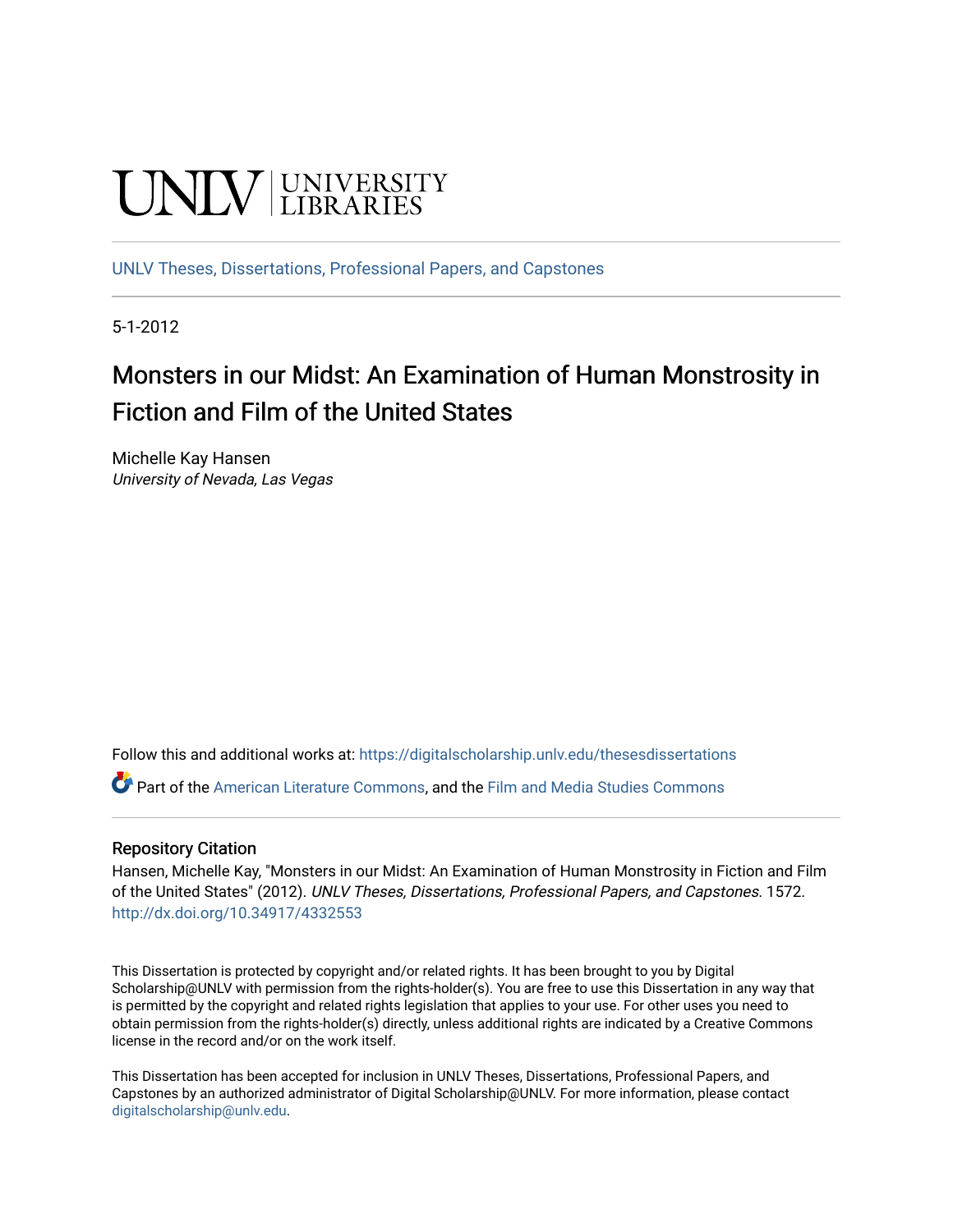#### MONSTERS IN OUR MIDST: AN EXAMINATION OF HUMAN MONSTROSITY IN

#### FICTION AND FILM OF THE UNITED STATES

By

Michelle Kay Hansen

Bachelor of Arts in Humanities Brigham Young University 2004

Master of Arts in English University of Nevada, Las Vegas 2009

A dissertation submitted in partial fulfillment of the requirements for the

Doctor of Philosophy in English

Department of English College of Liberal Arts The Graduate College

University of Nevada, Las Vegas May 2012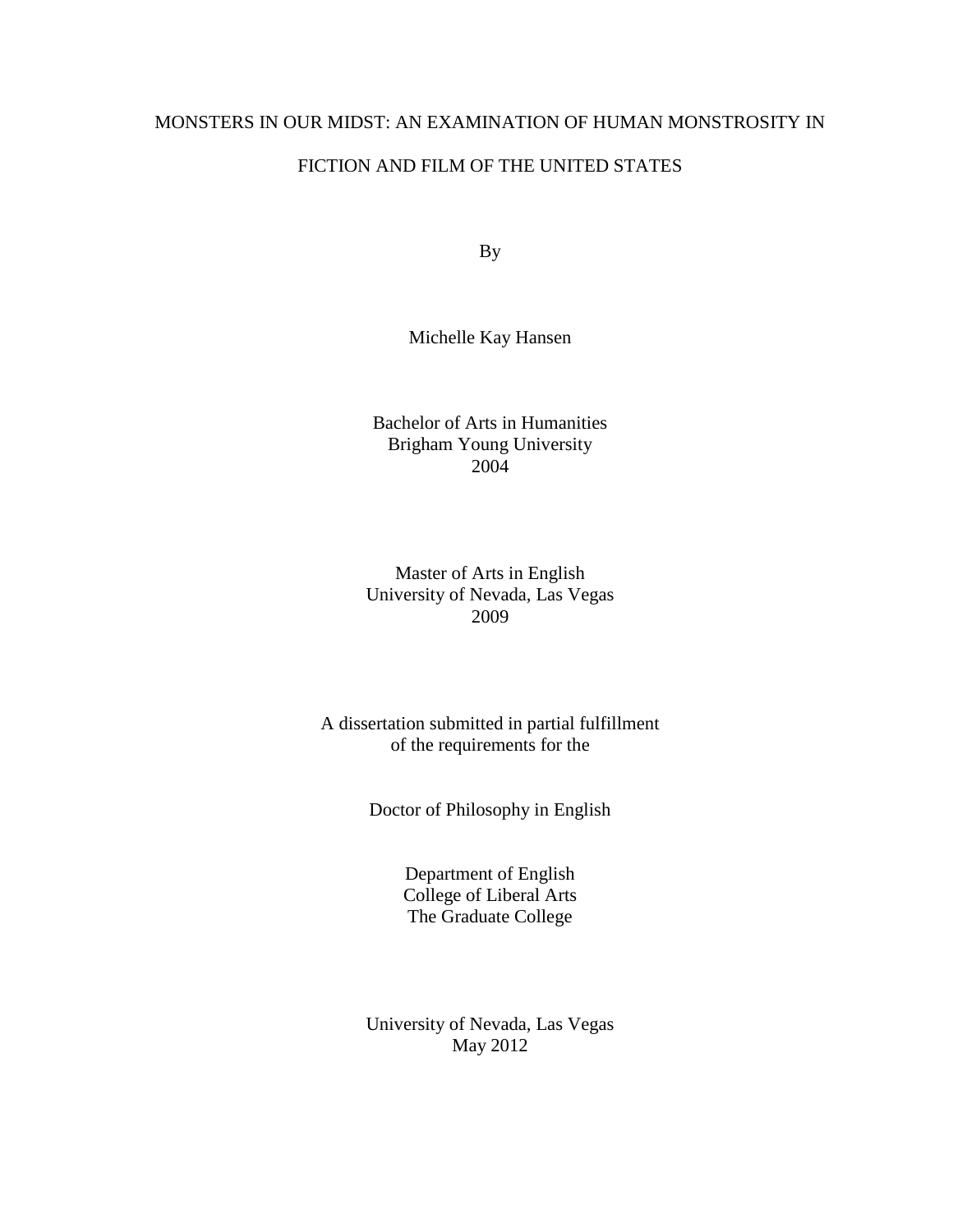Copyright by Michelle Kay Hansen, 2012 All Rights Reserved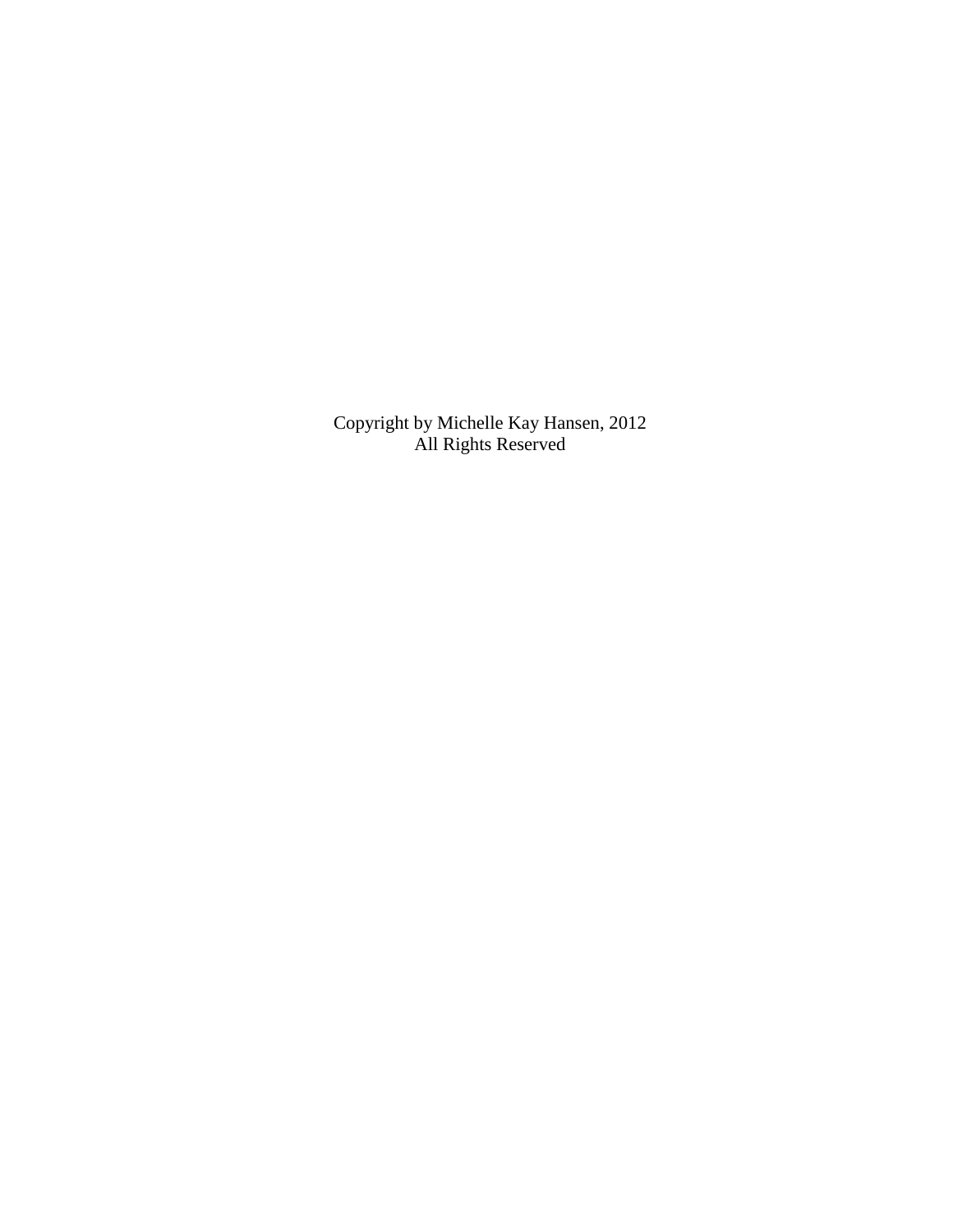

#### THE GRADUATE COLLEGE

We recommend the dissertation prepared under our supervision by

#### **Michelle Kay Hansen**

entitled

### **Monsters in Our Midst: An Examination of Human Monstrosity in Fiction and Film of the United States**

be accepted in partial fulfillment of the requirements for the degree of

#### **Doctor of Philosophy in English**

Department of English

Vincent Perez, Ph.D., Committee Chair

Claudia Keelan, M.F.A., Committee Member

Donald Revell, Ph.D., Committee Member

Elspeth Whitney, Ph.D., Graduate College Representative

Ronald Smith, Ph. D., Vice President for Research and Graduate Studies and Dean of the Graduate College

**May 2012**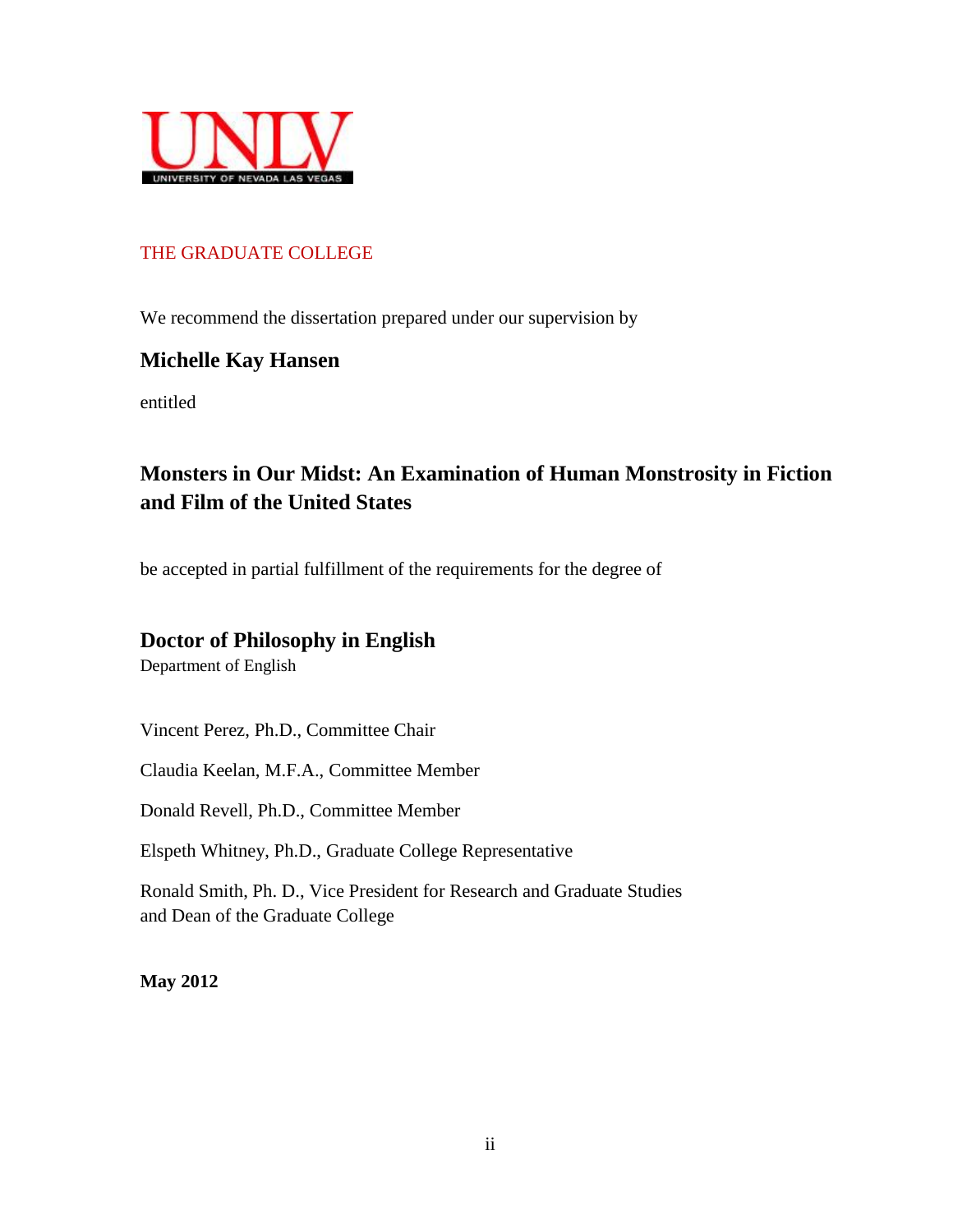#### ABSTRACT

#### **Monsters In Our Midst: An Examination of Human Monstrosity in Fiction and Film of the United States**

By

Michelle Kay Hansen

Dr. Vincent Perez, Committee Chair Professor of English University of Nevada, Las Vegas

The chapters within this dissertation concentrate on textual analysis of literature and film in which monsters appear in various forms, and particularly how those monsters still coincide with Noel Carroll's definition of "art-horror" in his book *Philosophy of Horror*, while proving that Carroll's definition of monster – and any others who may attempt to limit the definition of monstrosity – is incomplete and much too restrictive. I will be concentrating on monstrosity as it appears in gothic and horror fiction, film, and other elements of popular culture in order to explore the concept of "the monstrous" on multiple levels.

The first chapter will examine the monster which lies at the foundation of the Gothic/Horror genre: the monstrous house, or the haunted house. The chapter "The House Askew" examines both fiction and film of the United States in order to show how the human – not the house – is actually the one who is haunted within these stories. This begins from early U.S. Gothic texts, including Charles Brockden Brown's *Wieland*, Nathaniel Hawthorne's *The House of the Seven Gables*, Edgar Allan Poe's "The Fall of the House of Usher," and H.P. Lovecraft's "Pickman's Model." These texts all show that the haunting of the human stems from moral conventions set up through Puritan standards, and that the inhabitant must either face their "sins" and become expiated, or fall victim to their own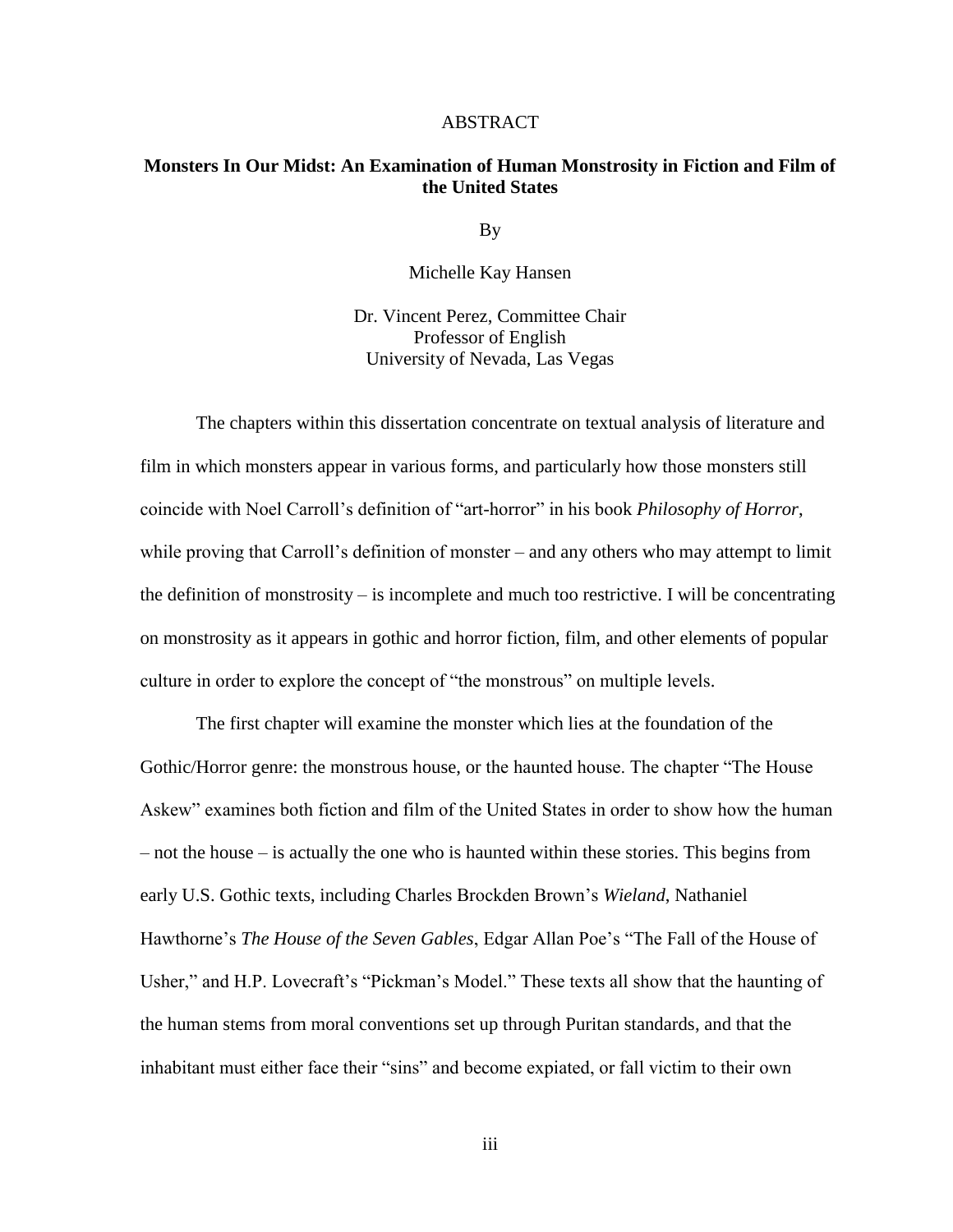disgraces. Following these texts, an examination of the films *Signs*, *The Others*, and *1408* again show that when ghostly manifestations occur in haunted houses, it is almost always directly due to the haunting pasts of the people who inhabit the house, rather than the past of the house itself. Finally, this chapter examines Danielewski's postmodern masterpiece, *House of Leaves*. This text is the most compelling example of monstrosity because in this case, the book itself – and by association, academia – is what becomes the monster, which is even further proof that the definition of monster has been broadened.

Next, the chapter "Terrifying, Horrifying, Disgusting Zombies" examines George Romero's *Night of the Living Dead* and Max Brooks' novel *World War Z* among other legends of zombies found in history and popular culture. The chapter also examines some of the cultural fears and taboos brought about in zombie fiction and the popular culture zombie craze – the fear of the horde, the fear of mass infection, and the taboo of cannibalism.

The chapter "Don't Be Fooled by the Handsome Fellow in the Mansion" takes an interest in the way the definition of vampire, and the myths surrounding vampires, have expanded through popular culture, especially through TV and film. It begins with an examination of Richard Matheson's *I Am Legend* which shows how the human, rather than the monsters, are really the antagonists within a post-apocalyptic society. It also discusses Stephen King's *'Salem's Lot* as a metaphor for post-Vietnam America. The chapter concludes with a discussion of the vampire in popular culture. Because of texts like *Twilight* and television shows like HBO's *True Blood*, for example, vampires have been given a whole new life that is almost entirely human. The final chapter, "Anything Coming Back to Life Hurts" highlights the fact that in much African American literature, including Toni Morrison's *Beloved*, the monstrous appears in the form of the human construct of slavery or

iv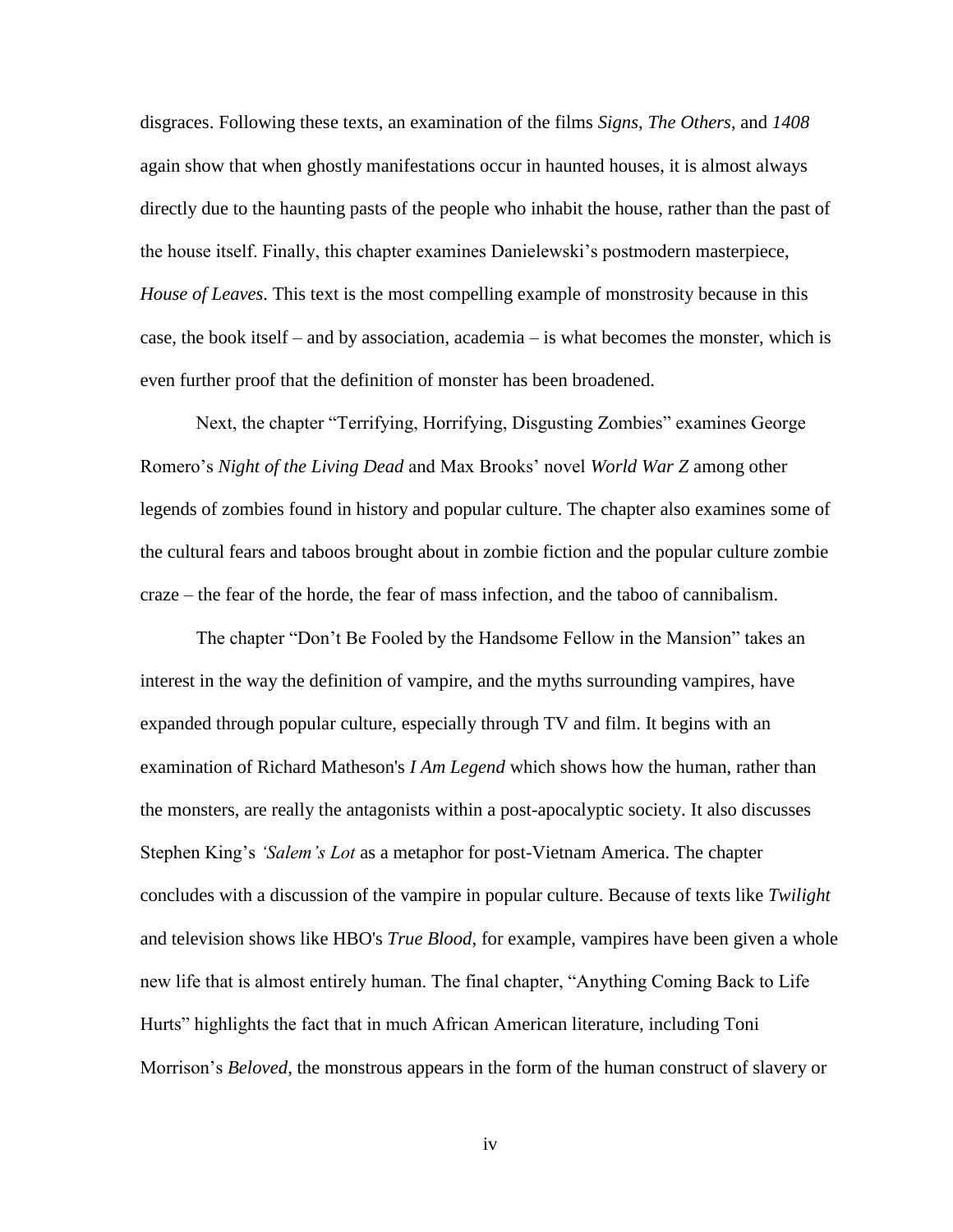of one's relationship to the past. It reflects the particular connection between the Gothic tradition and the American past, beholding a darkly coded understanding of what lay beneath the American nation's usually optimistic surface. That darker note concerns, in part, the legacy of slavery and racial discrimination. Morrison's Gothicism and Horror expresses the atrocity of black experience in the South, in which the nightmare past is re-experienced through a "spiteful" haunted house and the revenant of a murdered child. Morrison utilizes three types of monsters in order to articulate these underlying cultural fears. Morrison and other African American authors prove that all hauntings are, in fact, due to one's relationship to one's own history, both personal and cultural. In the conclusion, I will be commenting on how I envision this project to proceed, the other monsters which were not included within this dissertation, and the general relevance of a study of the monstrous in scholarly circles.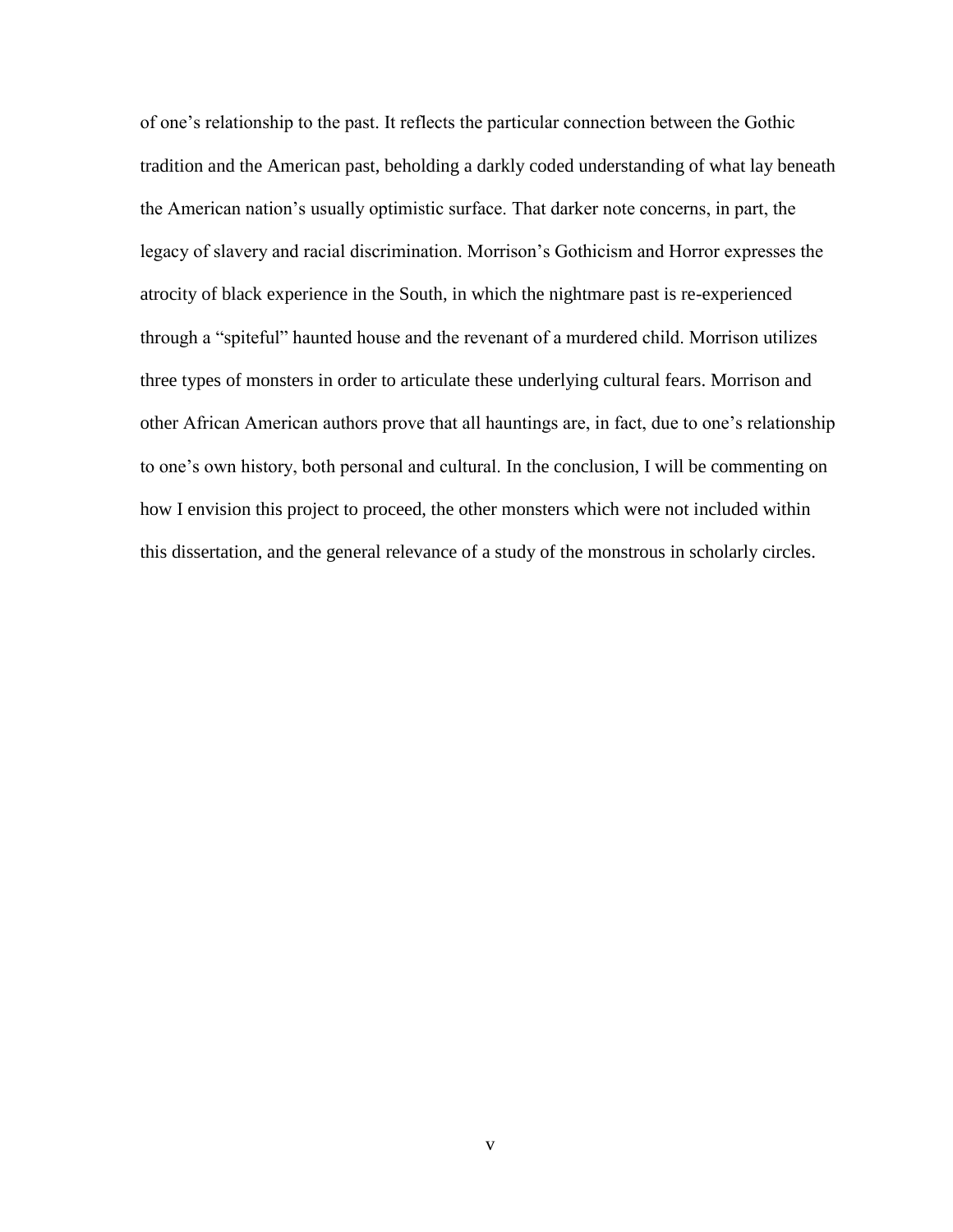#### ACKNOWLEDGMENTS

I would like to thank my mom and dad, who love me and support me in spite of my affinity for the weird. I would also like to thank Justin, who loves me and supports me because of my affinity for the weird.

Also, my thanks to Dr. Vincent Perez, Claudia Keelan, Dr. Don Revell, Dr. Elspeth Whitney, and Dr. Maile Chapman, whose time was graciously donated to this project.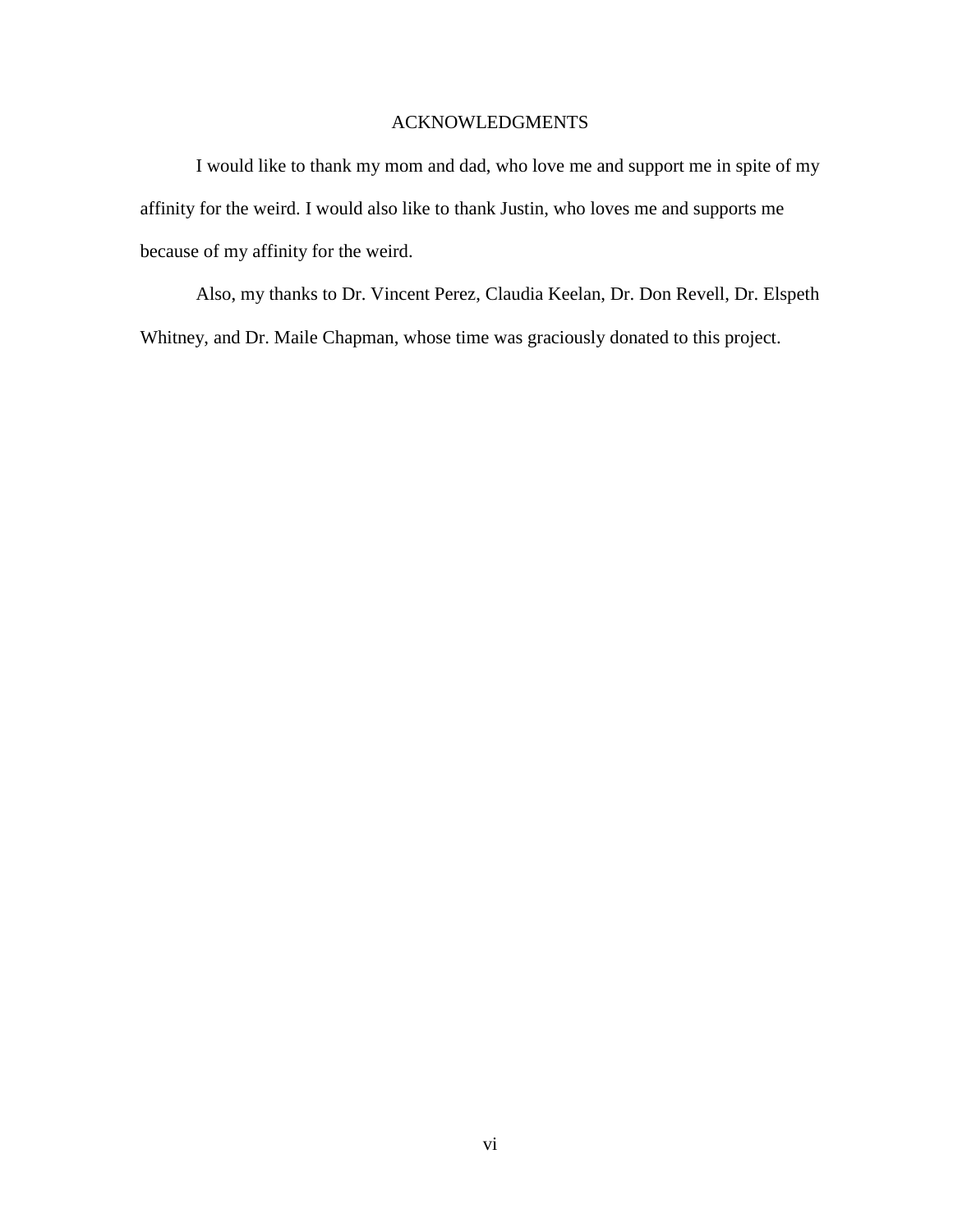#### DEDICATION

For my nearly-born daughter, who has taught me the true definition of the uncanny, and with whom I am currently approaching the abject. Thank you for being my internal motivation.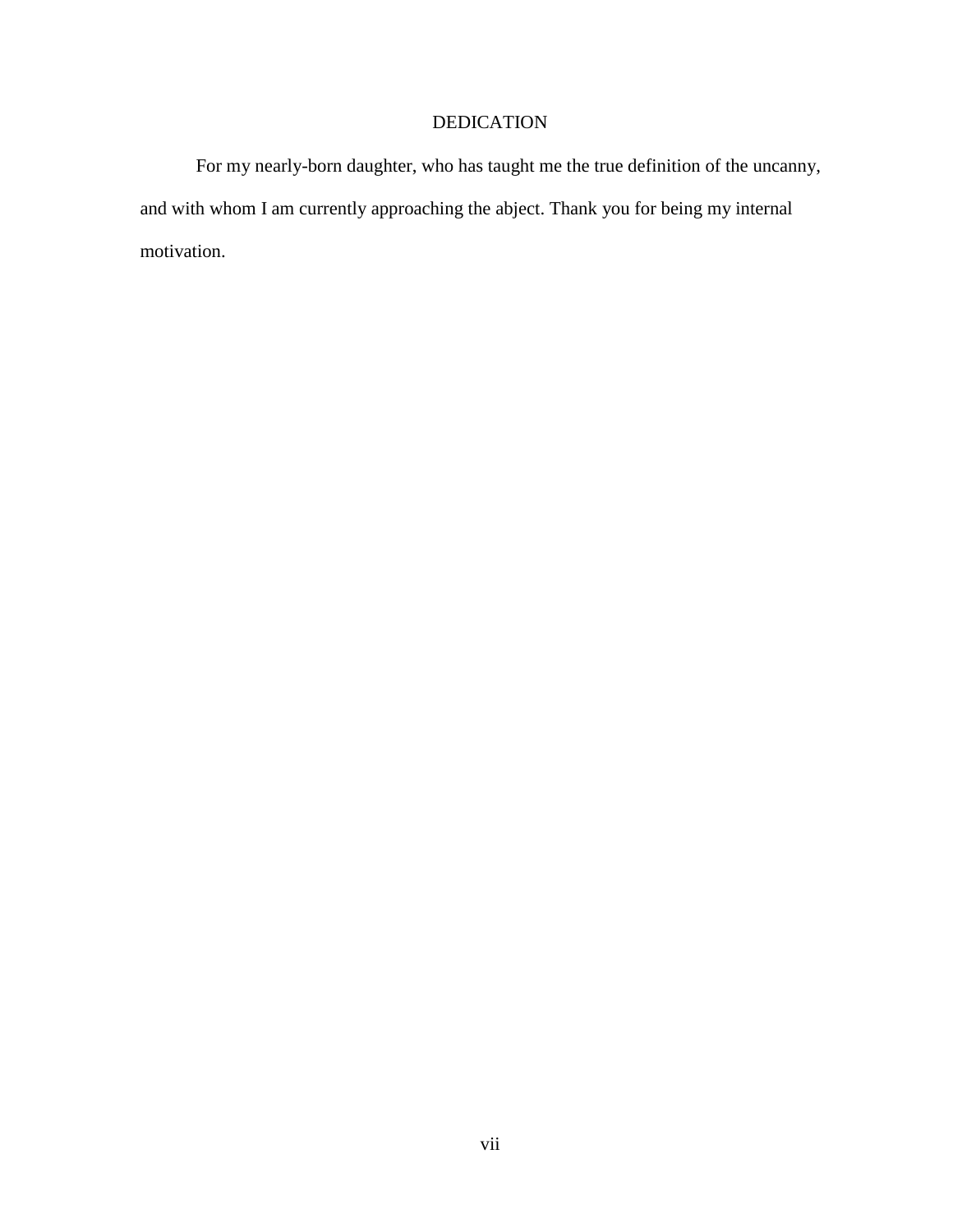#### TABLE OF CONTENTS

|                                                                                                                   | iii            |
|-------------------------------------------------------------------------------------------------------------------|----------------|
|                                                                                                                   | V <sub>1</sub> |
|                                                                                                                   | vii            |
|                                                                                                                   | 1              |
| CHAPTER 2 THE HOUSE ASKEW: THE HAUNTED HOUSE AS PERSONAL                                                          | 23<br>25       |
| CHAPTER 3 TERRIFYING, HORRIFYING, DISGUSTING ZOMBIES: WHAT WE                                                     |                |
| CHAPTER 4 DON'T BE FOOLED BY THE HANDSOME FELLOW IN THE MANSION:                                                  |                |
| CHAPTER 5 "ANYTHING DEAD COMING BACK TO LIFE HURTS": THE<br>MONSTROUS PAST IN AFRICAN AMERICAN GOTHIC FICTION 118 |                |
|                                                                                                                   |                |
|                                                                                                                   |                |
|                                                                                                                   |                |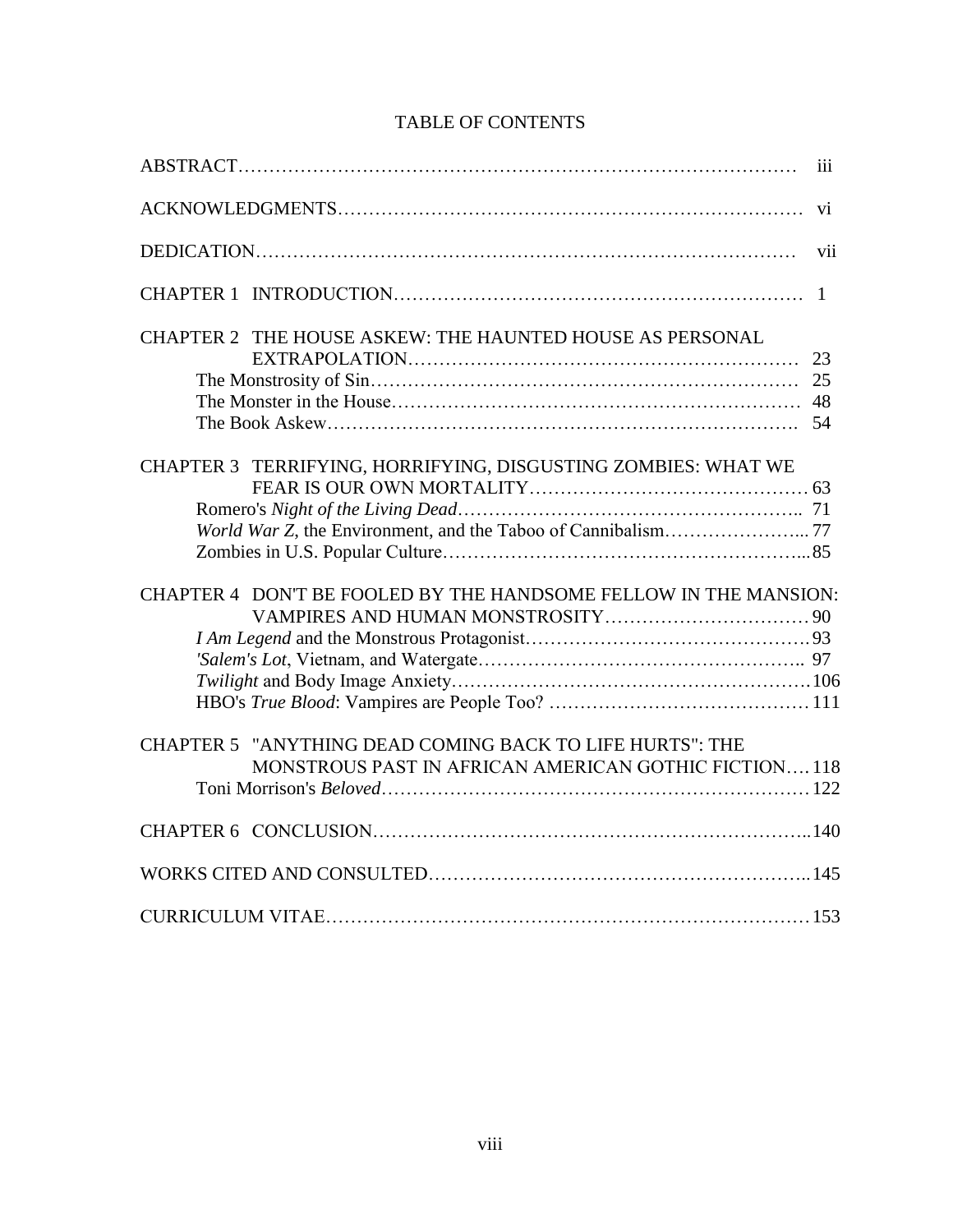#### CHAPTER 1

#### INTRODUCTION

The oft-debated question in gothic and horror studies, "What makes a monster?" is a key question because the definition of monstrosity is what many scholars will base their definition of "gothic" and "horror" upon. The more restrictive the definition of monster, the more confined one's definition of gothic and horror becomes. I was first exposed to this debate through Noel Carroll's *The Philosophy of Horror* (1990). This work is a seminal, though contentious, work of criticism in the discipline of Horror Fiction and Film. Its book jacket blurb hails it as bringing together the philosophy of art (including fiction, film, and visual arts), the philosophy of mind, and questions of popular culture, and providing a "comprehensive knowledge" of the horror genre. Though there are certainly helpful and enlightening aspects of the study – for example, Carroll's ability to distinguish subsets of genres such as fantasy and science fiction from that of horror, and his later discussion of arthorror's relevance to postmodernism – the premise of his work itself, his definition of "horror" as pertaining to works which feature a particular kind of "monster," is not only overly-simplified, but indeed unfounded. Carroll claims that horror *must* be defined by the appearance of monsters in the work, and specifically that monsters are "of either a supernatural or sci-fi origin" (15), and therefore cannot be human. He reemphasizes this later, saying "'monster' refers to any being not believed to exist now according to contemporary science" (27). If a human being is the antagonist, or the horror is more psychologically driven, the story or film falls into a different genre rather than that of horror, dubbed by Carroll as "tales of terror" (15) or "tales of dread" (42). In fact, Carroll attempts to separate the horror genre completely from the gothic, while I believe that these two terms – Gothic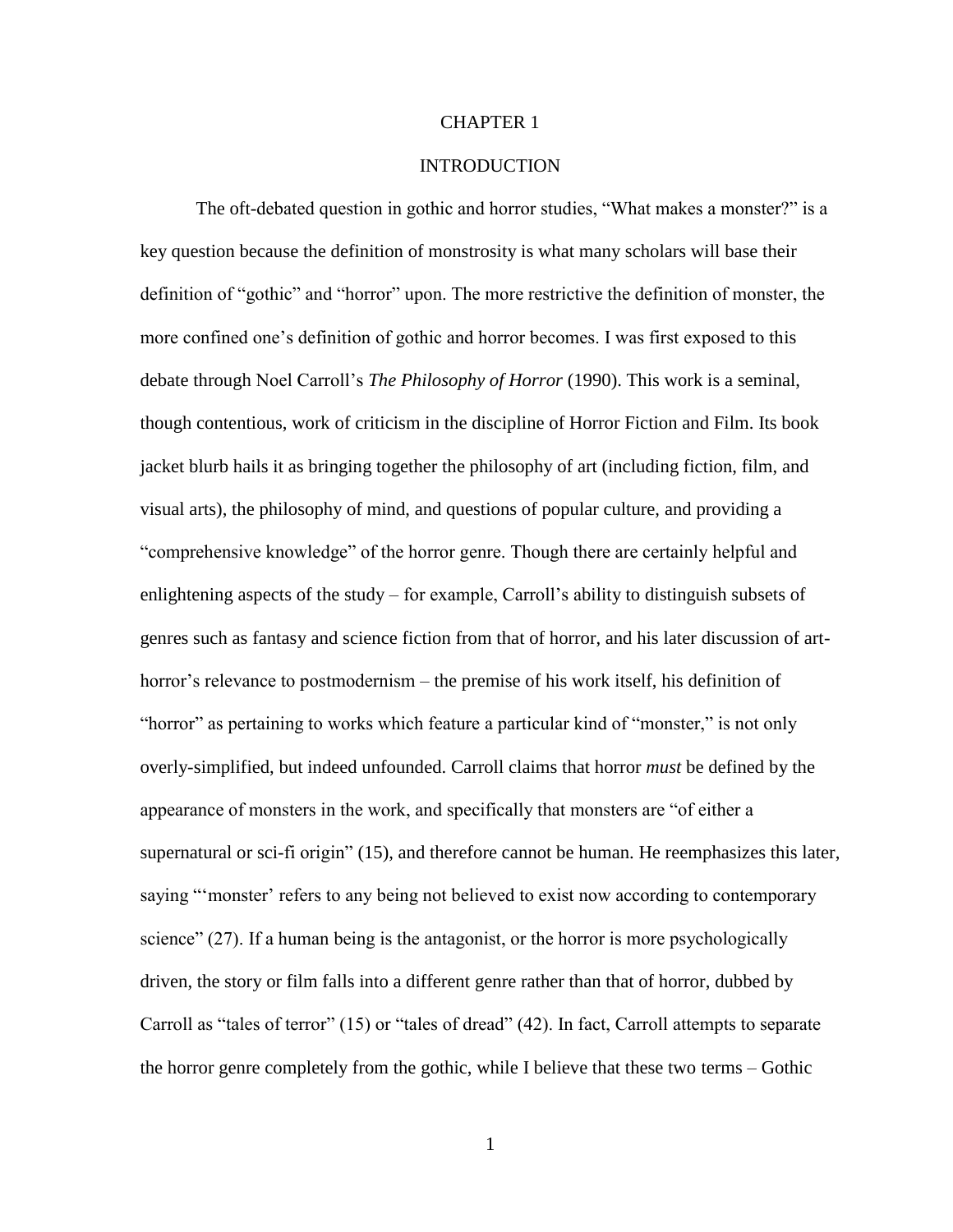and Horror – can and should be used interchangeably if a broader definition of monster is applied to the scholarship surrounding the literature and popular culture of the United States starting from its literary beginnings in the  $17<sup>th</sup>$  century.

Carroll is not the only one to reduce the definition of monster to such a small group of creatures. David D. Gilmore, in his 2003 book *Monsters: Evil Beings, Mythical Beasts, and All Manner of Imaginary Terrors*, seems to support Carroll's reductive definition, confining monsters to "supernatural, mythical, or magical products of the imagination" (6). He continues:

I will not include heinous criminals or mass murderers like Hitler or Stalin (justifiably "monsters" in a metaphorical sense), nor will I include physical abnormalities, freaks and birth defects, or other real anomalies or deformities (referred to as "monsters" in the Middle Ages and Renaissance). Additionally, for purposes of cultural comparison, I will exclude witches and sorcerers, because, like our serial murderers, they are only human beings who have gone bad, rather than fantasies. For the same reason I exclude revenants like ghosts and zombies, which are, once again, only dead (or halfdead) people come back to haunt. (6)

Gilmore not only says humans cannot be monstrous, but takes it even further by excluding anything that may have been human in the first place.

The purpose of this dissertation and the chapters therein is to point out the glaring weaknesses in various arguments about the definition of monsters, what makes a monster, and the concept of monstrosity in general. My argument is positioning itself on the opposite side of scholars such as Carroll who restrict the definition of monster to beings of supernatural or mythical origin. The chapters will not only examine humans as monstrous,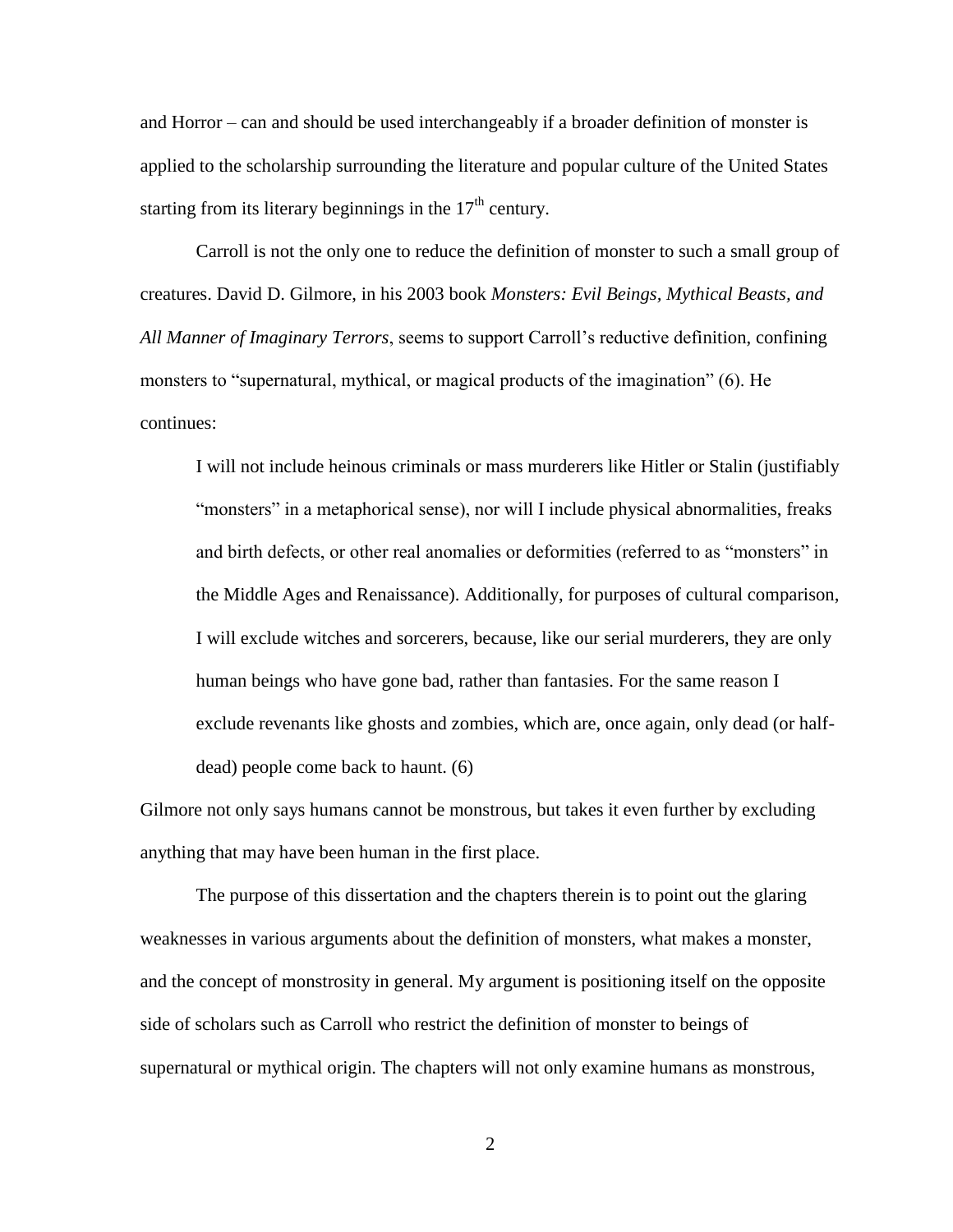but will contend that those monsters which are generally thought of as inhuman (zombies and vampires, for example) are actually fueled by human fears and social constructs. In many cases, the monster itself is not what is at the root of horror in these stories and films – the monster is only a metaphor for what human beings are attempting to deal with in their own lives, past and present. When viewed through a socio-historical and psychoanalytic lens, it becomes clear that the definition of monster is a much larger concept than what Carroll uses to define art-horror, and that "monsters" can actually encompass not only human beings, but more abstract concepts like institutions or academia. This changing definition is something that Carroll does not take into account, largely due to his dismissal of Julia Kristeva and other psychoanalytic critics who are commonly used to interpret horror and gothic fiction. Though Carroll does acknowledge the socio-historical influence on the appearance of monsters in art-horror, he fails to consider how these influences have also changed the very definition of what makes a monster.

Before examining my own definition of what makes a monster in the context of current conversations about monstrosity, it is important to fully develop Carroll's own definition of what makes a monster. In a section titled "Fantastic Biologies and the Structures of Horrific Imagery," also labeled by Carroll as "How to Make a Monster, " Carroll breaks monsters into various categories, offering multiple examples throughout. The first category is labeled "Fusion" monsters. These monsters blur the distinction between living and dead, or are made up of multiple categories of species which all defy biology in some way. Basically, this is a monster made up of more than one entity, such as a mummy, vampire, ghost, zombie, man/insect, etc. The next category is "Fission" monsters. Like Fusion monsters, these are also made up of contradictory elements, but they have multiple individual identities.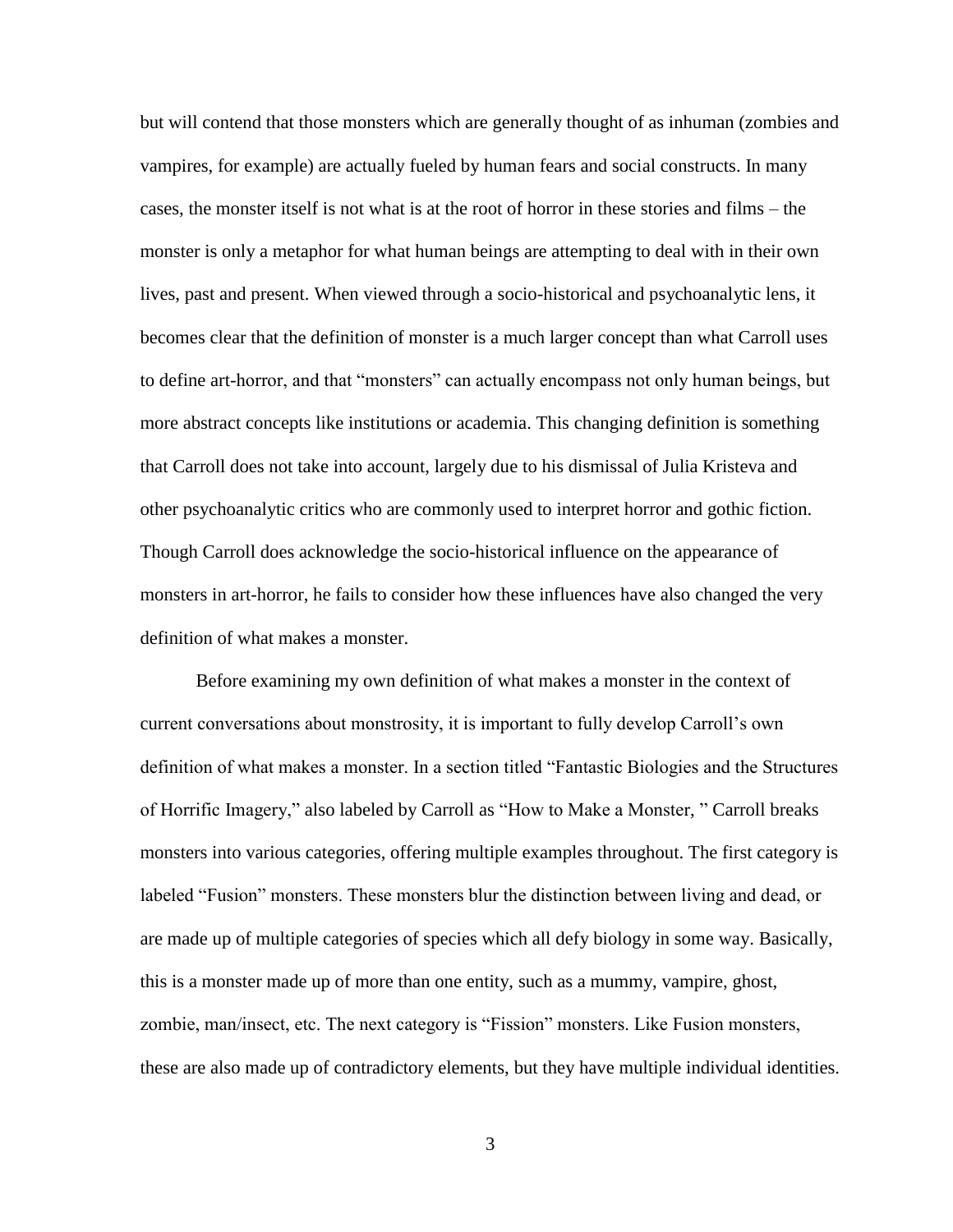Doppelgangers, alter-egos, and werewolves fit into this fission category. Next, Carroll discusses "Magnification" of entities which are already considered disgusting (such as overgrown insects), and "Massification" of repelling creatures (such as enormous amounts of insects), of which both types also fit into his definition of monster. At the end of the "How to Make a Monster" section, Carroll brings up a strategy he calls "horrific metonymy." In this strategy, the horrific beings are surrounded by things the audience already associates with disgust, making the monsters even more disgusting. It's not just the monster that is horrifying, but the locale<sup>1</sup>. This emphasizes the monster's own impurity/disgust by association.

Though these categories can be considered useful in a preliminary discussion of monstrosity, Carroll fails to consider – or even mention – what many other scholars in studies of the monstrous use to *begin* their definition of monster; namely, the etymology of the word "monster" and some of the earliest cases of the "monstrous," which inherently involve human beings. Popularly, the etymology of the word "monster" derives from the Latin *monstrare*, "to show" (with cognate forms *demonstrate* and *remonstrate*), as well as *monere,*  "to warn." As the etymological burden of these phrases suggest, the monster will always *signify* something. Usually it signifies difference, "whether lack or superfluity, whether too many or too much, hand, toe, finger, or other bodily member, for instance" (Ingebretsen 211). But this difference always demands interpretation, because it signifies the ominous – something from which a detriment is expected, and something which deviates from the norm. The use of the word "monster" is always a metaphor in Gothic and Horror fiction. The metaphor justifies a range of socially discounted, but nonetheless tolerated behaviors – "physical and rhetorical violence, social expressions of astonishment, scandal and insult,

 $\overline{\phantom{a}}$ 

<sup>&</sup>lt;sup>1</sup> For example, cemeteries, underground caverns, swamps, or any other sort of beastly "lair."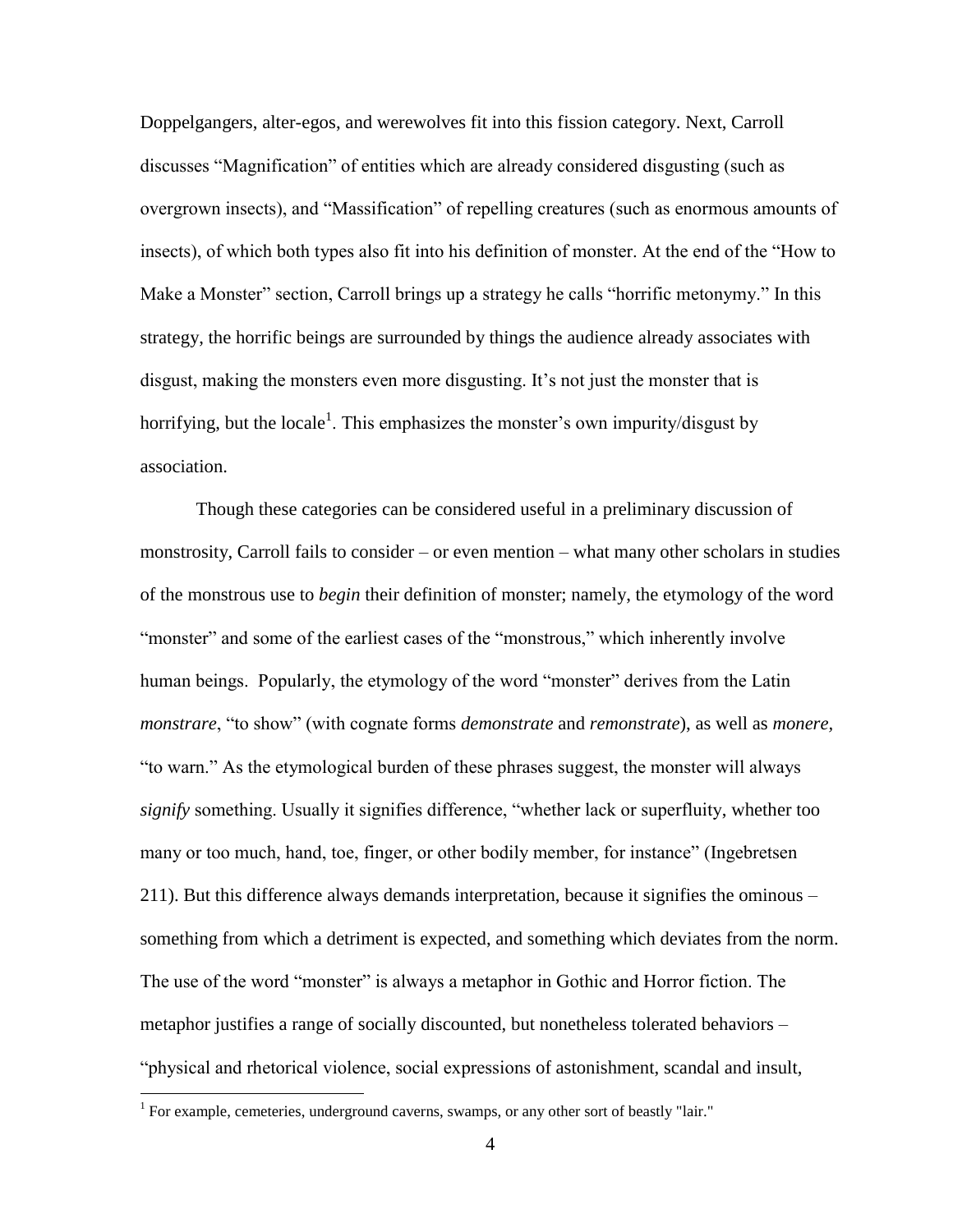displays of sex as moral currency and economic exchange" (Ingebretsen 2). In the ancient world, monstrosities, *monstra*, are named from admonition, *monitus*, because they point out something by signaling or symbolizing. Clearly, from the beginnings of recorded time, monsters have been part of a semiotic culture of divination, metaphors, messages, indications of deeper meaning, or inspiration. Gilmore points out:

Although words have changed, the basic import of the concept as an intellectual, aesthetic, and moral problem has remained fairly constant. Following classical usage, in the writings of St. Isidore of Seville, as seventh-century Spanish monk who wrote extensively about evil, monstrous likewise reveals a divine source, God's will or design in the Christian sense. For such holy men as Isidore, monsters came under the headings of God's creations and therefore must have some revealed meaning: "monstrations" or warnings from God, directing attention to deviations from the true path in symbolic or allegorical form. (9-10)

He continues by stating that for most Western observers, the monster is a metaphor for all that must be repudiated by the human spirit. Monsters embody "the existential threat to social life, the chaos, atavism, and negativism that symbolize destructiveness and all other obstacles to order and progress, all that which defeats, destroys, draws back, undermines, subverts the human project – that is, the id" (12). On the one hand, the monster is burdened with behaviors that are deemed to threaten society. On the other hand, the monster makes such incivilities possible, even justifies them or others in the name of the common good. For most people, monsters are sources of identification and awe as well as of horror, and they serve also as vehicles for the expiation of guilt as well as aggression. There is a strong sense in which the monster is an incarnation of the urge for self-punishment and a unified metaphor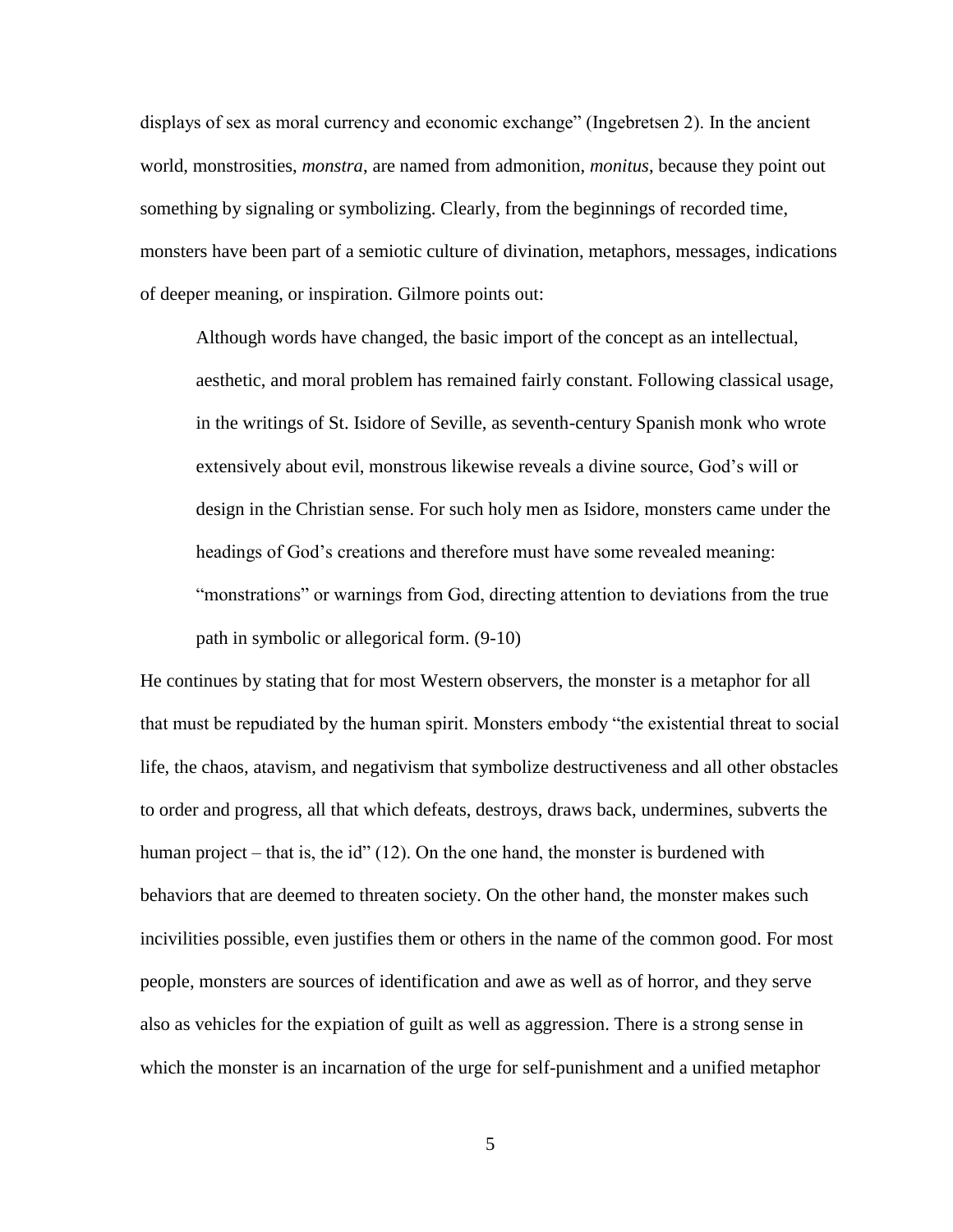for both sadism and victimization (after all, the horrible monster is always killed off, usually in the most gruesome manner imaginable, by humans).

History suggests that monsters are born as often as they are "made" or "created." Roman law, dating from as early as 450 B.C., stated "A father shall immediately put to death a son recently born, who is a monster, or has a form different from that of members of the human race" (Friedman 179). From ancient times, the monster – a child born with physical abnormalities – was an object of fear and wonder. The unnatural birth was an omen from the gods, a remonstrance or rebuke to human communities for faults known and unknown. The monstrous birth was often abandoned or put to death. In his *Moral Essays*, Seneca writes, "unnatural progeny we destroy; we drown even children who at birth are weakly abnormal. Yet it is not anger, but reason, that separates the harmful from the sound" (145). In his introduction to *Monster Theory: Reading Culture*, Jeffrey Jerome Cohen lists seven theses about the monster that remain as valid now as they might have been in ancient Rome. Cohen can be condensed here: the monster's body is a "cultural body" (4); the monster is a harbinger of "category crisis," escaping categories of knowledge as well as form; monstrous fear displaces, relocates, and sometimes exploits desires that are equally monstrous (6). In sum, the monster watches and wards at the gates of the human, policing "the borders of the Possible" (7). Finally, in an apt theological allusion, Cohen says that the monster is "difference made flesh, come to dwell among us" (12). Cohen gives a framework with which to begin. By asking who, or what, is the monster, I also seek to answer who or what is the human.

Multiple studies have been done which effectively link the definition of monstrosity to human beings themselves. For example, Edward Ingebretsen's work *At Stake: Monsters*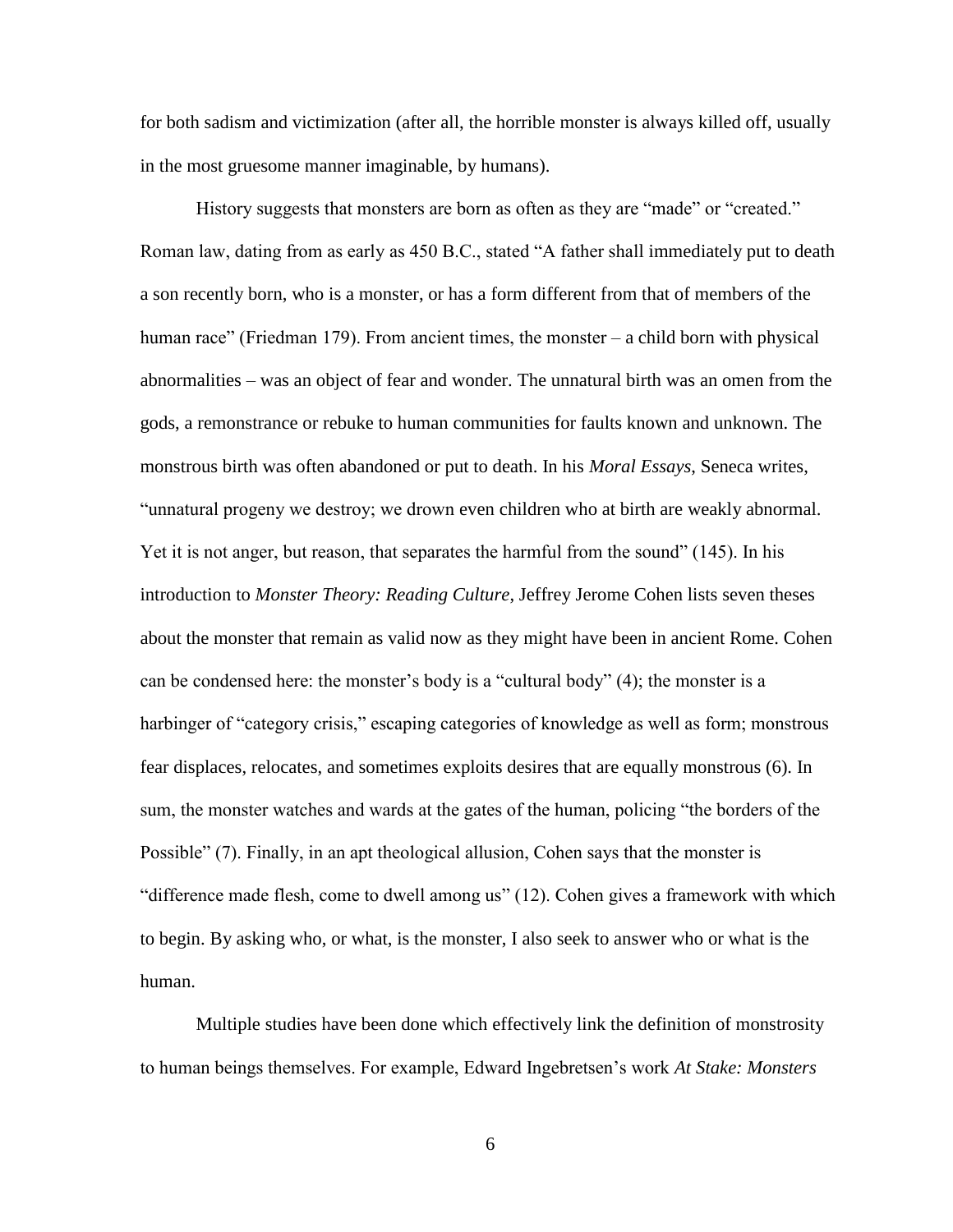*and the Rhetoric of Fear in Public Culture* has its primary focus on "a handful of persons deemed so terrible that they have been cordoned off as monsters" (2). Ingebretsen explains:

Susan Smith, for example, killed her two children by drowning them. Another, Andrew Cunanan, was the presumptive killer of five persons, including a well-known fashion designer. Very little was known about either Smith or Cunanan, although as befits the monster, vast amounts were speculated as to both, their origins and consequences. (2)

Similarly, editors Caroline Picart and Cecil Greek have compiled a collaborative group of essays in their book *Monsters In and Among Us: Toward a Gothic Criminology* which examine contemporary monsters including:

…the pedophilic homosexual priest; the hypermasculinized rogue cop; the masculinized mother; the drug addict; the white-collar criminal; the serial killer; and the terrorist. Other instances of the Gothic in popular culture include police departments nurtured by monstrously corrupt practices, unbridled capitalism as vampiric, and even the proliferation of Gothic images and metaphors in popular culture spawning paranoid and useless public policy. (13)

Whether the studies on what makes a monster deals with the inhuman or the human, all definitions agree on similar premises. First, monstrous individuals symbolize some means of evading real implications of the uncertainties and discomforts which appear to be endemic to the constantly changing social, political, and economic conditions of our cultures. Also, the monster is inherently paradoxical. It is simultaneously a figure of horror and repulsion as well as of fascination and charisma. It can be both subhuman and superhuman. It can even be both natural and unnatural. Ingebretsen explains that "the word 'monster' slipped its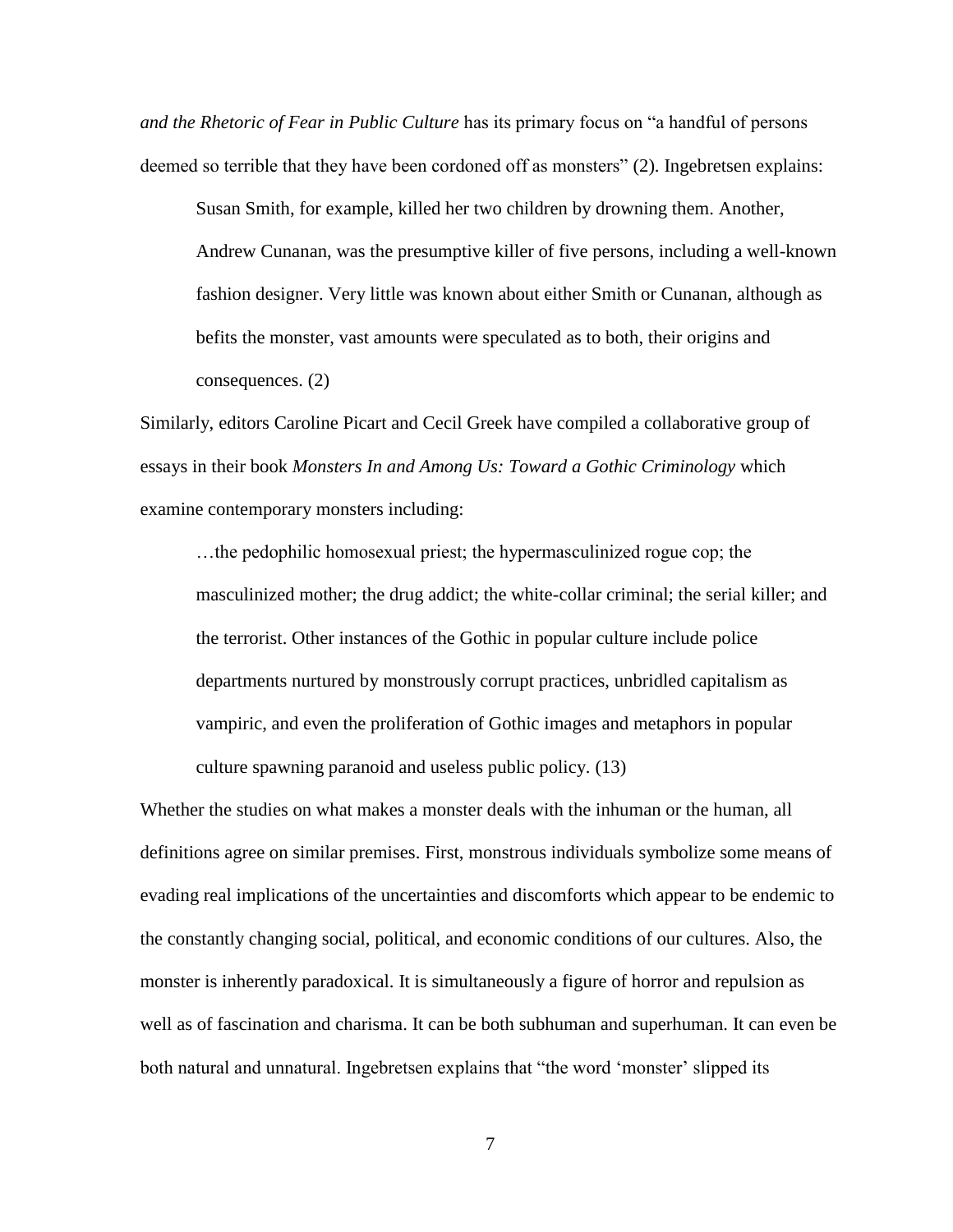biological moorings very early, becoming a categorizing term for the unusual, abnormal, the exotic and alien" (6). He continues:

In its disparate manifestations – as wonder, freak, oddity – the monster represented deviations from a presumptive natural order. As often as not, this unnaturality was invested with negative weight, read as perversions, deviance, and transgression. An unexpected consequence followed: monstrosity gave human failure a legitimate place, at least marginally, on human maps. Monstrosity became a flexible tool of civil repudiation – sometimes literal, sometimes metaphorical. (6)

Mostly, monsters serve to warn. They redefine boundaries that have become frayed. Monsters are outlaws. They live outside of the rules and laws of society. This is one of the aspects of monstrosity that makes it so attractive. Monsters have, or seem to have, freedoms we lack. Monsters transgress, cross over, do not stay put where – for the convenience of our categories of sex, race, class, or creed – we would like them to stay. This blurring of boundaries, or "deterritorialization," is one of the things that makes monstrosity so terrifying, because it places readers into the realm of the unknown. Humans inherently enjoy seeing well-defined boundaries. It is comforting to have things so simply defined and clear-cut, rather than fuzzy, gray areas. The lack of definition promotes tension, anxiety, and fear. When these boundary lines are blurred and smeared, horror is created through the immediate sense of the unfamiliar and the unknown. In gothic/horror fiction and film, deterritorialization runs rampant, blurring the lines of fantasy and reality, the natural and the unnatural, and the threshold between childhood and adolescence. This fear of the unknown and blurring of boundaries makes readers uncomfortable and afraid. As Ingebretsen writes, "Sometimes it is [the monster's] painful beauty, or untrammeled individuality; other times it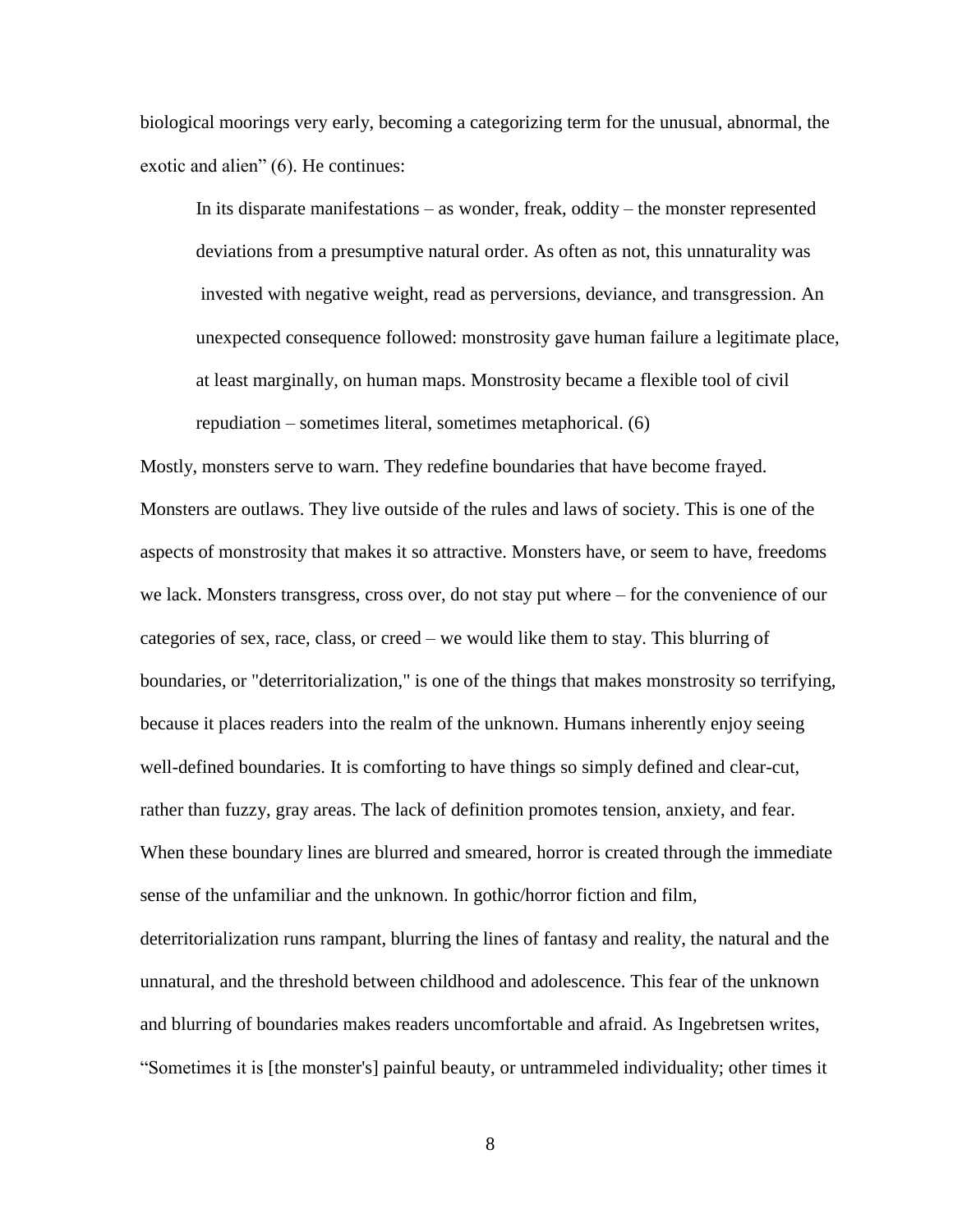is simply the liberties they take (and *that* they take them in the first place) that so astonish us. They get away with murder and that fascinates us. Monsters are supposed to do just what they desire, and that frightens us" (4). Because of their ability to live both within and without society, monsters help a community reinterpret and reimagine itself. Whether human or non-human, monsters are always a way to hold up a mirror upon the "self" in hopes of self-examination with the ultimate goal of reform – either in the individual or within the constructs of society.

Before delving into the monstrous works themselves, it is first important to identify Carroll's own definition of horror, or as he calls it, "art-horror," and to showcase Carroll's weaknesses within his definition due to his dismissal of Julia Kristeva. The four main aspects that should be promoted in horror, according to Carroll, are as follows: emotional fear, visceral revulsion, disgust, and loathing. Carroll also discusses the element of "shock" in arthorror, stating:

I would not want to deny that shock is often involved in tandem with art-horror, especially in theater and cinema. Just before the monster appears, the music shoots up, or there is a startling noise, or we see an unexpected, fast movement start out from "nowhere."  $(36)^2$ 

Mystery and thrillers also utilize this type of shock, whereas fear, visceral revulsion, disgust, and loathing are much more essential to art-horror. So these four aspects are what encompass the thrust of his argument. With these as his premise, it seems impossible for Carroll to dismiss Julia Kristeva's work as "not ultimately germane to [his] investigation," and for Carroll to claim that "the topic of [Kristeva's] book does not quite coincide with the topic of

 $\overline{\phantom{a}}$ 

 $2$  However, I will not be discussing this shock element in detail, because, as Carroll correctly asserts, "horror is not reducible to this sort of shock" (36).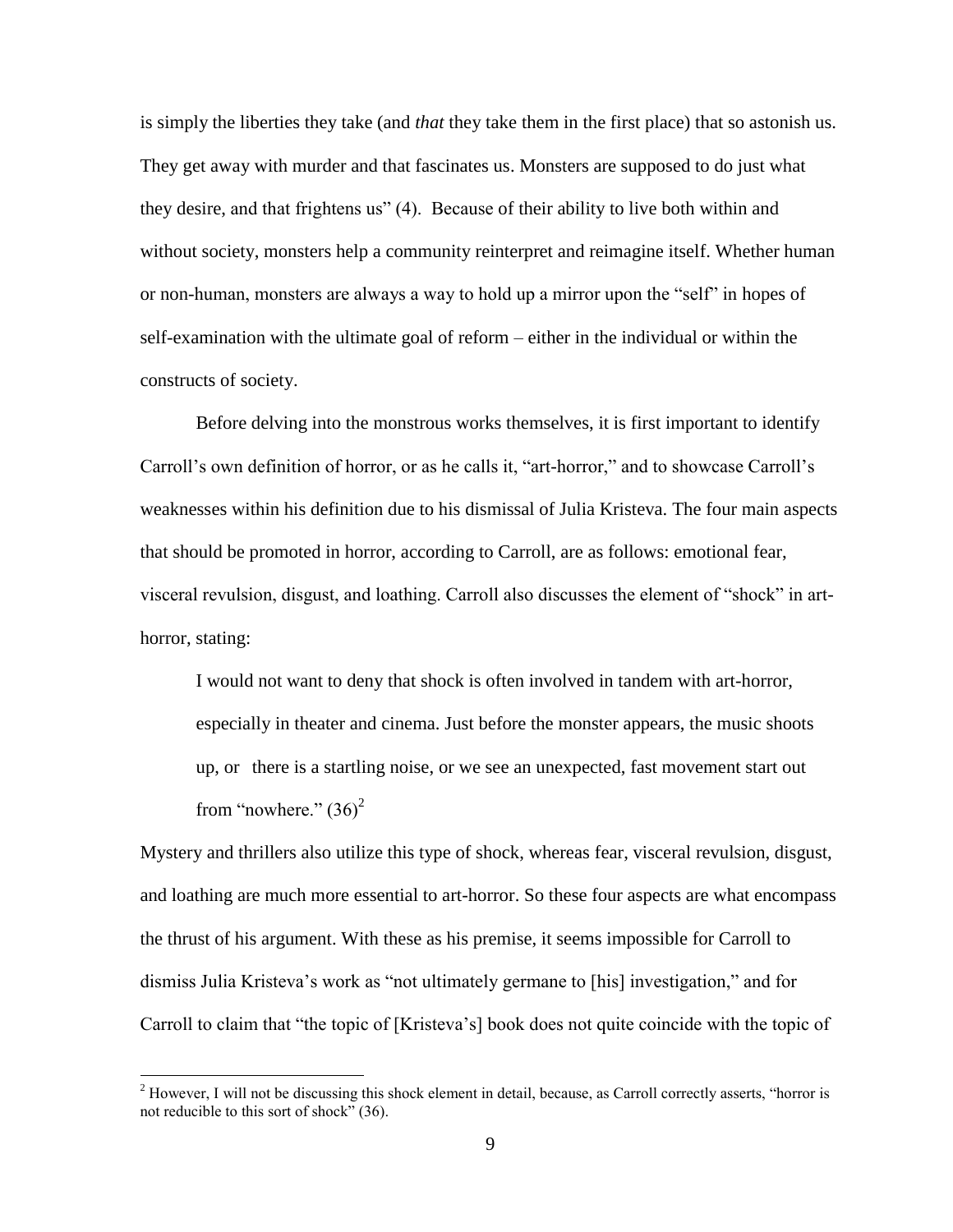[his own] book" (221 n.39). All of the preceding elements are articulated quite clearly in "Approaching Abjection," Kristeva's first chapter of Powers of Horror – in fact, in its first pages. The following few paragraphs align Carroll's definition of horror with Kristeva's discussion of abjection, in order to prove that Carroll – and any other scholar who would like to discuss the concept of monstrosity – should be giving much more thought and credit to Kristeva's work on this subject. Simultaneously, scholars should also be willing to accept the concept of "human as monster" into the study of gothic and horror.

The first two aspects of Carroll's definition of horror are inherently linked. Art-horror first creates emotional/psychological fear, which thus produces a visceral, physical reaction from the audience. Carroll claims, "The cross-art, cross-media genre of horror takes its title from the emotion it characteristically or rather ideally promotes; this emotion constitutes the identifying mark of horror" (14). Works of the horror genre, for Carroll, are predicated on raising a specific, emotional state – that of horror and fear. He clarifies that this emotion is "linked with a particular affect – specifically, that from which it takes its name" (15). This affect in the audience should parallel the emotional response of the non-monstrous characters in the narratives. Carroll attempts to list the responses that horror may evoke in his section titled "On the Structure of the Emotions":

In respect to art-horror some of the regularly recurring sensations, or felt-physical agitations, or automatic responses, or feelings are muscular contractions, tension, cringing, shrinking, shuddering, recoiling, tingling, frozenness, momentary arrests, chilling (hence, "spine chilling"), paralysis, trembling, nausea, a reflex of apprehension or physically heightened alertness (a danger response), perhaps involuntary screaming, and so on. (24)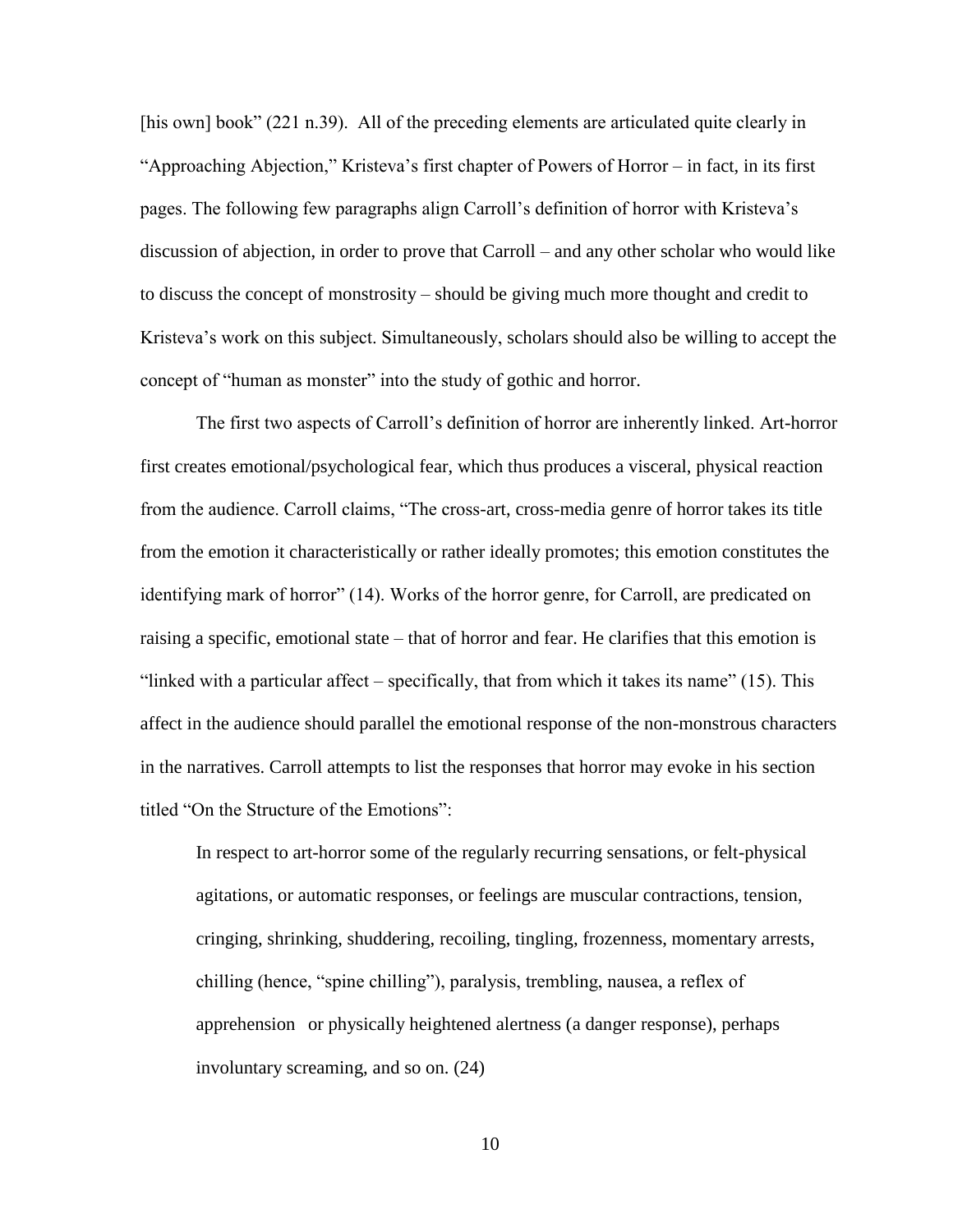In using multiple examples from both fiction and film, Carroll contends that horror must elicit not only initial fear, but a visceral revulsion and a physical reaction to what is seen or read. The affect cannot merely encompass an emotional state; it must also require a "felt physical dimension" and "correlate with some physical agitation" (25).

Similar to Carroll, Kristeva makes it clear that it is emotional/psychological fear which creates the visceral reaction. She calls the emotional fear the "phobic" and writes, "The phobic has no other object than the abject" (6). This sentence could carry multiple meanings, based upon her definition of "object." Here, it seems Kristeva is using "object" as a synonym for "purpose," "objective," or "aim." With this definition, an alternate way to write her sentence would be: "The purpose of fear is only the abject." Abject, for Kristeva, is also a word with multiple definitions, and perhaps a word that is utterly un-definable – after all, her chapter's title is "Approaching Abjection," lending to the interpretation that abjection is a concept constantly and actively approached but never reached. But even with its seemingly ambiguous meaning(s), Kristeva makes it clear that a visceral, physical reaction is fundamental to abjection. And since abjection is the object of fear, Kristeva is making the same points as Carroll.

Kristeva's writing is absolutely full of examples of the visceral revulsion of abjection. Kristeva's initial heading in the chapter, "NEITHER SUBJECT NOR OBJECT" (1, author's capitalization), immediately reveals that abjection is an intensely affective experience. Abjection itself is something bodily. Kristeva writes, "the abject does not cease challenging its master. Without a sign (for him), it beseeches a discharge, a convulsion, a crying out" (2). At every step, Kristeva illuminates her definition of abjection by using literally corporeal examples. Her first is "food loathing," which she describes in an off-putting first person,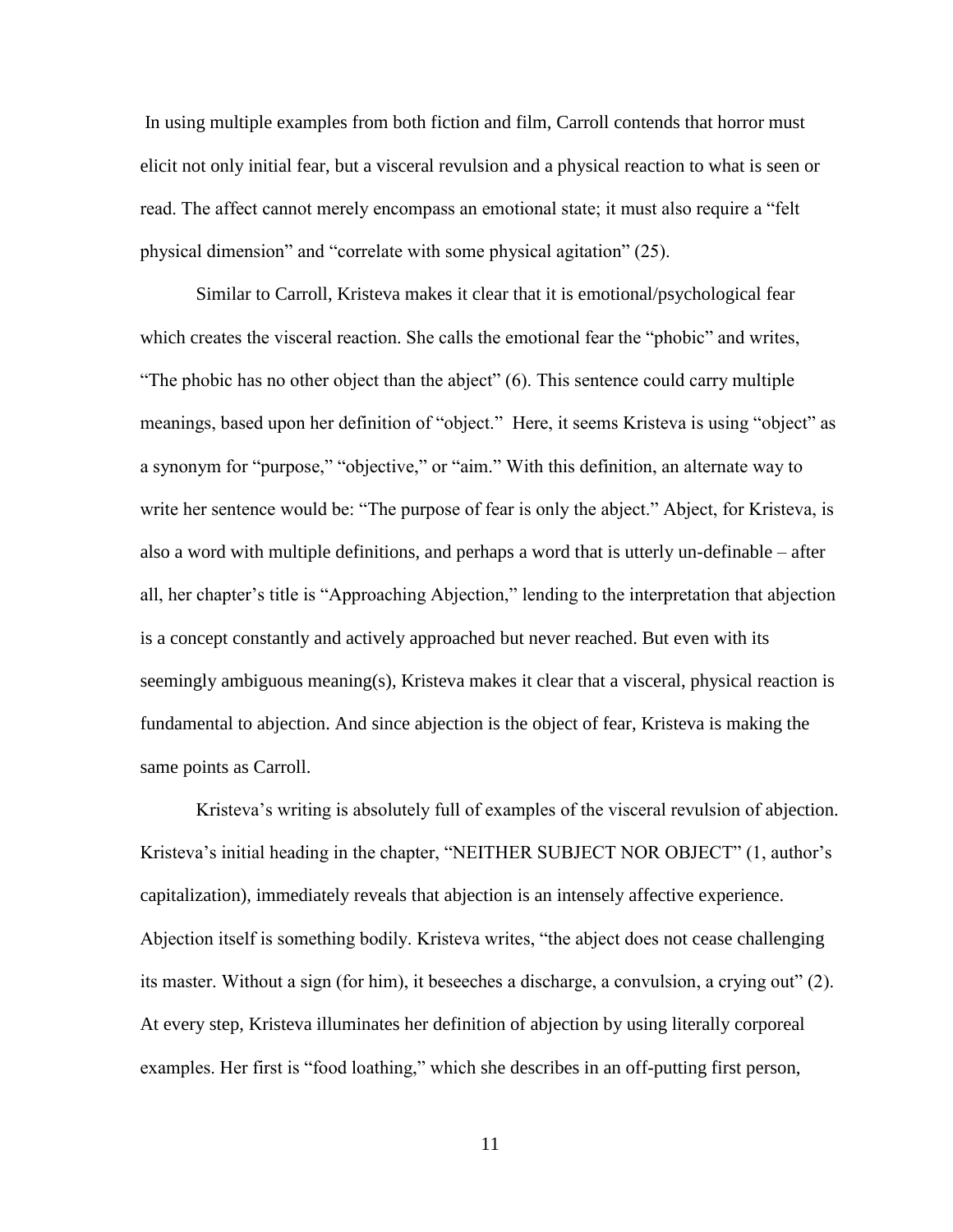saying "I experience a gagging sensation and, still farther down, spasms in the stomach, the belly; and all organs shrivel up the body, provoke tears and bile, increase heartbeat, cause forehead and hands to perspire" (2-3). Her second example of the abject: a corpse, or more specifically, the affective difference between seeing an actual corpse as opposed to death as signified by "a flat encephalograph" (3). A corpse is "violently" upsetting, as opposed to the encephalograph, because "corpses *show me* what I permanently thrust aside in order to live. These body fluids, this defilement, this shit are what life withstands, hardly and with difficulty on the part of death" (3, author's emphasis). The difference between a flat encephalograph and a corpse is the body, which is Kristeva's point throughout. Abjection is "a violent, clumsy breaking away…Repelling, rejecting; repelling itself. Ab-jecting" (13). Kristeva's abjection is fear and visceral revulsion combined. In both cases, the physical reactions are direct manifestations of the psychological crisis of the moment.

Just as Carroll defines horror at once characterized by fear and revulsion, the aspects of disgust and loathing are also interrelated. Carroll uses these terms in direct correlation to the audience's affect when confronted with the monsters of art-horror. "The monster in horror fiction," Carroll writes, "is not only lethal but – and this is of the utmost significance – also disgusting" (22). The monster evokes disgust from the audience because it is a "violation of nature," that which is "impure and unclean" (23). Carroll invokes anthropologist Mary Douglas's theory of impurity, describing monsters as "un-natural," claiming monsters violate a culture's "conceptual scheme of nature" (34). The monsters' impurity produces a "loathing on sight…connected to the ugliness which is said to cause one to sweat" (19). Similar to visceral revulsion, Carroll again emphasizes that in response to the audience's loathing and disgust, the monster creates a physical reaction – in this case,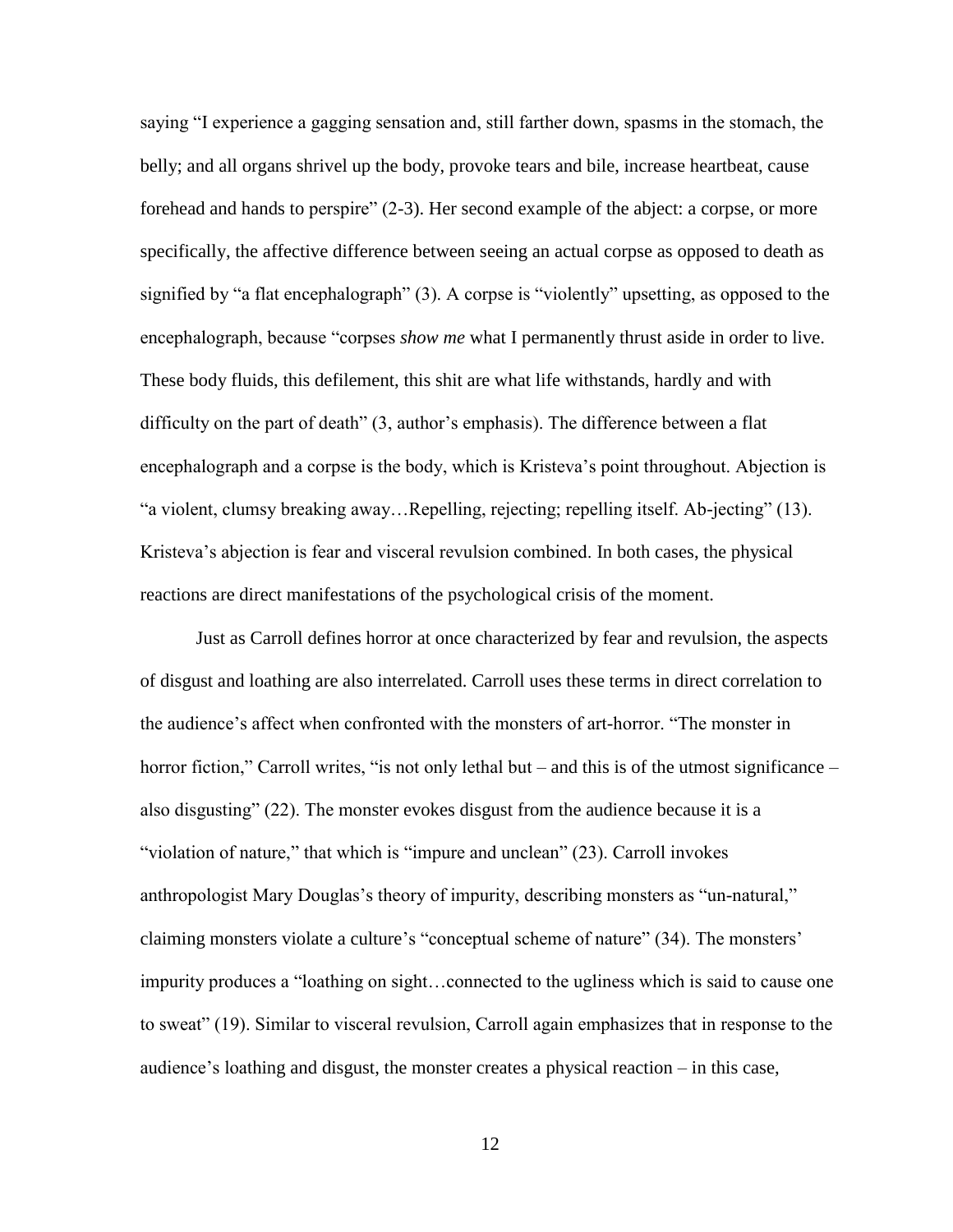sweating.

 $\overline{a}$ 

Kristeva also defines disgust and loathing as major elements of abjection. In fact, she devotes an entire section of her chapter to "THE IMPROPER/UNCLEAN" (2, author's capitalization). Like Carroll, Kristeva directly refers to disgust derived when viewing an entity as a violation of nature<sup>3</sup>. She writes:

Loathing an item of food, a piece of filth, waste, or dung. The spasms and vomiting that protect me. The repugnance, the retching that thrusts me to the side and turns me away from defilement, sewage, and much. The shame of compromise, of being in the middle of treachery. The fascinated start that leads me toward and separates me from them.  $(2)$ 

Her understanding of the force of "loathing," "repugnance," and "shame" is exactly what Carroll is attempting to define. The "spasms," "vomiting," "retching," and so on, are Kristeva's definitions of the physical reactions Carroll also writes about. In a later section, Kristeva writes that the "discomfort, unease, dizziness" which "[stem] from an ambiguity" are further aspects of abjection specifically pointed out "through loathing" (10). The abject is quintessentially both disgust and loathing. Furthermore, in multiple places Kristeva addresses abjection as a response to a violation of nature, which is exactly Carroll's point as he defines monsters. For example, invoking and differentiating Freudian "uncanniness" from the horror of abjection, Kristeva writes, "abjection is elaborated through a failure to recognize its kin; nothing is familiar, not even a shadow of a memory" (5). If in abject horror, instead of mere uncanniness nothing is familiar, it is certainly "outside" of a culture's conception of the

 $3$  Carroll's endnote acknowledges that "Kristeva also uses Douglas's work to discuss horror," but then he immediately states Kristeva's book fails to coincide with his own. To ignore this section of Kristeva is a rather drastic oversight on the part of Carroll, and directly contradicts his statement. If he read and understood the very first paragraph of her Improper/Unclean section, or if he'd even read the first two pages of "Approaching Abjection," Carroll would have seen that Kristeva is referencing both disgust and loathing at once.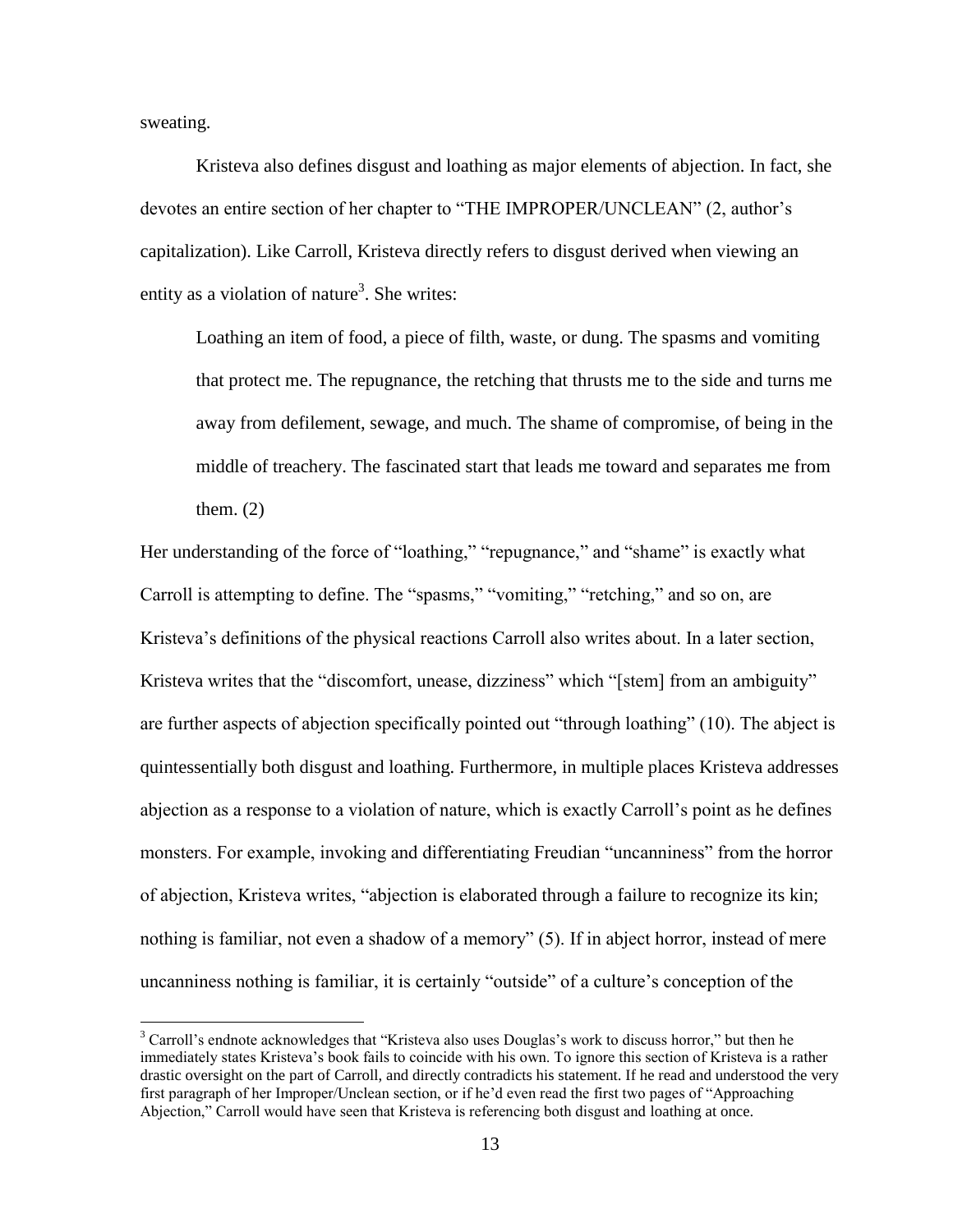natural. The un-natural is the un-familiar; never does Carroll suggest otherwise. Later, when Kristeva considers, following Douglas, religion's participation in abjection, Kristeva writes, "Abjection appears as a rite of defilement and pollution in the paganism that accompanies societies with a dominant or surviving matrilinear character. It takes on the form of the exclusion of a substance…" (17). Though she cites the logic of religious structures to illustrate her point, the concept applies to societal structures. Kristeva's abjection is something outside the bounds of society, defiling and polluting the structure it attempts to infiltrate. It is therefore excluded (even abjected) by the structure.

Kristeva describes abjection as "A massive and sudden emergence of uncanniness, which, familiar as it might have been in an opaque and forgotten life, now harries me as radically separate, loathsome. Not me. Not that. But not nothing, either. A 'something' that I do not recognize as a thing"  $(2)^4$ . When abjected, a person is unable to articulate his/her experience. Abjection is a "something" just as a monster is a "something." As stated previously , abjection is something which must always be actively "approached" rather than reached, making it rather difficult to comprehend, even inconceivable. Kristeva's very first sentence is another attempt to approach the inconceivability of abjection. She writes:

There looms, within abjection, one of those violent, dark revolts of being, directed against a threat that seems to emanate from an exorbitant outside or inside, ejected beyond the scope of the possible, the tolerable, the thinkable. It lies there, quite close, but it cannot be assimilated. It beseeches, worries, and fascinates desire, which, nevertheless, does not let itself be seduced. Apprehensive, desire turns aside; sickened, it rejects. (1)

 $\overline{\phantom{a}}$ 

<sup>&</sup>lt;sup>4</sup> Carroll further fails to acknowledge the rather obvious relationship between his own characterization of monstrosity and Kristeva's definition of abjection. Had Carroll glanced at the second page of "Approaching Abjection," he could have quickly seen the comparison of inconceivability in a monster to Kristeva's abjection.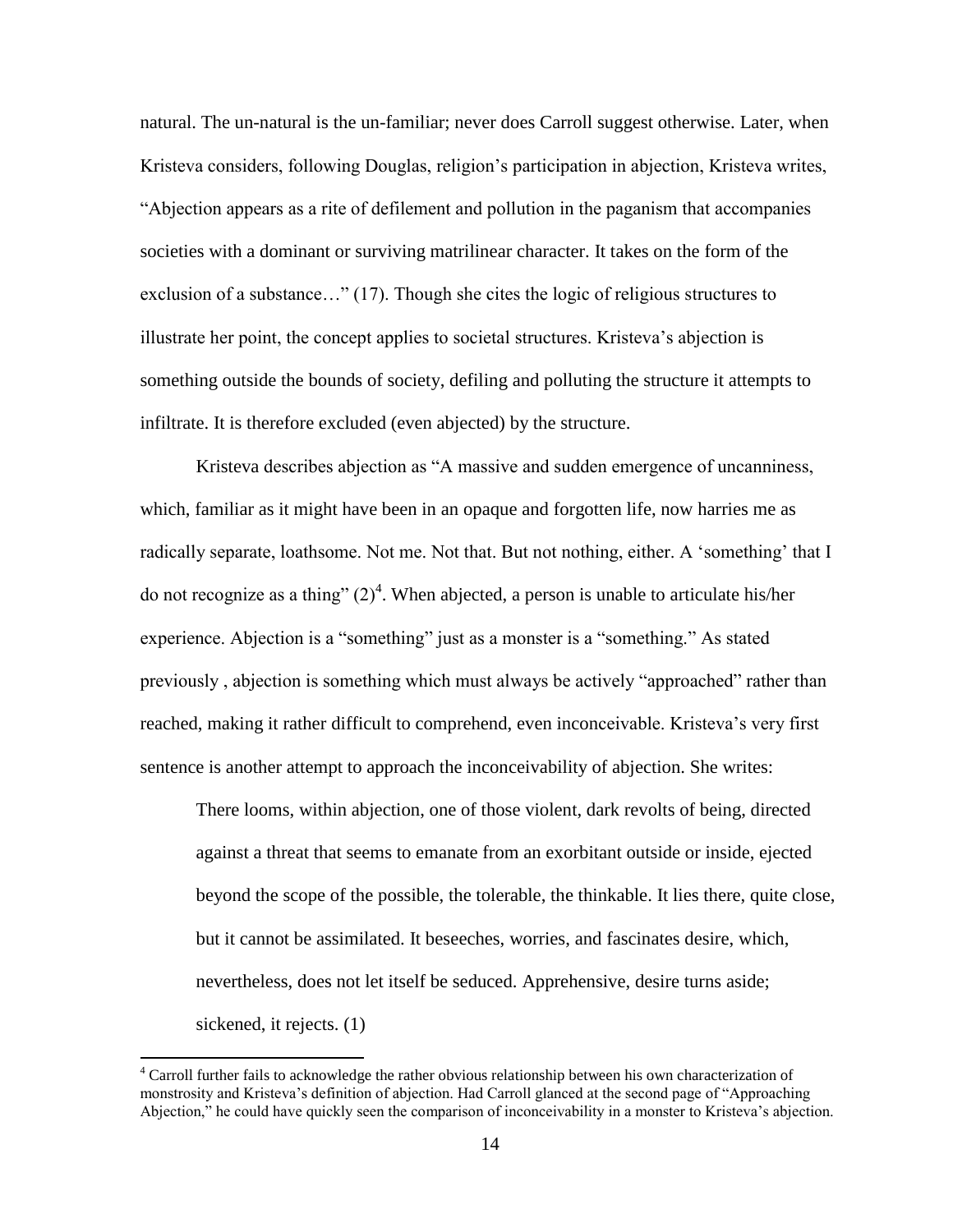Words are inadequate in the face of both abjection and monsters. They are "beyond the scope of the possible, the tolerable, the thinkable," which is what makes them horrific in the first place.

Carroll's criteria for monsters (unclean, impure, interstitial, categorically incomplete, disgusting, and threatening) heavily relate to one another. Once again relying on anthropologist Mary Douglas, Carroll identifies monsters as impure and unclean if they are "categorically interstitial, categorically contradictory, incomplete or formless" (32). Both monsters and abjection are interstitial because they are concerned with boundaries. Abjected by the accepted social order as impure, monsters live outside the boundaries of that order. Carroll writes:

Monsters are native to places outside of and/or unknown to the human world. Or, the creatures come from marginal, hidden, or abandoned sites: graveyards, abandoned towers and castles, sewers, or old houses – that is, they belong to environs outside of and unknown to ordinary social intercourse. (35)

Kristeva notes the same about abjection, saying, "It is thus not lack of cleanliness or health that causes abjection but what disturbs identity, system, order. What does not respect borders, positions, rules. The in-between, the ambiguous, the composite" (4). Monsters are perpetually "in-between," both in their locale and in their own bodies. But even more so, they are "in-between" their world and the world as known by society. And because they are perpetually "in-between," they are also in "perpetual danger." Kristeva continues:

We may call it a border; abjection is above all ambiguity. Because, while releasing a hold, it does not radically cut of the subject from what threatens it – on the contrary, abjection acknowledges it to be in perpetual danger. But also because abjection itself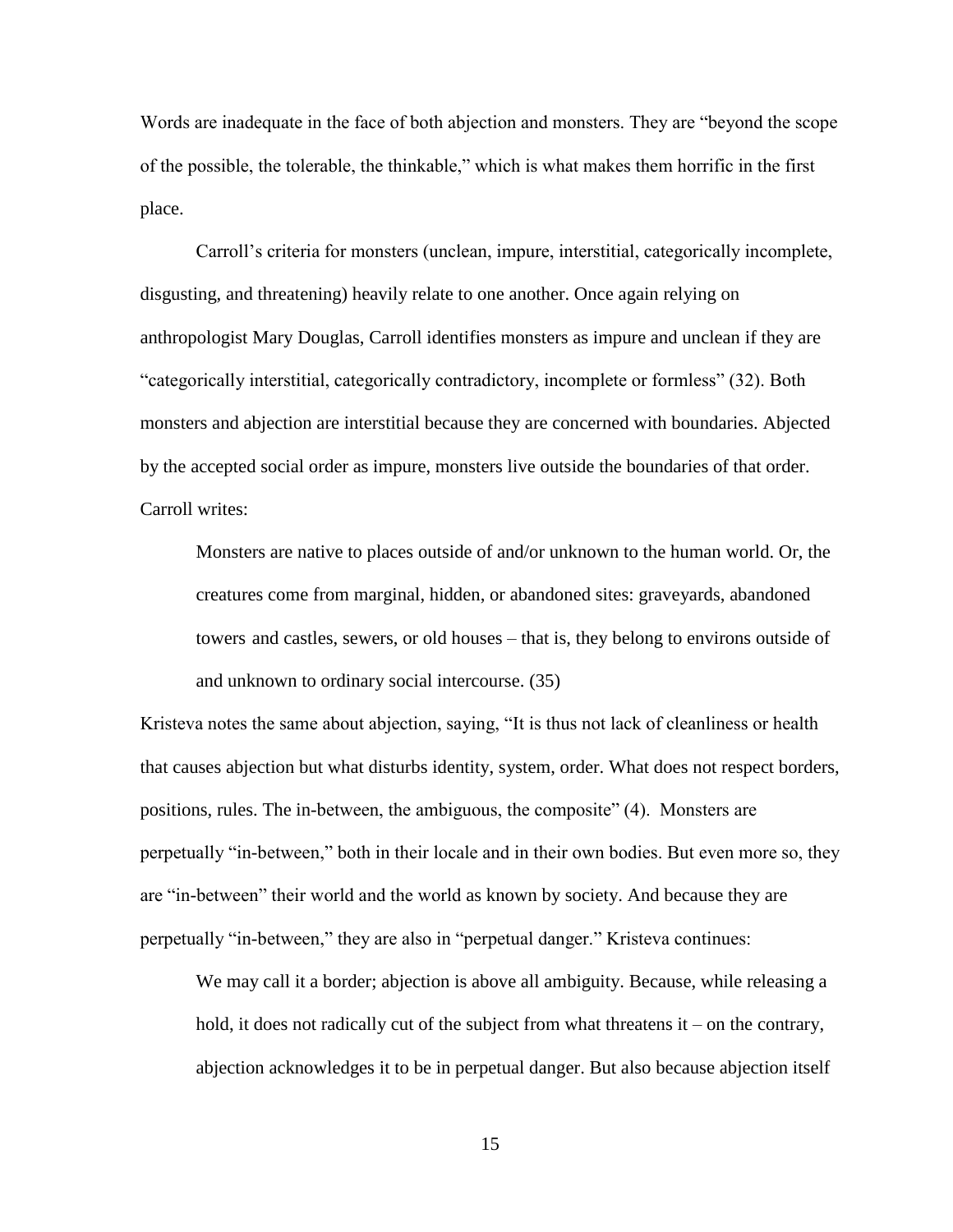is a composite of judgment and affect, of condemnation and yearning, of signs and drives. (9)

Because of their impurity and their separateness, the monsters are regarded as abnormal and as violations of nature. The protagonists in horror fiction and film "not only fear such monsters; they find them repellent, loathsome, disgusting, repulsive and impure" (54). Carroll points out:

[Monsters] are putrid or moldering things, or they hail from oozing places, or they are made of dead or rotting flesh, or chemical waste, or are associated with vermin, disease, or crawling things. They are not only quite dangerous but they also make one's skin creep. Characters regard them not only with fear but with loathing, with a combination of terror and disgust. (23)

Certainly Carroll is correct that "horrific beings are often associated with contamination – sickness, disease, and plague – and often accompanied by infections vermin – rats, insects, and the like" (28). He also recognizes the importance of categorical incompleteness as "a standard feature of the monsters of horror: ghosts and zombies frequently come without eyes, arms, legs, or skin, or they are in some advanced state of disintegration" (33). But where Carroll's definition disappoints is in its failure to connect any of these traits to Kristeva's abjection. The "combination of terror and disgust" is one of the very definitions of abjection, and the reaction occurs because of everything listed in association with monsters. Carroll admits that the monsters are unnatural because they "do not fit the [culture's conceptual scheme of nature]; they violate it. Thus, monsters are not only physically threatening; they are cognitively threatening. They are threats to common knowledge" (34). Yet even with these statements, Carroll never credits Kristeva's abjection as an insightful addition to the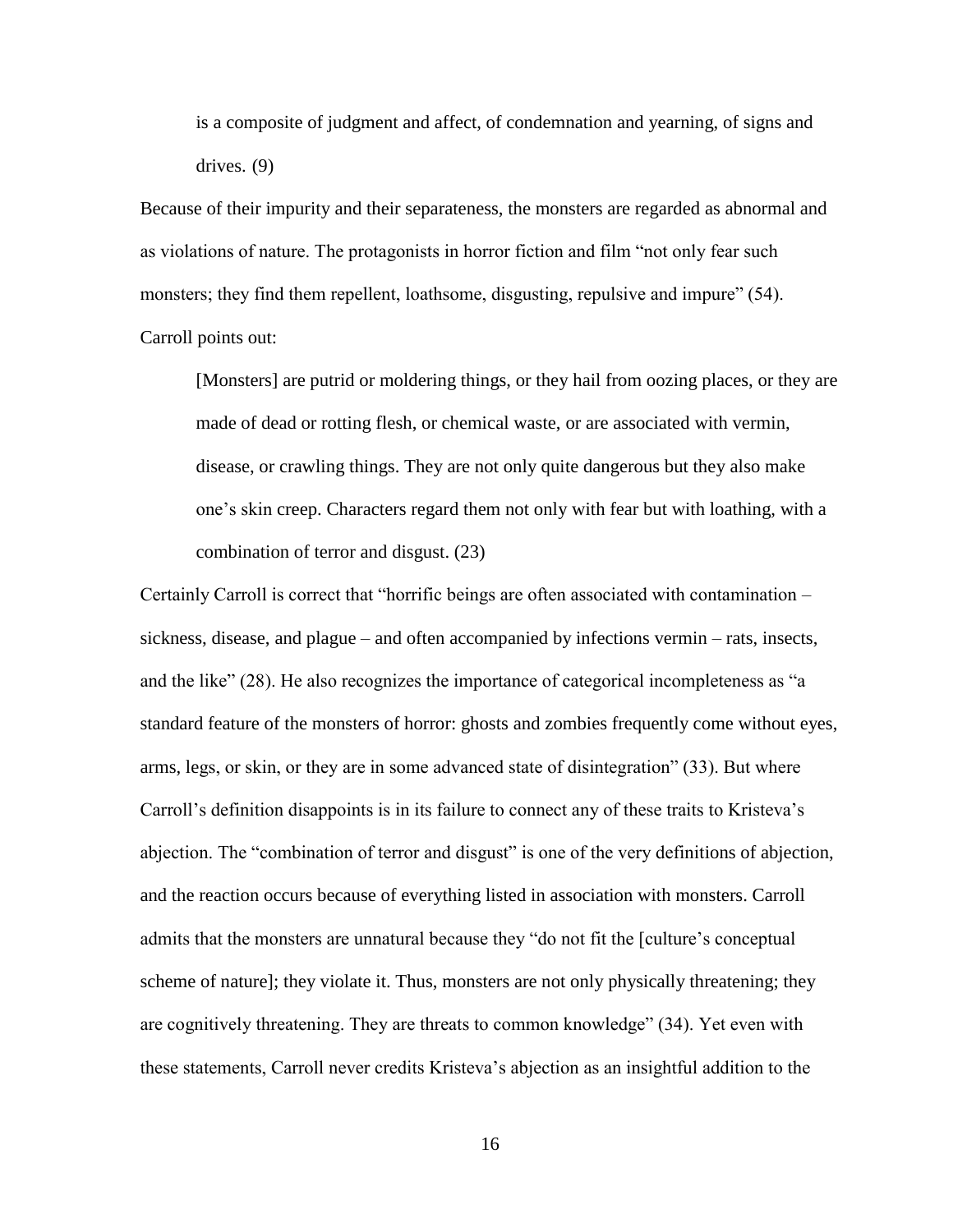discussion of monstrosity, even when she is making similar claims. Kristeva says the abject "neither gives up nor assumes a prohibition, a rule, or a law; but turns them aside, misleads, corrupts; uses them, takes advantage of them, the better to deny them" (15). The abject stands outside the culture's conceptual scheme of nature just like Carroll's monsters.

Kristeva's claims about abjection as something opposed to the self would be useful for any study of horror and monsters. The very reasons monsters are repulsive and loathsome is because they stand separate from the self, and are inherently both Other and abject at once. Kristeva writes:

I experience abjection only if an Other has settled in place and stead of what will be "me." Not at all an other with whom I identify and incorporate, but an Other who precedes and possesses me, and through such possession causes me to be…If, on account of that Other, a space becomes demarcated, separating the abject from what will be a subject and its object, it is because a repression that one might call "primal" has been effected… (10)

Monsters clearly demarcate a "space" between themselves and their audience, and ultimately embody abjection. Monsters stand as both abject for the audience, and as abjected by the audience. They are abject for the audience because they are "so physically repulsive, they often provoke nausea in the characters who discover them" (Carroll 22), much like food loathing repels Kristeva. But they are also abjected by the audience because "they frequently produce in characters the conviction that mere physical contact with them can be lethal" (Carroll 22), and therefore the monsters are forced to be separated from any social interaction, and often destroyed. On the very first page of her chapter, Kristeva makes it clear that "The abject has only one quality of the object – that of being opposed to I" (1, author's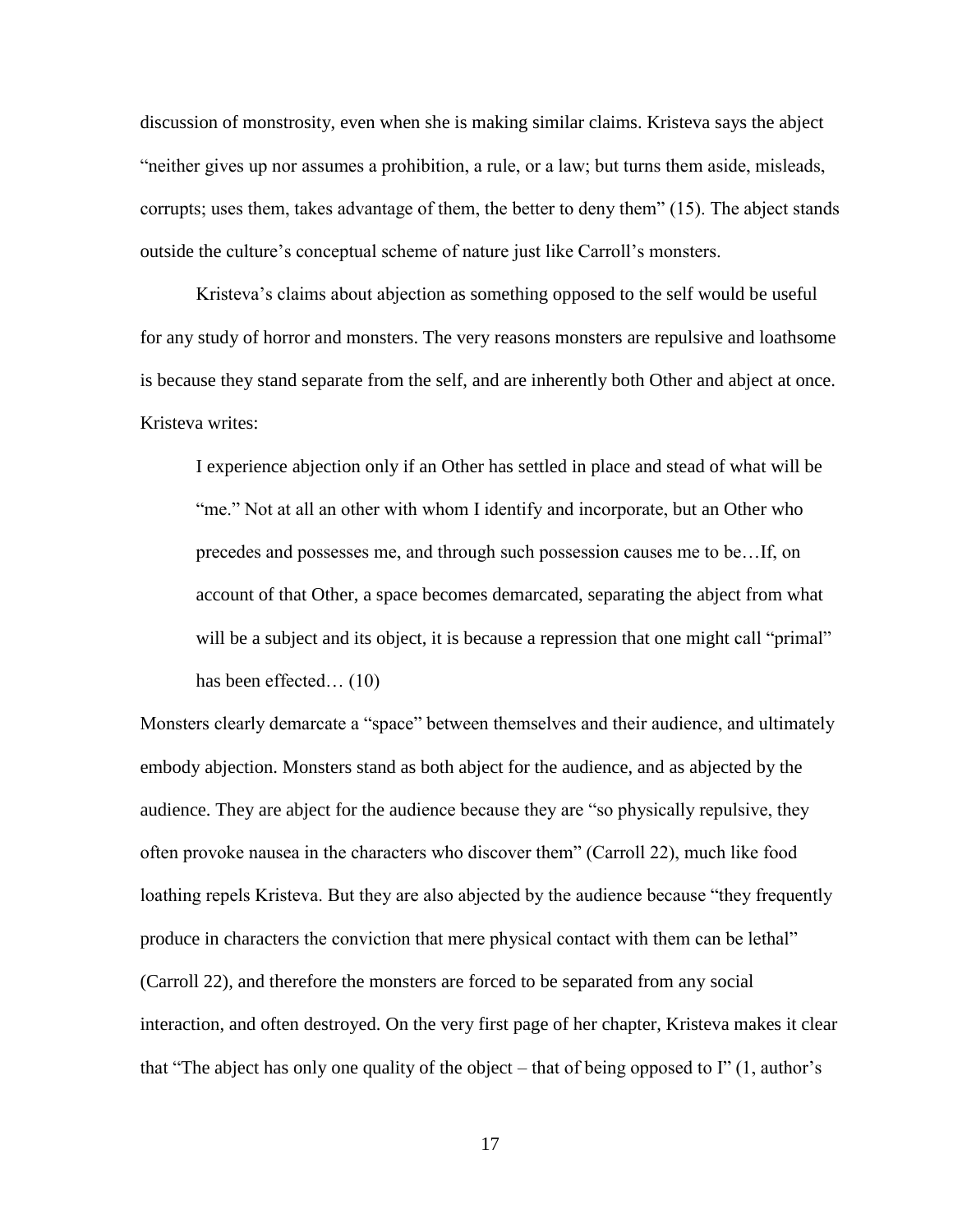emphasis). Monsters threaten their witness by mere sight, if not also by physical contact, and show this same opposition to the self that Kristeva is commenting upon.

Since, for Kristeva, abjection is a bodily experience, and even the self is abject and separated at birth, Kristeva clearly denotes various ways human beings are both abject and monstrous. She writes:

The traitor, the liar, the criminal with a good conscience, the shameless rapist, the killer who claims he is savior…Any crime, because it draws attention to the fragility of the law, is abject, but premeditated crime, cunning murder, hypocritical revenge are even more so because they heighten the display of such fragility. (4)

This excerpt makes a very good case against reducing the definition of monster to entitites of supernatural origin only. One of the best cases made for "man as monster," and which also follows Kristeva's reasoning, is found in a story co-written by Steve Rasnic Tem and Melanie Tem called "The Man on the Ceiling" included in Peter Straub's anthology, Poe's Children. A large portion of the Tems' story is dedicated to describing their philosophy of monstrosity, saying:

The world has in it: Children hurt or killed by their parents, who would say they do it out of love. Children whose beloved fathers, uncles, brothers, cousins, mothers love them, too, fall in love with them, say anything we do to each other's bodies is okay because we love each other, but don't tell anybody because then I'll go to jail and then I won't love you anymore.

Perverted love.

The world also has in it: Children whose only chance to grow up is in prison, because they're afraid to trust love on the outside. Children who die, no matter how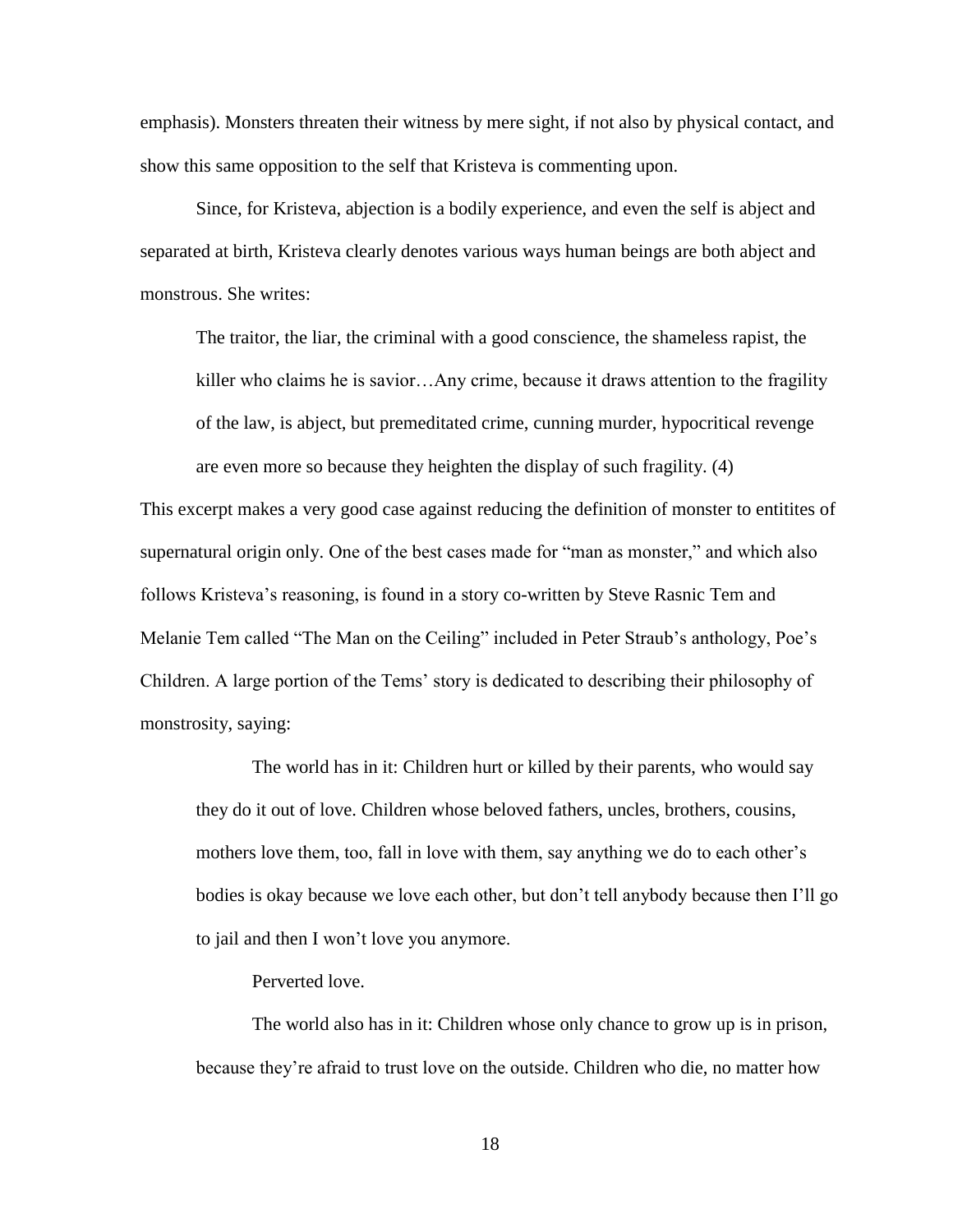much you love them.

Impotent love.

And the world also has in it: Werewolves, whose unclaimed rage transforms them into something not human but also not inhuman (modern psychiatry sometimes finds the bestial "alter" in the multiple personality). Vampires, whose unbridled need to experience leads them to suck other people dry and are still not satisfied. Zombies, the chronically insulated, people who will not feel anything because they will not feel pain. Ghosts.

I write in order to understand these things. I write dark fantasy because it helps me see how to live in a world with monsters. (93)

It is clear that any rejection of human as monster is incorrect. As Kristeva and the Tems have shown, man is monster in so many cases, and humans can certainly be as horrific, if not more, than other monsters in the genre. In fact, all monsters are human constructs which reflect that beings that made them. They are, in essence, psychologically not *separate* from humans, but *mirrors* for humans. The monstrous does not – and cannot – exist outside of humanity.

The chapters within this dissertation concentrate on textual analysis of literature and film in which monsters appear in various forms, and particularly how those monsters still coincide with Carroll's definition of "art-horror" while proving that Carroll's definition – and any others who may attempt to limit the definition of monstrosity – is incomplete and much too restrictive. My interpretations of the works herein heavily rely on how cultural and historical influence often changes the ways monster are viewed and defined, and also pay homage to the psychoanalytic concepts of Freud, Lacan, and Kristeva as part of the ways we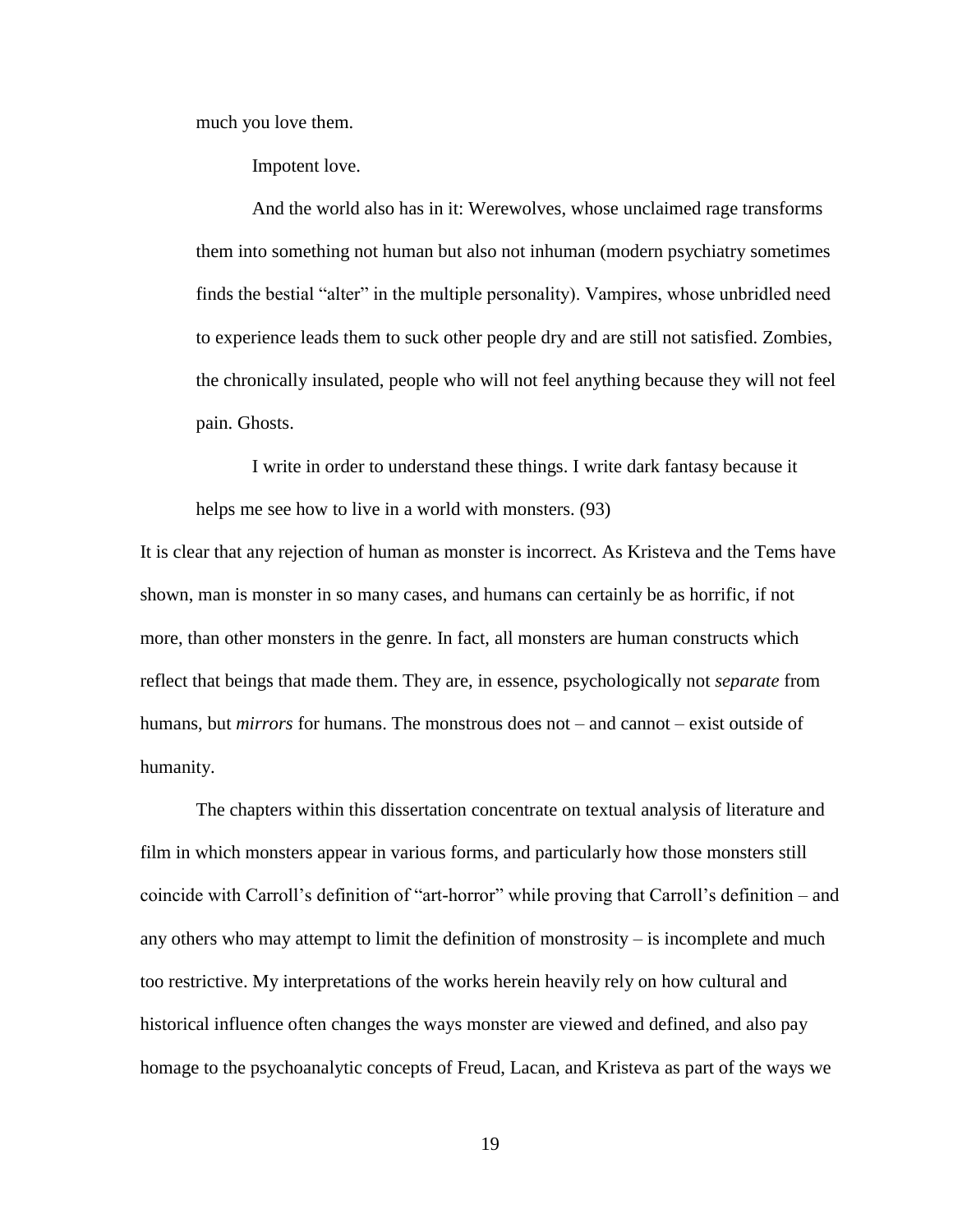understand the monstrous. The first chapter will examine the monster which lies at the foundation of the Gothic/Horror genre: the monstrous house, or the haunted house. The chapter "The House Askew" examines both fiction and film of the United States in order to show how the human – not the house  $-$  is actually the one who is haunted within these stories. This begins from early U.S. Gothic texts, including Charles Brockden Brown's *Wieland,* Nathaniel Hawthorne's *The House of the Seven Gables*, Edgar Allan Poe's "The Fall of the House of Usher," and H.P. Lovecraft's "Pickman's Model." These texts all show that the haunting of the human stems from moral conventions set by Puritan standards, and that the inhabitant must either face their "sins" and become expiated or fall victim to their own disgraces. Following these texts, an examination of the films *Signs, The Others,* and *1408* again show that when ghostly manifestations occur in haunted houses/places, it is almost always directly due to the haunting pasts of the people who inhabit the house, rather than the past of the house itself. Finally, this chapter examines Danielewski's postmodern masterpiece, *House of Leaves*. This text is the most compelling example of monstrosity because in this case, the book itself – and by association, academia – is what becomes the monster, which is even further proof that the definition of monster has been broadened.

Next, the chapter "Terrifying, Horrifying, Disgusting Zombies" examines George Romero's *Night of the Living Dead* and Max Brooks' novel *World War Z* among other legends of zombies found in history and popular culture. Stephen King in *Dance Macabre* says, "I will try to terrorize the reader. But if I cannot terrify him/her, I will try to horrify; and if I find I cannot horrify, I'll go for the gross-out. I'm not proud" (25). With this quote in mind, the zombie becomes the perfect creature for horror/gothic fiction because it embodies all the elements King lays out. The zombie is terrifying because it was once human and this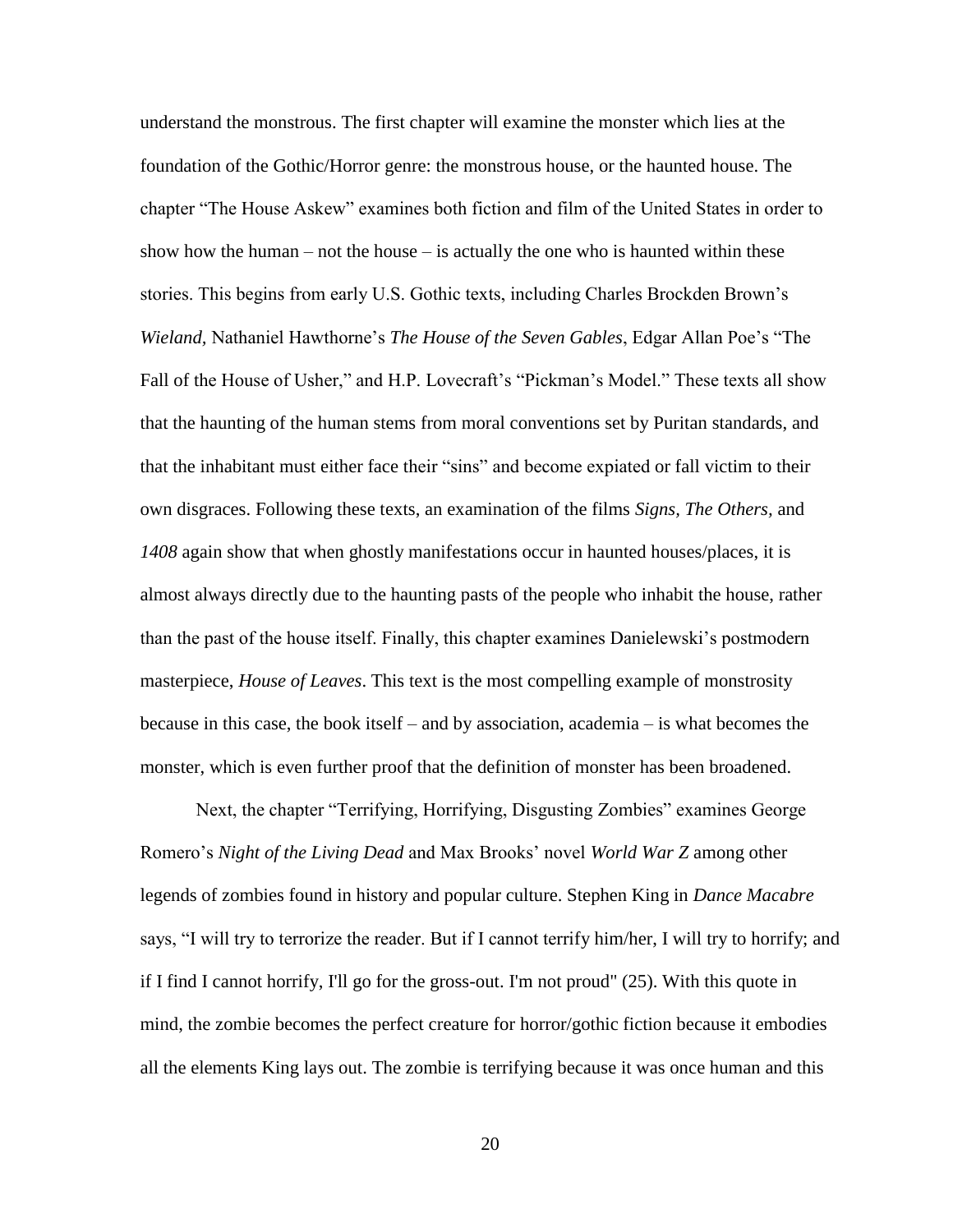connection to the Freudian self and the uncanny is terrifying. The zombie is horrifying because it is dangerous. The body, which is something that should be familiar/homely, is now fully unfamiliar and recognizable as monstrous, which plays into Freud's uncanny as well. The zombie is also a disgusting creature as cannibalistic, reanimated dead, and therefore always gets the "gross out." This is one of the only creatures of horror fiction that carries each category equally. But what makes them even more intriguing is the ethical dilemma human beings are faced with when confronting zombies. Usually, when a protagonist is faced with a zombie, it is often someone they knew in life before the zombie virus takes hold. This creates monsters out of humans, as they must kill people they used to know, and even become cannibals themselves in the event of the zombie apocalypse. Additionally, one of the only ways to kill a zombie is to destroy its brain, leading to another ethical dilemma: if the brain must be destroyed in order for the zombie to be killed, does this means zombies still have their brain capacity? Can they think, can they learn, and are they sentient? The chapter examines, in particular, some of the cultural fears and taboos brought about in zombie fiction and the popular culture zombie craze – the fear of the horde, the fear of mass infection, and the taboo of cannibalism, among others.

The chapter "Don't Be Fooled by the Handsome Fellow in the Mansion" takes an interest in the way the definition of vampire, and the myths surrounding vampires, have expanded through popular culture, especially through TV and film. It begins with an examination of Richard Matheson's *I Am Legend* which shows how the human, rather than the monsters, are really the antagonists within a post-apocalyptic society. It also discusses Stephen King's *'Salem's Lot* as a metaphor for post-Vietnam America. The chapter concludes with a discussion of the vampire in popular culture. Because of books like *Twilight*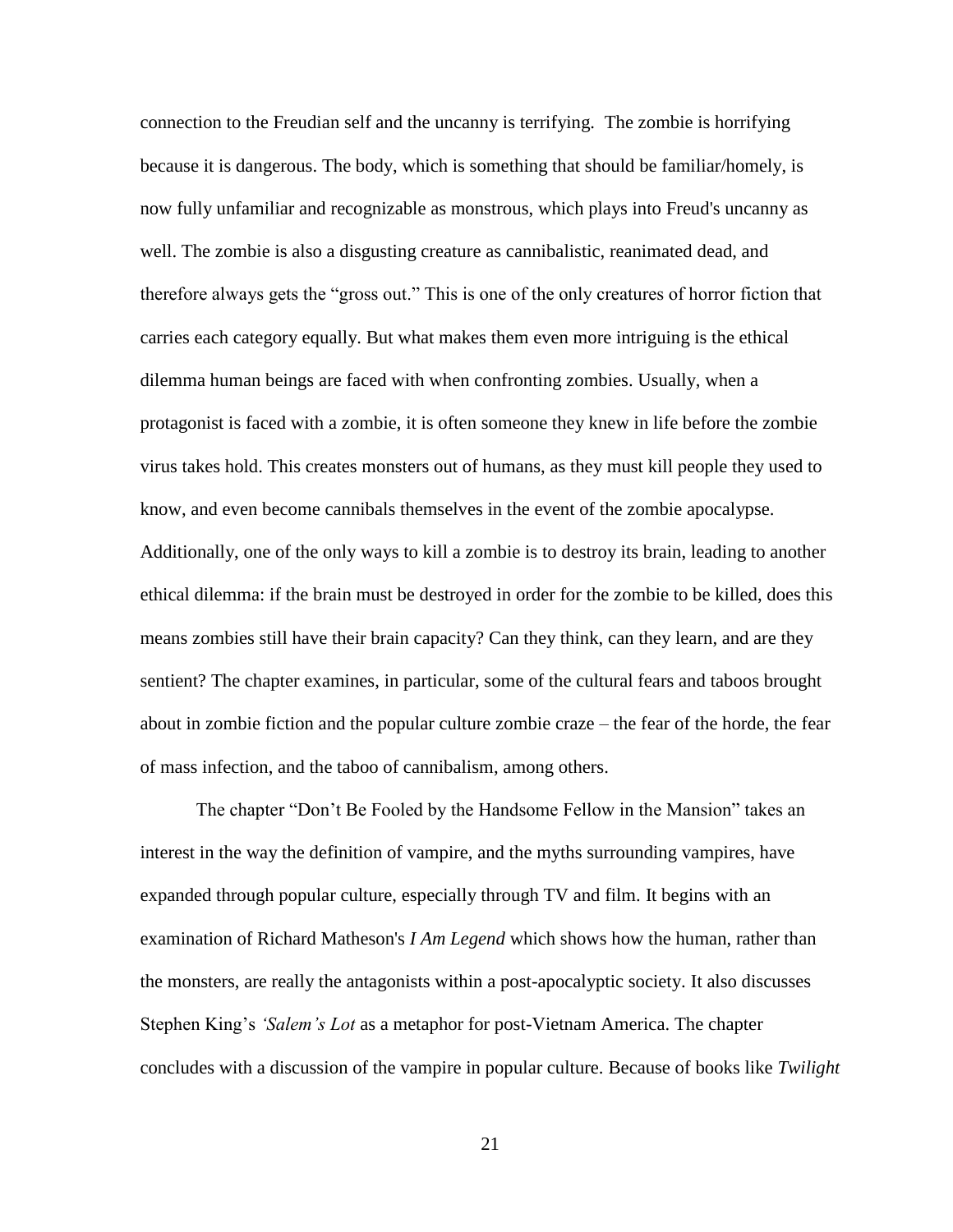and television shows like "True Blood," for example, vampires have been given a whole new life that is almost entirely human. This expansion of the myth also proves that history will continue to broaden the definition of monster through cultural views and needs. The final chapter, "Anything Dead Coming Back to Life Hurts" highlights the fact that in much African American literature, including Toni Morrison's *Beloved*, the monstrous appears in the form of the human construct of slavery or of one's relationship to the haunted past. *Beloved* reflects the particular connection between the Gothic tradition and the American past, beholding a darkly coded understanding of what lay beneath the American nation's usually optimistic surface. That darker note concerns, in part, the legacy of slavery and racial discrimination. Morrison's Gothicism and Horror expresses the atrocity of black experience in the South, in which the nightmare past is re-experienced through a "spiteful" haunted house and the revenant of a murdered child. Morrison utilizes three types of monsters in order to articulate these underlying cultural fears. These monsters are comprised of the ghost, as seen in the character of Beloved; the monstrous protagonist, exemplified by Sethe; and the haunting past, which, in this case, is slavery in America.

In the conclusion of this dissertation, I will be commenting on how I envision this project to proceed, the other monsters which were not included within this dissertation, and the general relevance of a study of the monstrous in scholarly circles.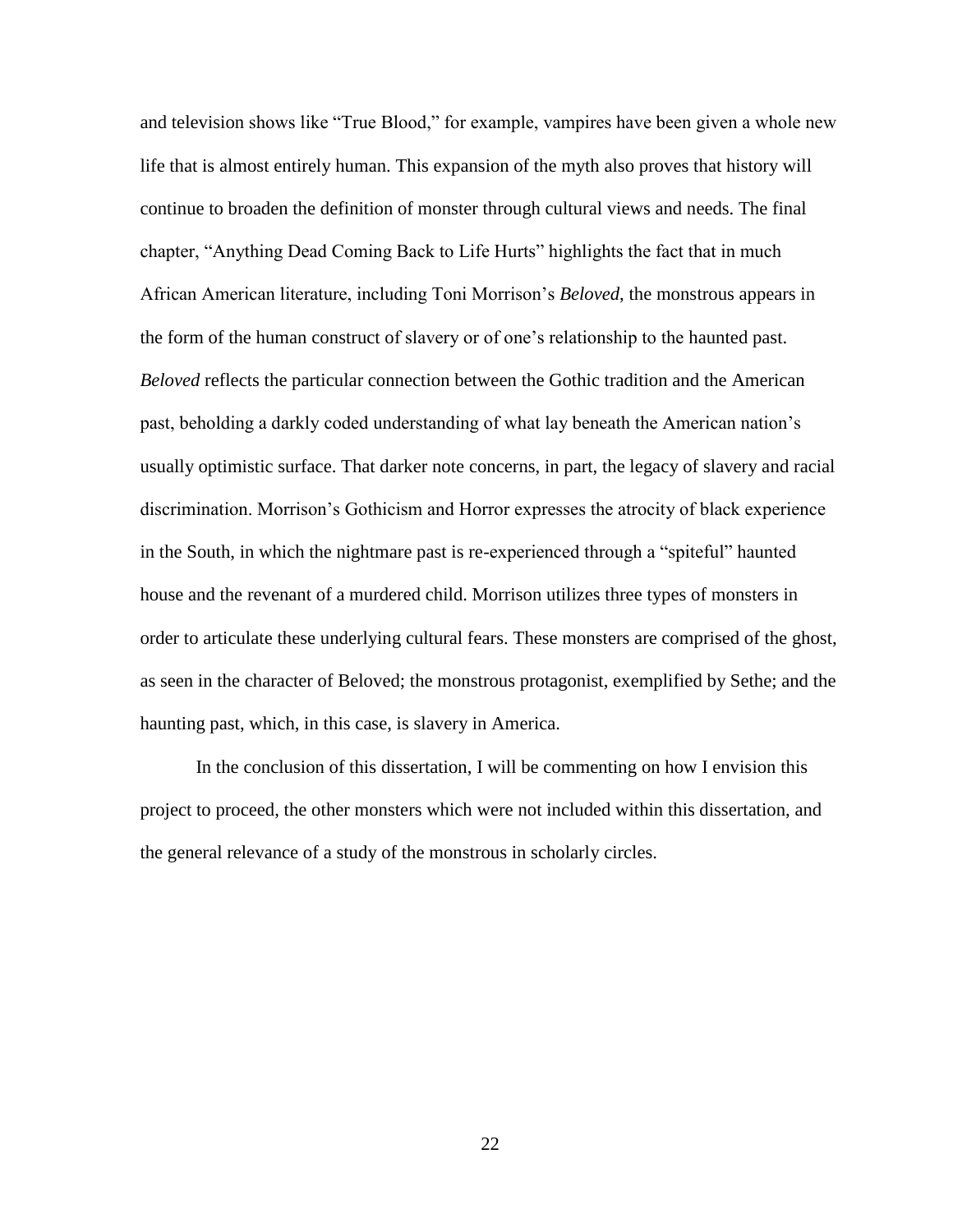#### CHAPTER 2

#### THE HOUSE ASKEW: THE HAUNTED HOUSE AS PERSONAL EXTRAPOLATION

In her book *The House Next Door*, Anne River Siddons states, "…a house askew is one of the not-rightest things in the world" (305). In the United States, we are obsessed with the idea of the "house askew," or what we call the "haunted house." In fact, haunted houses have become a commodity – we go out of our ways and pay to be scared. Horror is agonizing, uncomfortable, and terrifying, but somehow oddly gratifying. H.P. Lovecraft states in his essay *Supernatural Horror in Fiction*:

Children will always be afraid of the dark, and men…will always tremble at the thought of the hidden and fathomless worlds of strange life which may pulsate in the gulfs beyond the stars, or press hideously upon our own globe in unholy dimensions which only the dead and the moonstruck can glimpse.  $(14)$ 

There is no mistake in his use of the word "always." Being scared is infused in our very nature as humans. One of the reasons the haunted house is a symbol of anxiety is because it is the very epitome of Freud's uncanny – the "homely" has become the "unhomely," the familiar is no longer familiar. The haunted house also serves as a threshold or a boundary that is dangerous when crossed. This border is not only a physical place, but an interiority. When a person enters the haunted house, they find themselves in the realm of Kristeva's abject, because abjection itself exists at a border: "As if the fundamental opposition were between I and Other or, in a more archaic fashion, between Inside and Outside" (Kristeva 7). Kristeva continues:

…there is nothing either objective or objectal to the abject. It is simply a frontier…we may call it a border; abjection is above all ambiguity. Because, while releasing a hold,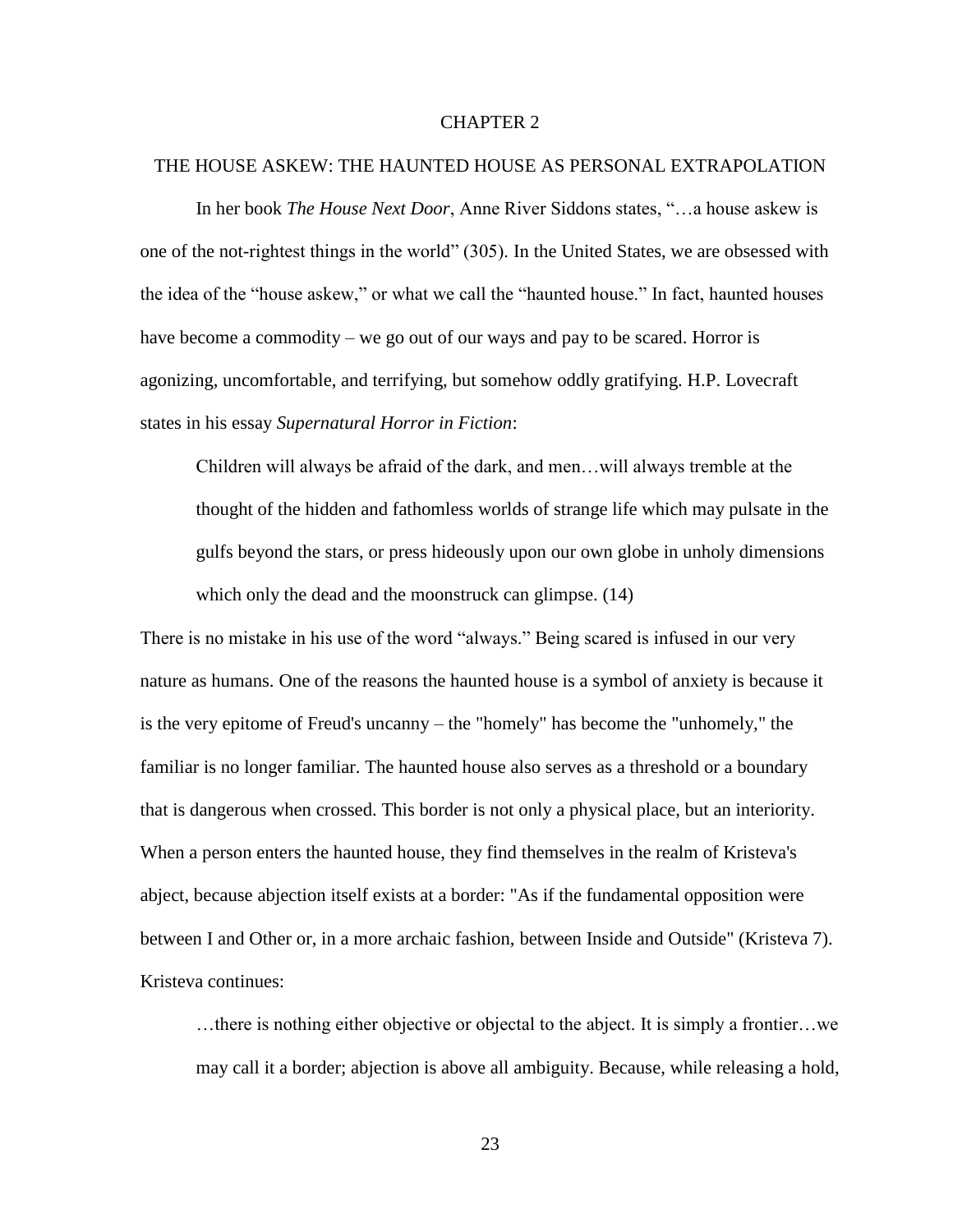it does not radically cut off the subject from what threatens it – on the contrary, abjection acknowledges it to be in perpetual danger. (9)

Abjection is the perpetual crisis when the I confronts the Other, *and* when the I recognizes the Other within the self. Haunted houses create this perpetual crisis of the self, as those who inhabit them are constantly on the verge of this terrifying frontier. The inhabitants recognize that they have placed themselves within this deterritorialized area simply because they are human, and their own fears are replicated in front of them within the haunted space.

In his literary "ars poetica" entitled *Danse Macabre*, Stephen King describes the haunted house as the archetypal "Bad Place," a term "which encompasses much more than the fallen-down house at the end of Maple Street with the weedy lawn, the broken windows, and the moldering FOR SALE sign" (264). "Hauntings" are often explained as a house which absorbed the emotions of its former inhabitants, giving us the preconceived notion of an inherent evilness. But upon closer examination of the haunted house, it is not always the house that is evil, but those who reside within the house, even if just for a short time. The house becomes a medium for confronting one's own problems and fears. Our homes are supposed to keep us safe and separate from the wilderness or from the "outside world." When haunted, they offer no escape except into ourselves. We have to deal with our own fear, violence, and rage. As King states, "the past *is* a ghost which haunts our present lives constantly" (265, author's emphasis), and so the haunted house can easily be turned into a symbol of personal extrapolation. If we accept the Puritan idea of the body as a temple, human beings can also be considered haunted houses – things haunt us, sin haunts us, morality haunts us, memory of things past haunts us, etc. So the purpose of the haunted house story, rather than a cheap thrill, is to tell a moral tale. The haunted house shows that if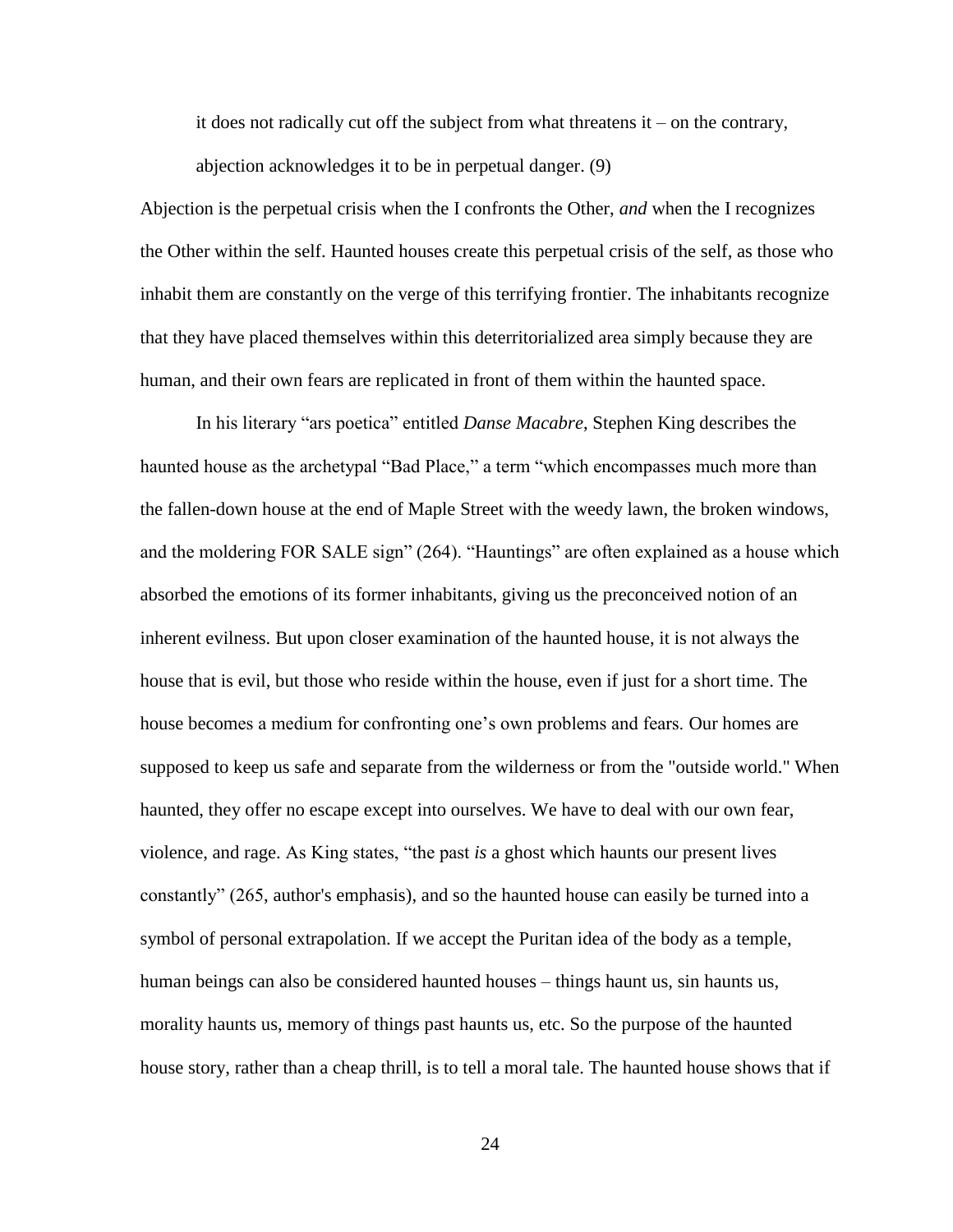we are not actively confronting the ghosts within ourselves, the ghosts will actively confront us. When it comes to the haunted house, the true horror is the confrontation of self. There is always a search for some kind of redemption within these stories as there is a realization that the true "other" is actually one's self – one's "animal" body. With this in mind, this chapter examines some gothic/horror tales accepted as "classic" or "canonical" in U.S. fiction, as well as a few fairly recent horror films and the theories behind the manifestations within the houses. Most of the time, these texts are not dealing with haunted houses at all – they are about haunted people. Finally, it shows that in postmodern horror fiction, the haunted house has expanded even further, by encapsulating ideas rather than merely inhabiting people, with a discussion of Mark Z. Danielewski's *House of Leaves*.

#### The Monstrosity of Sin: Brockden Brown, Hawthorne, Poe, and Lovecraft

Contrary to popular belief, there is more to Gothic and Horror than merely the ability to scare its reader. It began in England as a genre of literature with very specific tropes and styles. Early British Gothic novelists, such as Horace Walpole and Ann Radcliffe, established the genre and then stuck to its form almost exactly. In British Gothic fiction, there is usually a dark and stormy night, an old and frightening house, a woman who swoons entirely too often, and something supernatural that is later revealed to have a completely natural and logical explanation, (for example, in Charlotte Bronte's novel *Jane Eyre*, the noises in the attic are revealed to be Rochester's mad first wife). But as the Puritans moved from England to America, and early settlers sought to create a truly distinct American culture, American writers took the Gothic form and attempted to improve upon it, creating a Gothic literature reminiscent of Britain's, but with its own distinctly American character. The U.S. has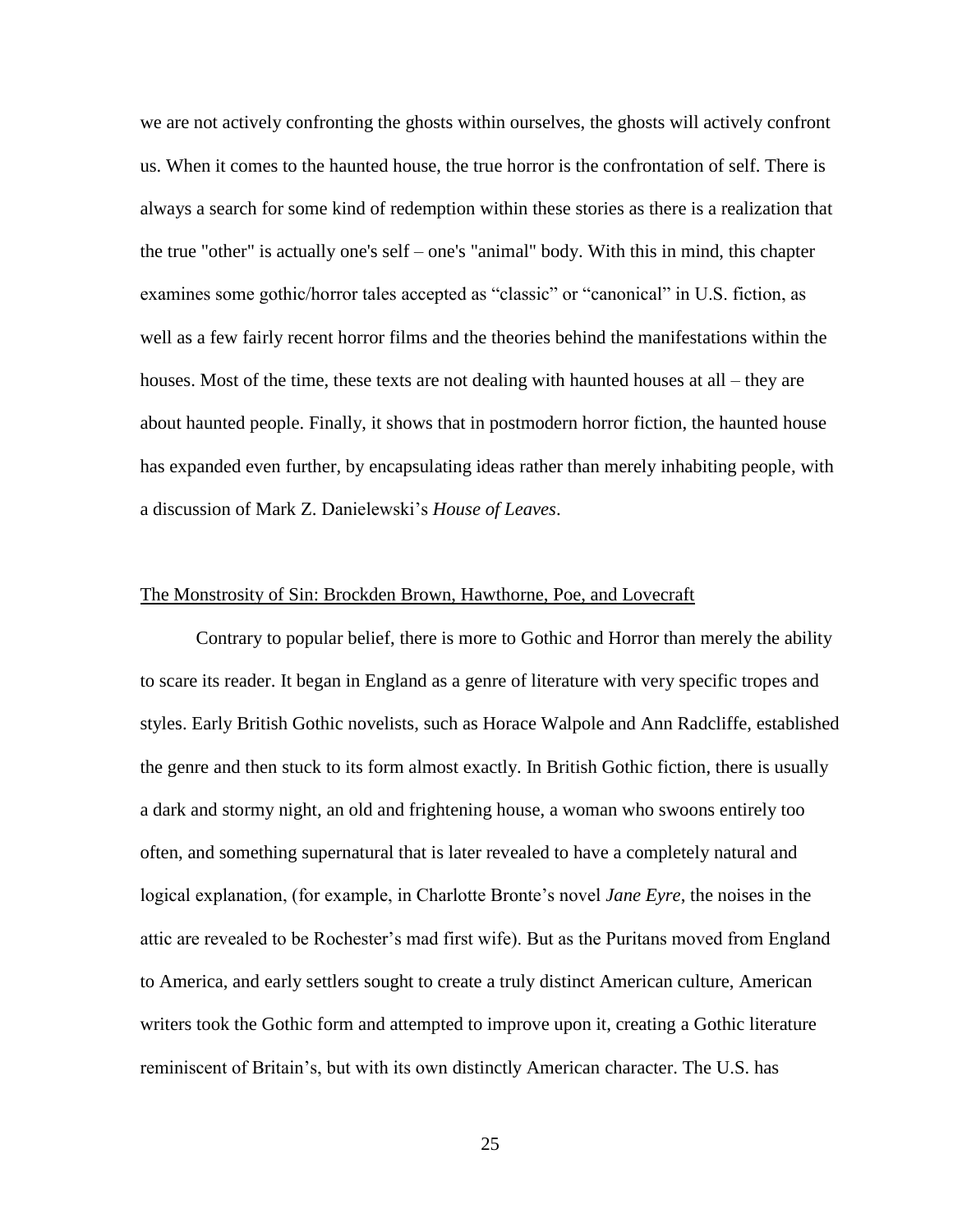constantly struggled to stand on its own as a powerful and independent force, which is one of the reasons early Puritans left England in the first place, so they took the British tropes and twisted and shaped them into their own genre of American Gothic – always remembering where they came from, but also attempting to make their own place in the world all at once. Some of the unique American pressures which shaped the literature of the early United States are discussed by Alan Lloyd-Smith in his book *American Gothic Fiction: An Introduction*, namely: the Frontier Experience, the Puritan Inheritance, fear of the European subversion and anxieties about popular democracy which was then a new experiment, the relative absence of a "developed society," and, very significantly, racial issues concerning both slavery and Native Americans. As Eric Savoy, author of the article "The Rise of American Gothic Fiction" states,

From the turn of the eighteenth into the nineteenth century and the beginnings of a distinctive American literature, the Gothic has stubbornly flourished in the United States. Its cultural role, though, has been entirely paradoxical: an optimistic country founded upon the Enlightenment principles of liberty and 'the pursuit of happiness,' a country that supposedly repudiated the burden of history and its irrational claims, has produced a strain of literature that is haunted by an insistent, undead past and fascinated by the strange beauty of sorrow. (167)

The strange tropes, figures, and rhetorical techniques which are central to American Gothic narratives "express a profound anxiety about historical crimes and perverse human desires that cast their shadow over what many would like to be the sunny American republic" (Savoy 168).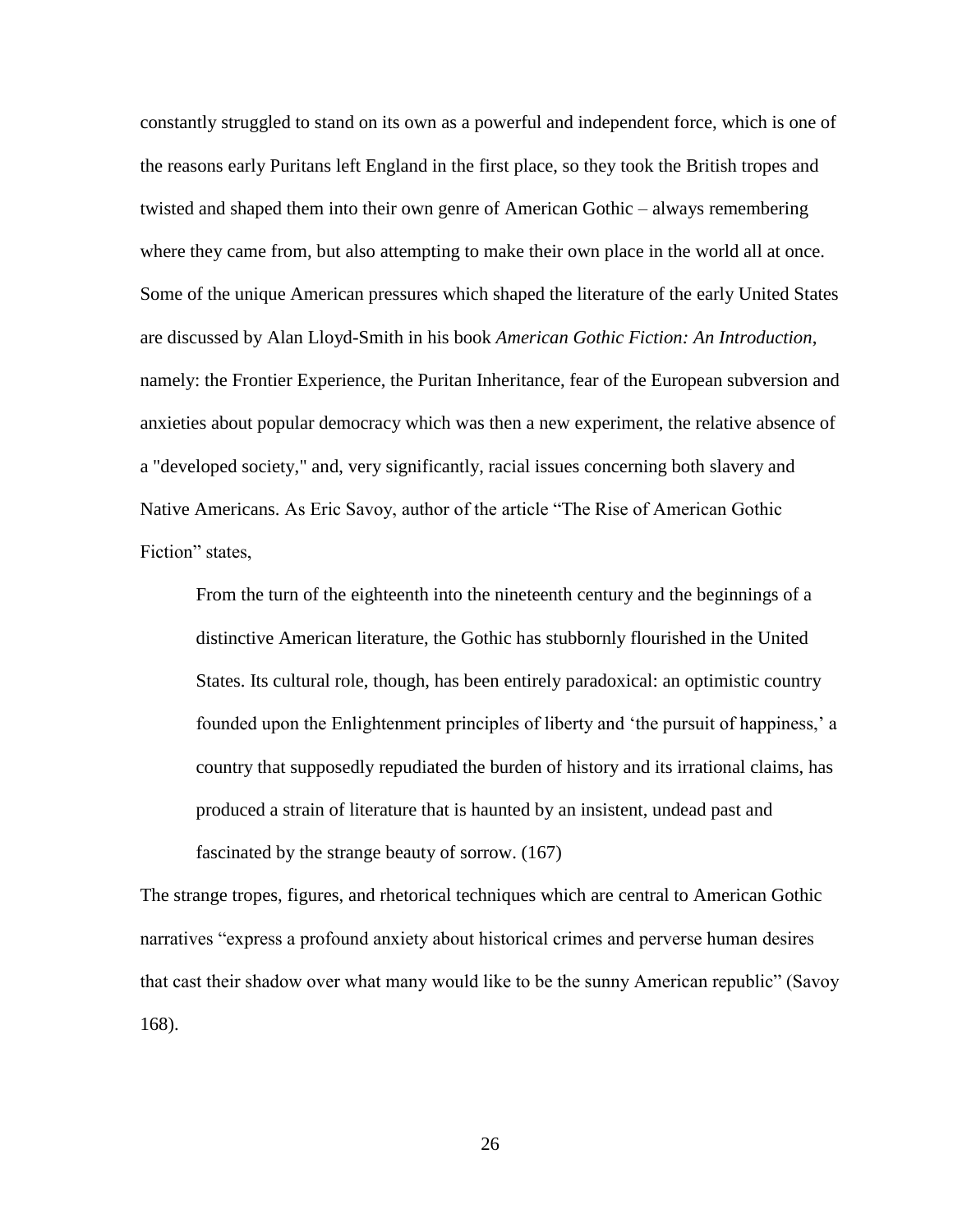The fact is that American Gothic fiction is obsessed with the past. From haunted houses, to the sins of the fathers being put on the heads of the children, American horror writers have produced the fear in their works mainly from the Puritan fear of God. In Puritan and/or colonial times, it was this fear that drove people to choose what they believed to be "right" or "correct" on their path back to heaven while traversing the earth. Everything that was done was done in the name of God, and everything that happened was by God's hand. Even some of the earliest American literature proves this to be true. William Bradford, in *Of Plymouth Plantation* tells the story of "God's Providence" in action. A young man who was "lusty" and "haughty" and would always "curse and swear most bitterly" was consistently "condemning the poor people in their sickness and cursing them daily with grievous execrations" (166). Bradford continues:

But it pleased God, before they came half seas over, to smite this young man with a grievous disease, of which he died in a desperate manner, and so was himself the first that was thrown overboard. Thus his curses light on his own head, and it was the astonishment to all his fellows for they noted it to be the just hand of God upon him.  $(166-167)$ 

To Bradford and to the others on the ship, there was no coincidence that this man died – it was clearly God's just hand which killed him. Thus we are left with a morality tale – the beginnings of Gothic Fiction in America.

More Puritan morality tales were to quickly follow. The following is an excerpt from John Winthrop's journal:

[July 5, 1632] At Watertown there was (in the view of divers [sic] witnesses) a great combat between a mouse and a snake, and after a long fight the mouse prevailed and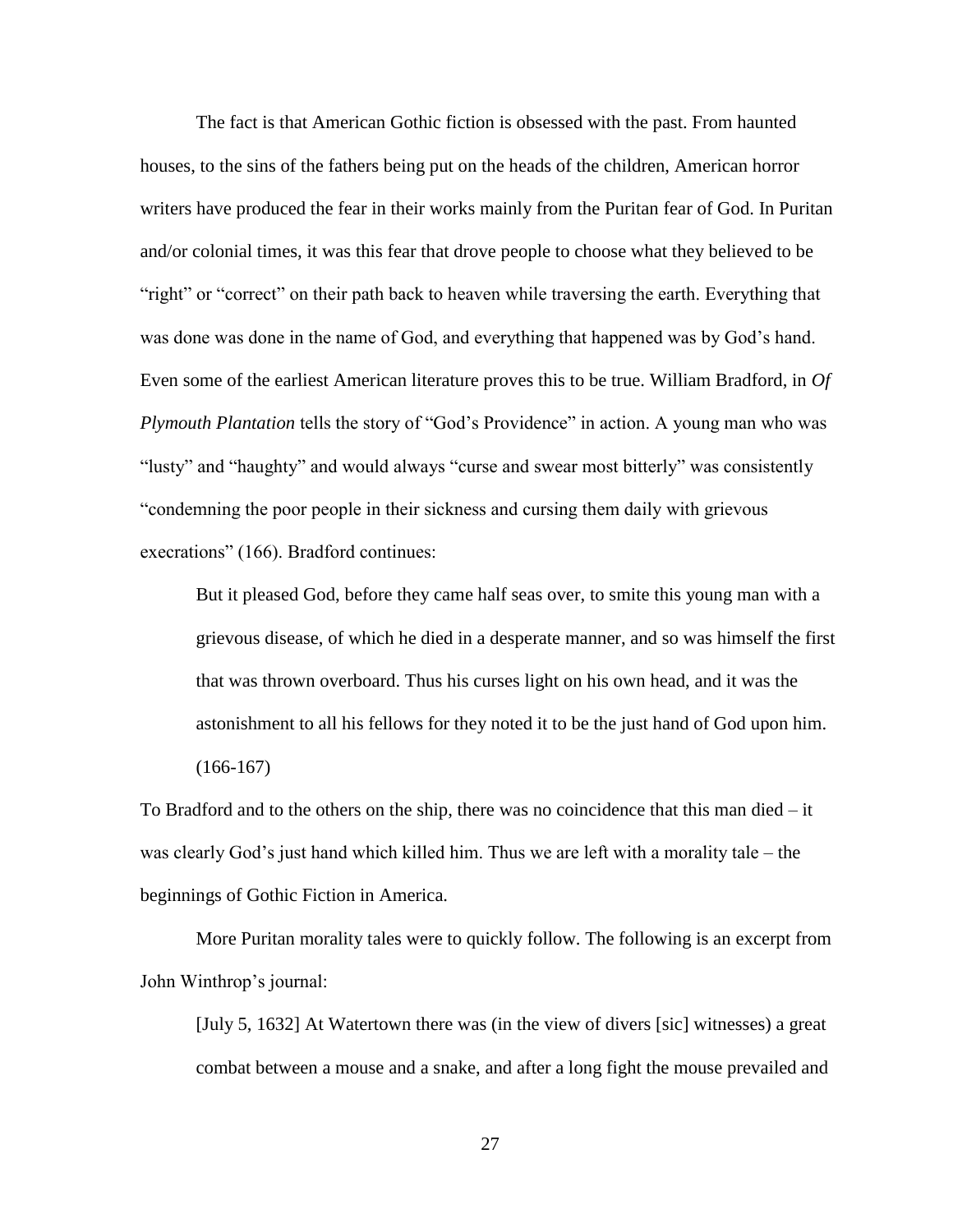killed the snake. The pastor of Boston, Mr. Wilson, a very sincere, holy man, hearing of it gave this interpretation: that the snake was the devil, the mouse was a poor contemptible people which God had brought hither, which should overcome Satan here and dispossess him of his kingdom. Upon the same occasion he told the governor that before he was resolved to come into this country he dreamed he was here, and that he saw a church arise out of the earth, which grew up and became a marvelous goodly church. (217)

Fears were built upon this idea of morality. Whether it was God punishing for a particular transgression, or the devil coming to test the people of God, it was only the righteous and the followers of God and the Bible who would prevail, according to the Puritans.

Thus it followed that stories arose of what happened to those who transgressed from the path of God. These stories turned into legends, which often had supernatural qualities abounding within them. If a person was misbehaving, that was when the monsters would be brought to the forefront. This is even clear today in the growing popularity of Horror films or "urban legends" – popular horror stories, particularly among the youth. So often these stories can be considered forms of morality tales. It is the couple on "lover's lane" about to lose their virginity, for instance, who are so often the ones taken by the mass murderer with a hookhand on the loose that night. As Savoy states, American Gothic fiction has "acute interests in the marks of sin and transgression and its view of history as a dark necessity, the working-out of a retributive divine plan…its mission was a kind of political engagement rather than just escapist storytelling" (175). So although we are aware of the punishments that sins and transgressions can bring, the question then becomes one of the possibility of redemption. These tales may just be meant to terrorize the sinners or the children of those who sinned, but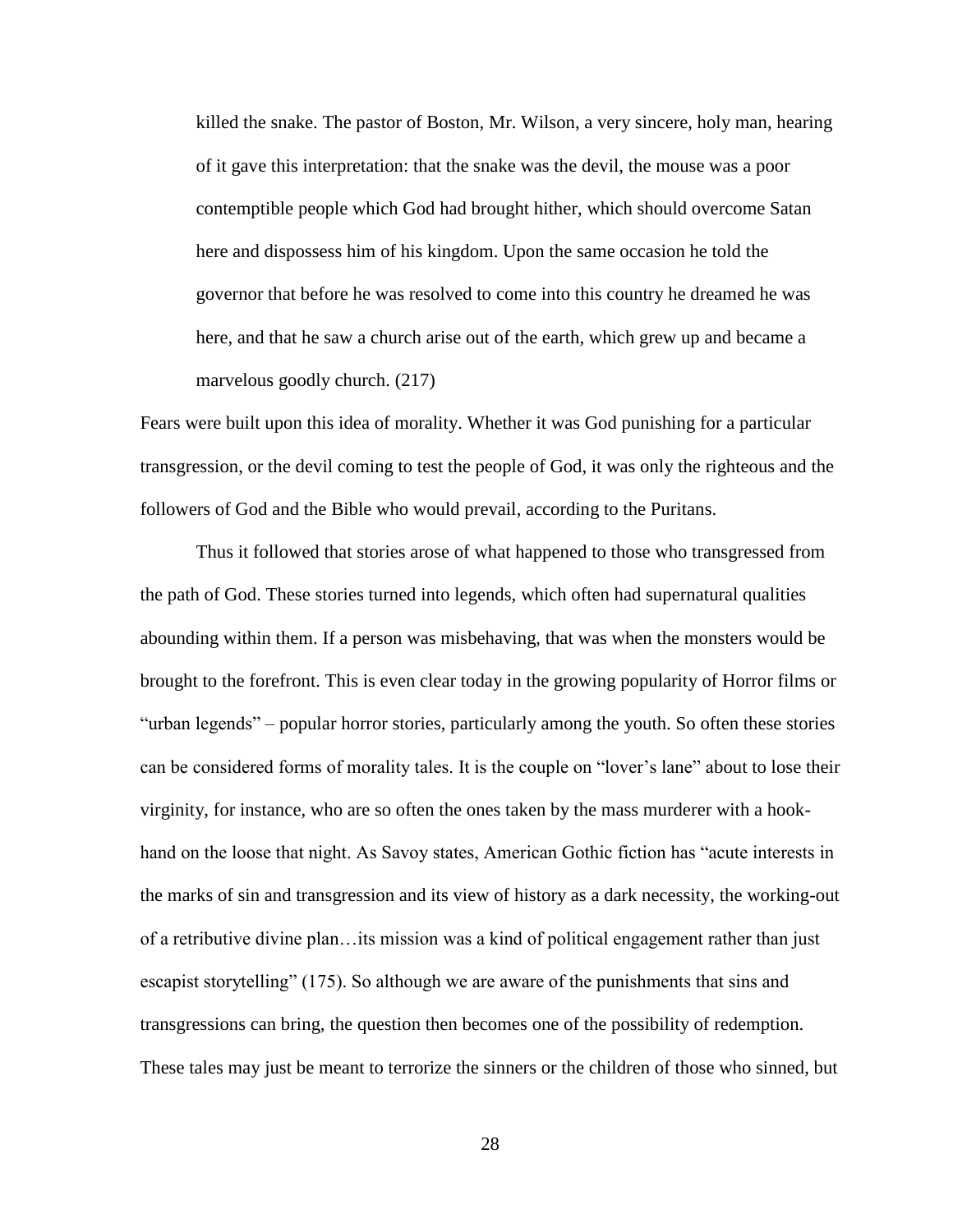more likely they are meant to instill fear in order to rectify the situation. In American Gothic and Horror fiction, especially in the eighteenth and nineteenth centuries, the terrifying things that happen to the characters or the houses in stories are clearly because of a prior sin, whether belonging to the characters themselves or to their predecessors. But at the same time, there is a glimmering hope of redemption which leads them from their terrifying situations.

In 1781, Charles Brockden Brown, a lawyer from Philadelphia, caught wind of a bizarre – but unfortunately true – story about an intensely religious farmer in upstate New York who ritually murdered his wife and four children after hearing the command of religious "voices." Brown, who is often regarded as the first professional author in the United States, used this fragment of American history as the premise of *Wieland; or the Transformation*, the first major Gothic novel in America. Though it did adapt some conventions of the British Gothic novel to American circumstances, it also paved the way for the new American Gothic, and thus produced a retrospective narrative of Clara Wieland, who tells the tale of her brother's murderous intentions from a first-person perspective. Even in the preface of the novel, before Clara begins her often terrifying account of her family's descent into death and madness, Brown gives the reader a chance to understand that this tale deals with morality above all else. In an advertisement at the outset of the novel, Brown writes that the purpose of the novel

…aims at the illustration of some important branches of the moral constitution of man. Whether this tale will be classed with the ordinary or frivolous sources of amusement, or be ranked with the few productions whose usefulness secures to them a lasting reputation, the reader must be permitted to decide. (3)

The author leaves no doubt in the readers mind, even from the first paragraph, that the most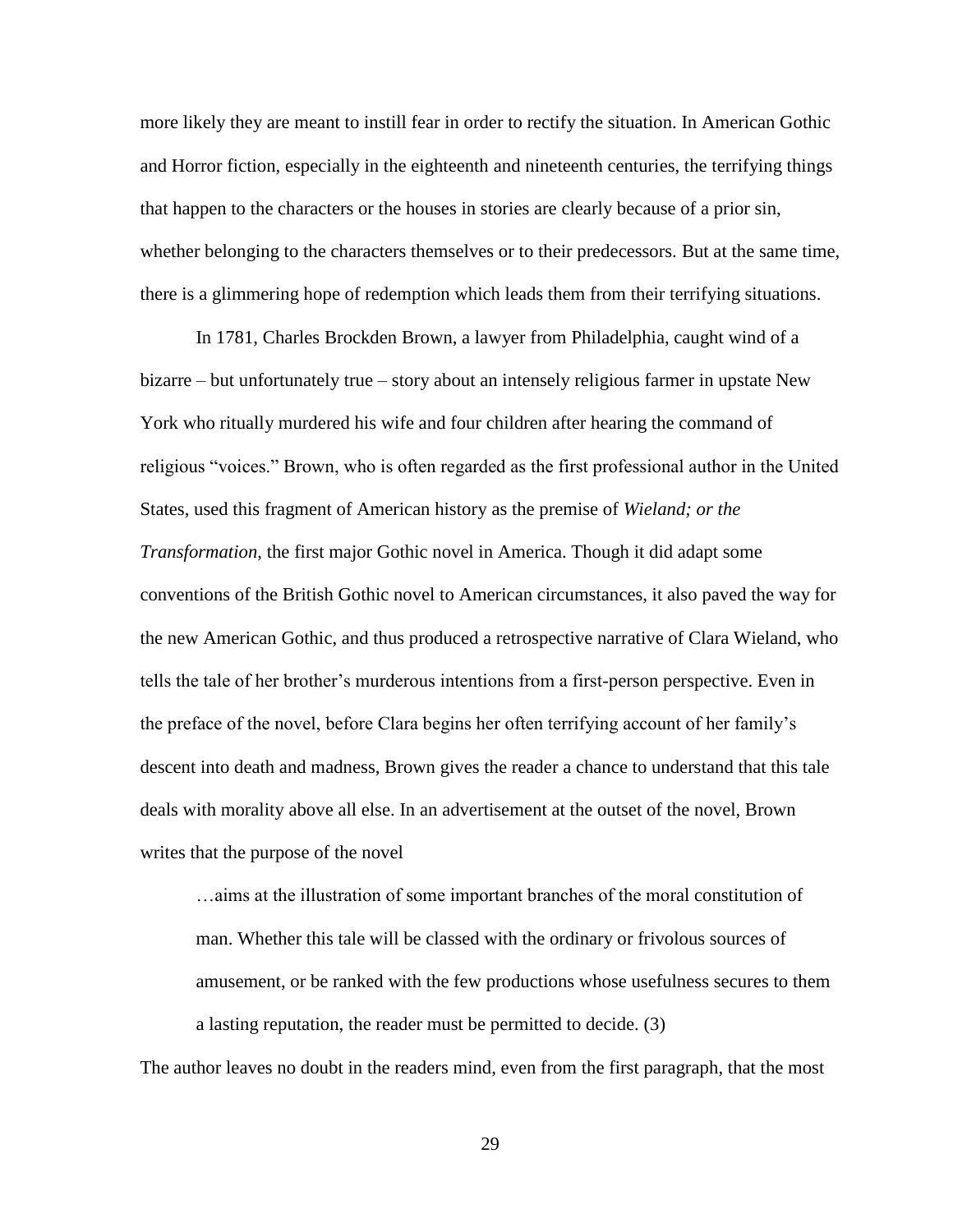important thing readers can get out of the story is an understanding of morality. And not only that, but readers are to decide for ourselves what is moral and what is not. However, Brown is leaves the reader to decide morals based on a Puritan idea of what God would have us understand morality to be.

With this in mind, the reader embarks on the tale of the Wieland family, who is clearly a God-fearing family. Like so many Americans, the Wieland's father immigrated to America from Germany in the search of freedom of religious expression. However, he is painted in the novel as a fanatic who acknowledges no authority apart from his own inner light. From this portrayal, he is already set up to be punished by God for his belief in himself above God. The patriarch of the Wielands decided to build a fantastic temple where he practiced his strange rituals of worship. Increasingly morbid, he became convinced that God would punish him for failing to carry out a divine command, and he eventually died – of spontaneous combustion, no less – in his own temple. The temple thereby acquired a stark symbolic ghostliness for the next generation. But as good Americans, his children turned their backs on the excesses of their father and converted the temple into a pleasure-house dedicated to the pursuit of intellectual beauty. The story begins as a classic example of the sins of the father being placed upon the children. It is clear that something is going to happen to them because of their father's skewed piety. He did not carry out some sort of divine command, and therefore it must be carried out by his progeny.

In the Clara's narrative, the death of the father becomes the master narrative, and often the plot of Clara's life. She states:

I was at this time a child of six years of age. The impressions that were then made upon me, can never be effaced. I was ill qualified to judge respecting what was then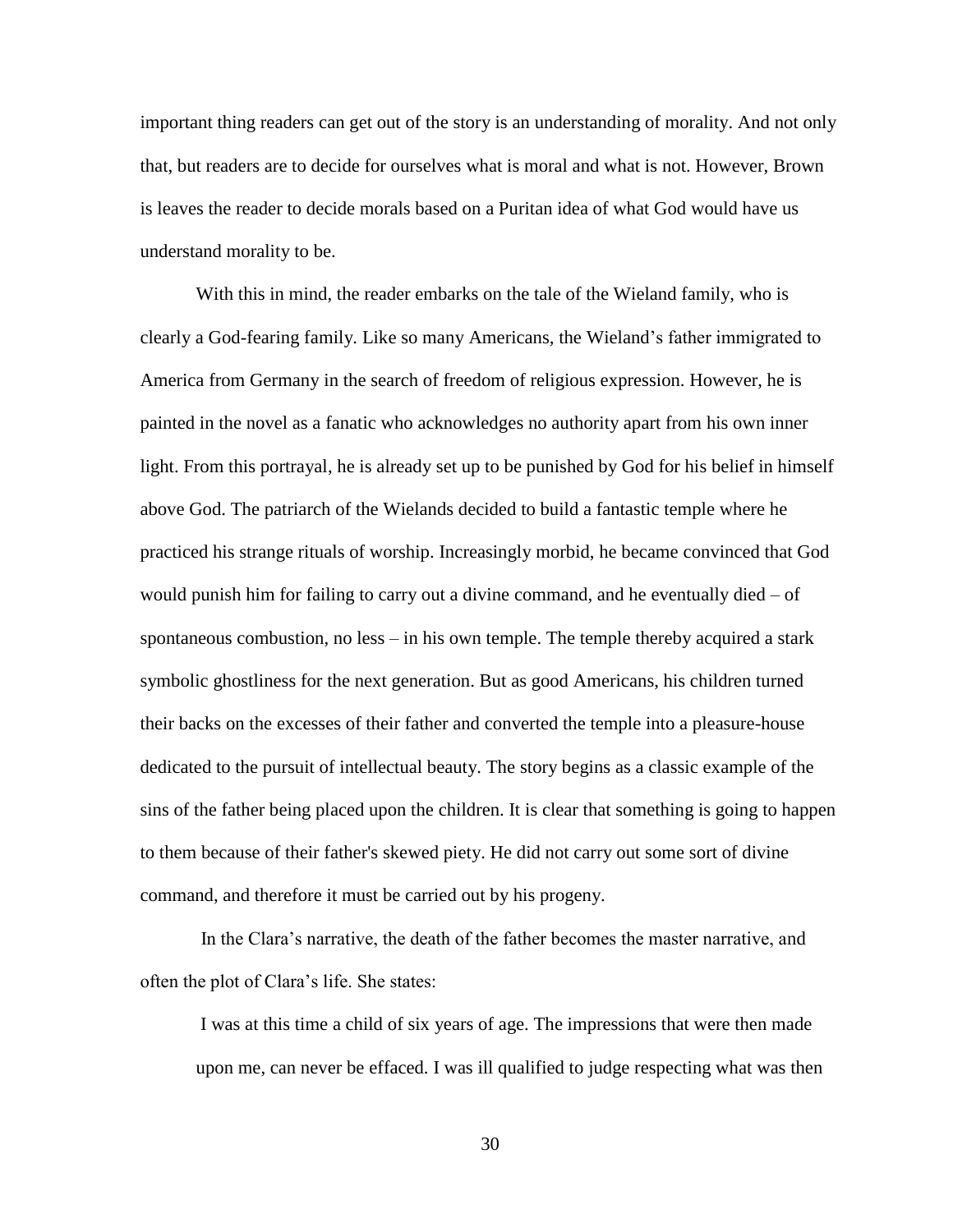passing; but as I advanced in age, and became more fully acquainted with these facts, they oftener became the subject of my thoughts. Their resemblance to recent events revived them with new force in my memory, and made me more anxious to explain them. Was this the penalty of disobedience? this the stroke of a vindictive and invisible hand? (21)

Everything that happens in Clara's family stems from this memory of her father. Somehow what he did became a part of what was to happen throughout the story. Eventually, Clara's brother, Theodore, begins to hear voices that he assumes are from God. He tries to ignore them, but ultimately cannot, and so ends up killing himself – but not before killing his wife and children. There is no choice but to wonder whether or not he was also shaped by the remembrance of his father. His father clearly failed to follow the voices, and Theodore felt there was no other way but to follow the voices in order to save his own soul – and, by proxy, save his father's soul in the process. In these actions, the role of the Gothic "is figuratively to embody an intergenerational tendency when the son finds himself, to his horror, transformed into the very father whose fanaticism he had vehemently rejected" (Savoy 174). In other words, there is a punishment that would continue to be handed down until "God's will" was fulfilled.

But this leaves the reader, and Clara, in a state of confusion. It makes the reader question why God would want to kill Theodore's family. It doesn't seem fair that an innocent family's lives be at stake merely because the elder Wieland faltered and transgressed in the eyes of God. It wasn't Theodore's family's fault, after all. And soon, Clara also begins hearing voices, and wonders if the same fate lies in her hands. Eventually it is made known that an acquaintance, by the name of Carwin, has been using his ability of ventriloquism to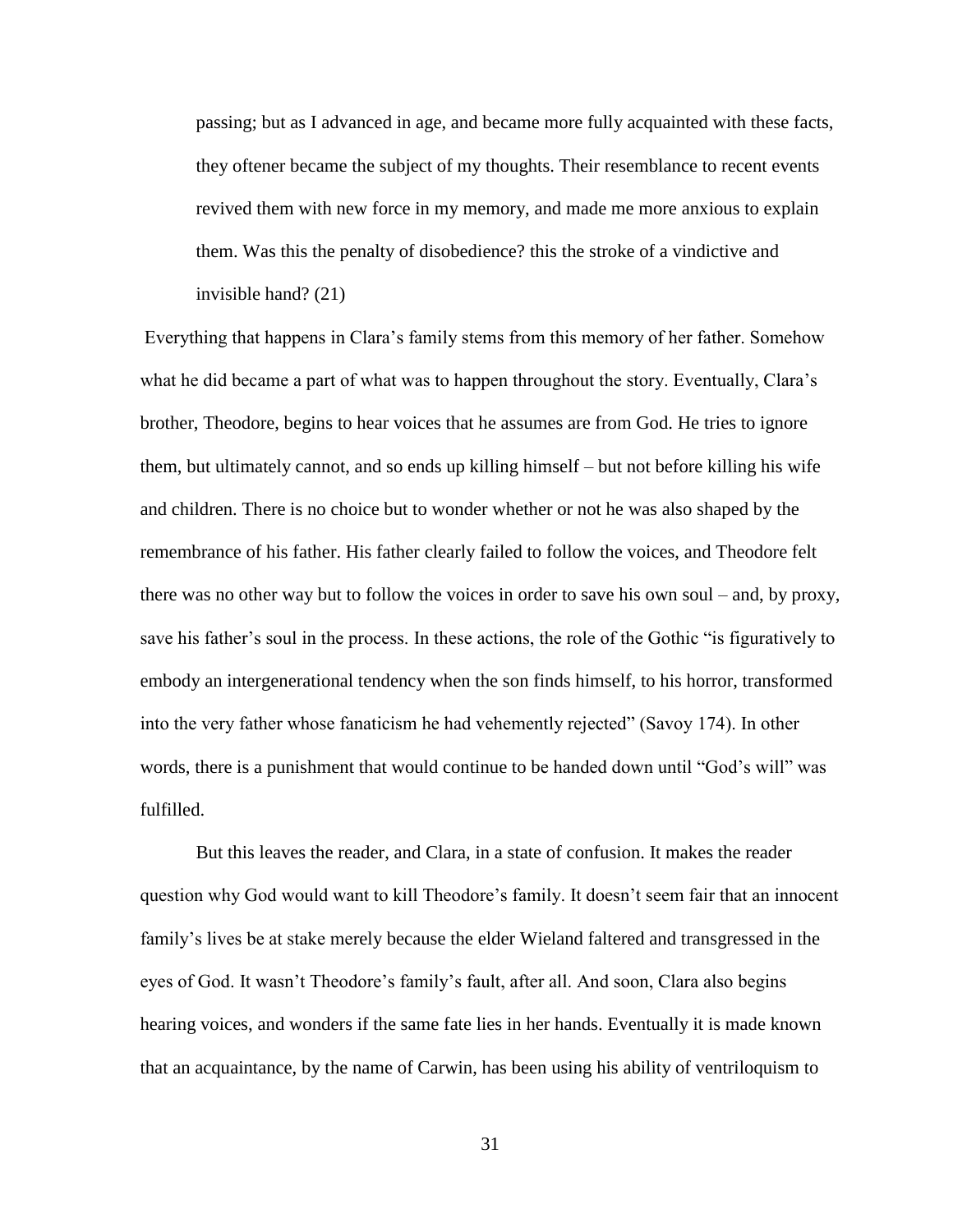make Clara believe she is hearing voices. However, Carwin emphatically denies ventriloquizing the murderous directive to Wieland, absolving himself from responsibility of the family's deaths. So if the reader believes that Carwin had nothing to do with Theodore's grotesque transformation, the solution very possibly lies in "the historical deep psyche of the American subject" (Savoy 173). In other words, the underlying agent of *Wieland* might be the shadow of history itself, and would prove "that neither the personal nor the cultural past is dead and that both can uncannily return" (Savoy 175).

Clara states at the outset of the novel that there is no hope for herself or her family, saying:

The sentiment that dictates my feelings is not hope. Futurity has no power over my thoughts. To all that is to come I am perfectly indifferent. With regard to myself, I have nothing more than fear. Fate has done its worst. Henceforth, I am callous to misfortune. I address no supplication to Deity. The power that governs the course of human affairs has chosen his path. (5)

So before the reader has entered into the story of the downfall of the Wieland family, there appears to be no matter of redemption at hand. However, the later unveiling of Carwin the biloquist (the author's word for ventriloquist) does expiate some of the horrors of the family's fate. Clara speaks of her brother after finding out about the voices being possibly related to Carwin, describing him in the following manner:

Fallen from his lofty and heroic station; now finally restored to the perception of truth; weighed to earth by the recollection of his own deeds; consoled no longer by consciousness of rectitude, for the loss of offspring and wife – a loss for which he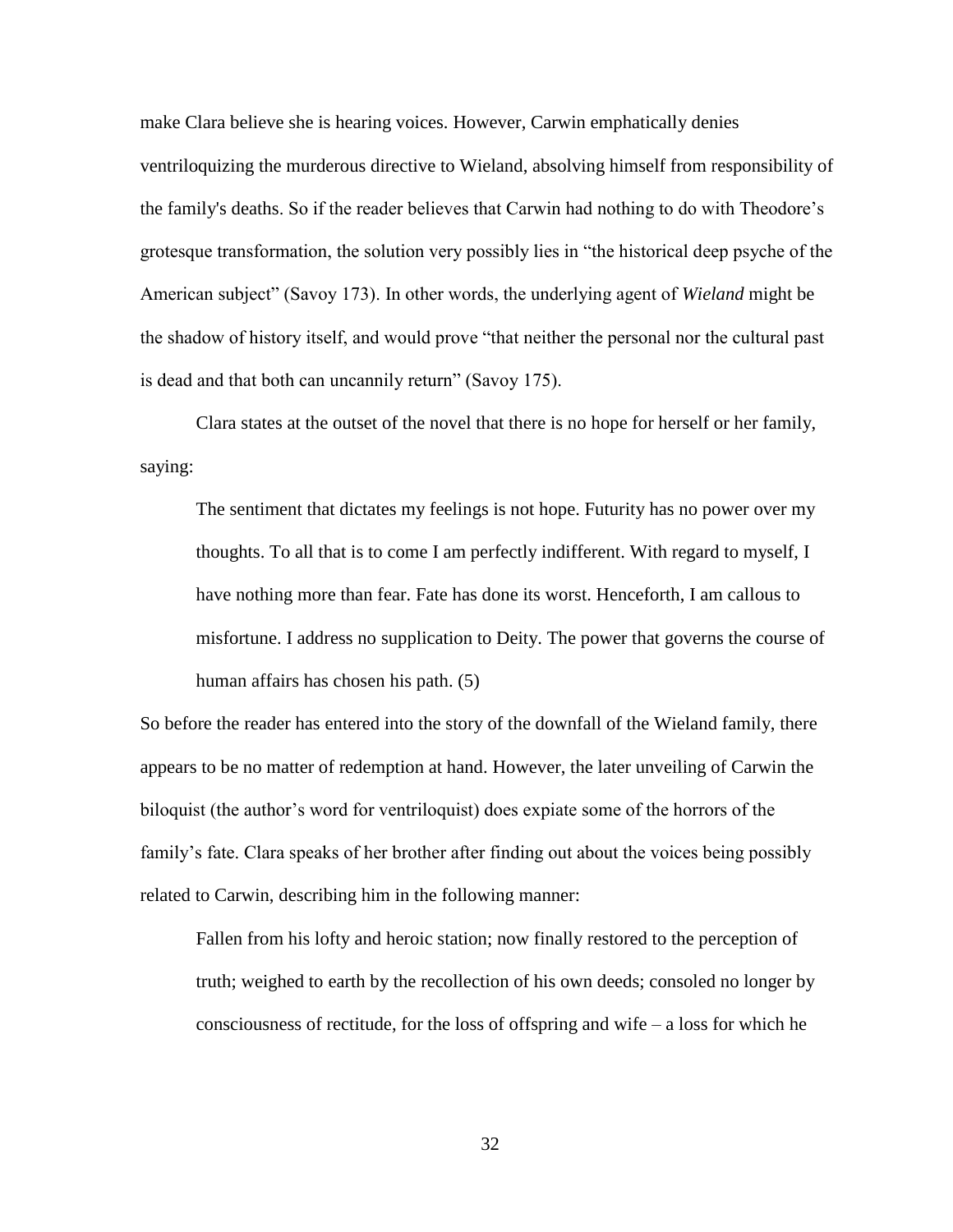was indebted to his own misguided hand; Wieland was transformed at once into the *man of sorrows*! (262-3, author's emphasis).

This description of Wieland is Clara's way of getting him off the hook, or in other words, redeeming him of his sins. The obvious emphasis on "man of sorrows" is an allusion to Isaiah 53:3 which describes Christ and his suffering during the crucifixion using the same words. Leading up to this allusion, the descriptions of what Wieland has gone through additionally lend to the parallel between Wieland and Christ. He can be described as having "descended below all things," another religious way to describe the sacrifice of Christ<sup>5</sup>. Clara is trying desperately to show that her brother can – and most likely will – be forgiven of the horrors that his father's sins have put upon him. So although there is punishment for sins, there will still be hope in the redemption of them. Even as she ends her story, she tells the reader, "I leave you to moralize on this tale" (278). The entire narrative has been one of morality and of the consequences of morality, and Brown makes this very clear from beginning to end.

In *Wieland*, the Puritan idea of the sins of the father being placed upon the heads of the children is very apparent. This aspect of the morality of American Gothic literature is often combined with the emergence of the haunted house. Haunted houses obtain the reputation of being Bad Places due to the past of the house, and the primitive emotions that often took place within the walls – those of rage and of fear. Often, "hauntings" are explained as the house absorbing emotions of its former inhabitants, those who have died or who have murdered others within the home. The house labeled as "haunted" therefore gives us a

 $\overline{\phantom{a}}$ 

<sup>&</sup>lt;sup>5</sup> Found in the Doctrine and Covenants 88:6 (one of the sets of scriptures used by the Church of Jesus Christ of Latter-day Saints).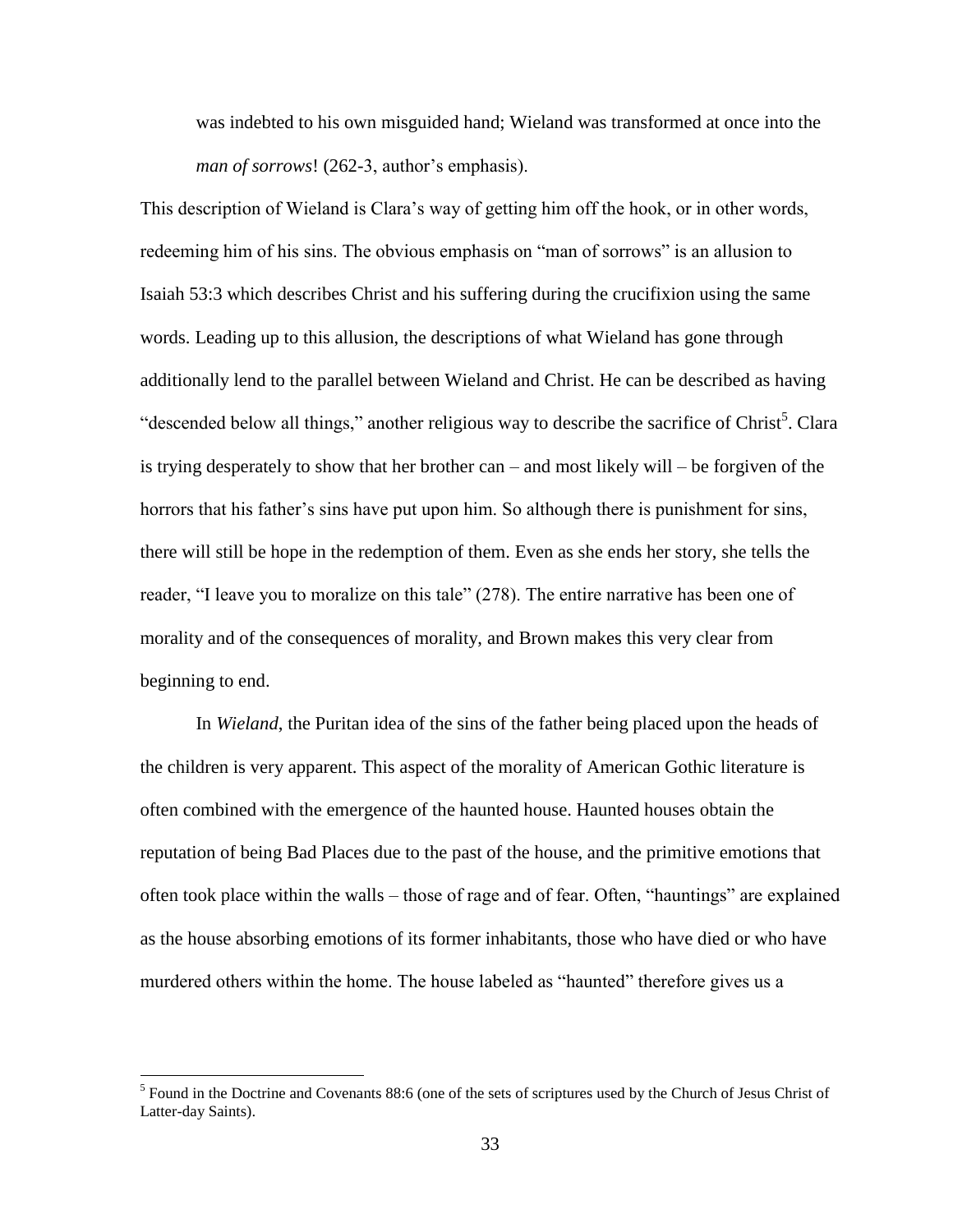preconceived notion of terror even before delving into the house's past and the underbelly of its inherent evilness. Stephen King writes:

It's always been difficult for me to understand why the dead would want to hang around old deserted houses, clanking chains and groaning spectrally to frighten the passersby…if they could go elsewhere. It sounds like a drag to me. The theory suggested that the inhabitants might indeed have gone on, leaving only a psychic residue behind. But even so…that did not rule out the possibility that the residue might be extremely harmful, as lead-based paint can be harmful to children who eat

flakes of it for years after it has been applied. (*Danse Macabre* 265-6) So haunted house stories try to tell a moral tale, explaining in their own way that if we are not careful of the ghosts of our past, they could potentially live on in our surroundings even after we have passed on.

Hawthorne's famous work, *The House of the Seven Gables,* is a quintessential example of using the archetype of the "Bad Place" as a symbol for unexpiated sins of the fathers being placed onto the heads of the children. In his preface, Hawthorne points out that this is a "moral" tale, and clearly states that it is about "the wrongdoing of one generation [living] into successive ones, and, divesting itself of every temporary advantage, [becoming] a pure and uncontrollable mischief" (viii). Throughout the novel, Hawthorne takes many opportunities to link the misdeeds of Colonel Pyncheon to the subsequent misfortunes of the Pyncheon family. H.P. Lovecraft describes Hawthorne's Gothic novel as one which is "exquisitely wrought…in which the relentless working out of an ancestral curse is developed with astonishing power against the sinister background of a very ancient Salem house" (*Supernatural…* 63). The house itself, initially cursed by a man who was hanged for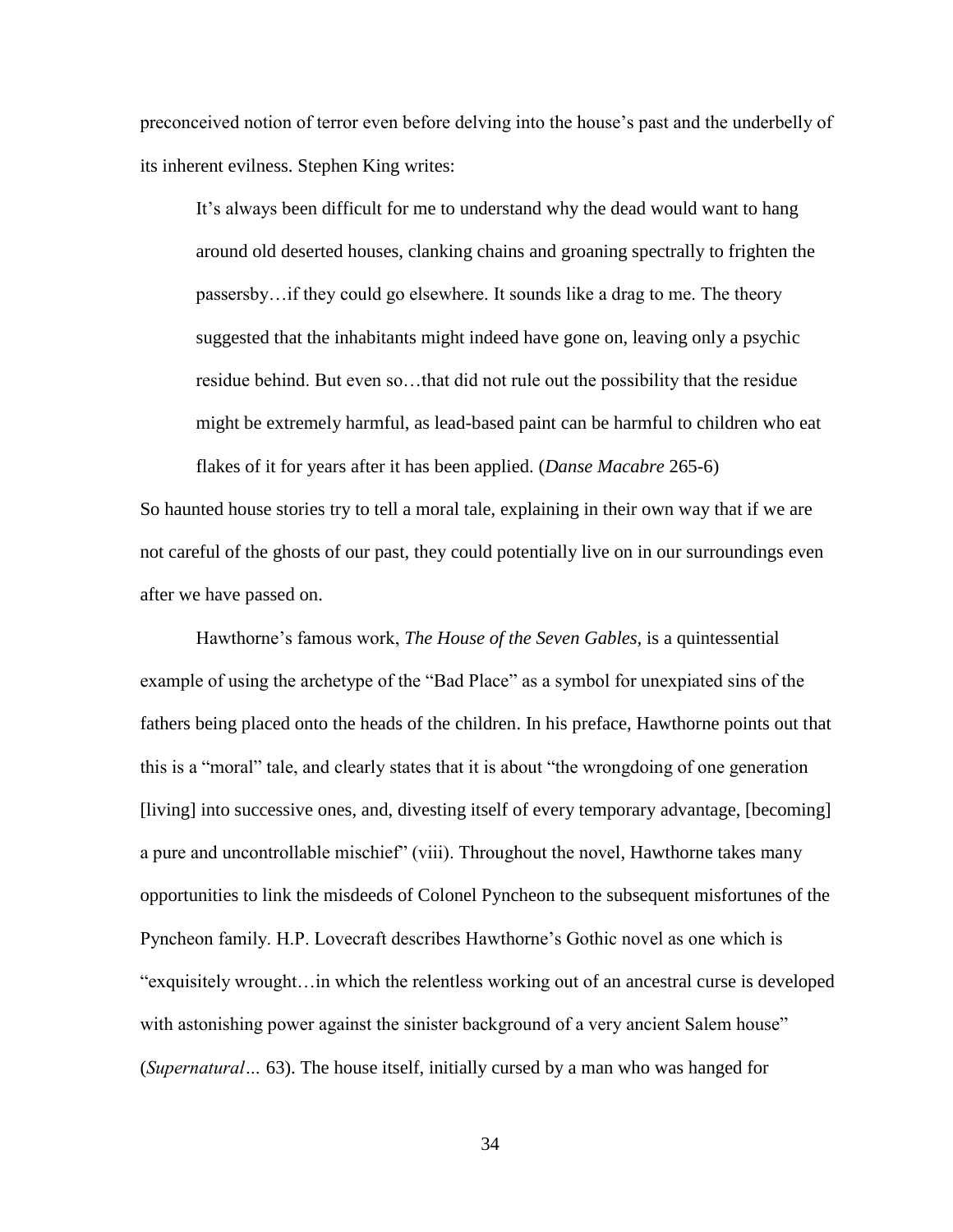witchcraft, plays an integral part in the unfolding of Hawthorne's events, and lives on through the story "haunted by ghosts of its sinful dead, wracked by the fear of its frightened living" (279). *The House of the Seven Gables* is an obvious symbol of the declining Pyncheon fortunes, but it also stands as a more general warning against the dangers of becoming too embedded in the past. As Lovecraft states:

Such an edifice, with its spectral peaks, its clustered chimneys, its overhanging second story, its grotesque cornerbrackets, and its diamond-paned lattice windows, is indeed an object well calculated to evoke somber reflections; typifying as it does the dark Puritan age of concealed horror and witch-whispers which preceded the beauty, nationality, and spaciousness of the eighteenth century. (*Supernatural…* 64)

Within the story, readers are told that the house's builder – old Colonel Pyncheon – ruthlessly snatched the land from its original settler, Matthew Maule, whom he condemned to the gallows because of alleged witchcraft. Already, there is evidence that the people of the house are corrupt – whether it is Maule for actually being involved in witchcraft, or Pyncheon for unjustly accusing Maule, Hawthorne leaves up to the reader to decide. Either way, Hawthorne portrays the disastrous results of sin as ineffaceable. Maule dies cursing old Pyncheon: "'God,' said the dying man, pointing his finger, with a ghastly look, at the undismayed countenance of his enemy, 'God will give him blood to drink!'" (14) and the furious deaths of three separate Pyncheons clearly fulfill Matthew Maule's curse on the Colonel. Old Jaffrey Pyncheon and his nephew, Judge Jaffrey Pyncheon, are both found dead with blood coating their shirts and beards, linking their deaths to the curse.

The story begins by describing "the terror and ugliness of Maule's crime, and the wretchedness of his punishment, would darken the freshly plastered walls, and infect them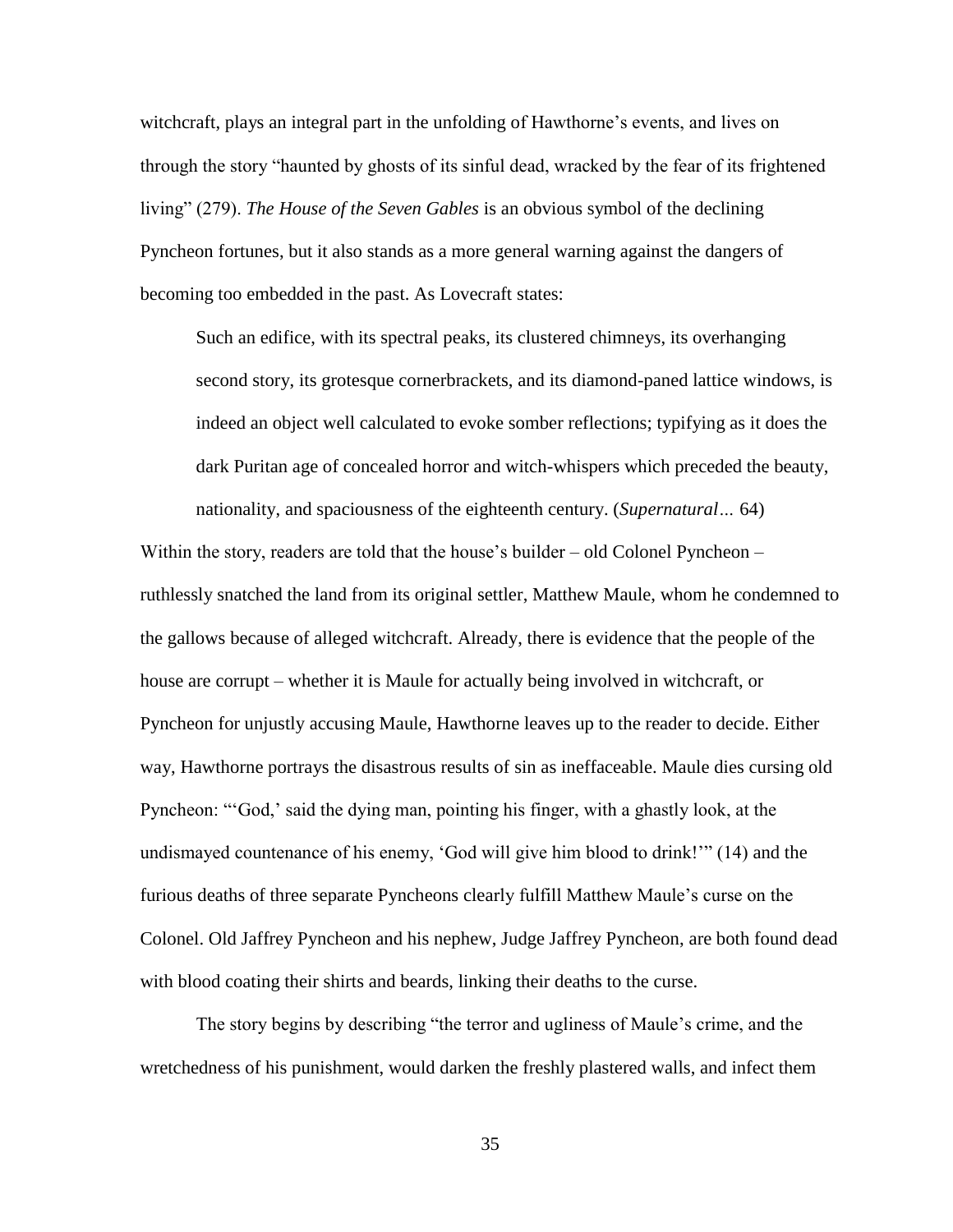early with the scent of an old and melancholy house" (14) and the waters of the old well on the seized land turn bitter. Both man-made and natural surroundings of the house become affected by the corrupt inhabitants. The house becomes a symbol for the decay of the Pyncheon family, including "poor old Hepzibah, the eccentric reduced gentlewoman; childlike, unfortunate Clifford, just released from undeserved imprisonment; sly and treacherous Judge Pyncheon, who is the old Colonel all over again" (Lovecraft 65). The house is a symbol of evil and decay not only because it has unresolved sin amidst its walls, but because the characters do not find the redemption in their family line – especially the judge who seems to have learned nothing from past mistakes. Even centuries cannot make the stain of the Colonel's sins go away. Though the primary action of the novel takes place almost 200 years later, the Pyncheons still feel the effects of their ancestor's crime.

However, as seen in *Wieland*, the Puritan ideals live strong in Hawthorne, in that there must be a way to provide redemption for the sins of the past. Hawthorne provides a fairly happy ending, "with a union of sprightly Phoebe, cousin and last scion of the Pyncheons, to the prepossessing young man [named Holgrave] who turns out to be the last of the Maules. This union, presumably, ends the curse" (Lovecraft 65). Of course, Hawthorne chooses a "holy" and "sanctified" act such as marriage to counteract the hellish past of the Pyncheons and Maules. Not only that, but he unites them together to end the suffering and the hatred between the families. A new line will be born from the marriage, one which will hopefully be able to reconcile any past horrors and which will allow the house itself to rest from its curse and its hauntings. But the redemption began even before the marriage, as Phoebe and Holgrave tend the garden and fix the summerhouse, and even the chickens begin to return to health under their care. The motif of decay clearly demonstrates the pitfalls of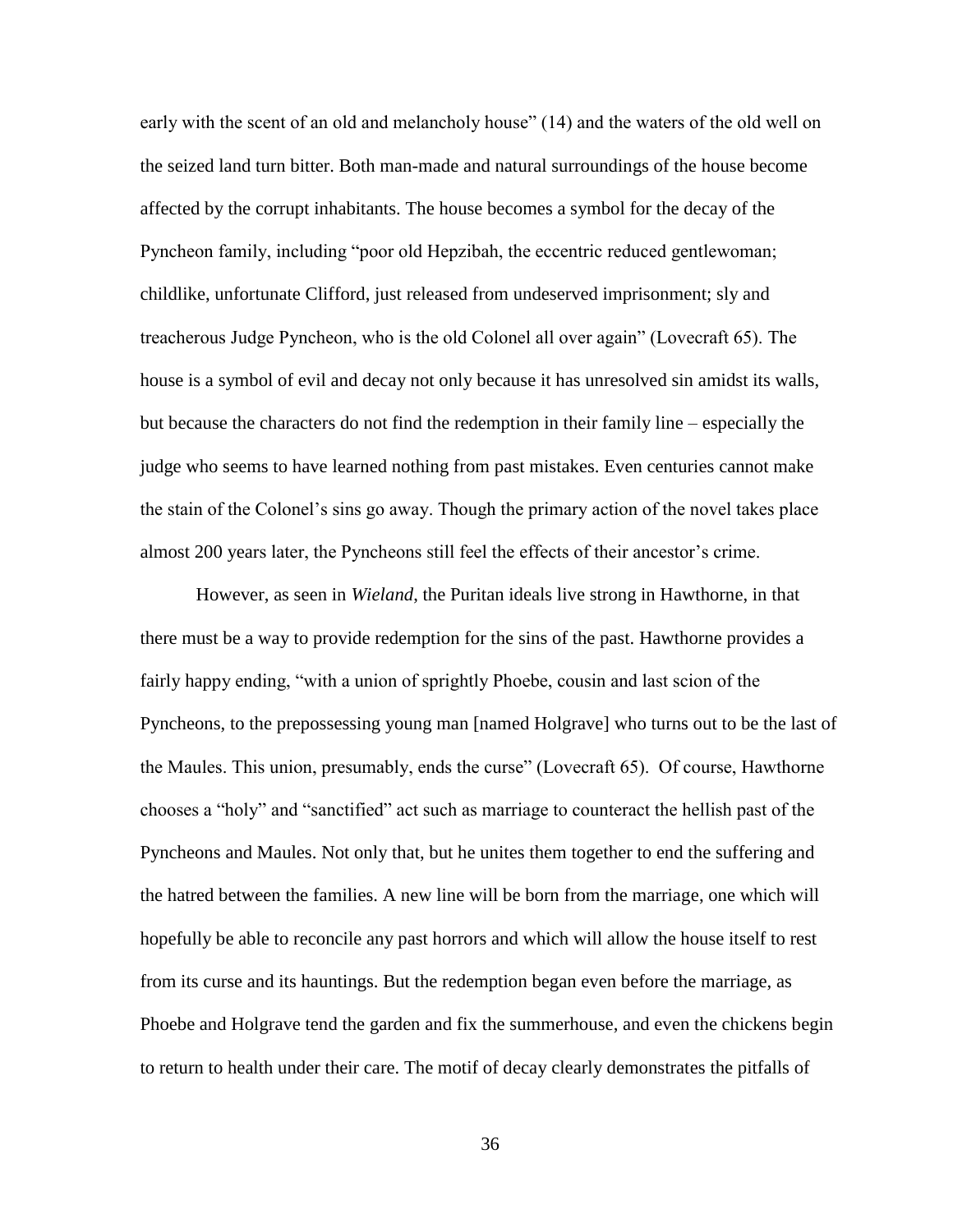families that "plant" themselves in tainted soil, as Holgrave puts it, but this perspective is countered by the more hopeful notion that decay can be discontinued, and turned to growth.

It is apt that Hawthorne described the House of the Seven Gables as "an old and melancholy house" (14), for this is almost the exact description used by Edgar Allan Poe's unnamed narrator in "The Fall of the House of Usher," a short story which successfully uses the "Bad Place" archetype to teach a moral tale. The narrator describes the "melancholy House of Usher" as a place with "a sense of insufferable gloom" (244). The narrator sets the sense of place stating:

I looked upon the scene before me – upon the mere house, and the simple landscape features of the domain – upon the bleak walls – upon the vacant eye-like windows – upon a few rank sedges – and upon a few white trunks of decayed trees – with an utter depression of soul which I can compare to no earthly sensation more properly than to the after dream of the reveler upon opium – the bitter lapse into everyday life – the hideous dropping off of the veil. There was an iciness, a sinking, a sickening of the heart – an unredeemed dreariness of thought which no goading of the imagination could torture into aught of the sublime. What was it  $-I$  paused to think – what was it that so unnerved me in the contemplation of the House of Usher? (245)

Even the very image of the house shows the decay of the home, and of the family of Usher, from the inside out. The eye-like windows and the decaying trees serve as symbols of the rotting and the evilness taking place within its walls. It is described as "melancholy," "vacant," and "ghastly," in many places throughout the story, because it is so void of anything good and moral in its inhabitants. The very house has absorbed the evil and diseased atmosphere that its residents have forced upon it.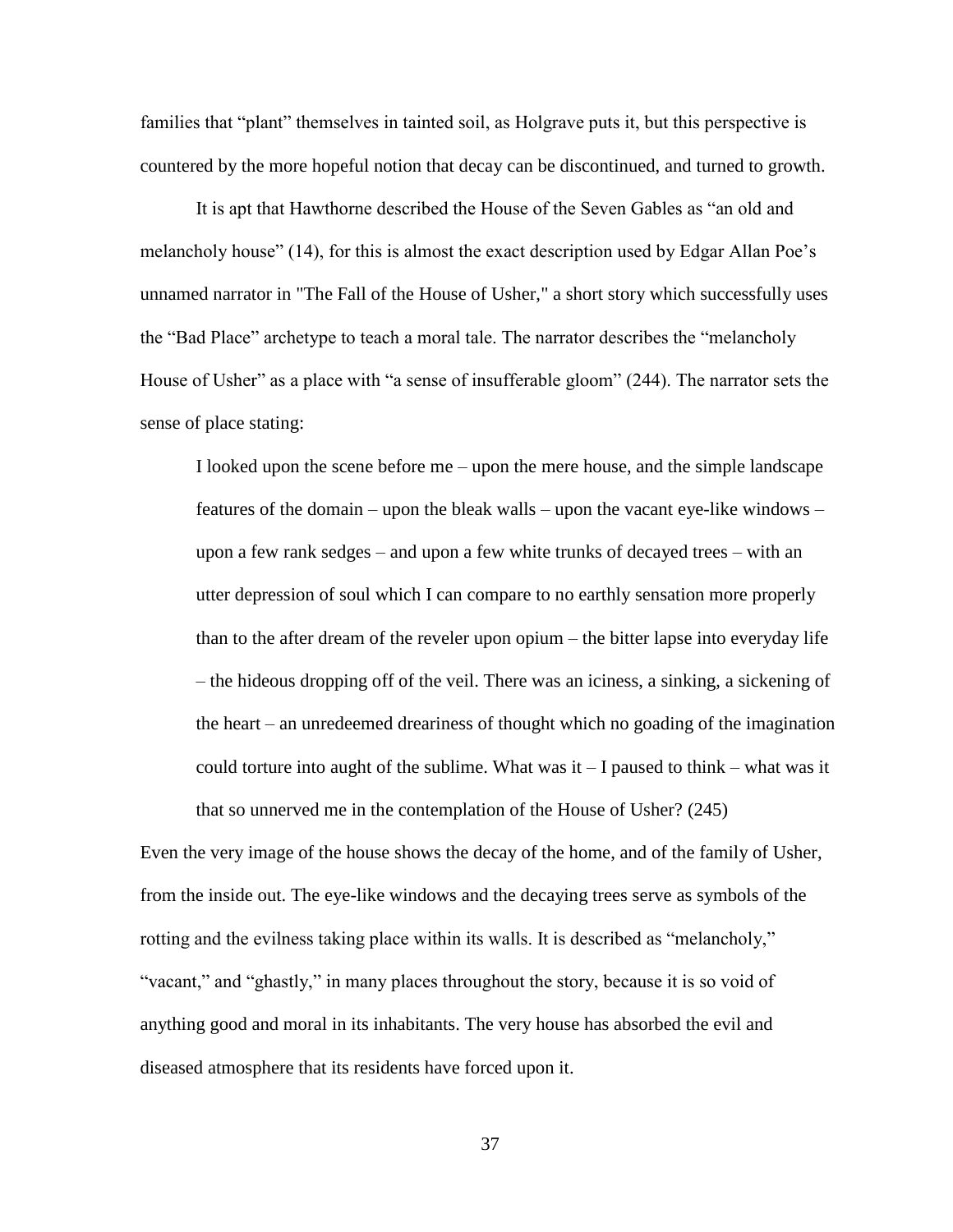The narrator is summoned to the home by Roderick Usher, who, along with his sister, Lady Madeline, represents the last surviving line of the Ushers. The narrator explains, "the stem of the Usher race, all time-honoured as it was, had put forth, at no period, any enduring branch; in other words, that the entire family lay in the direct line of descent, and had always, with very trifling and very temporary variation, so lain" (246). Thus emerges the first moral problem with the house of Usher – incestuous relationships. If the line has never broken, as proclaimed by the narrator, incest is the only explanation. Not only does this biologically wreak havoc on the Usher family, as is evidenced by both Roderick's and Madeline's unexplainable illnesses, but from a Puritan moral perspective, this will place them in the realm of damnation from God. Roderick places blame for their illnesses, however, on the mansion itself. The narrator recounts:

He was enchained by certain superstitious impressions in regard to the dwelling which he tenanted, and whence, for many years, he had never ventured forth – in regard to an influence whose superstitious force was conveyed in terms too shadowy here to be re-stated – an influence which some peculiarities in the mere form and substance of his family mansion, had, by dint of long sufferance, he said, obtained over his spirit – an effect which the *physique* of the gray walls and turrets, and of the dim tarn into which they all looked down, had, at length, brought upon the *morale* of his existence. (252)

Though Roderick declares that the house itself as evil, and the narrator tends to agree based on the earlier descriptions which the narrator gives of the dwelling place, it could be inferred that it is not the house but the line of incest that has been in the house for so long which is creating the foul mood of the mansion. If it is true that a house absorbs the temperament of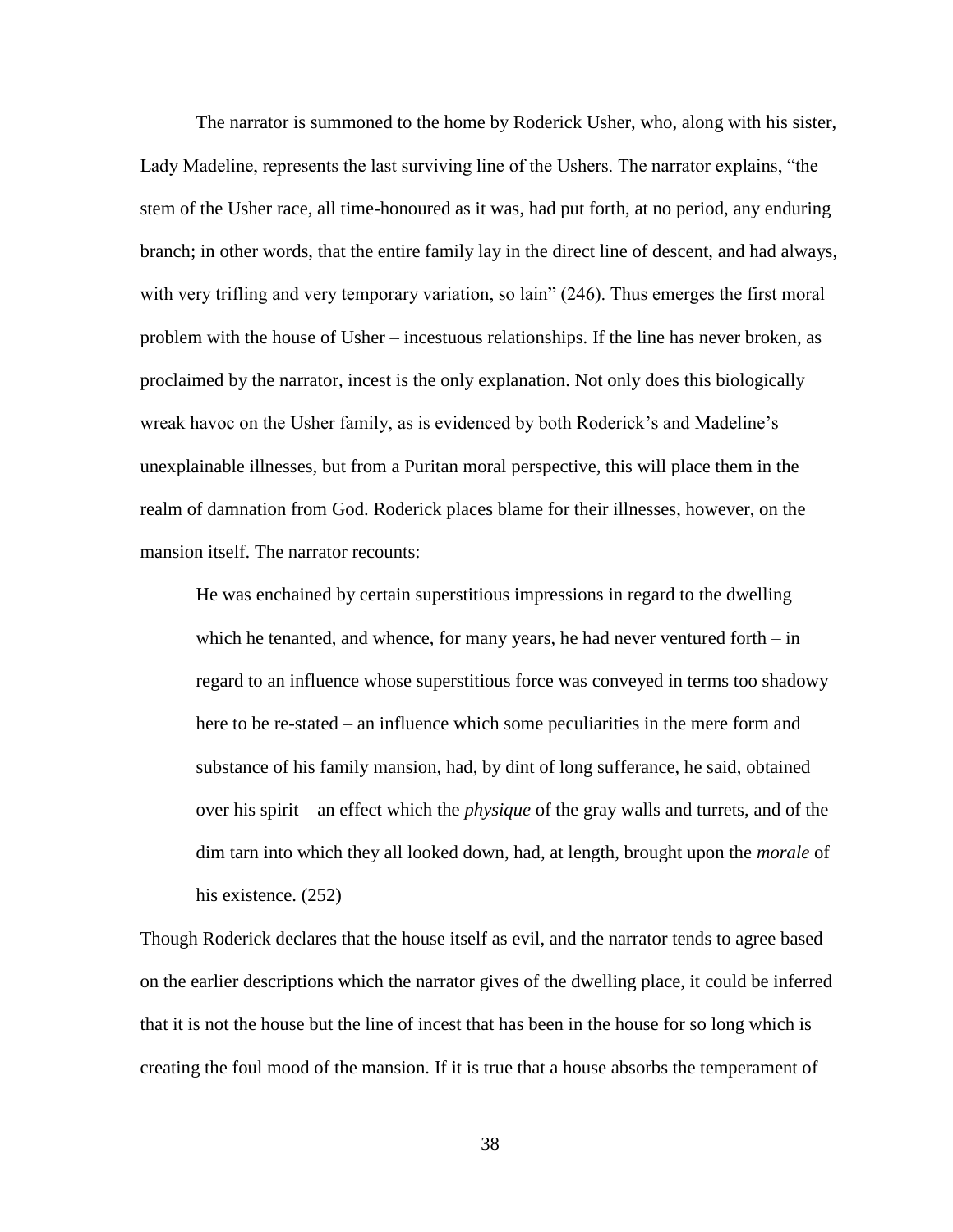the inhabitants, as so many writers and paranormal researchers have suggested, then clearly this house is suffering from the sins of the entire Usher family. It is not evil because it was built that way, it is evil because those who live in it are projecting their transgressions upon it.

Unfortunately, the decaying morality of the Usher family – and by transference, the house as well – does not end with the history of incest. Roderick comes to the narrator and "abruptly" informs him that "the lady Madeline was no more" and needed to be buried in one of the tombs beneath the house (258). The reasoning for keeping her in the house is an aversion to doctors, who might dig up her body for scientific examination, since her disease was so strange to them. The narrator helps Roderick put the body in the tomb, and he notes "a faint blush upon the bosom and the face, and that suspiciously lingering smile upon the lip which is now so terrible in death" (260). The narrator also realizes suddenly that Roderick and Madeline were twins. It is never made clear that these two were trying to breed as well, but from the beginning it is made known that Roderick has been distraught over the fact that the death of his sister would leave him the last in the line of Ushers. This makes the reader assume that perhaps he has indeed tried to continue his line through his sister, and finding out that she is his twin sister seems to make it all the more disturbing and taboo. In addition to the incestuous history, the twin imagery establishes and foreshadows that Roderick is actually inseparable from his sister. Although mind and body are separated, they remain dependent on each other for survival. This interdependence causes a disastrous chain reaction.

Since Madeline has now suffered a breakdown, and is assumed to be dead, Roderick begins to collapse as well, becoming even more uneasy over the next few days. On a night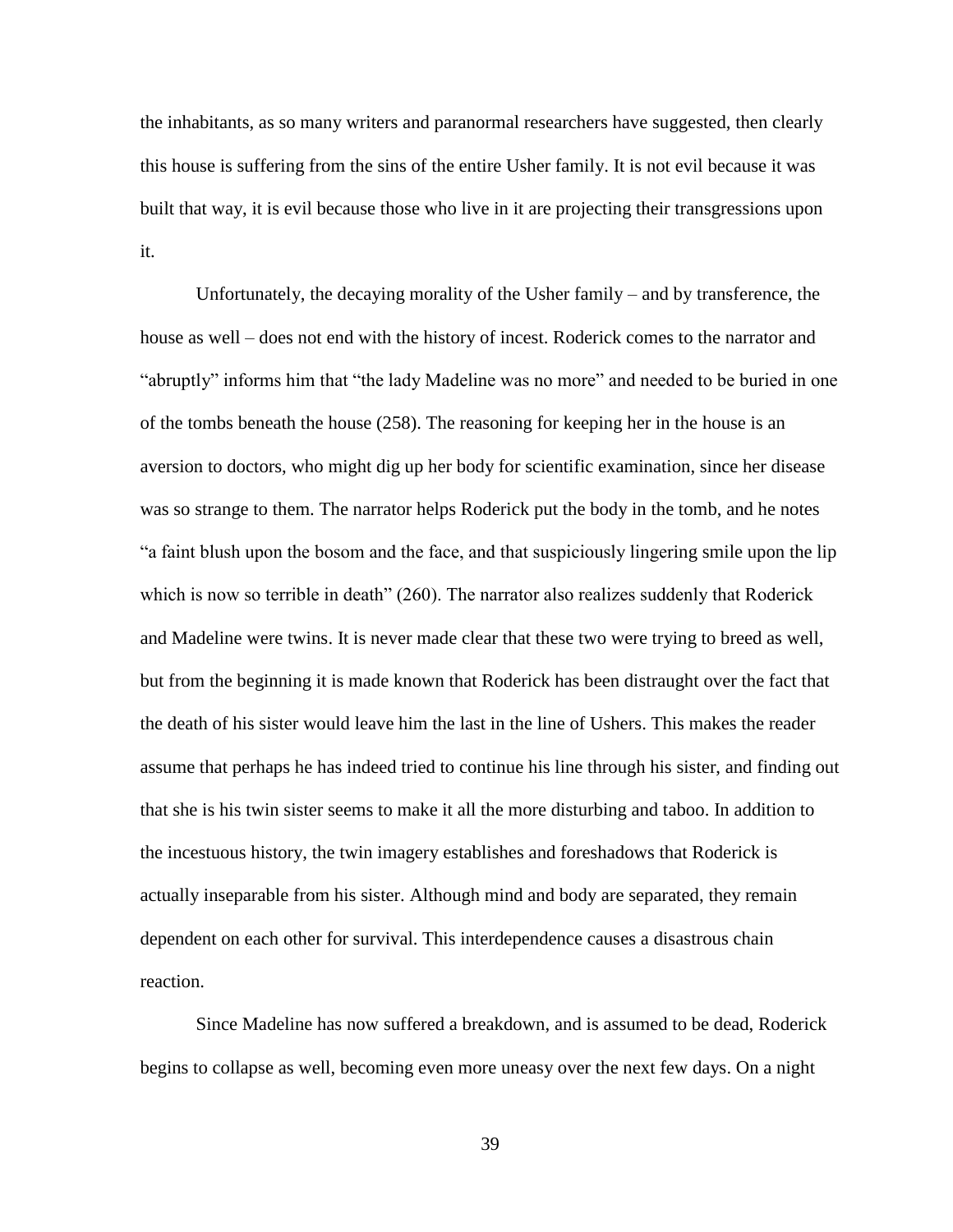when both Roderick and the narrator are unable to sleep, the narrator decides to read "Mad Trist" by Sir Launcelot Canning, in order to pass the night away. As he reads the medieval romance, noises in the house begin to correspond to the descriptions in the story. At first, he ignores these sounds:

It was, beyond doubt, the coincidence alone which had arrested my attention; for amid the rattling of the sashes of the casements, and the ordinary commingled noises of the still increasing storm, the sound, in itself, had nothing, surely, which would have interested or disturbed me. (264)

Clearly, it was only his imagination. He continues with the story, and soon the noises become more distinct and he can no longer ignore them. He also notices that Roderick has slumped over in his chair.

His head had dropped upon his breast – yet I knew that he was not asleep, from the wide and rigid opening of the eye as I caught a glance of it in profile. The motion of his body, too, was at variance with this idea – for he rocked from side to side with a gentle yet constant and uniform sway. (265)

The narrator realizes that Roderick is muttering to himself, and bends closely over him to listen to what he is saying. Roderick reveals that he has been hearing these sounds for days, and believes that they have buried Madeline alive and that she is trying to escape. With a sudden outburst, Roderick utters what are to be his final words: "'Madman!' and here he sprang furiously to his feet, and shrieked out his syllables, as if in the effort he were giving up his soul – 'Madman! I tell you that she now stands without the door!'" (267). The wind blows the door open and confirms Roderick's fears. Madeline stands in white robes, bloodied from her struggle to escape her early entombment: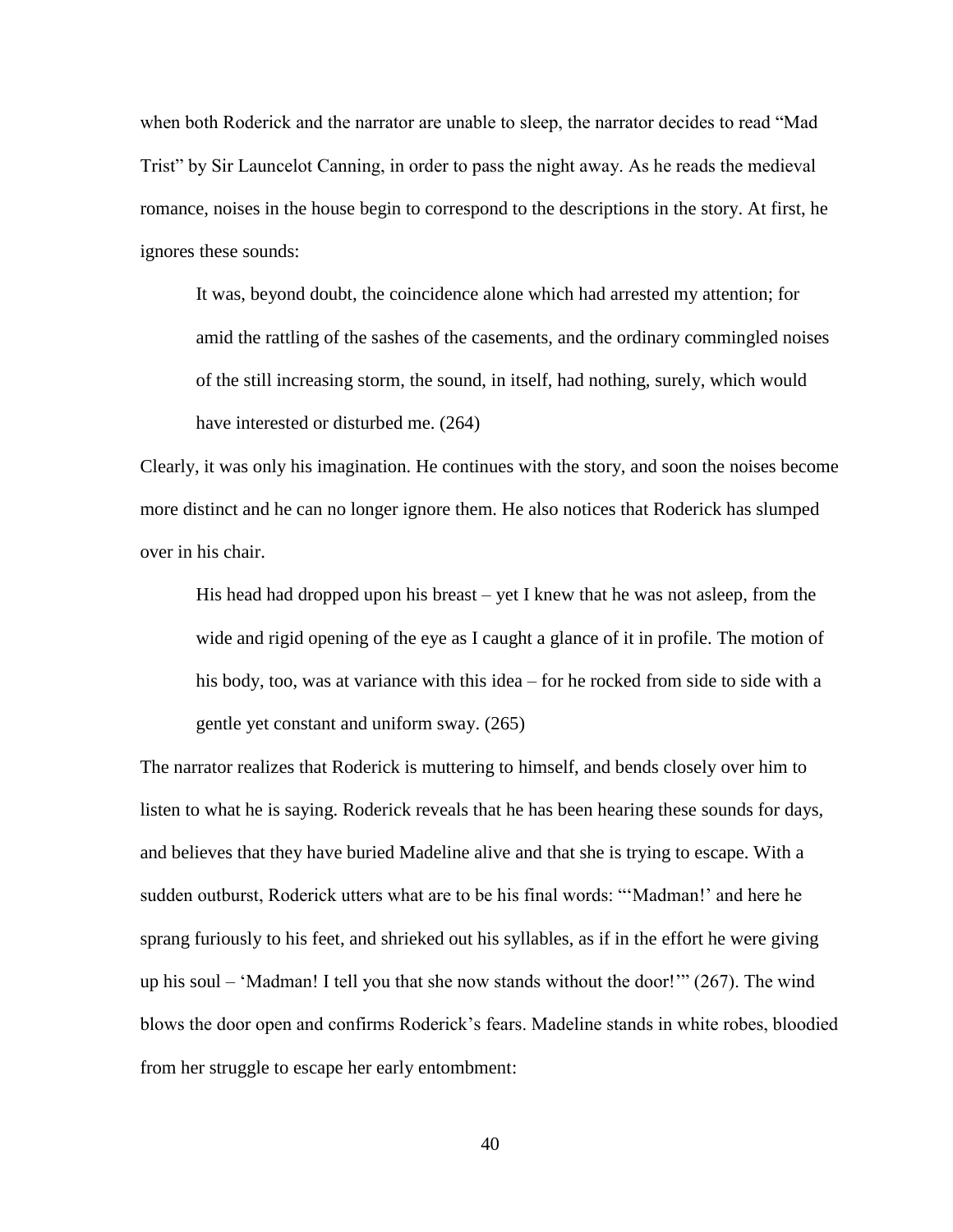For a moment she remained trembling and reeling to and fro upon the threshold, then, with a low moaning cry, fell heavily inward upon the person of her brother, and in violent and now final death-agonies, bore him to the floor a corpse, and a victim to the terrors he had anticipated. (267)

Madeline's physical death coincides with the collapse of both Roderick's sanity and the Ushers' mansion. The act of Madeline falling upon her brother can be construed as disturbing sexual imagery. Their line *must* die because it does not deserve to be passed down. They will commit no more incest, and they will commit no more murders other than their own.

The narrator flees. As he escapes, he gazes back on the house as it cracks along the break in the frame and crumbles to the ground. "There was a long tumultuous shouting sound like the voice of a thousand waters – and the deep and dank tarn at my feet closed sullenly and silently over the fragments of the 'House of Usher'" (268). The house itself could not stand while the immorality was still taking place inside the walls. And even with Roderick still alive (assuming Madeline had died the first time), the sin is still alive as well. The house cannot fall without the family falling. It crumbles because the last surviving member of the line of incest falls, and so there is no longer sin. The house was clearly not the problem – the family was. The house was merely the physical manifestation of the family – after all, it is pointed out by the narrator that "House of Usher" is interchangeably used to describe both the dwelling place and the family. It did not fall because the house had "conquered" its inhabitants, but because the Usher family has finally been wiped off the earth due to their sins. The house no longer remains to stand as a symbol of their evilness, and is allowed to fall, to its own great relief, because it is liberated from its heavy burden. It no longer needs to carry the weight of sin upon it. In the act of the falling house, Poe makes room for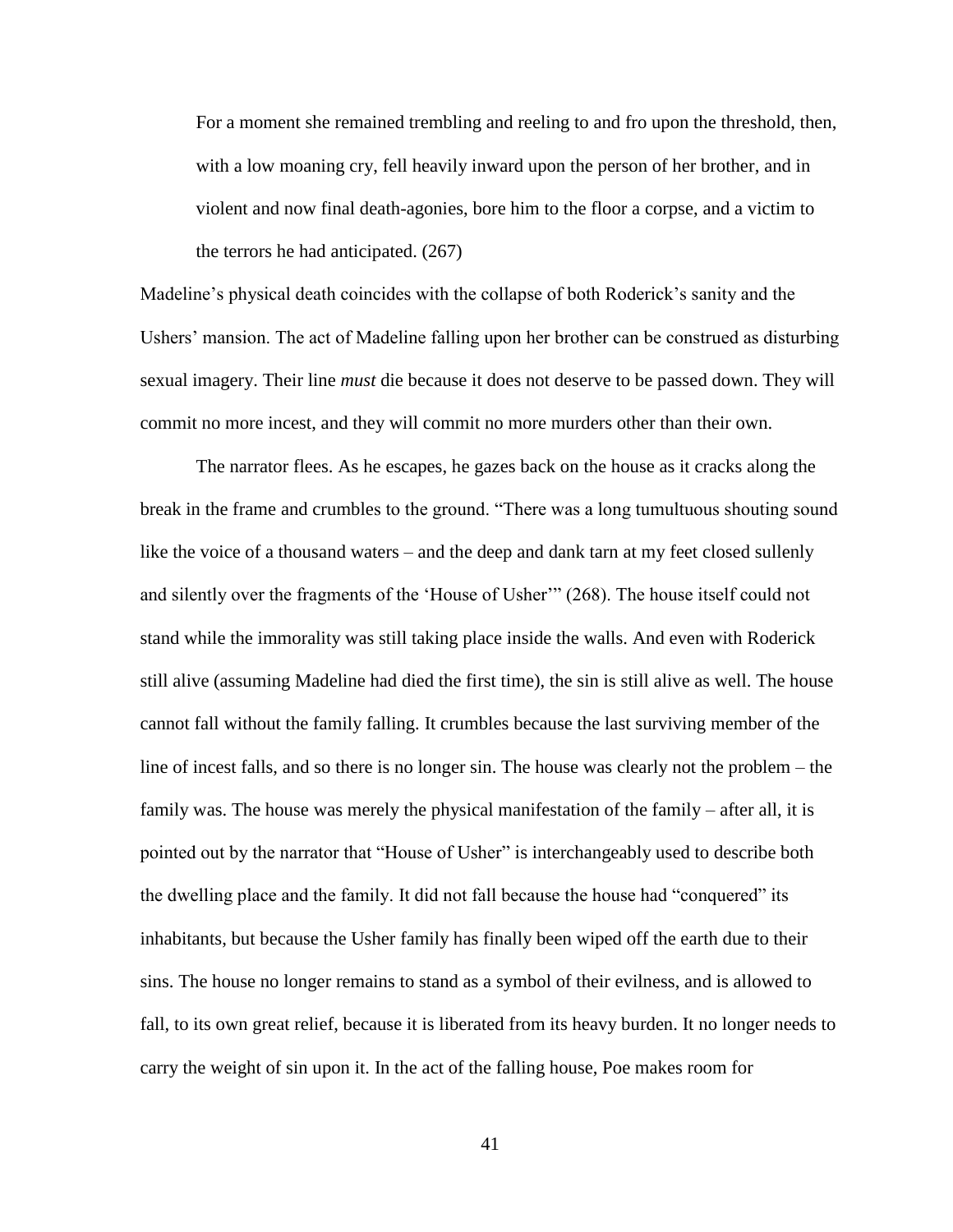redemption. Now there is a clean land and an unobstructed property, upon which new life and a new line of people might be able to build their own family, and begin again. With the removal of the house, and consequently the removal of the Usher family, the sins are no longer upon the earth to haunt those who may come upon them again.

Influenced by Edgar Allan Poe, H.P. Lovecraft has an interesting spin on the morality and cautionary tale in his short story "Pickman's Model." Pickman's sin is different than what we have seen so far. It is not a sin of murder or of incest, but a sin of excess and of participation in forces that are unnatural and unearthly. It is not a sin of the flesh, but of the spirit. Puritans clearly did not support the acts of those who fooled around with what they considered to be evil forces, as is evidenced by the Salem Witch Trials. Pickman stands as a modern-day representative of these so-called witches, but with even more horrendous results. Pickman willingly allows himself to be pulled into a world of demons and ghouls in order to further his art, and this sin of excess and regression is his ultimate demise. To understand Pickman, and to understand that there can be hope for redemption even in the eyes of Lovecraft, we must begin with his story.

The narrator of "Pickman's Model," whose name is Thurber, is clearly uneasy and terrified of the events revolving around Pickman's disappearance. Pickman was, at first, a well-respected artist, though not necessarily in the classical sense. In fact Thurber even claims, "Boston never had a greater painter than Richard Upton Pickman" (34). However, it is not merely the reality of his paintings, but the subjects and quality of them which make him a genius. His paintings are not just pictures on a page. They hit people deeply, and have the ability to engage the viewer into a dialogue with the art. According to Thurber, when a person looks at a Pickman painting, you can't help but *feel*. He states: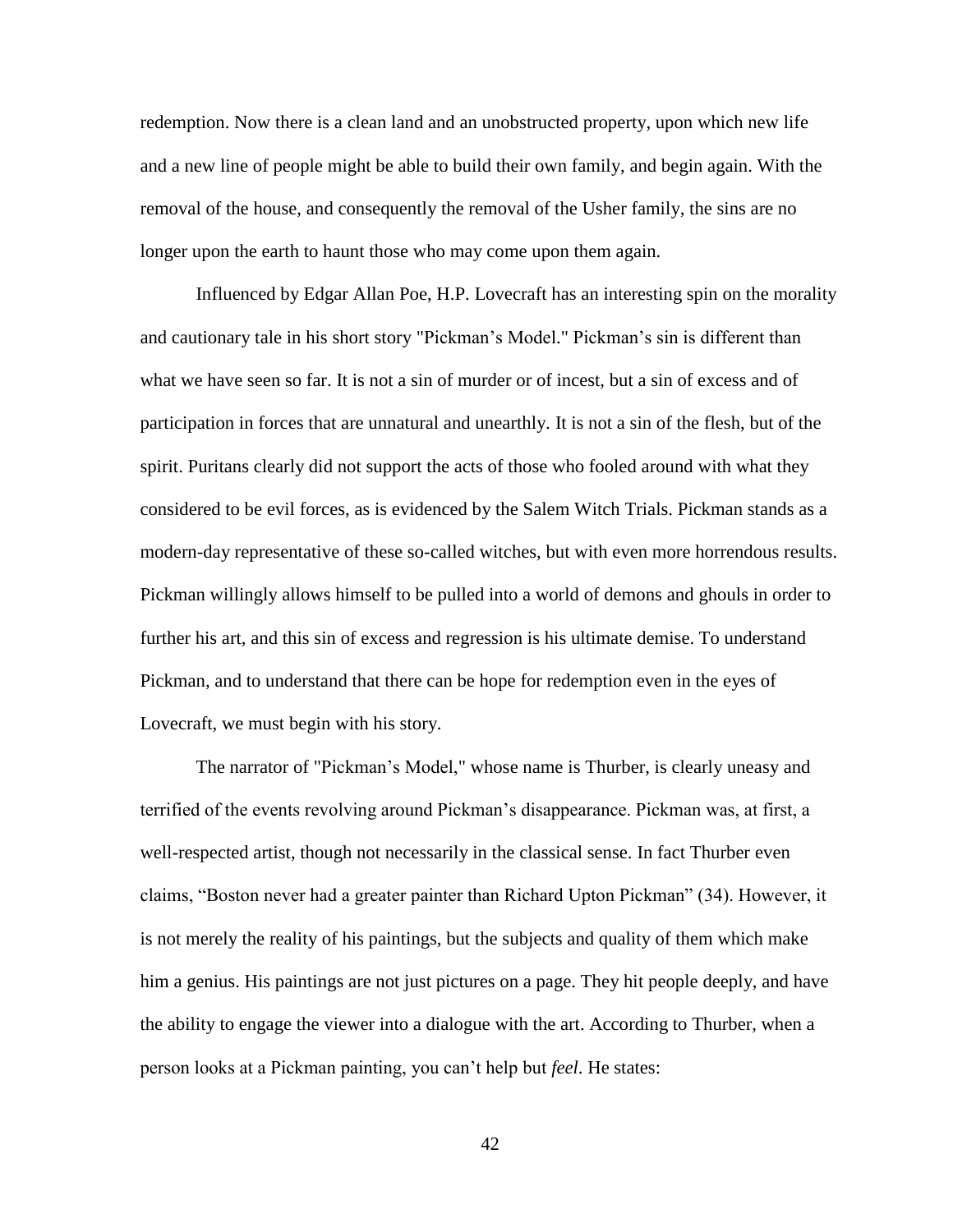You know, it takes profound art and profound insight into Nature to turn out stuff like Pickman's. Any magazine-cover hack can splash paint around wildly and call it a nightmare or a Witches' Sabbath or a portrait of the devil, but only a great painter can make such a thing really scare or ring true. That's because only a real artist knows the actual anatomy of the terrible or the physiology of fear – the exact sort of lines and proportions that connect up with latent instincts or hereditary memories of fright, and the proper colour contrasts and lighting effects to stir the dormant sense of strangeness. (34)

Pickman clearly paints from an understanding of a world unlike ours, and the narrator is well aware of this fact, calling Pickman a "really weird artist" (34). Here, weird becomes a category rather than a mere adjective, which implies a shifting of the normal or natural values in life and in art. And the art world recognized this shifting as will. In regards to one of his paintings, "Ghoul Feeding," it is revealed that "the club wouldn't exhibit it, and the Museum of Fine Arts wouldn't accept it as a gift; and…nobody would buy it, so Pickman had it right in his house till he went" (35). Pickman admits to the fact that the world was not ready for his art. He says:

You know…there are things that won't do for Newbury Street – things that are out of place here, and that can't be conceived here, anyhow. It's my business to catch the overtones of the soul, and you won't find those in a parvenu set of artificial streets on made land. (35)

To Pickman, real life has become "artificial," and art has become real life. His work is living, and he becomes engulfed in it. He explains his reasoning behind overwhelming himself in this type of "weird" art: "Yes, Thurber, I decided long ago that one must paint terror as well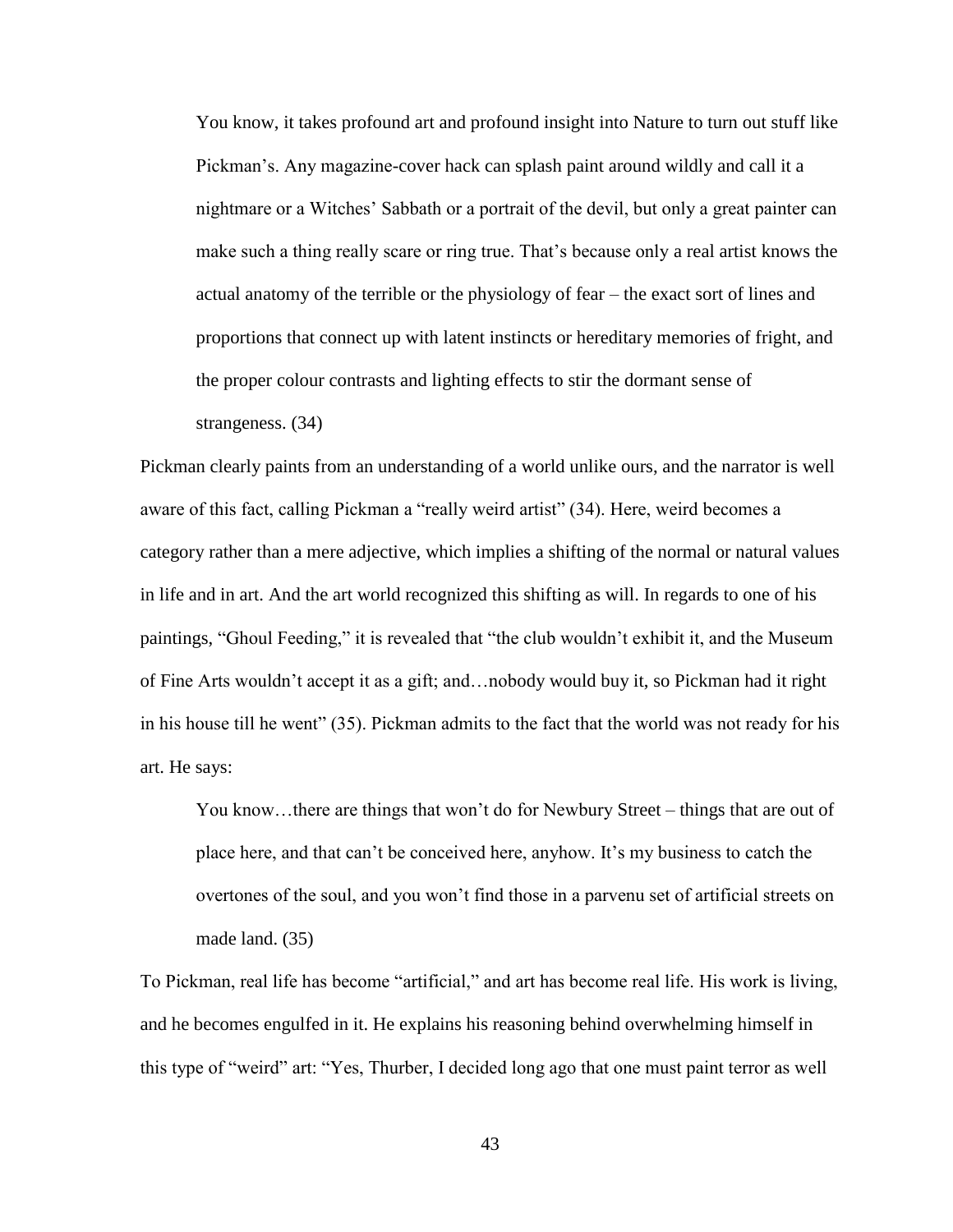as beauty from life, so I did some exploring in places where I had reason to know terror lives" (37). Herein lies the first moral downfall of Pickman – he essentially goes looking for trouble, and immerses himself in what he knows to be terrifying. He withdraws from the world knowing full well that he is endangering himself.

Pickman eventually invites Thurber into his home and workspace, where Thurber sees unimaginable monstrosities upon Pickman's canvases. He relates what he saw to a friend:

These figures were seldom completely human, but often approached humanity in varying degree. Most of the bodies, while roughly bipedal, had a forward slumping, and a vaguely canine cast. The texture of the majority was a kind of unpleasant rubberiness. Ugh! I can see them now! Their occupations – well, don't ask me to be too precise. They were usually feeding – I won't say on what. They were sometimes shown in groups in cemeteries or underground passages, and often appeared to be in battle over their prey – or rather, their treasure-trove. And what damnable expressiveness Pickman sometimes gave the sightless faces of this charnel booty! Occasionally the things were shown leaping through open windows at night, or squatting on the chests of sleepers, worrying at their throats. One canvas showed a ring of them baying about a hanged witch on Gallows Hill, whose dead face held a close kinship to theirs. (38-9)

Thurber continues to view these horrifying scenes, marveling at their realism and cowering at the feelings they invoked within him. Pickman continues to lead him through his "gallery," until they reach the cellar where his actual studio is placed. Thurber notices tunnels that Pickman said used to undermine the hill on which he lived – some of which appear not to be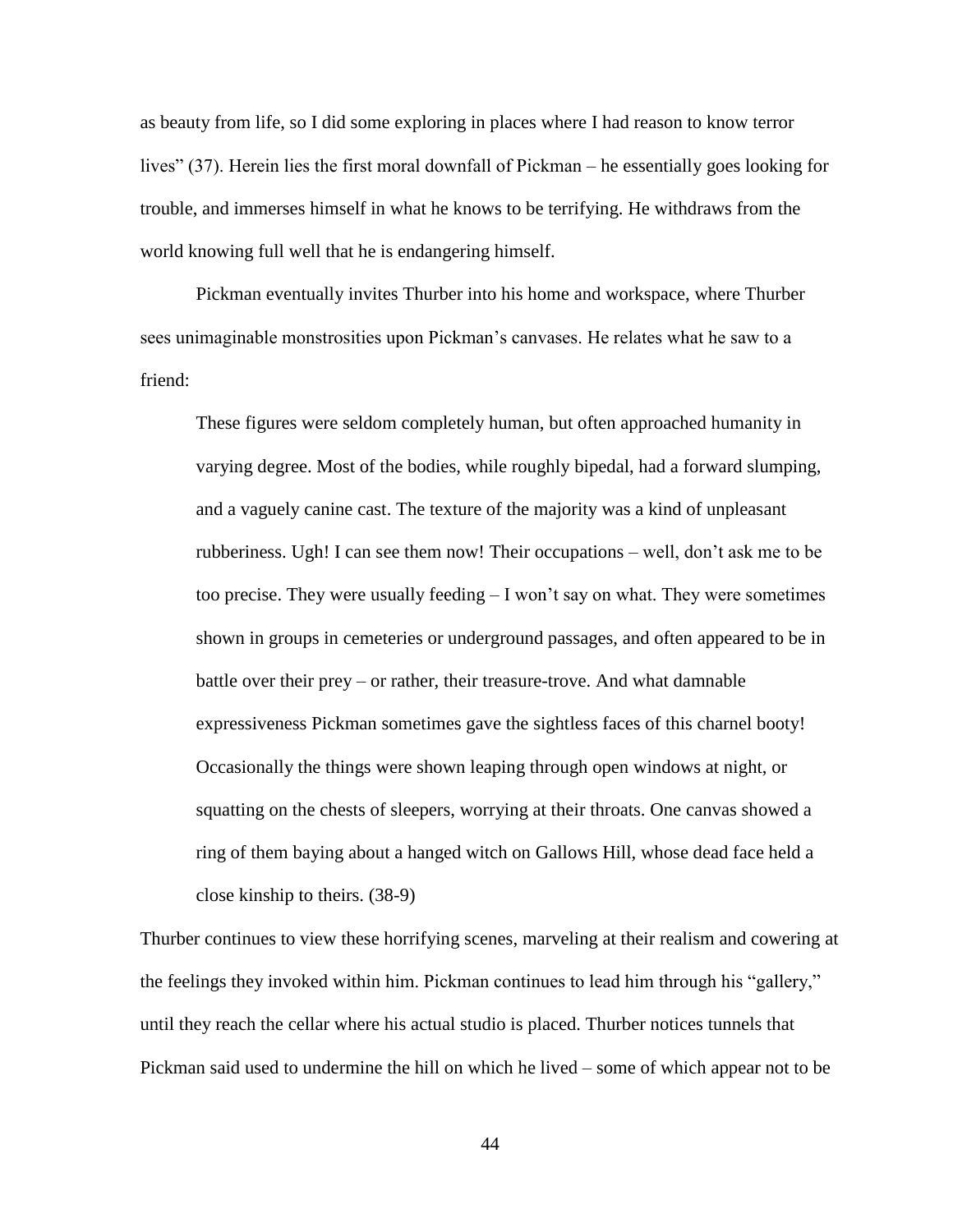bricked up. Thurber sees unfinished pictures on easels or propped against the walls which "were as ghastly as the finished ones upstairs, and showed the painstaking methods of the artist" (41). Pickman suddenly unveils a huge canvas, and Thurber cannot for the life of him "keep back a loud scream" followed by his attempt to "choke back a flood of reaction that threatened to burst out as hysterical laughter" (42). Once again, Pickman has found the ability, in his excess, to evoke true, vivid, and strong emotion from his audience. The painting is of "a colossal and nameless blasphemy with glaring red eyes" who is feasting on the head of a child. But Thurber states that it wasn't the subject which scared him so  $-$  it was the technique, "the cursed, the impious, the unnatural technique!" (42). Thurber realizes that there is something very unnatural, and even immoral, about the ability to paint this realistically. He sees, pinned to the canvas, a photograph from which Thurber deduces that Pickman meant to paint a background. When he reaches to unfold the photo, "there came a subdued sort of clatter" which was "heavy like wood falling on stone or brick" (42). Pickman tenses, and draws a revolver, motioning to Thurber to leave the cellar as fast as he can, shutting Pickman inside behind him. Pickman, here, is literally ostracized and cast out or cast off from the world. He has become the abject, and has become a monster. From outside the cellar, the noise continues to get louder, followed by "a muffled squeal of squawk, and a thud. Then more wood and brick grating, a pause, and the opening of the door….Pickman reappeared with his smoking weapon, cursing the bloated rats that infested the ancient well" (43). But Thurber knows better than to believe it was the rats which had been stirred up by the noise of his scream. He has seen the paper which he believed to be a photograph for the background of Pickman's new masterpiece. He explains: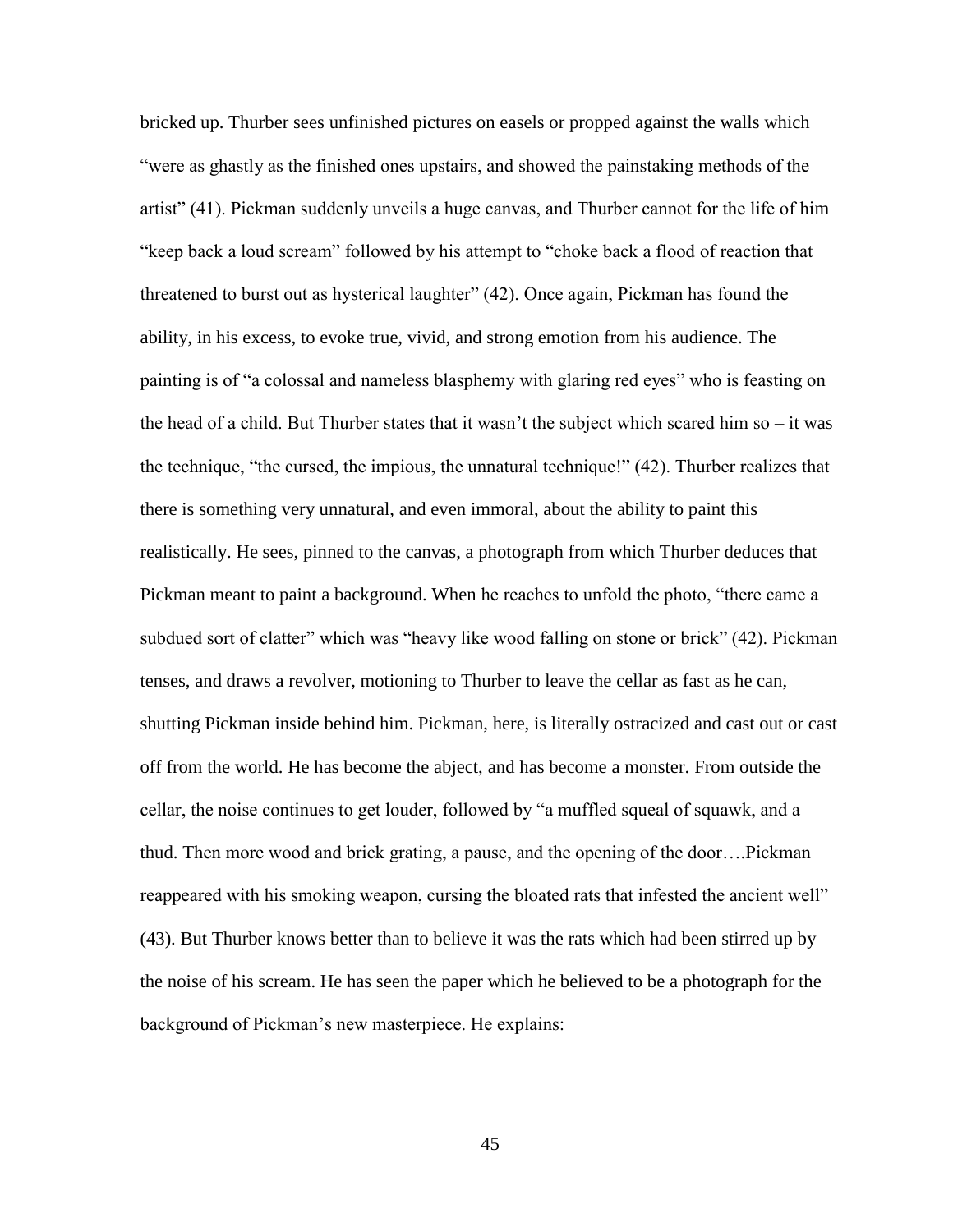Well – that paper wasn't a photograph of any background, after all. What it showed was simply the monstrous being he was painting on that awful canvas. It was the model he was using and its background was merely the wall of the cellar studio in minute detail. But by God…*it was a photograph from life*. (44)

It becomes clear that Pickman has withdrawn from the world and delved into the realm of the ghoulish and the monstrous. He has done so willingly, in order to become closer to his art. Pickman ultimately becomes so surrounded by the subject and the atmosphere which he paints, that there is nothing he can do but disappear into it. Pickman does reappear in one of Lovecraft's later stories entitled *The Dream Quest of the Unknown Kadath*, but in it, he has become a full-fledged ghoul – understanding some English, but communicating in grunts and moans. He has entirely become part of his art.

Lovecraft is using Pickman as a moral example, showing the reader the dangers of become too engulfed in one's art – or to become too engulfed in anything, for that matter. Lovecraft is commenting that there must be moderation in all things. Lovecraft seems to have a certain admiration for Pickman, as any artist would for someone who is so good at what he does that it becomes his very life. However, it is also a cautionary tale, showing what can become of those who may not choose their subjects and their obsessions wisely. Because Pickman ultimately disappears, Lovecraft is showing that there is no redemption for him, or for those who willingly obsess about those things that might be considered evil. However, this does not make for a lack of total redemption as shown in the story. First of all, there is redemption for the author himself. Though he admires Pickman for enveloping himself in his art, Lovecraft himself is not going to end up with the same fate. He will go as far as he needs to in order to also produce visceral reactions and true emotion from his readers, but he will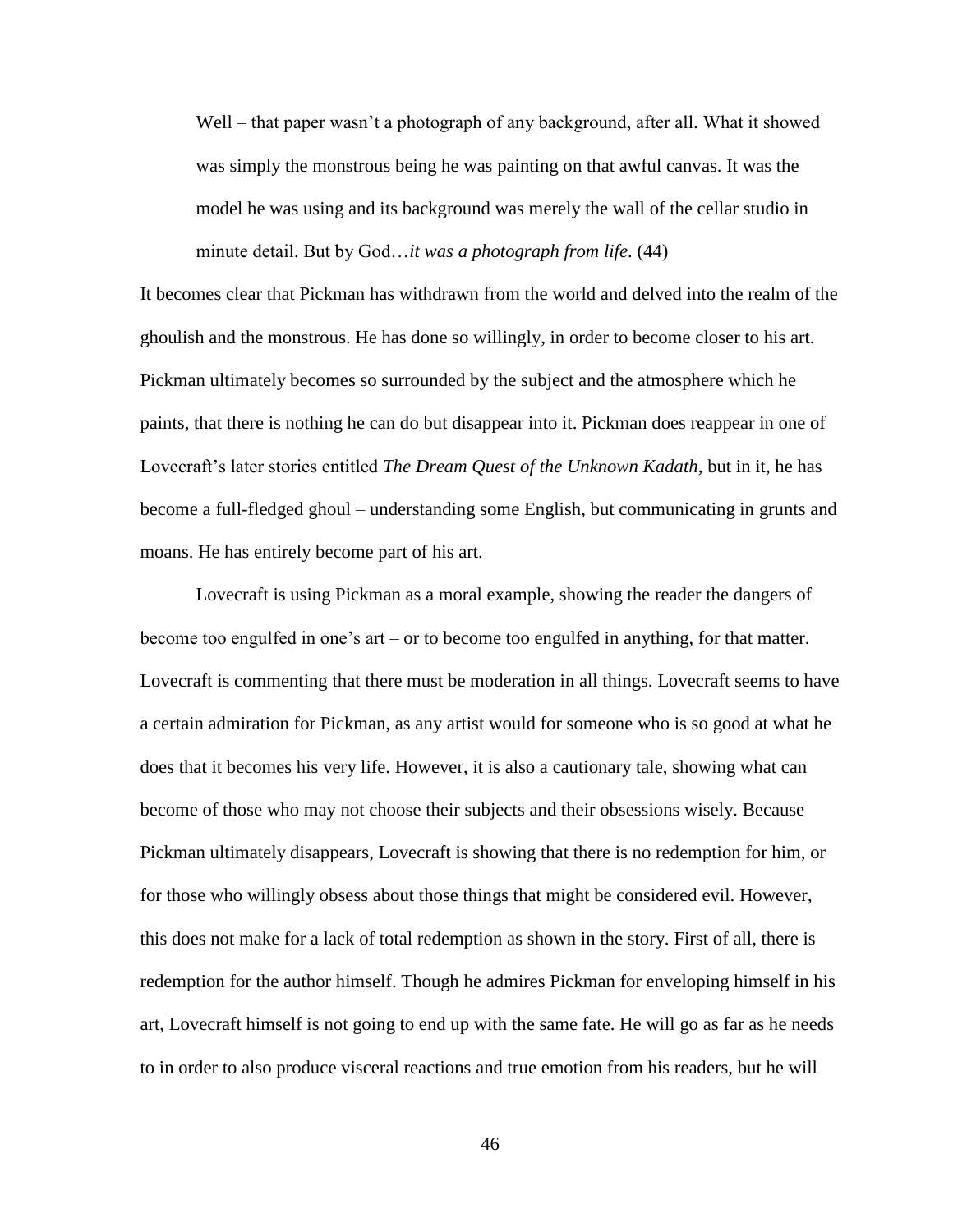not willingly regress into his tales of horror as Pickman did into his paintings. Otherwise, there would be no escape. Pickman as a character becomes a martyr for the sins of the author.

There is also redemption for Lovecraft's narrator, Thurber. The occasion of the story is that Thurber is telling his friend, Eliot, why he began "to cut the Art Club and keep away from Pickman" (33). Thurber also admits that he "can't use the subway or (you may as well have your laugh at this, too) go down into cellars any more" (33). He admits to dropping all contact with Pickman, and has no regrets about his decision. This in itself is Thurber's redemptive quality. He knew when to walk away, and when to cut off all contact with Pickman. He knew that whatever Pickman had going on, it was something he wanted to take no part in. Thurber stands as an example to those readers who have been in precarious situations, and have used strength and integrity to walk away and leave their own lives unblemished from what could amount to certain evilness. Pickman either lacked the ability to walk away from evil, or he exercised free will in order to sacrifice himself for his art. But either way, Pickman and Thurber make it clear that it is a personal choice whether to live in hell or escape from it.

What *Wieland, The House of the Seven Gables,* "The Fall of the House of Usher," "Pickman's Model," and countless other Gothic tales are able to show us, then, is that horror comes from human nature, and from one's self first and foremost. In each individual is the inherent ability to do good or to do evil, and it is one's own choice to decide what is moral and what is not. Contemporary readers may not adhere to the Puritan ideals of morality, but can generally understand the dualities of good vs. evil, right vs. wrong, light vs. dark and so on. So according to Gothic fiction, one must face the evils that lie within one's self in order to overcome the potential harm that can be caused on us or on future generations. But most of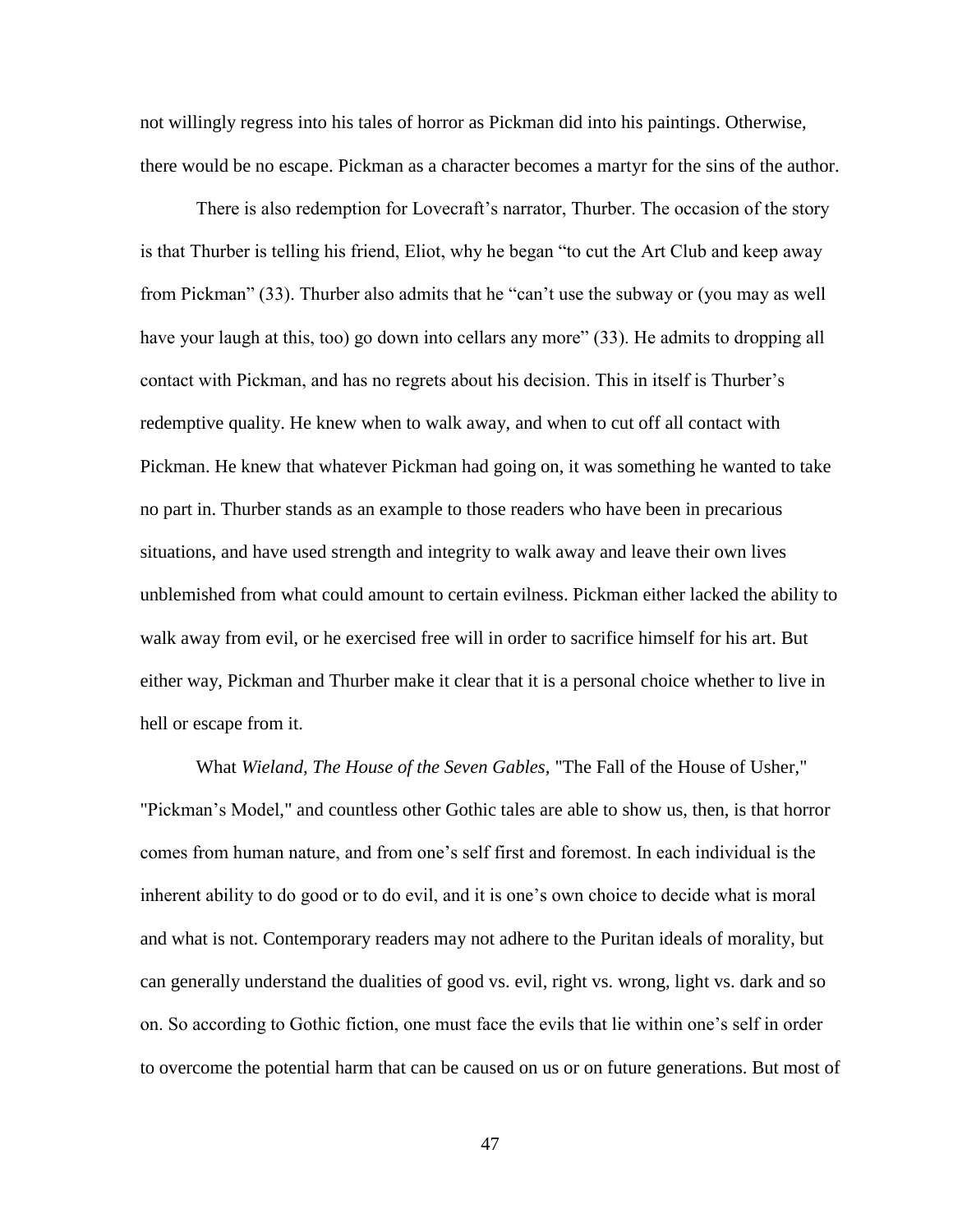all, Gothic fiction shows us that even if these evils must be faced, there will always be hope for redemption and expiation of sins.

## The Monster in the House: Personal Confrontation in Haunted House Films

One of the most popular ways of confronting one's own fears is through the genre of horror films. Watching these films is often a way to save the viewers the trouble of going out and finding their own fears – instead, Hollywood brings fears to them. And often, these films depict a "house askew" as a way of exhibiting their central themes of the personal extrapolation of sin. First under consideration is the 2002 M. Night Shyamalan Film, *Signs.* Though it is a film about aliens rather than a specific "haunting," it is certainly a film dealing with the "house askew." It is a house being invaded – quite forcefully in this case – by something unknown and supernatural. And, more importantly, it isn't about aliens at all. It is about a man confronting his own struggles and fears. The aliens are just a medium to bring those personal emotions out into the open, to force the man to deal with them. Graham Hess, played by Mel Gibson, is a former Reverend who has lost his faith in God and left the church after his wife was killed in a freak car accident. The opening scene of the film is shot from inside the house, looking through a warped window at a children's swing set. This window symbolizes Graham's distorted view of the world since his faith has ended. As the movie approaches its climax, Graham, his brother, and Graham's two children have found their house invaded by aliens. They have sequestered themselves in the basement, as presumably it is the safest place in their home. They block the door, and the camera zooms in on Graham's face. "I'm not ready," he says. This simple line is essential in understanding that this film is about more than aliens. The invasion has become a test of his faith – he hasn't dealt, yet, with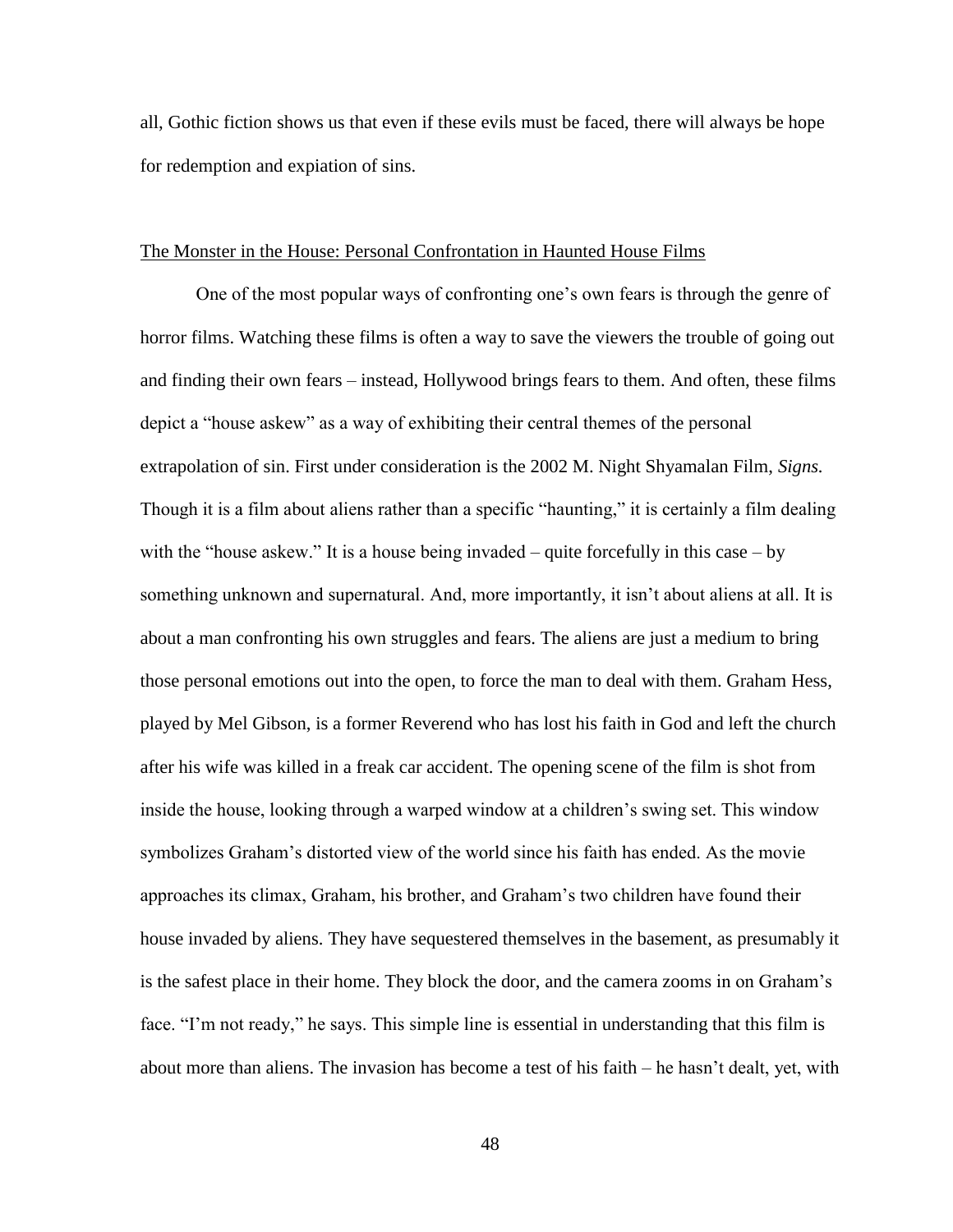the death of his wife and his emotions surrounding it. He hasn't dealt with the idea that there may be no "higher being" looking out for him. Though he has stopped admitting to the existence of a God – even refusing to pray at the family's "last supper" before the invasion – the line, "I'm not ready" shows he is not yet willing to fully give himself over to atheism.

The family soon realizes the invaders are only making noises at the basement door, distracting the humans while they find another way in. They realize there is a coal chute in the basement which wasn't boarded up like the rest of the house. As the camera follows Graham and his brother, they pan the basement walls with flashlights, and the beams land on Graham's son, Morgan, in front of the coal chute grate. Suddenly, the arms of an alien reach out and grab hold of the young boy, and the lights go out. Though the men are able to get Morgan away from the alien, the son, who is extremely asthmatic, begins to have an attack. They've left his medicine upstairs. This is a crucial moment for Graham's character. As he is holding Morgan gasping against his chest, Graham says, "Don't be afraid, Morgan. We'll slow this down together…I know it hurts…be strong baby, it will pass…" The audience becomes aware that he is not just saying this to his son, because these words are reminiscent of his last words to his wife as she was pinned between a truck and a tree. He is confronting the moment his faith was shattered. He continues speaking, and is clearly no longer talking to Morgan at all. "Don't do this to me again," Graham says, "Not again. I hate you." At this point, Graham has done what he needed to do throughout the conflict of the movie – he has acknowledged the existence of God. It wasn't that God didn't exist, it was that Graham was angry at God for taking his wife. But his words of hatred are still an acknowledgement and acceptance of the presence of a higher being. With this recognition, Graham utters the following words: "Fear is fading. Don't be afraid of what's happening. Believe it's going to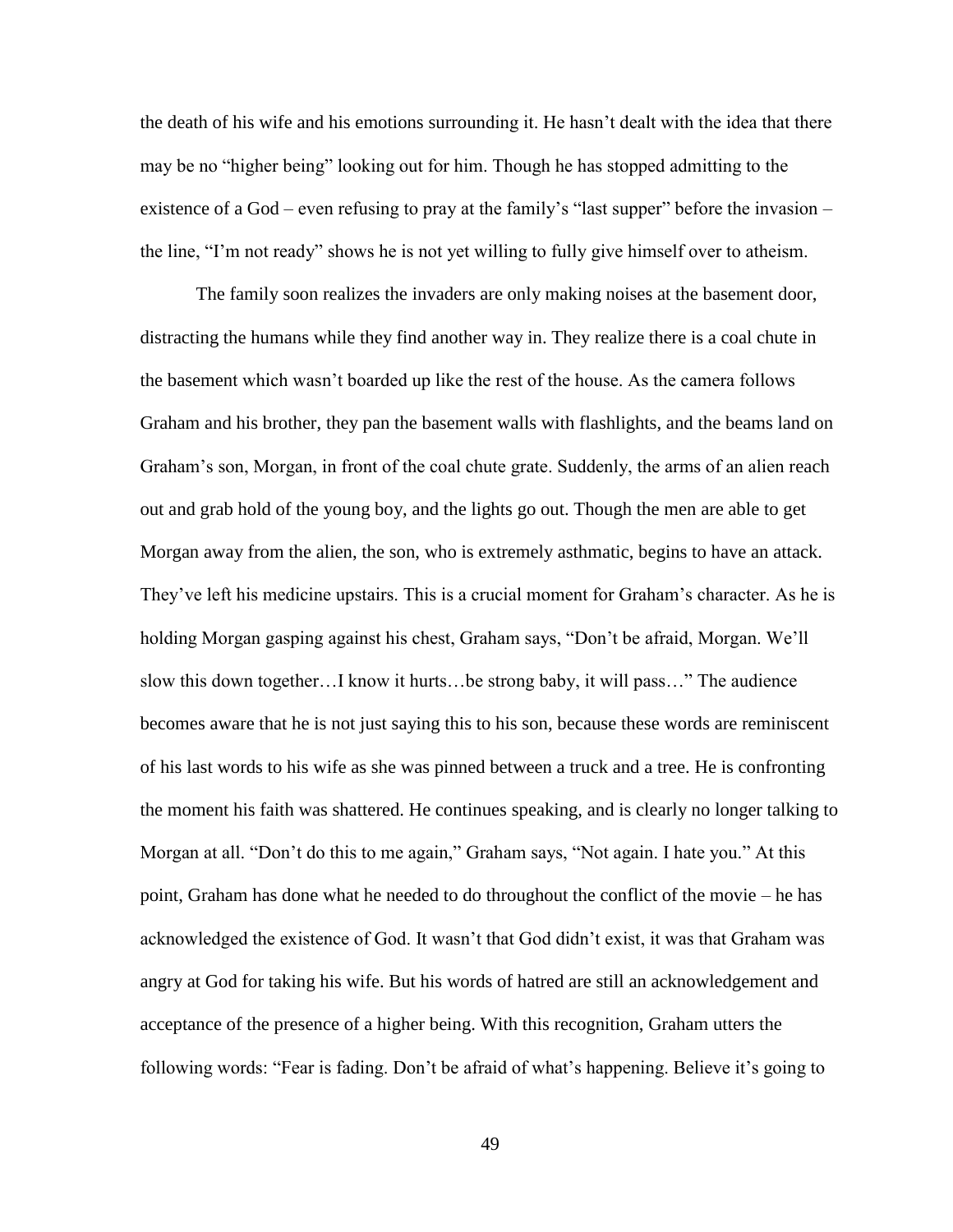pass…Believe." His son, of course, is saved. His family finds out how to defeat the invaders. And the movie concludes with Graham wearing his Reverend's collar, and the same image of the swing set through the warped window at the beginning of the film is now seen through a window with no glass – a testament that Graham has broken through his distorted view of the world, and is able to confront reality due to this test of his faith. A movie which is about aliens on the surface level, has transformed into a struggle that many people go through – the questioning of religion.

The 2001 film *The Others* starring Nicole Kidman is a true haunted house film, and the same theme of invasion as seen in *Signs* is present in this film as well. Grace, played by Kidman, is slowly convinced by her children that her family is not alone in their home. Grace is portrayed as a logical character, relying very much on strict rules and religion to run her home. She dismisses her children's many claims of seeing invaders in their home as expressions of imagination, and punishes them when they speak of the so-called imaginary people. But early on in the film, Grace begins to question her own sanity when she hears footsteps running around in the rooms above her, and she is certain it is an unwanted intruder. She hears the footsteps and follows them into a storage room, where everything is covered in white sheets. The scene is shot in silence, with only her own footsteps as the soundtrack. Suddenly, Grace hears a child say, "Shh…she's watching," followed by a gasp in terror. Grace begins frantically pulling the sheets off of coat racks, statues, chairs, and other artifacts filling the room. At the key moment of horror in this particular scene, she uncovers a mirror, and is frightened by her own image looking back at her. This scene should be a clue to the audience as to what is actually happening in the film. By confronting her own image during this scene's climax of terror, it is clear that Grace must actually confront herself. The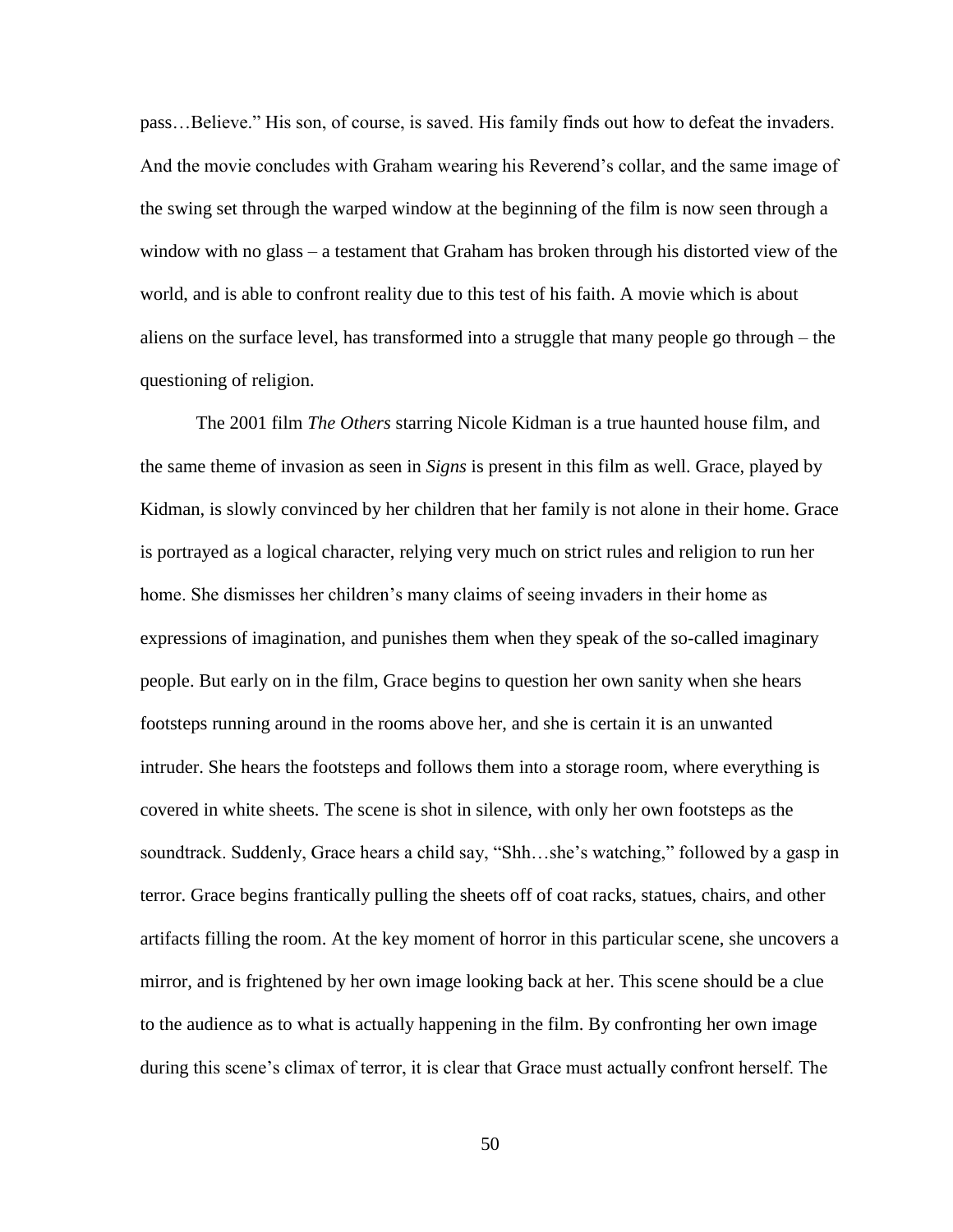fear in this house is about *her*, not the ghosts the children claim to have encountered dozens of times. Throughout the movie, she must confront her failing marriage, her crumbling relationships with her children, and her own deteriorating mental state. Each of these aspects are brought to the forefront only as she faces the ghosts in her house head-on.

Early in the film, Grace reveals that her children are allergic to the sun. She carefully keeps them concealed in the house, and windows are always covered by thick, heavy drapes. But as the film comes to a close, and during a climactic moment, Grace finds that someone has removed all of the curtains, putting her children's lives in danger. This scene is highly metaphorical as this idea of "letting the light in" is a way to describe an increase in awareness. Not long after, she remembers what has happened. She and her children are dead by her own hand. In fact, there are no ghosts in the house besides themselves. They are the ones who have been haunting the house, not the ones who have been victims of a haunting. But it is not until she acknowledges this horror she has caused that the film is able to resolve. She verbally utters that she has killed her children and then herself. Once she confronts this horrible thing she has done, she knows why these terrors have been happening. She accepts the punishment of her situation, which is to remain in the house and continuously keep out any invaders.

A more recent film than *The Others* is the 2007 film 1408 starring John Cusack<sup>6</sup>. *1408* can easily be considered simply a "ghostly room at the inn" film, which might be a viewer's first conclusion, but it is actually about a writer struggling with his craft. Cusack's character Mike Enslin is a washed-up writer. He writes books which list the "Top 10" Most Haunted Houses, Haunted Graveyards, Haunted Castles, etc. His current project in the film is

 $\overline{\phantom{a}}$ 

<sup>&</sup>lt;sup>6</sup> This film is based on a short story by Stephen King, and was recently included in his new collection entitled *Everything's Eventual*. For the purposes of this discussion, the film rather than the short story will be the focus of concentration, as adaptations often vary from the intent of the original piece.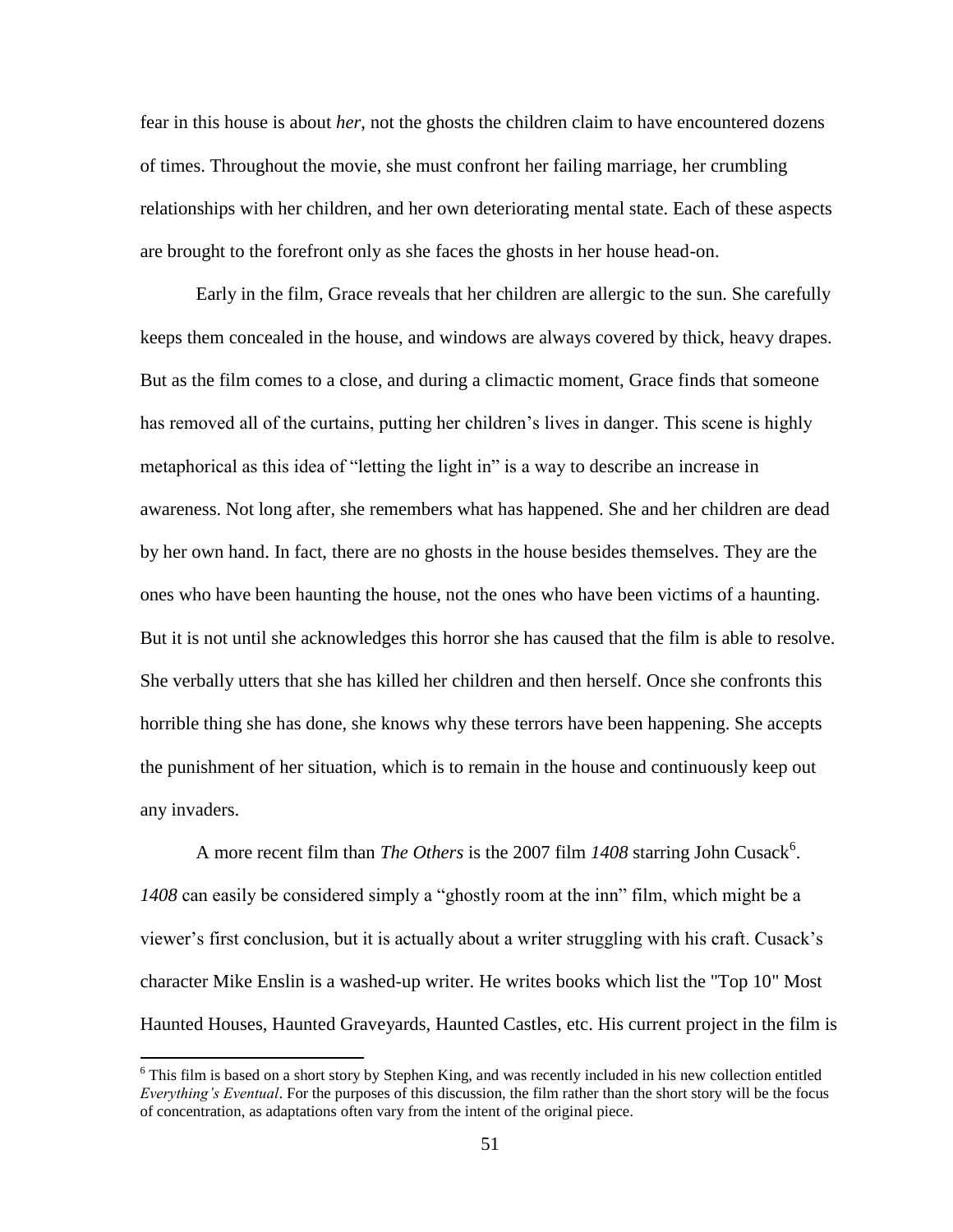Haunted Hotels. One day, he checks his mail and receives a mysterious postcard from the Dolphin Hotel in New York City which states, "Do Not Enter room 1408." Of course, he makes it his mission to check in.

So, it could be asked how this premise is really just about a man struggling with his writing. It is more than this, of course. It is also a man dealing with the death of his daughter and with his alcoholism. In fact, the three films in question so far have main characters who have delayed in confronting their personal trauma. Perhaps this is another theme to be found – that it is healthier and safer to confront trauma head-on rather than repress. But there are a few things in *1408* which prove this basic theme of creative frustration and even creative impotence (which is actually a theme in most of Stephen King's horror fiction). One of the first scenes of the film, for example, shows Enslin at a pitiful book signing – a fear of most struggling authors is a book signing where barely anyone shows up, as it is a direct attack on the ego. Enslin's audience consists of a measly three people. A young woman approaches him with one of his early novels, entitled *The Long Road Home*. It is clear he loved this book. Novel writing is his passion, not writing Top 10 Lists. He has strayed from his writing path in his current occupation. He truly believed in this previous book (now out of print), which currently sells on eBay (and as his fan states, there are "not many bidders"). So the reason he checks into room 1408 is not to satisfy his readership. Frankly, as his book signing proves, he doesn't have a real readership. Instead, he checks in to satisfy his own curiosity, and perhaps to see a ghost (since he makes it clear he has yet to actually experience the supernatural). But really, he wants to get a story for his novel. And this is exactly what occurs.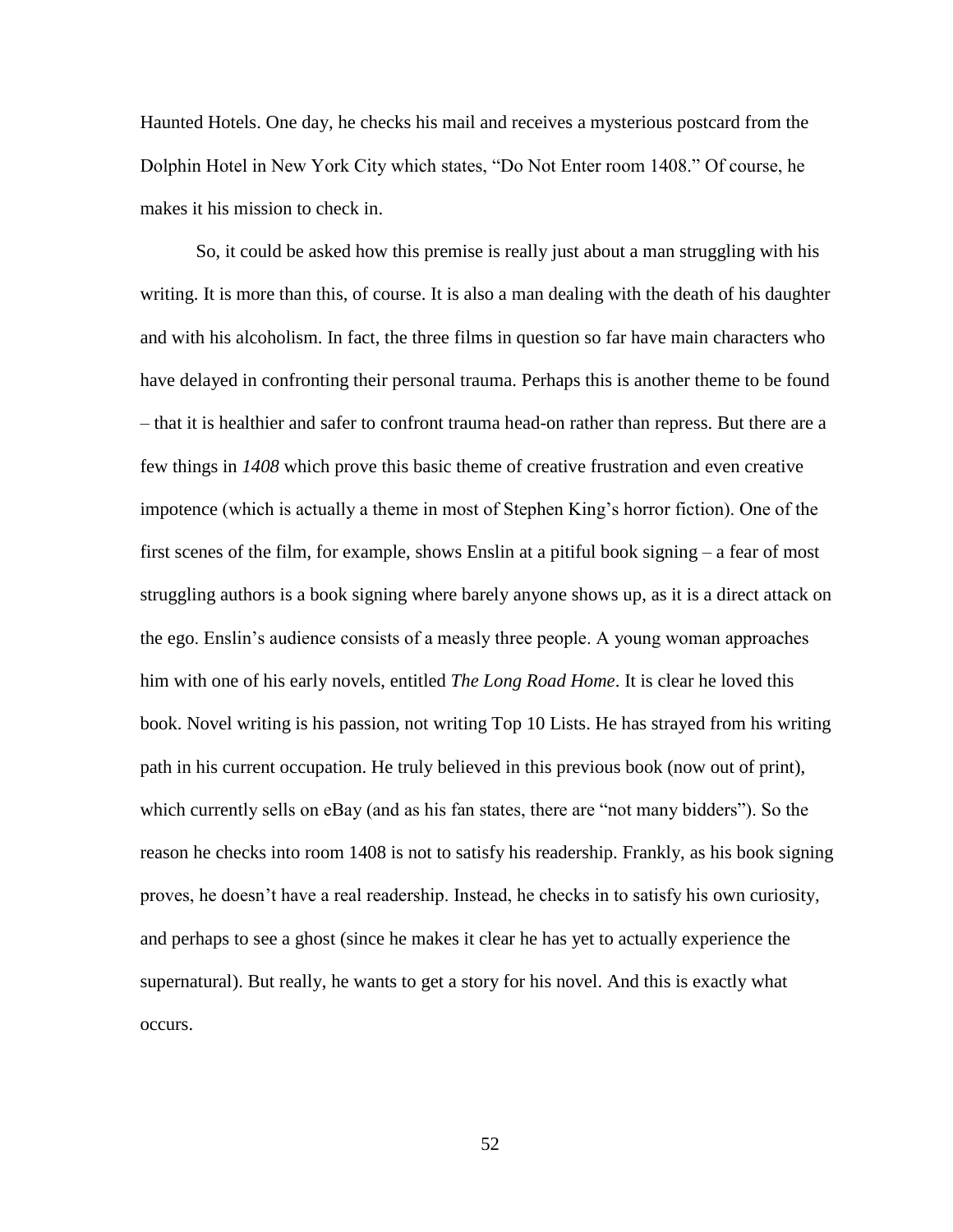The room, of course, has a history. Over 200 deaths have occurred in the room since the hotel opened. As the hotel manager explains, no one lasts more than an hour in the room without some horrifying occurrence. When in the room, and the first signs of real terror occur, the camera zooms in on Enslin's face. Frantically, he yells to himself, "You're losing the plot…you're losing the whole structure!" This is even further evidence that this film is about writing. He's not concerned that he's losing his sanity, but that he's losing the plot of his next novel. The room is doing these things to him so he can confront his own writing and overcome his creative impotence. Often writing – especially good writing – is about confrontation in the first place, even if it's not scary. But, of course, in order to get Enslin back on track after so many years of lost creativity, the room must shock and scare him. And sure enough, in the last scene, he is finishing his novel. As he types the final lines, his wife remarks that she's never seen him write so quickly. "It's easy," Enslin says, "I already wrote this book." He has confronted his personal struggle with creativity, and has returned to the kind of writing he loved and lost. Once this occurs, the movie is able to resolve.

Themes of invasion, morality, and the confrontation of personal weaknesses are found in more films than can be adequately discussed here. Stanley Kubrick's *The Shining,*  for example, is not just about a man going insane, but it is about the passing from innocence to experience, as a young child is introduced into the corrupt adult world. The 1982 hit *Poltergeist* was largely about the corruption and greed found in real estate, since construction was occurring on ancient burial grounds. It also confronts the horrors found in suburban America. The 2008 Guillermo del Toro production, *The Orphanage,* is about a mother who is confronting guilt in her past while trying to understand her own relationship to her adopted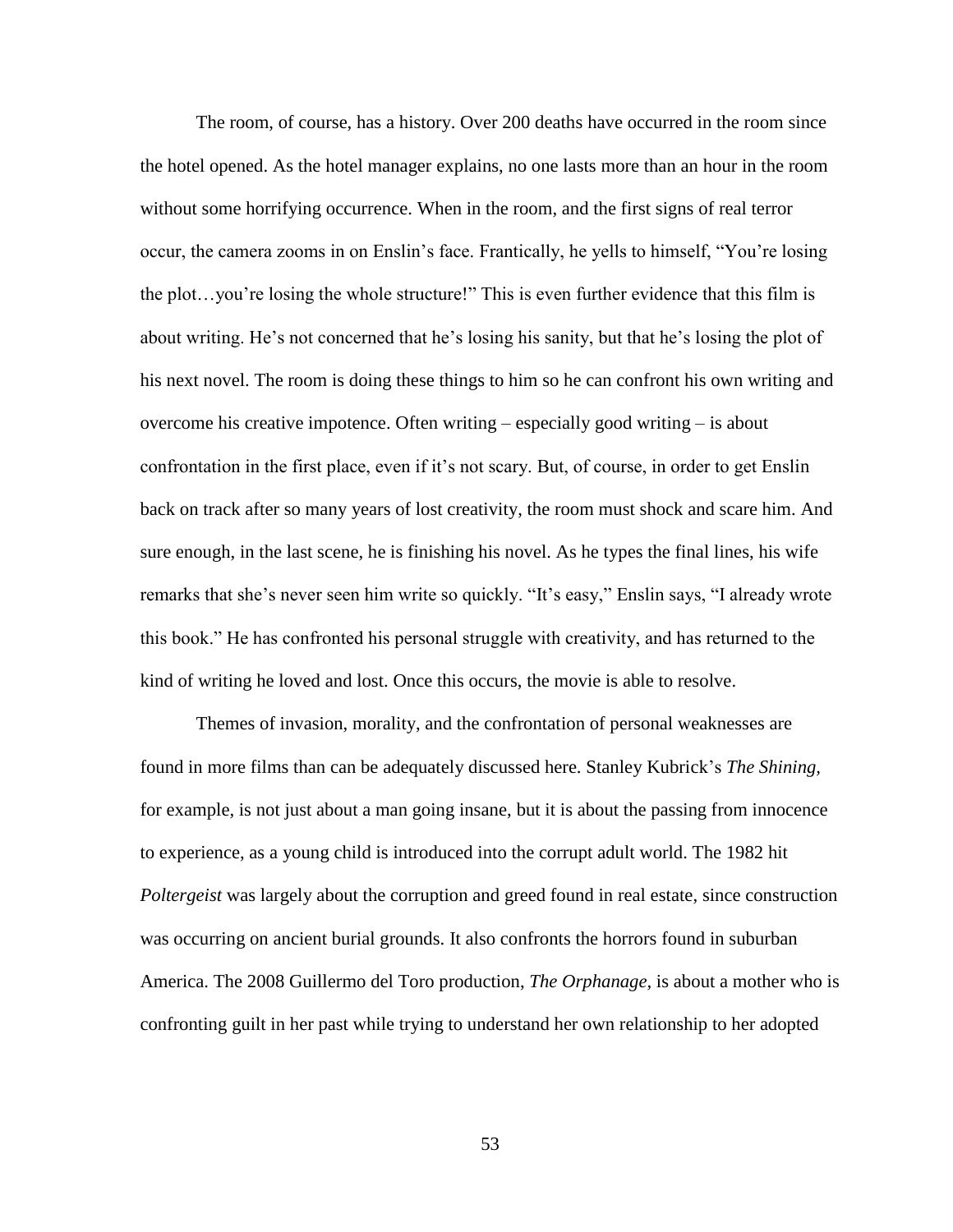son. Another M. Night Shyamalan film, *The Sixth Sense,* is a movie about communication and denial. And so on.

It is obvious that our culture is increasingly entranced by horror movies. These films are largely box office hits, and with the rise in special effects technology, the frightening images become even more real and more terrifying. When we finish watching the films, we are satisfied to call them "scary." But there is a more profound reason than simply being scared that we continue to see these movies. We are living vicariously through these characters. They are confronting their own ghosts on the screen in front of us, and so we feel we can delay in confronting the ghosts in our lives. The audience is able to reach a catharsis. As we persist in watching these films, and seeking out that which scares us, we can remember that the haunted house often stands in, metaphorically, for human beings. The houses take on the larger role of the extrapolation of the true nature of humanity.

## The Book Askew: Danielewski's *House of Leaves*

Mark Z. Danielewski's *House of Leaves* envisions the house askew through a postmodern interpretation. The house itself is not the monster, nor are the people inside the house. Instead, the book itself – and by proxy, the audience reading the book and even the "academics" who try to interpret the book – becomes the monster. This work shows that the monster does not actually have to appear in supernatural origins. The monster can be a physical representation that is held in the hands of a reader. *House of Leaves* is seven hundred pages long and riddled with thousands of footnotes. It is a bewildering collection of documents and becomes, in itself, a textual labyrinth. Like the haunted house described within the pages, the book's very dimensions seem to constantly shift and change as the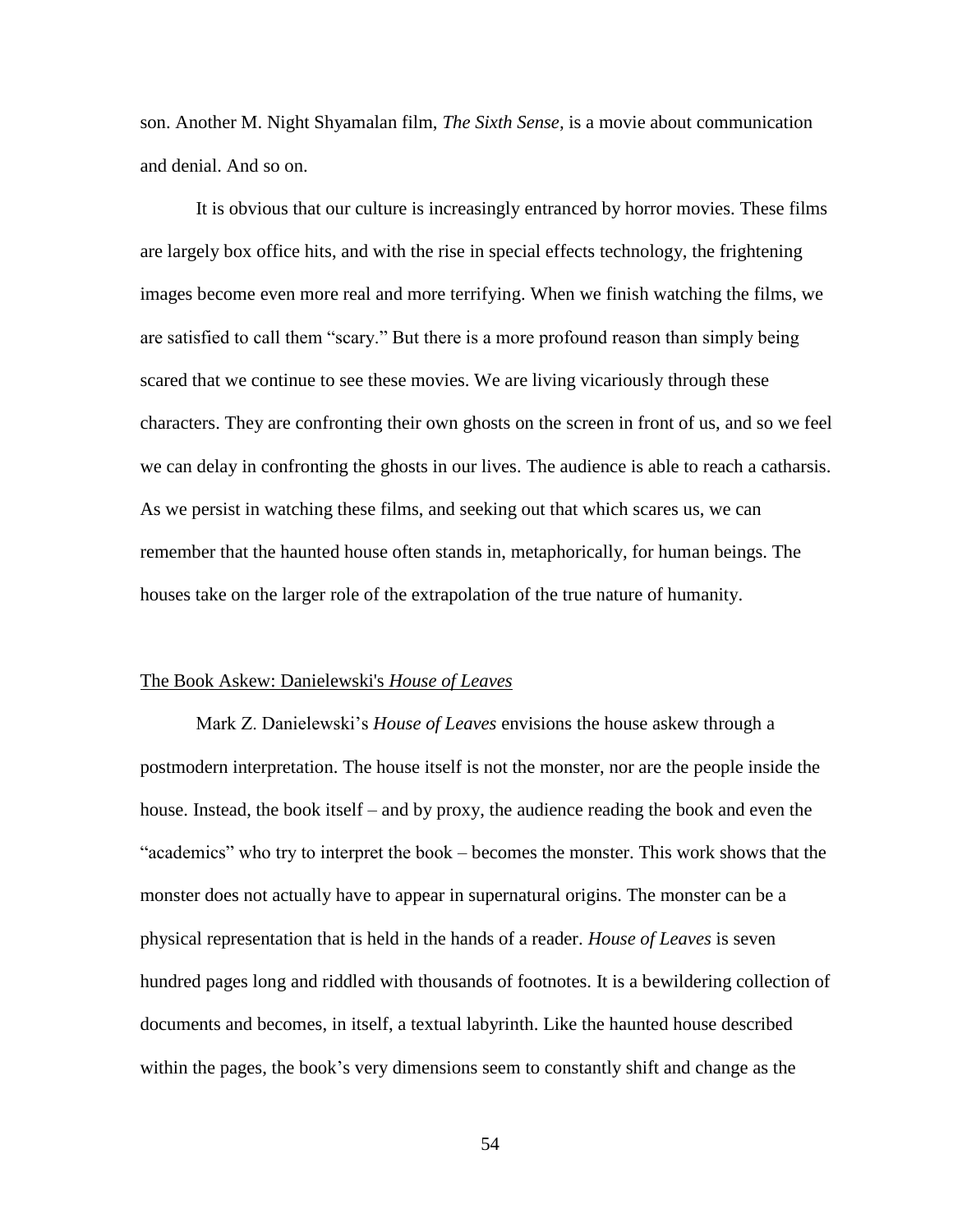narrative shifts from one textual level to another. The house, and the book, is like Lacan's "Real." In his concept of the Borromean Knot, Lacan outlines three distinct realms, or orders, of the psyche: the Imaginary, the Symbolic, and the Real. The Imaginary is the realm of the senses or sensory knowledge of the world surrounding us. The Symbolic realm holds the language which we use to organize the knowledge received from the realm of senses. The Symbolic contains the signifiers, the laws, and the structures we use to understand our society and our thoughts. Finally, the Real is what can never be fully captured by language or signifiers. The Real is unknowable and unnamable. Like Lacan's "Real," the Navidson house – and *House of Leaves* itself – cannot be methodically documented, and it resists definition and understanding. Something of it will always remain imperceptible and unsymbolized.

*House of Leaves* is the quintessential example of contemporary fiction in the Gothic mode because it takes all the clichés of Gothic narratives and reorders them in spectacular fashion<sup>7</sup>. At the center of the narrative is a film called *The Navidson Record* which is a documentary shot by a photojournalist, Will Navidson. The narrative of the film leads to the audience's feeling of watching it, but the audience is paradoxically and fully aware that this is not the case. *The Navidson Record* traces his family's strange experiences in their new home in rural Virginia. Returning from a trip away, the Navidson's discover a mysterious extra room in their house. Upon painstakingly measuring the house, it seems that it is, impossibly, a quarter-inch bigger on the inside than it is on the outside. The dimensions of the house continue to shift, eventually opening up an apparently infinite labyrinthine space

 $\overline{\phantom{a}}$ 

 $<sup>7</sup>$  It is interesting to note that contemporary technology was instrumental in the production of House of Leaves.</sup> The book was first serialized on the Internet, and the convoluted textual arrangements of the novel would have been near impossible to construct without a high-powered computer. Danielewski used a 300 Mhz G3 processor. (Spooner 41)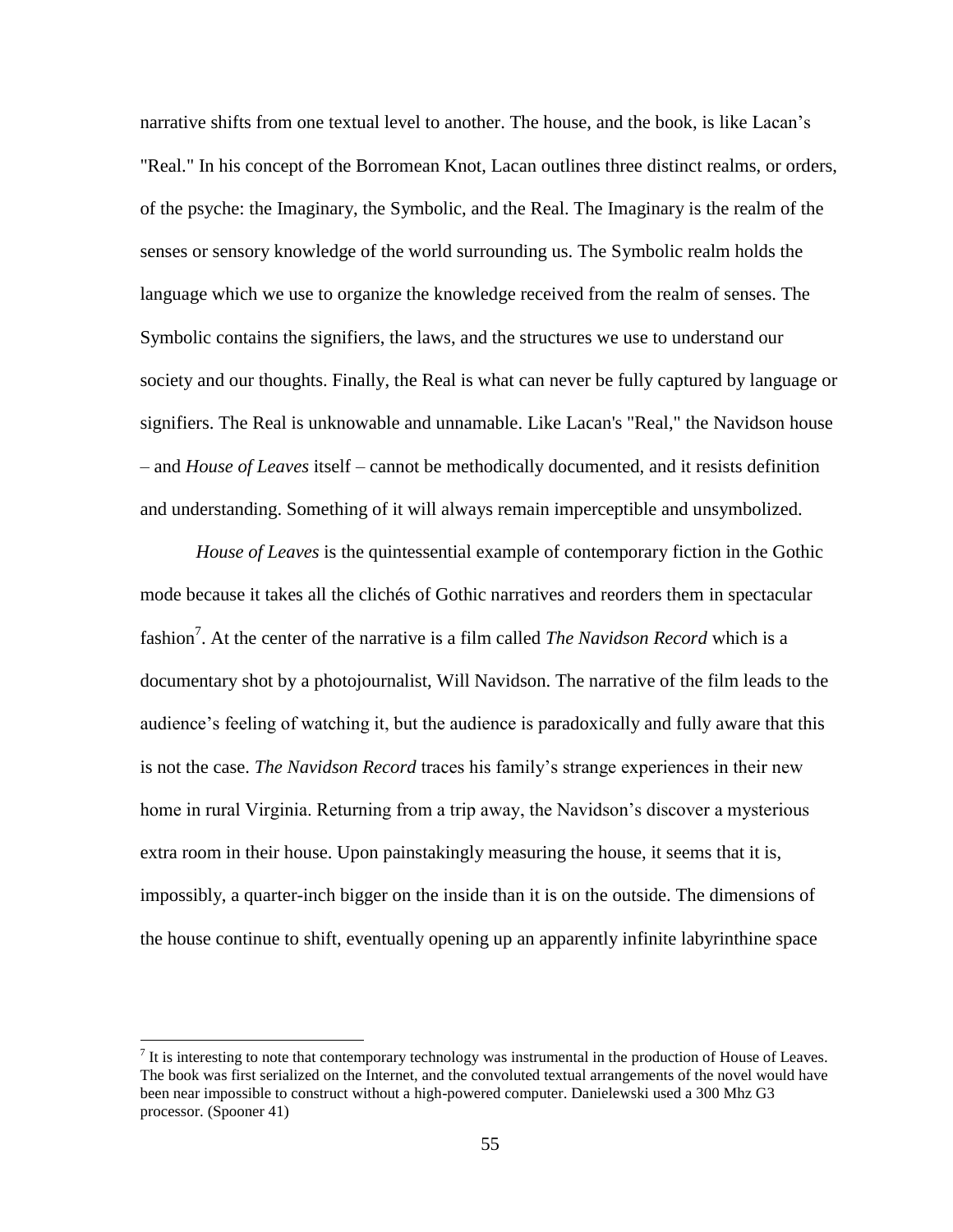within its walls. In a textbook illustration of the Freudian uncanny, the "homely" is shown to be unhomely, and that which should be familiar is made unfamiliar. (Spooner 41-2)

The book as a whole is made up of multiple narratives and metanarratives, throughout which Danielewski seems to be pointing out that all of these narratives are flawed because language itself is flawed in the postmodern world. The film is the subject of the "core" narrative which is a critical commentary by an old man named Zampano. Zampano's copious notes on the film are discovered after his death by the "editor" of the book, Johnny Truant, a trainee tattoo artist. Both of these narrators are eminently unreliable: Zampano because he is blind (and therefore cannot have seen the film he describes), and Truant because he is apparently a pathological liar (his name ironically comprises phonetic connotations of "true" or "truth" and its literal meaning of "shirking" or "idle," a person missing from school or work). Truant's narrative of his discovery of the manuscript in Zampano's apartment, the editing process, and his ensuing madness all frame Zampano's narrative and periodically interrupts it, in the form of scholarly footnotes (and footnotes to footnotes), which spiral off into stories about his own life. Some of these stories are self-consciously fictitious while others seem to be "true" within the world of the text. Finally, anonymous "editors" annotate both Zampano's and Truant's narratives, and add appendices, including a further narrative told in epistolary form by Truant's mother. The relative fictionality or truth of what is being read is constantly placed under interrogation, with different authorities contradicting and undermining one another. None of these narrators can be identified with Danielewski, whose name does not even appear on the title page, as if to preserve the integrity of his fictional narrators. Further, the titling of the book as Mark Z. Danielewski's *House of Leaves*, rather than *House of Leaves* by Mark Z. Danielewski, creates a shift in the conventional relationship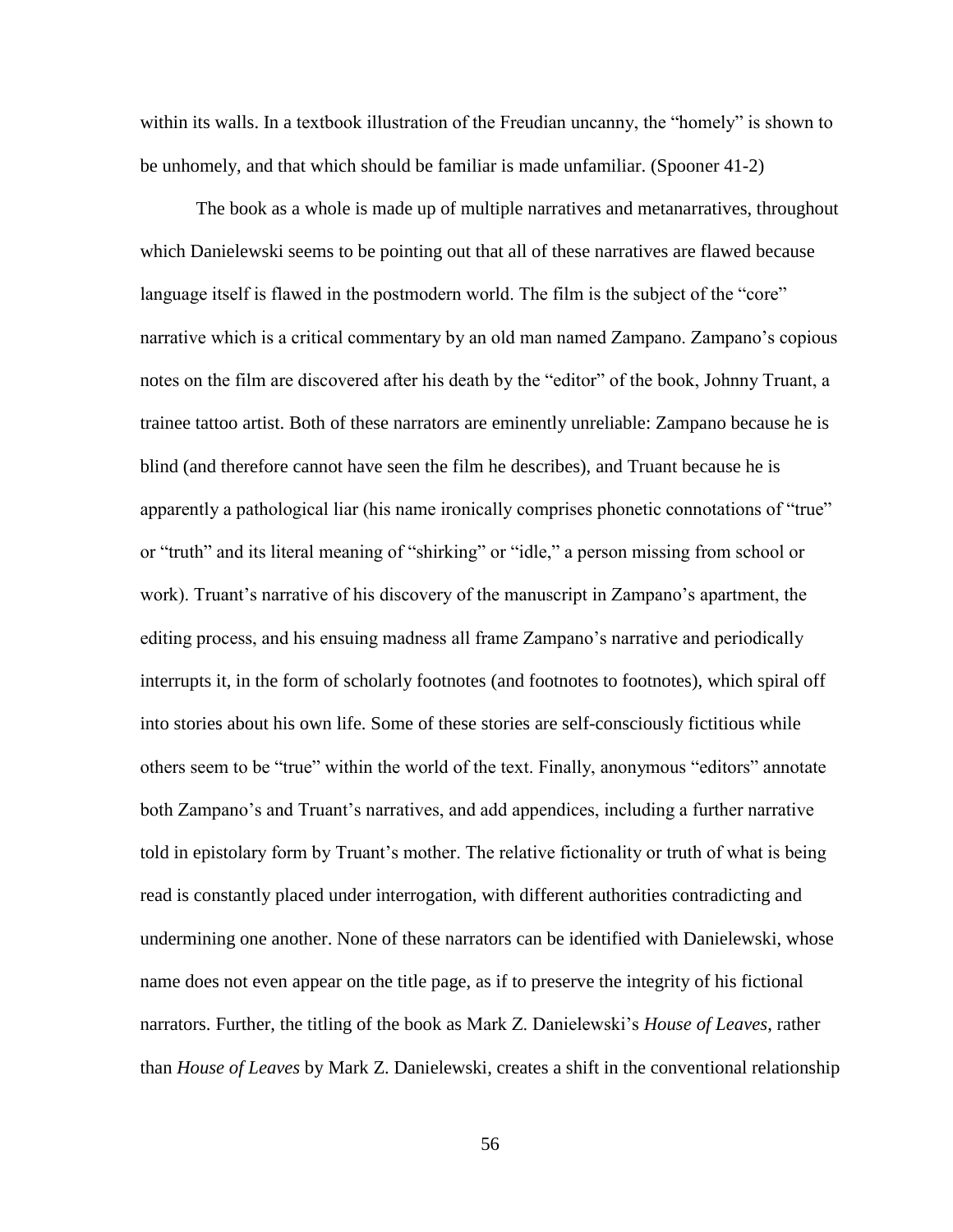between the author and his work. Danielewski does not seem to be the author of the book; rather, he has produced or orchestrated it in a manner more reminiscent of a film director. His responsibilities are diminished – he claims ownership of the work, but not necessarily authorship. (Spooner 42)

The form of the book itself also contributes to its monstrous labyrinthine nature. Some of the footnotes could be read as paradoxically conveying the main story, if Truant is considered as the central character. The text begins to disintegrate as the book progresses, some pages telling two or even three stories at the same time in different columns and boxes, some pages carrying only a single word or phrase. Some parts of the text are written backwards, so they can be read only in a mirror, while others are crossed out. A letter is written in French, another in code that must be painstakingly deciphered by the reader. Tangled footnotes cause the reader to flip backwards and forwards between pages, mirroring the spatial confusion of the house itself, while in the most suspenseful parts of the story only a single word or phrase appears on each page, causing the reader to physically speed through these sections. In one part of the story, Will Navidson, lost in the lightless passages beneath his home, reads a book. That book is titled *House of Leaves*. Because his matches will not last long enough to enable him to read the whole book, he begins burning the pages he has already read to produce more light. When he reaches the final page, there are no other pages left, so he sets fire to the top of the page and reads it as it burns. Reading is figured as consumption – the pages is literally consumed as Navidson metaphorically consumes it. Moreover, since the word "leaf" can also mean "page," by burning *House of Leaves* Navidson is also in effect burning down his own house. The book/house is a self-consuming artifact. (Spooner 43)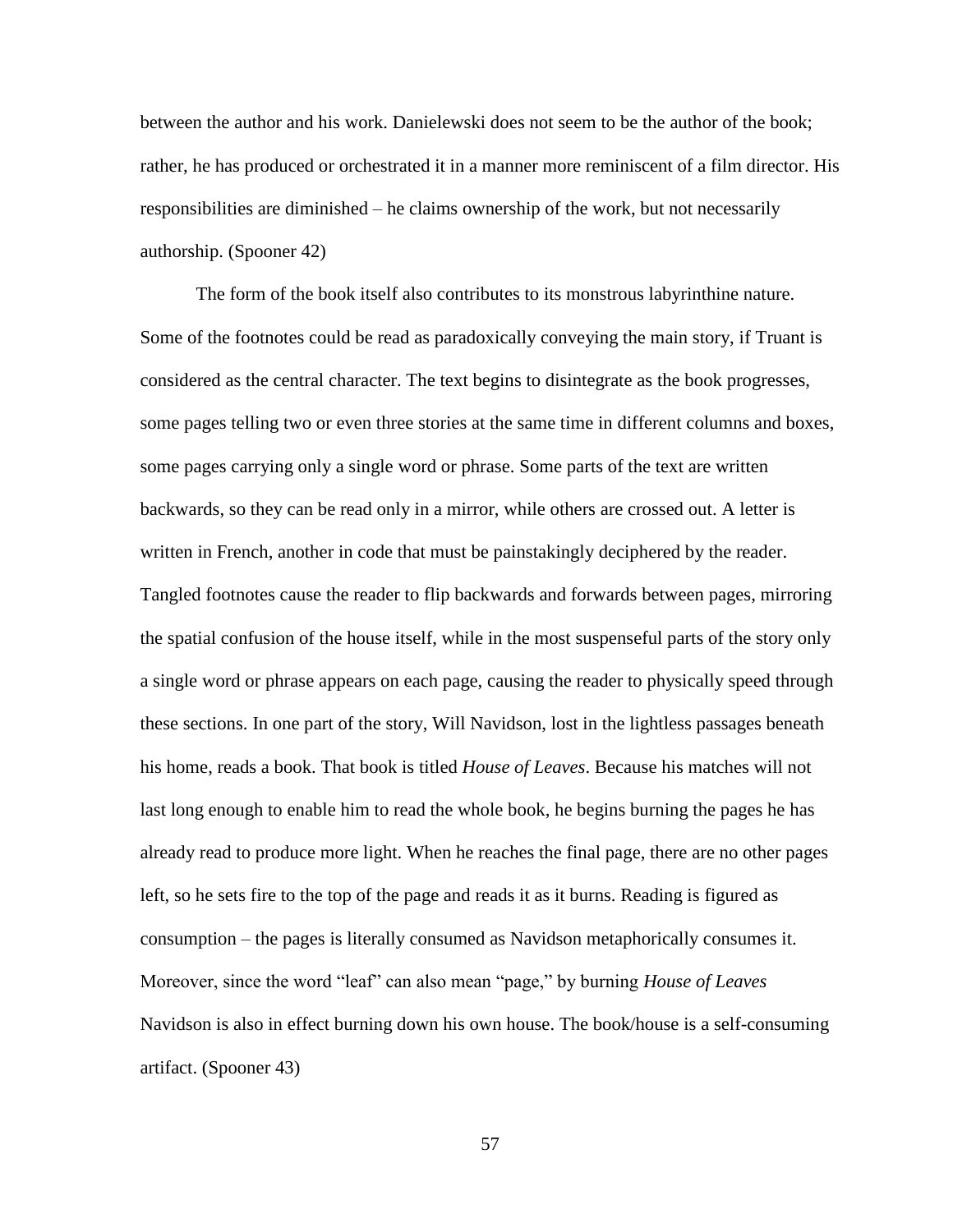As if to convolute the textual labyrinth still further, Danielewski's sister, a musician named (with obvious Gothic resonance) Poe, concurrently released an album entitled *Haunted*, which provided an intertextual counterpoint to her brother's novel. The songs on *Haunted* were inspired by reading drafts of *House of Leaves*, though they often seem rather obliquely connected to the story, and the sleeve notes contain page references linking them (sometimes bafflingly) to the text. In addition, the album contains samples of a tape recording of the siblings' father that Poe found after his death. In Catherine Spooner's *Contemporary Gothic*, she writes, "Although Poe's album mines a seam somewhere between that of the female singer-songwriter and polished adult pop, nothing like the 'Goth' music of the 1980s and 90s underground, nevertheless it is able to make a claim for being 'contemporary Gothic' in its concept and method of production" (44). Poe's album is "haunted" not only by her own family secrets hinted at through her father's ghostly utterances, but also by traces of its companion text, without which it is incomplete. The power of the text to cross the invisible boundary between page and reader – another example of deterritorialization in horror fiction – is a constant theme of *House of Leaves,* from the obsession that Truant develops with Zampano's story to the textual tricks that emphasize the physical experience of reading. At one crucial point in the book, the possibility of the minotaur – or whatever terrible monster Truant or the text is trying to repress – escaping the labyrinth and emerging in the reader's own reality becomes breathtakingly close, as Truant instructs the reader of a fearful presence on the periphery of their vision. Similarly, it becomes difficult, after reading *House of Leaves,* to listen to Poe's album without straining for ineffable words or sounds that might signal the presence of the novel. Furthermore, *House of Leaves* is reciprocally haunted: Poe's music makes a ghostly appearance towards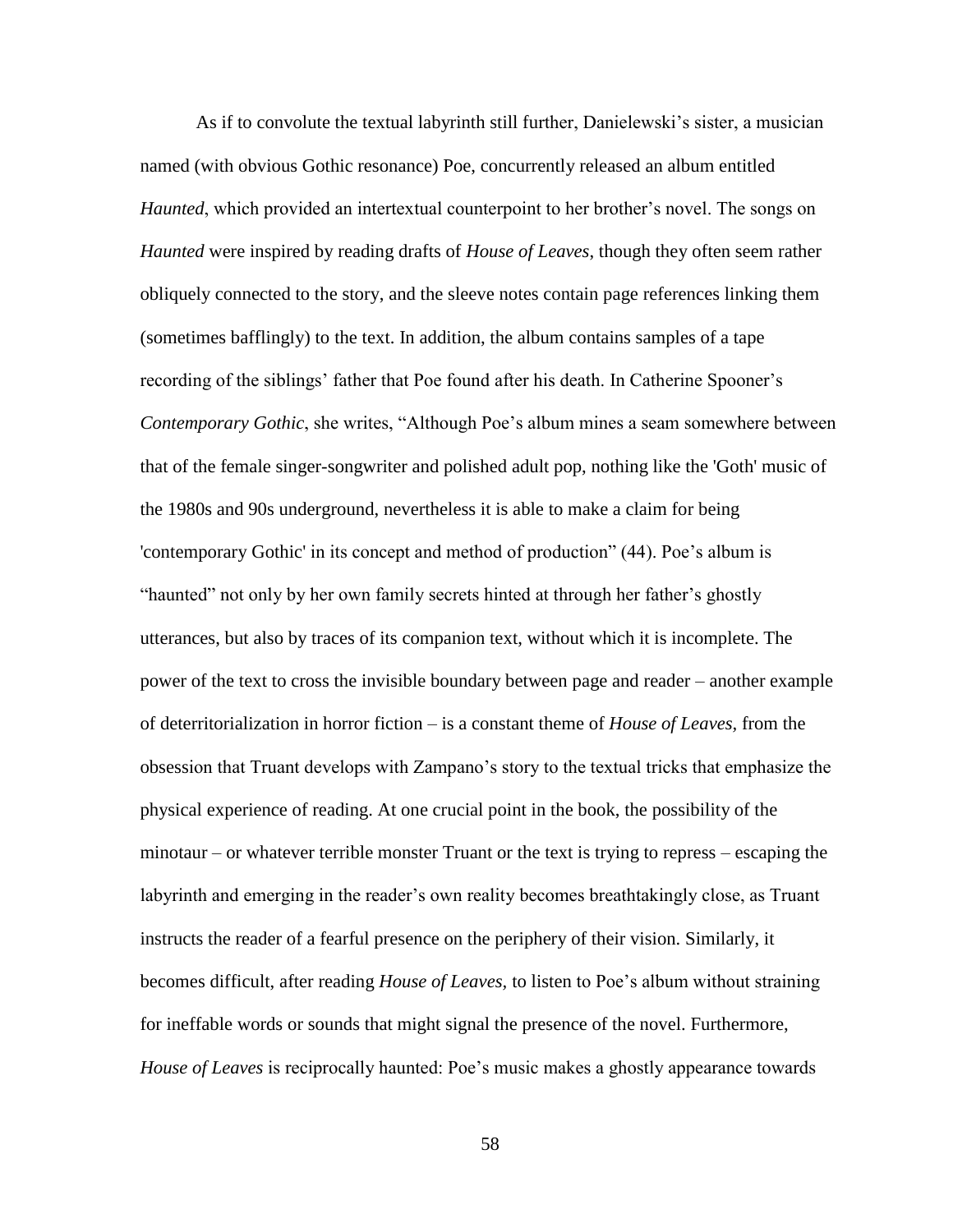the end of the book. Johnny Truant enters a bar where the band are playing a song with the lyric "I live at the end of a five and a half minute hallway," a line from *Haunted*, that itself refers to the title of a short film discussed by Zampano (512). The hooking of choruses to textual references ensures that, when reading the book after listening to the album, Poe's tantalizing melodies echo through the reader's experience of the text. (Spooner 43-4)

The notion of reciprocal haunting does not end there: when Johnny meets the band after the show and asks them about the song, they tell him it was inspired by a book, and to his surprise hand him a copy of *House of Leaves,* with the warning "It'll change your life" (513). Johnny recounts:

Already, they had spent many hours with complete strangers shooting the shit about Zampano's work. They had discussed the footnotes, the names and even the encoded appearance of Thamyris on page 387, something I'd transcribed without ever detecting…During their second set, I thumbed through the pages, virtually every one marked, stained and red-lined with inquiring and I though frequently inspired comments. In a few of the margins, there were even some pretty stunning personal riffs about the lives of the musicians themselves. (514)

In this scene, Johnny meets the readers of *House of Leaves* – readers who are not passive but whose questions and stories fill the margins of the pages. The book's marginalia becomes just as important as the book itself. In the process of interpreting Zampano's manuscript they become doubles of Johnny Truant. If the process of reading, and responding, to the text has changed their lives, so does their version of the manuscript change Johnny's. He reports, after reading it, that "finally I fell into a sleep no longer disturbed by the past" (514). This is exegesis as exorcism. Only the process of annotation, and of being annotated in turn, appears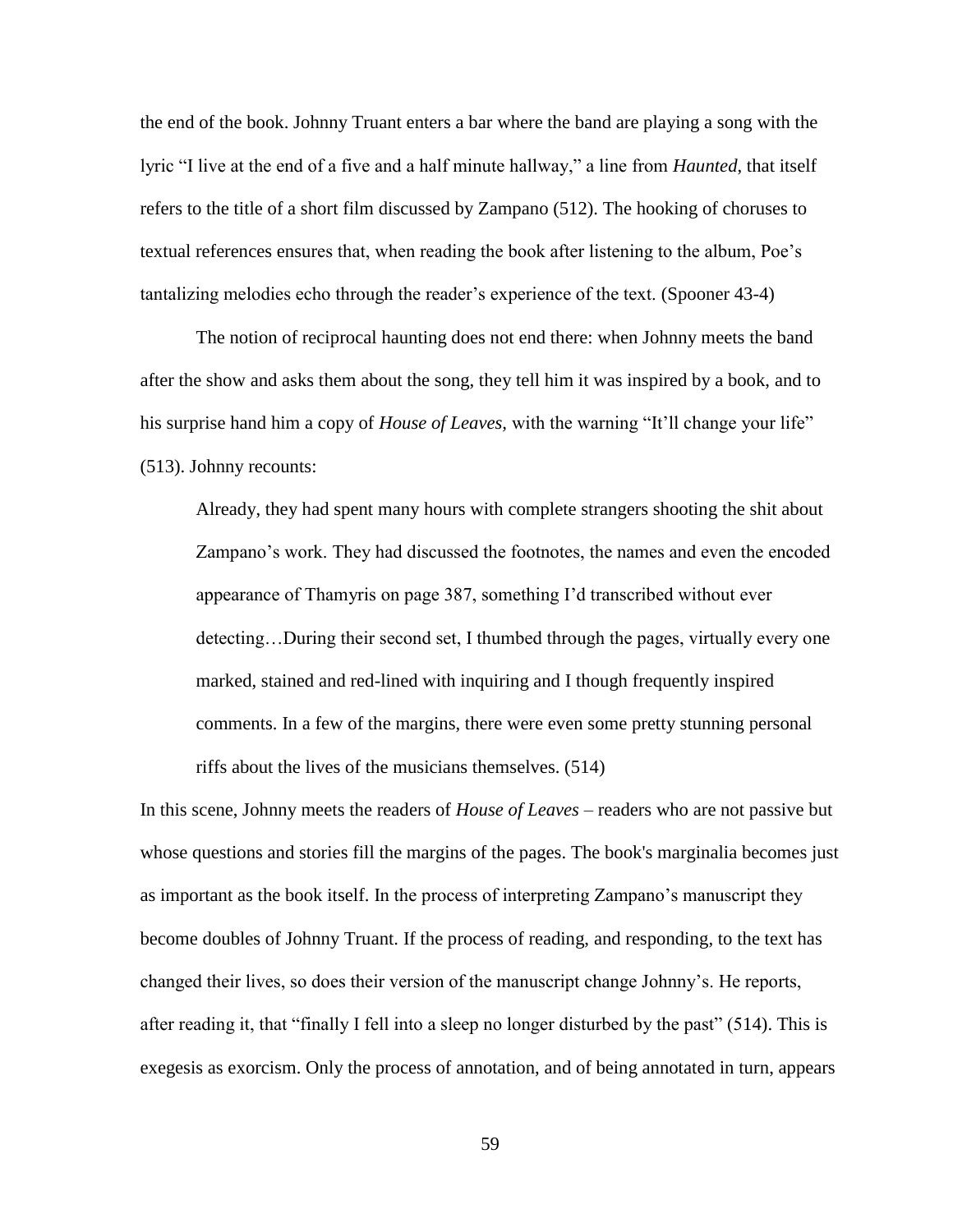to bring Johnny peace (at least temporarily) from the multiple specters that haunt him. (Spooner 45)

Speculation about the mysterious presence at the center of the labyrinth, as well as the origins of Johnny's haunting, is encouraged by the text. Early editions had the word "minotaur" in red, as if offering a rag to a bull. Zampano's account always offers the word in strike-through, possibly suggesting a further repression of what lies at the heart of the house/book, or possibly that the "solution" to the mystery can only ever be under erasure and can never be accessed. This could easily represent the return of the repressed in terms of childhood abuse, as Johnny Truant hints at awful events in his past, the key to which appears to be his insane mother, incarcerated in a lunatic asylum when he was seven years old. The horror in Navidson's psyche, on the other hand, is linked to Delial (the phonetic similarity to "denial" is surely not coincidental), a starving African child attended by vultures, of whom Navidson took a Pulitzer Prize-winning photograph. There is also a sense, however, in which Danielewski deliberately allows the source of horror to remain nameless and shapeless, so that it can be shaped to the individual fears brought to the text by the reader. In his Introduction, Johnny Truant predicts the effect that the text will have on the reader:

You'll stand aside as a great complexity intrudes, tearing apart, piece by piece, all of your carefully conceived denials, whether deliberate or unconscious. And then for better or for worse you'll turn, unable to resist, though try to resist you still will, fighting with everything you've got not to face the thing you most dread, what is now, what will be, what has always come before, the creature you truly are, the creature we all are, buried in the nameless black of a name. (xxiii)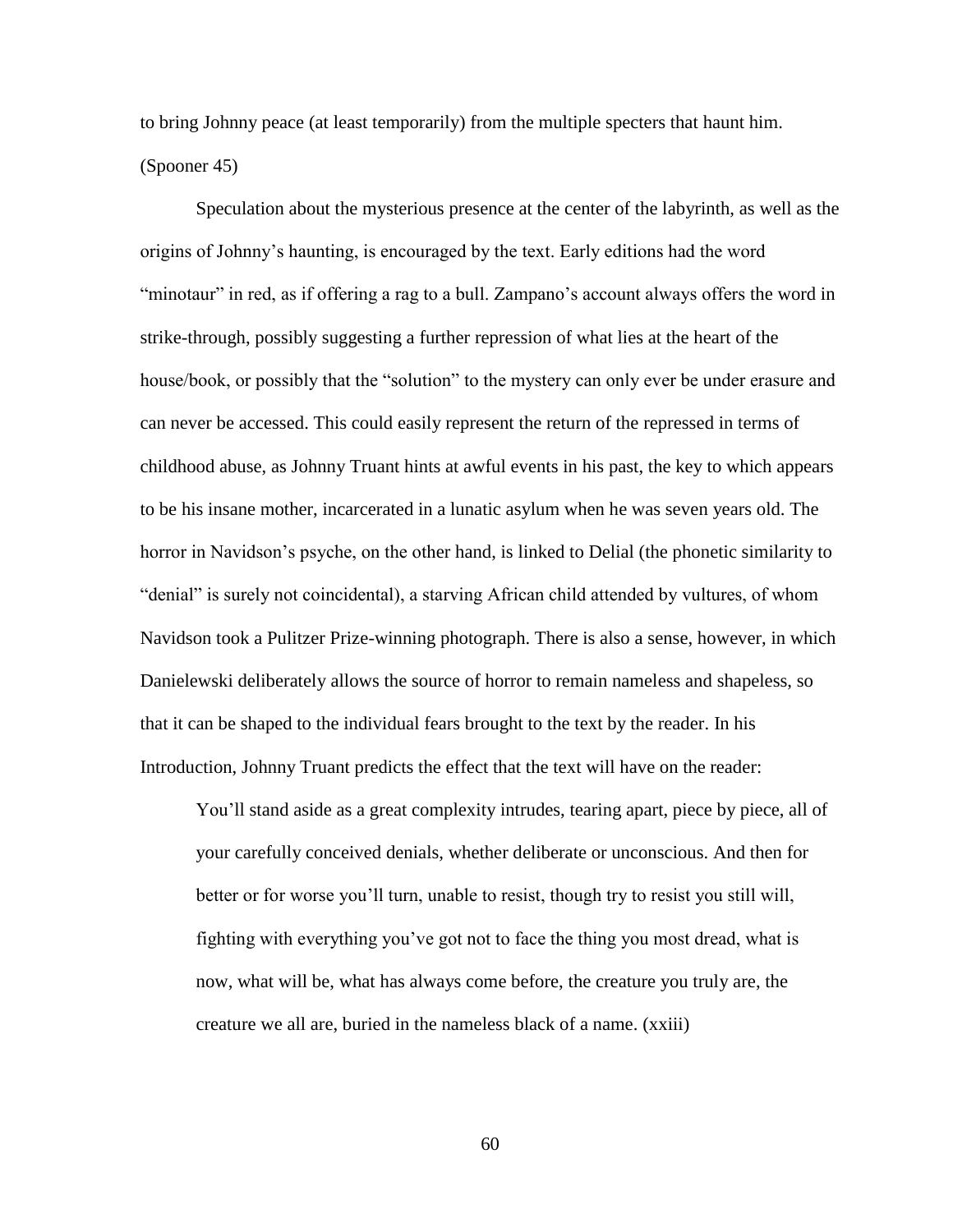As J.G. Ballard has remarked in a discussion of the films of David Cronenberg, "the disturbing event we witnessed in the past is the experience of being alive" (Spooner 46). At the same time, the reader is suggestively expelled from the text, forbidden to enter: the dedication (written in Truant's "Courier" typeface) simply states: "This is not for you." This anti-dedication automatically places the reader in exile, invoking both the uncanniness of Otherness and the thrill of the forbidden book. Readers break a taboo simply by turning the page. (Spooner 45-6)

The book has a tendency to make those who encounter it active readers but passive critics. Readers may have to turn the book upside down to read parts of the story or project their own fears into the labyrinth, but it is difficult to analyze the book without merely repeating what is already within it. The length and density of Danielewski's novel produce a sensation in the reader analogous to that of the sublime: like the awe and sensory confusion produced in the Romantics by the sight of the Alps – or in Navidson and his companions by the scale and ineffability of the labyrinth – the book's dizzying contortions defy verbal or textual communication. The parodies of critical discourse (one particularly funny section has Karen Navidson interviewing Jacques Derrida, Harold Bloom, Camille Paglia, Anne Rice, and Hunter S. Thompson for their critical response to the film) pre-empt critical response, presenting comically reductive versions of each critic's or author's point of view and thus mocking a sound-bite culture that would reduce the text to vulgar versions of one theory or another. Only the horror writer Stephen King "gets" the short film that Karen shows him, surmising that the house is a real place and not merely an artistic construction. While this maneuver adds further levels to the fictionality of the text (a fictionalized version of the real King grasps the "reality" of Danielewski's fictional film), it also perhaps indicates a degree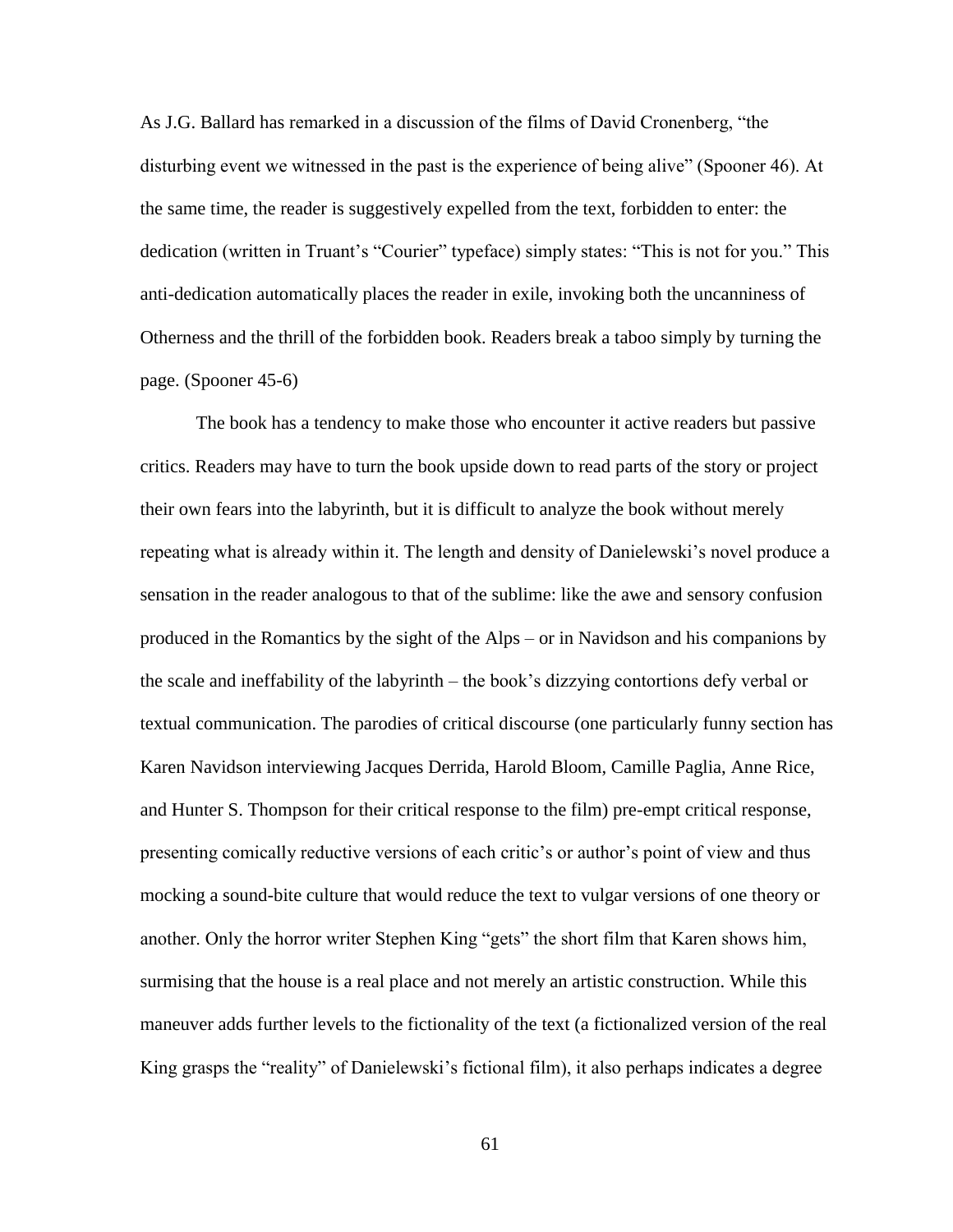of respect and acknowledgement of genre-belonging further indicated elsewhere. It is impossible not to place *House of Leaves* in the tradition of Charles Maturin, Nathanial Hawthorne, and Edgar Allan Poe: all the generic features are present and correct, from the revenant histories of the characters' childhood traumas to the dizzying enclosure of the house itself, and the increasing disintegration of both the text itself and the individual subjects within it. This is a debt the text acknowledges even as it denies (in a footnote, of course). In its self-reflexivity, *House of Leaves* is an exemplary postmodern text. It is also an exemplary Gothic one. (Spooner 46-7)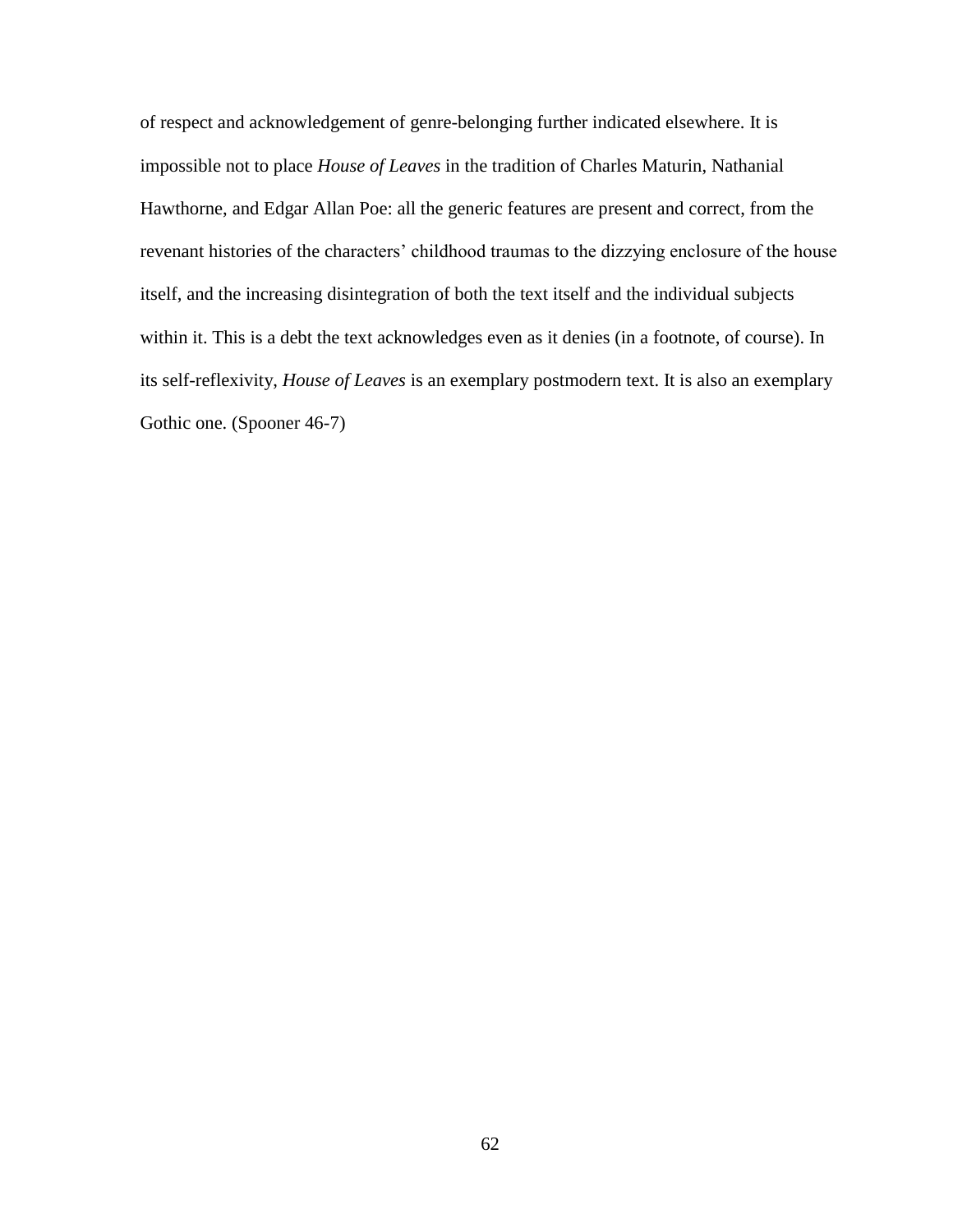## CHAPTER 3

# TERRIFYING, HORRIFYING, DISGUSTING ZOMBIES: WHAT WE FEAR IS OUR OWN MORTALITY

Death is humankind's ultimate fear. All cultures understand death because everyone and everything eventually dies. However, there is no clear consensus on what happens after death, which is why it becomes a terrifying thought. Our fear of death is not only metaphysical, but also practical. Corpses are, simply, bad for our health. Bodies exposed to the environment can pollute the water system and can spread diseases. Whatever the body consists of in life is broken down into over 400 different kinds of chemicals which are very "aromatic," to say the least. But there is something even more terrifying than death – when the dead come back to life and become our worst nightmares: zombies. The zombie forces us to not only confront our own anxieties, but to confront the abject body itself. As Kristeva writes:

The corpse (or cadaver: *cadere*, to fall), that which has irremediably come a cropper, is cesspool, and death; it upsets even more violently the one who confronts it as fragile and fallacious chance. A wound with blood and pus, or the sickly, acrid smell of sweat, or decay, does not *signify* death. In the presence of signified death – a flat encephalograph, for instance – I would understand, react, or accept. No, as in true theater, without makeup or masks, refuse and corpses *show me* what I permanently thrust aside in order to live…There, I am at the border of my condition as a living being. (3)

The zombie is a living corpse, and therefore does more than just "signify" death. It results in that visceral, abject feeling which forces those confronted with zombies to face their own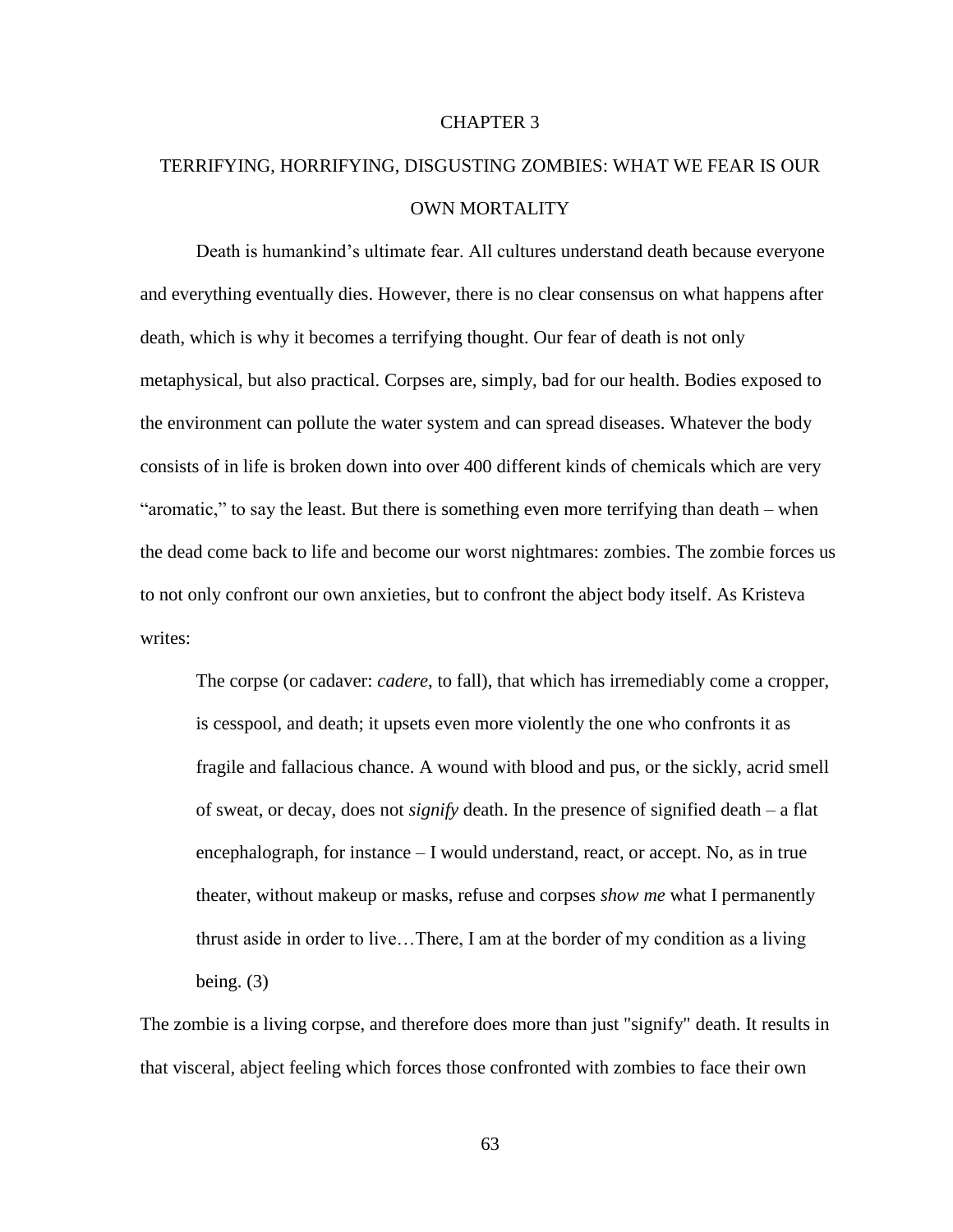mortality. As the living dead, it contains the "blood and pus" and the "sickly acrid smell" of decay that Kristeva mentions. It is the "border" of condition because it is both dead and living. It crosses boundaries and reminds us that we are constantly approaching our own death. The zombie is the very embodiment of senescence – the concept that as soon as an organism is brought to life, it immediately begins to age and therefore is constantly dying. The zombie shows that we are always surrounded by the fears of our own mortality.

Zombies also present us with a horrifying reality about the possibility not just of our own death, but of the death of our entire civilization. W. Scott Poole writes, "In an America anxious over the fate of the social order, the zombie offers a talisman, a laughably horrific symbol about a fake apocalypse that keeps at bay real fears about social degeneration and collapse" (203). Through an examination of humankind's history of zombie anxiety, as well as a discussion of George Romero's *Night of the Living Dead*, Max Brooks' *World War Z*, and other popular reincarnations of the zombie, this chapter posits that human-created paranoia and social anxieties are really at the core of the overwhelming human fear of zombies. Fear is, in some ways, a social contagion. It doesn't matter if the zombies actually exist. If enough people think that zombies could exist, their fears become reassured. As anthropologist Kate B. Harding states, "Zombies are not the thing to fear. The thing to fear is what humans are capable of doing when they're afraid" (*Zombies…*). The confrontation of zombies shows that human nature is often our own worst enemy.

To understand the social and human anxiety surrounding zombies, it is first important to understand the rich history of zombie mythology. Though George Romero is credited with inventing the slow-moving, flesh-eating zombie as it is known in contemporary culture with his film *Night of the Living Dead*, some type of zombie mythology has been around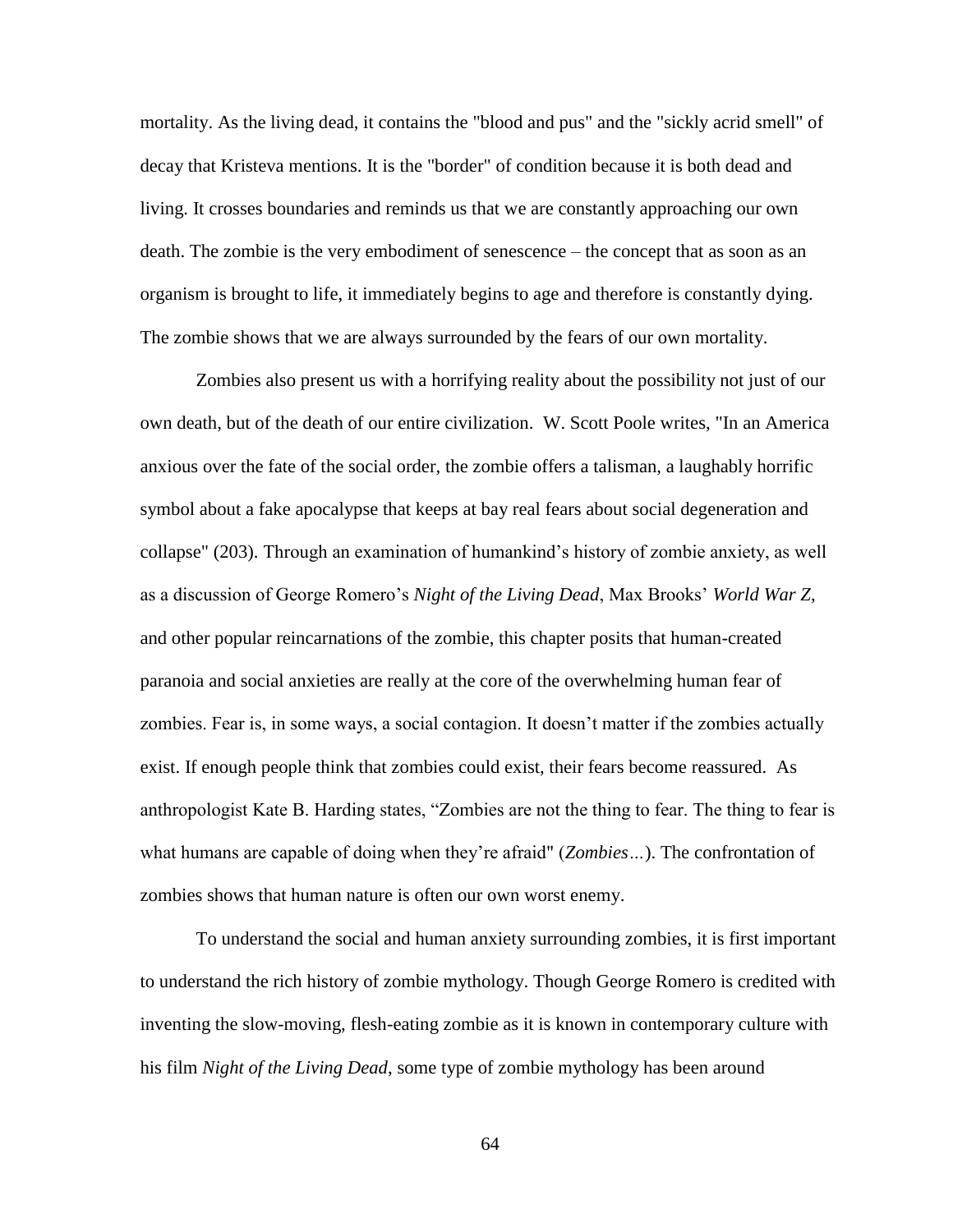seemingly as long as human beings have walked the earth. Zombies first appeared in what is perhaps the oldest story on earth, *The Epic of Gilgamesh*, which reads, "I will raise up the dead and they will eat the living. And the dead will outnumber the living" (*Epic of...)*. Historically, a Zombie is rooted in Voodoo and the term itself originated as "Zombi" in Haiti. Voodoo is a syncretistic religion, and is completely and inextricably tied to the Haitian culture and tradition, which, even after becoming the first free black republic by winning its independence from France in 1804, absorbed many of its surrounding cultures and traditions, including African, Taino, and European. Voodoo consists of a belief in and worship of spirits, with practitioners believing that these spirits have the ability to control everything, including health. The spirits act as intermediaries for a god figure. The Haitian word "Zombi" has two distinct meanings: 1) a person who dies without ever having possessed a spirit, and 2) the living dead. In her book *Tell My Horse: Voodoo and Life in Haiti and Jamaica,* Zora Neale Hurston relates her experience and understanding of the Haitian zombie, saying, "This is the way Zombies are spoken of: They are bodies without souls. The living dead. Once they were dead, and after that they were called back to life again" (179). Hurston explains that, for the most part, zombification occurs in lower-class citizens – peasants and laborers. They were usually slaves to a successful farmer. According to folklore, an evil "papaloa" (shaman able to channel spirits) has the power to transform corpses into mindless, undead servants (Poole 194). The papaloa would make these reanimated corpses devoid of emotion or of any past life in an attempt to create mindless laborers. Hurston writes, "No one can stay in Haiti long without hearing Zombies mentioned in one way or another, and the fear of this thing and all that it means seeps over the country like a ground current of cold air. This fear is real and deep. It is more like a group of fears" (179). She continues, "Zombies are wanted for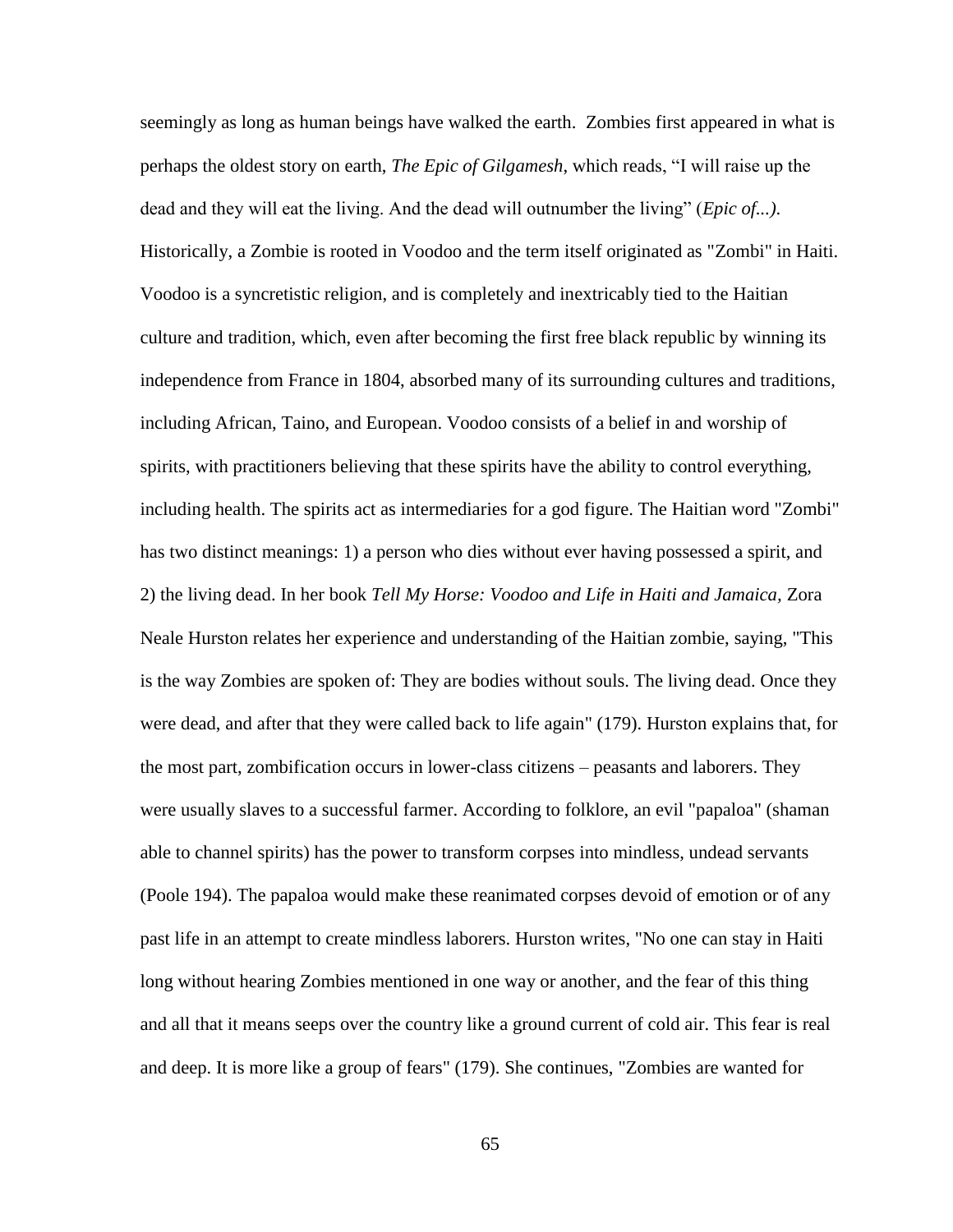more uses besides field work. They are reputedly used as sneak thieves. The market women cry out continually that little Zombies are stealing their change and goods. Their invisible hands are believed to provide will for their owners" (197). This Haitian idea does not have much to do with the viral, ravenous, carnivorous horde that we now refer to as Zombies, but it certainly contributes to our understanding of their origins and we can see where the evolution begins.

In fact, some type of zombie occurs in almost every culture in the world. In China, the living dead are called Jiang Shi. This is a hungry ghost from Chinese folklore that returns to devour the living. It wants to attack its own family as retribution for not being properly buried. Like many cultures, the Chinese perform burial rituals to make sure the dead pass safely to the afterworld, and don't come back to threaten the living. In an improper burial, the dead does not get a chance to move on. It lives in torment, and in turn torments those who caused their suffering in the first place. In 7th Century Arabia, the living dead were known as Ghouls. The Ghoul was most often a female demon who had fallen from grace, usually because she lived a sinful life. In the oldest legends, the demon was a prostitute. She would hide in the desert, and call out much like a siren to passersby. When they approached, the Ghoul would transform into her natural state, which was a horrific, devouring monster. The Ghoul was so compelling a figure, the word "ghoul" became the name of Romero's zombie in *Night of the Living Dead*. In Norse mythology, the Draugr was a well-known, undead Viking who had an insatiable appetite for human flesh. Draugrs were people who had come back from the dead as unstoppable machines. The only way to stop them was to somehow lure them back into the ground. They retained some of their intelligence, which made them even more frightening because the Draugr knows and delights in what it is. Generally, even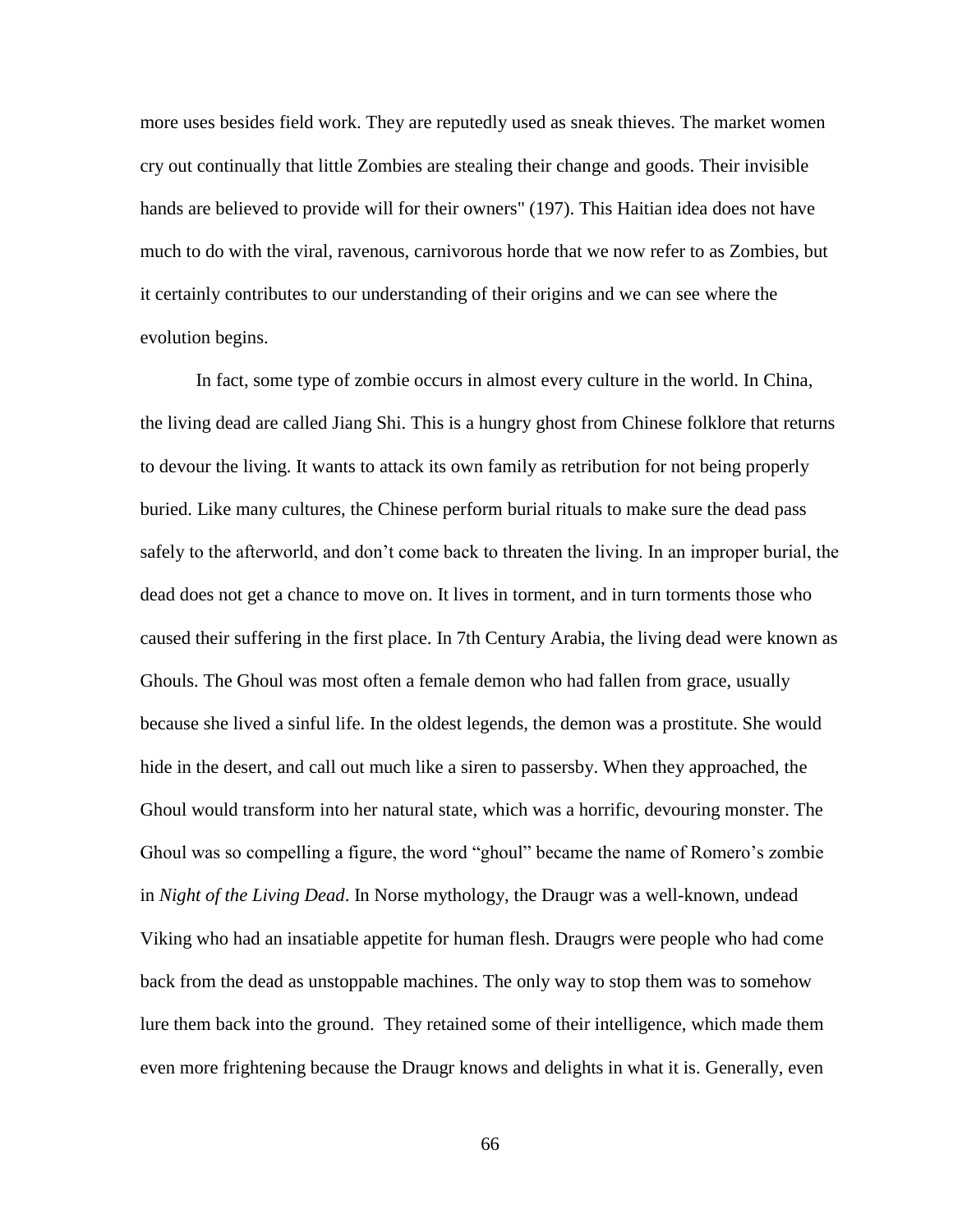Norse heroes were not strong enough to stop the Draugr. In 12th century England, the cleric William of Newburgh wrote about spirits called Revenants who became the hungry dead and needed to feed on the living. Newburgh is popularly considered history's first "zombie hunter." He was the first to try to understand why the undead might exist. He believed Revenants were real, and that they were on a mission to destroy humanity. He wrote, "One would not easily believe that corpses come out of their graves unless there were many cases supported by ample testimony." His writings became very important to the church at the time, because they were trying to understand, identify, and exterminate these monsters that were returning to plague the earth. Newburgh wanted to find out if there was some way to understand this horrible need, because if there was some way to understand it, perhaps it could be stopped. (*Zombies...)* 

In many cultures, the living dead are viewed with being unhappy that they are dead. They want to prey on the living for what they don't have – life. Generally, it is accepted that those who die either experience a "good death" or a "bad death." A good death opens the doors to the next world, whatever that may be. A bad death – one of humanity's biggest fears – closes those doors and locks the spirits (or bodies) where they are. This is the basis for many of our monster beliefs. A bad death – which could be caused by a gruesome end, a sinful life, or the wrong kind of burial –causes a spirit to remain on earth as angry and vengeful. Because of this paranoia and fear of the return of the dead, human beings learn to dispose of death very quickly. Burial was traditionally a way to ensure that bodies were to remain dead. In a lot of beliefs, prevention from using the mouth was crucial in burials, by using rocks or bricks to cover the corpse mouths. The ancient Greek word, "maschalismos," means "to mutilate the body" so it doesn't come back from the dead. Maschalismos occurred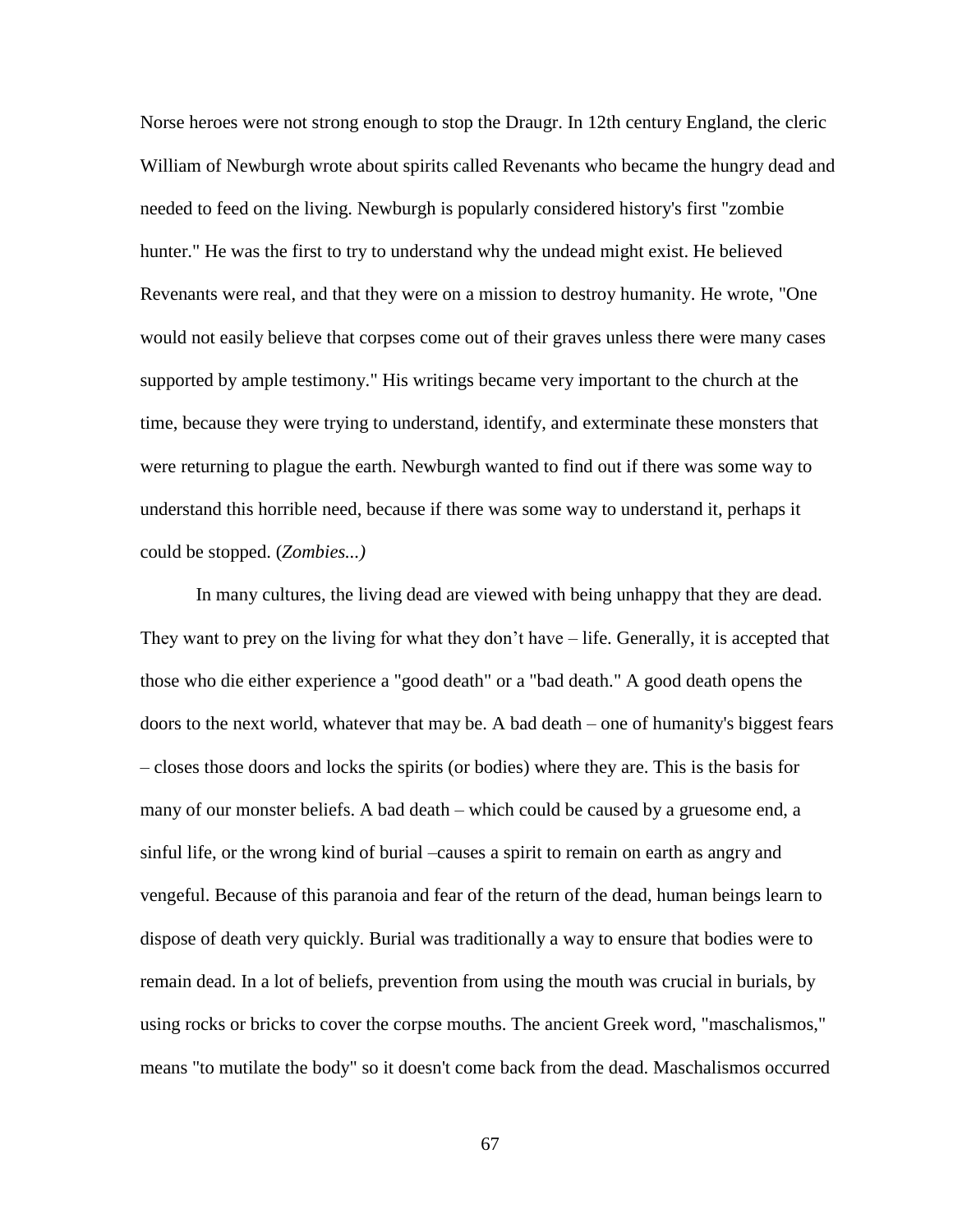through removing internal organs (such as the heart, liver, or brain) in order to prevent the vital function of the body if it were reanimated. Historically, the Chinese physically restrained every corpse in preparation for burial, binding and pinning them in the coffin. If done with even the slightest error, the monster would come back and would have to be stopped with rituals and magic. The Norse had a "corpse door" in their homes. After a person died, the body would be moved out of the house feet first to confuse the dead, so they would not look back at the house and recognize where it came from. They would then seal up the corpse door so the dead couldn't find their way back. Throughout the 19th and into the 20th century, it was still common in Europe and even part of the Americas to carry the corpses out of the home feet first so they could not look back and beckon the living to come with them. Even today, many of our burial traditions come from these rituals. Coffins are nailed shut. There's a part of humankind that is afraid of something getting out, even if buried under the ground – and even if that fear seems irrational. The proper handling of the dead has always been a widely held human belief. When the dead is not treated with respect, they may come back for revenge. (*Zombies...*)

One of the inherent fears when it comes to a zombie attack plays on the idea of neighbor against neighbor, loved one against loved one. One's daughter could turn into a zombie, or the child could turn on the parent to save herself in the event of a major zombie outbreak. The psychological aspects of the zombie plague are more damaging than the direct effects of the contagion. In the event of a zombie attack, people would be fighting something that would look like loved ones, but are no longer the same people. This facing of one's self or loved ones as a zombie is reflected in Sigmund Freud's 1919 essay "The Uncanny" ("Das Unheimliche"). In this essay, Freud explores the spooky literary conventions of fiction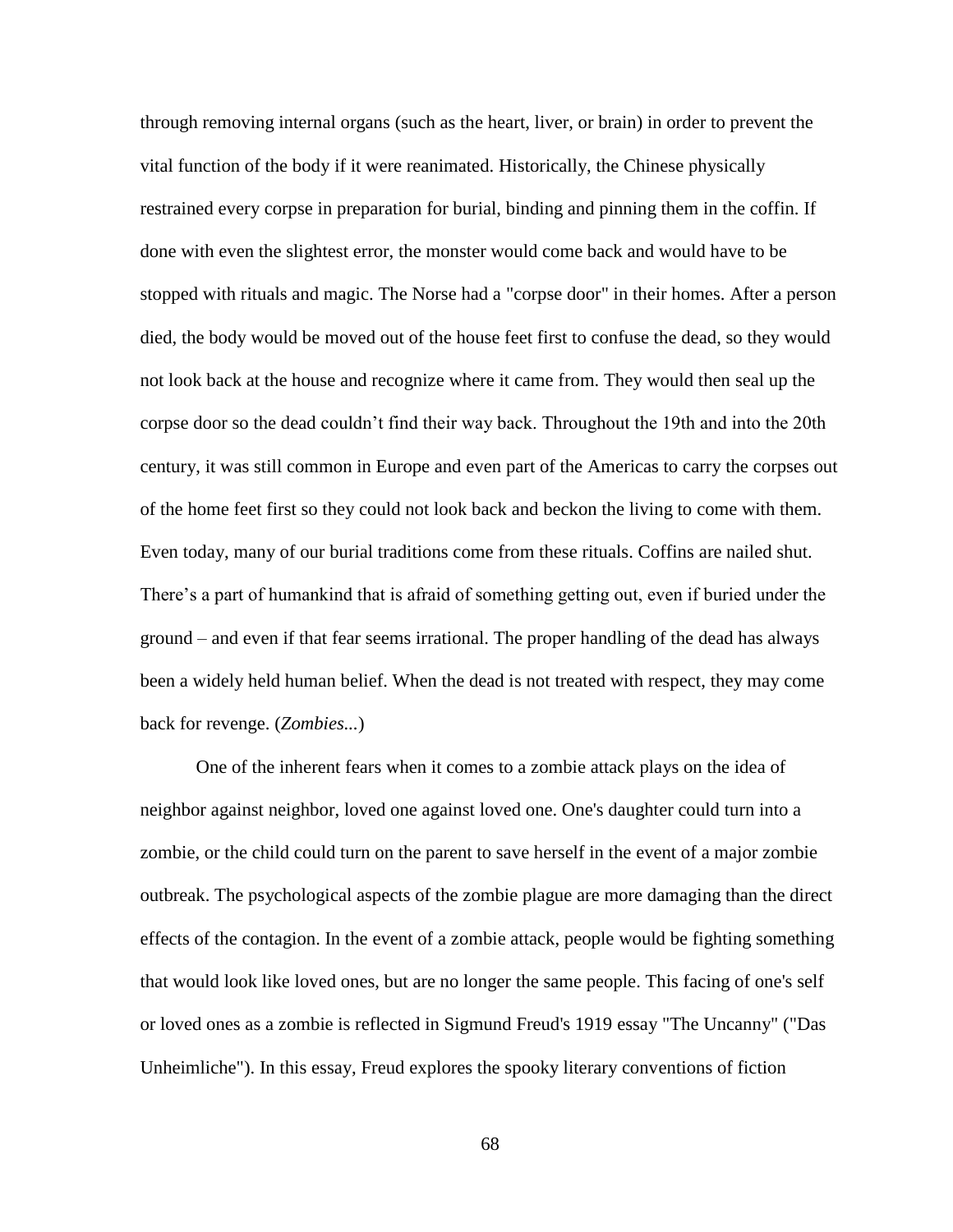writers, but also derives a larger psychological category of feeling strange, not at home, not secure, and not quite right. The "heimlich," usually translated as "homely" or "familiar," becomes the "unheimlich," the "unhomely" or "unfamiliar." But more importantly, what is now uncanny was once something familiar which has become foreign. It is a form of emotional and cognitive dissonance: "It is undoubtedly related to what is frightening - to what arouses dread and horror" (Freud 217). In his essay, Freud discusses some dominant elements of horror: severed limbs, disembodied spirits, evil doppelgangers, and the fear of being buried alive. These fears are explained by his psychoanalytic theory, which proposes that one's early psychological life (the psyche) is dominated by the narcissistic pursuit of pleasure (the pleasure principle), whereas one's later psyche is more accommodated to a world indifferent to one's particular ego satisfaction (the reality principle). One comes into the world wanting everything, but a person is dealt the repeated blows of the reality check that they are not the center of the universe. Repression, an internal punishment, is the mechanism by which the early narcissism is reeducated, overcome, and subsumed into the later psyche. Such repression begins externally, in the form of parents disciplining the child's cravings and behaviors, but soon the disciplinary authority takes up residence inside the child's mind, becoming the conscience. The original desires and cravings of Id and Ego do not, according to Freud, evaporate and disappear, but instead submerge below the conscious surface into the deep fathoms of the unconscious(Asma 189-90).

We are disturbed by horror stories of cloning, doppelgangers, and "evil twin" scenarios for the same reason we are frightened of a zombie takeover: the idea of another version of the self, Freud argues, is a thinly veiled expression of the desire to extend one's life. The desire to live on and not perish, to never terminate, is made manifest in the form of a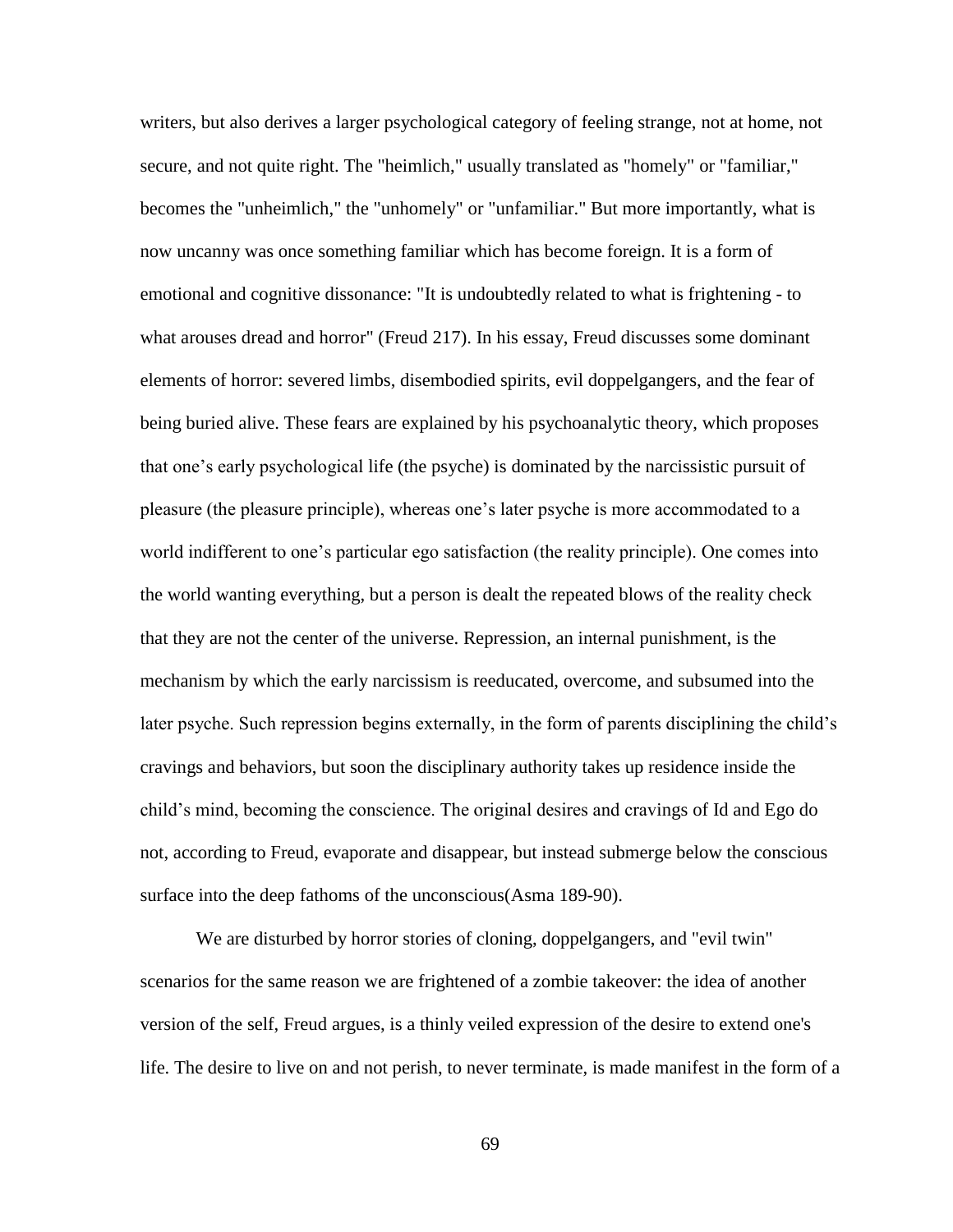fantasy about another self. Reality reminds us on a daily basis that we will die and everyone we love will die. So the universal urge to live forever must be repressed as we grow up. In order to grow up, one must negate one's urge to live forever. As mature adults we have, practically speaking, overcome our infantile desire for immortality, but, like everything that's repressed, the craving has only gone deep underground into the unconscious. The doppelganger as another self was loved in our original psychological phase, but during repression it came to be regarded with suspicion, fear, and loathing. Evil twins, clones, and supernatural doppelgangers are experienced as uncanny rather than just fearsome because they simultaneously stimulate the older unconscious familiar feelings and the newer negative feelings of terror. It seems clear that this Freudian explanation applies equally well to our ongoing fascination with zombies. Severed arms that crawl, jump, and choke their victims regularly inhabit our nightmares and our horror novels and films. Freud writes, "Dismembered limbs, a severed head, a hand cut off at the wrist…feet which dance by themselves... – all these have something peculiarly uncanny about them, especially when, as in the last instance, they prove capable of independent activity in addition" (220). Ultimately Freud has touched on the idea that the fear of the zombie is from the fear of death and dismemberment. Nothing can be quite as "unheimlich" as turning around to see your loved one, once familiar, approaching you with dead, hungry eyes, ready to eat your flesh. (Asma 190)

In addition to the uncanny, the zombie stands as a symbol of other widespread social anxieties – the fear of the horde and of technology, the fear of the destruction of the environment, the taboo of cannibalism, and the fear of the collapse of civilization as we know it. These fears can be seen in the following sections which address Romero's *Night of*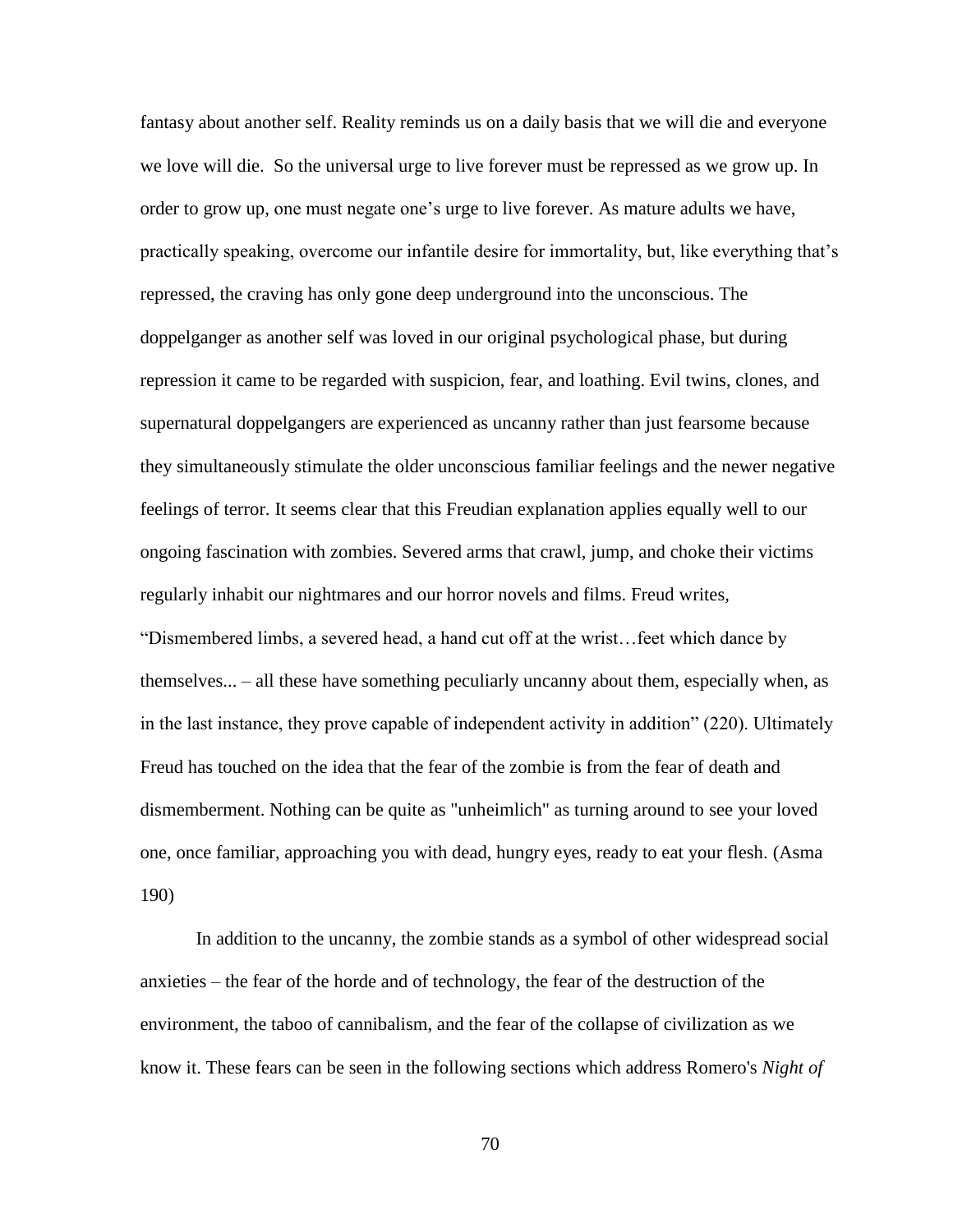*the Living Dead*, Brooks' *World War Z*, and popular incarnations of the zombie in the mass culture of the United States.

### Romero's *Night of the Living Dead*: Horde Mentality and the Fear of Technology

George Romero is credited with both creating the modern zombie and turning zombies into apocalyptic creatures. His vision of the end of civilization as a zombie apocalypse captured the primal fears of Americans in 1968. What started as a low-budget horror movie, shot for a little over one hundred thousand dollars in rural Pennsylvania, became an international sensation. Romero's film was filled with local actors and friends from his native Pittsburgh. Filmed in black and white<sup>8</sup>, *Night of the Living Dead* became a staple of drive-in theaters around the country, and created, to date, five sequels and numerous remakes, tributes, and reimaginings.

The film begins with a car driving away from a city, and into a cemetery in western Pennsylvania. Already, a typical gothic situation is introduced as the characters are transgressing a boundary from what is "normal" and transporting themselves into the realm of the dead. The cemetery is well-marked with flags honoring the recently buried Vietnam dead. A brother and sister, Johnny and Barbara, are visiting their father's grave. Both siblings are uneasy. Johnny did not want to come, and Barbara is clearly still grieving their father's passing. Johnny continuously complains about having to visit the gravesite, saying "church was this morning." Remembering that the gothic genre often deals with morality and the "punishment of sins" (as explained in the previous chapter), it is possible that this lack of respect for religion – as well as for the dead – is what brings about the ensuing

 $\overline{\phantom{a}}$ 

 $8$  The film's color was for financial as well as aesthetic reasons – Romero hoped the lack of color would give the film a "documentary" type of feel.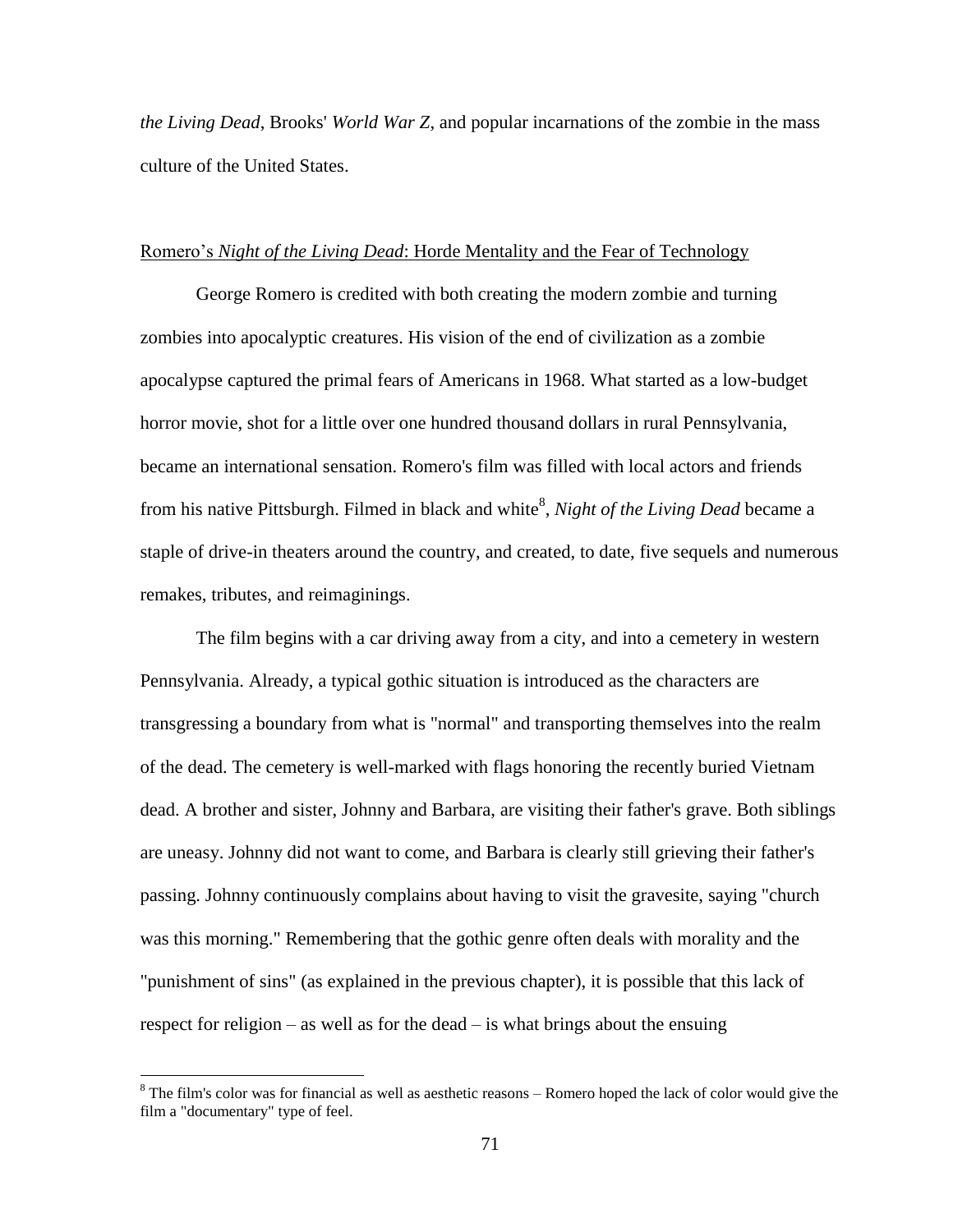circumstances. Johnny is bringing horror upon himself without knowing it due to his disrespect and disregard for sacred things. While Barbara kneels beside her father's grave to pray, Johnny, clearly uncomfortable, jokes about a man, perhaps an indigent, lurching toward them. "They're coming to get you, Barbara," he says, doing his best Boris Karloff impression. As it turns out, they were, in fact, coming to get Barbara – and everyone else. The shambling figure turns out to be a zombie who kills Johnny as Barbara escapes to a nearby farmhouse and becomes catatonic with terror. A young African American man named Ben also occupies the farmhouse, as does, viewers learn soon, a family that has been hiding in the basement. The group, fighting amongst themselves, also must fight a horde of hungry zombies who surround the small house. Ben learns from a radio he has discovered that "those things" are a global phenomenon: a zombie apocalypse. Humanity has been besieged by hordes of cannibalistic, animated corpses. (Poole 193-4)

Romero's hordes of zombies were the first to break from the folkloric tradition which originated with Voodoo. He imagined undead humans in various states of decay, driven by their hunger rather than by a necromancer's will. The rising dead, in this new version, could create more zombies, passing on their infection through a bite. The whole human race could be transformed into monsters. These zombies move slowly, but they never stop advancing. Even worse, they multiply. Killing them is useless, since they're already dead. What they lack in speed, they make up for in perseverance. Romero's zombies touch on the primary fear of the horde which occurs throughout human history. History is littered with the corpses of dead civilizations that fell when a horde invaded their city. One of the most famous examples is the invasion of Rome by the Visigoths in the 5th century. 800 years later in central Asia, the Mongols brought a new brutality to warfare with their horde. They were particularly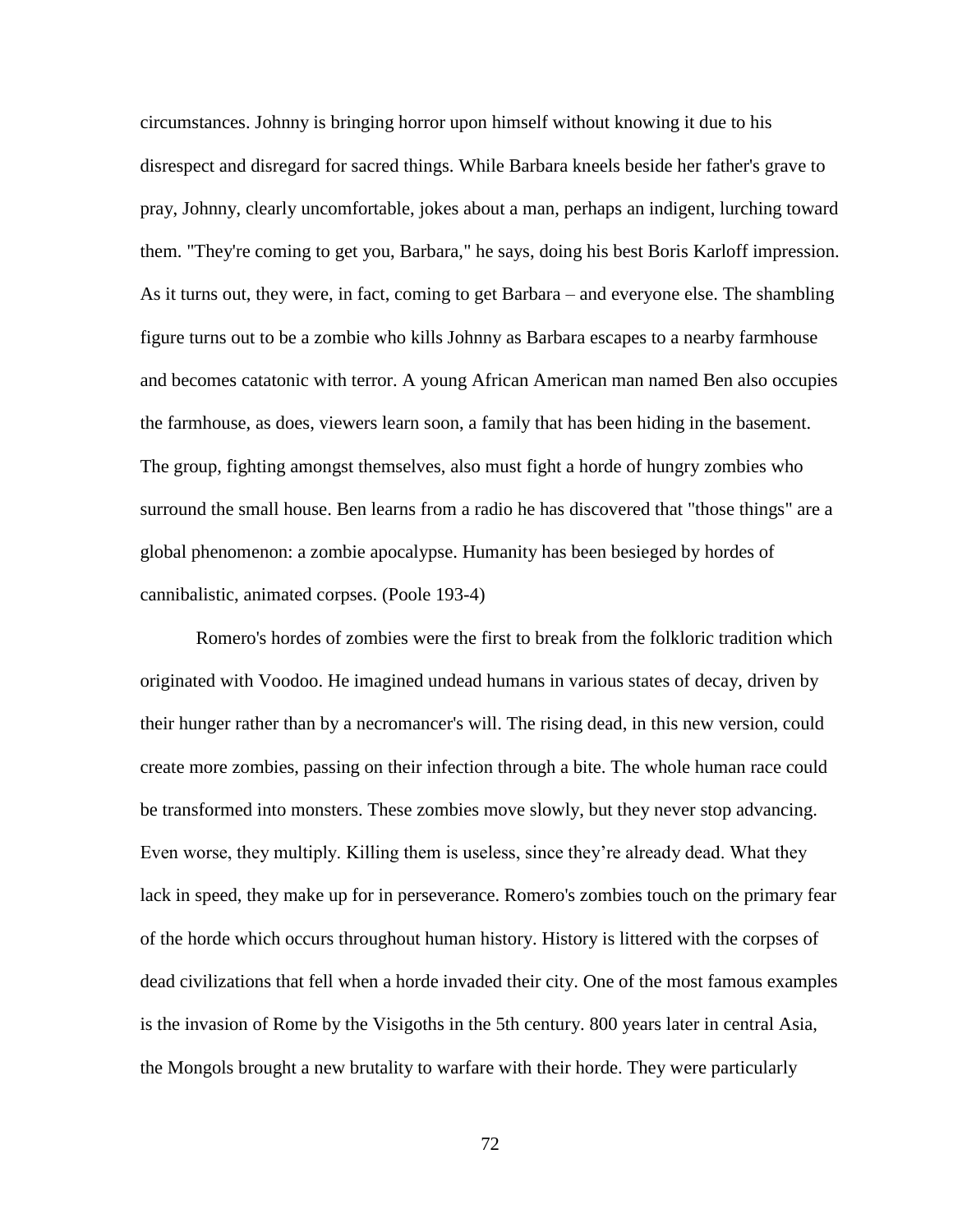brutal in their tactics, catapulting the heads of their enemies onto the battlefield. The fear of the horde is that it inundates a society so quickly, there is no way to resist. Everything society has ever built can be destroyed by a horde. Many zombie movies, like Romero's, depict a city under siege by a relentless army bent on total destruction. A similar scenario played out in more recent times during WWII – this time, the horde was the Nazis. The siege of Leningrad in 1941 was one of the longest and deadliest sieges in history. It is rumored to have even forced the civilians to turn to cannibalism in order to survive. (*Zombies...*)

Hordes like the Visigoths, the Mongols, and the Nazis, remind humankind that the apocalypse is not an abstraction, and this is the same reminder that arises from movies like *Night of the Living Dead*. The horde – whether human or zombie – represents a force that will not surrender until it has achieved total destruction. Today, our enemy is more terrifying because they don't look like a horde. We know them as terrorists. The Bush administration played on the notion of zombies very succinctly when they described terrorists. There was absolutely no way to negotiate – they would follow us home, literally, like zombies, and there was nothing we could do to stop them except destroy them. In reference to the war on terrorism, Stephen T. Asma points out in his book *On Monsters*:

These new monsters [terrorists] are hard to pinpoint and isolate. Such a creature has no corporeal body to fight or dismember; it has no lair to infiltrate, no specific skin color, no national boundary. It is everywhere and nowhere. Global terrorism has given us all fresh opportunities to be afraid, both reasonably and unreasonably. We are in a new culture war now, one that nourishes its hostile imagination every day with the real blood of the East/West conflict. (241)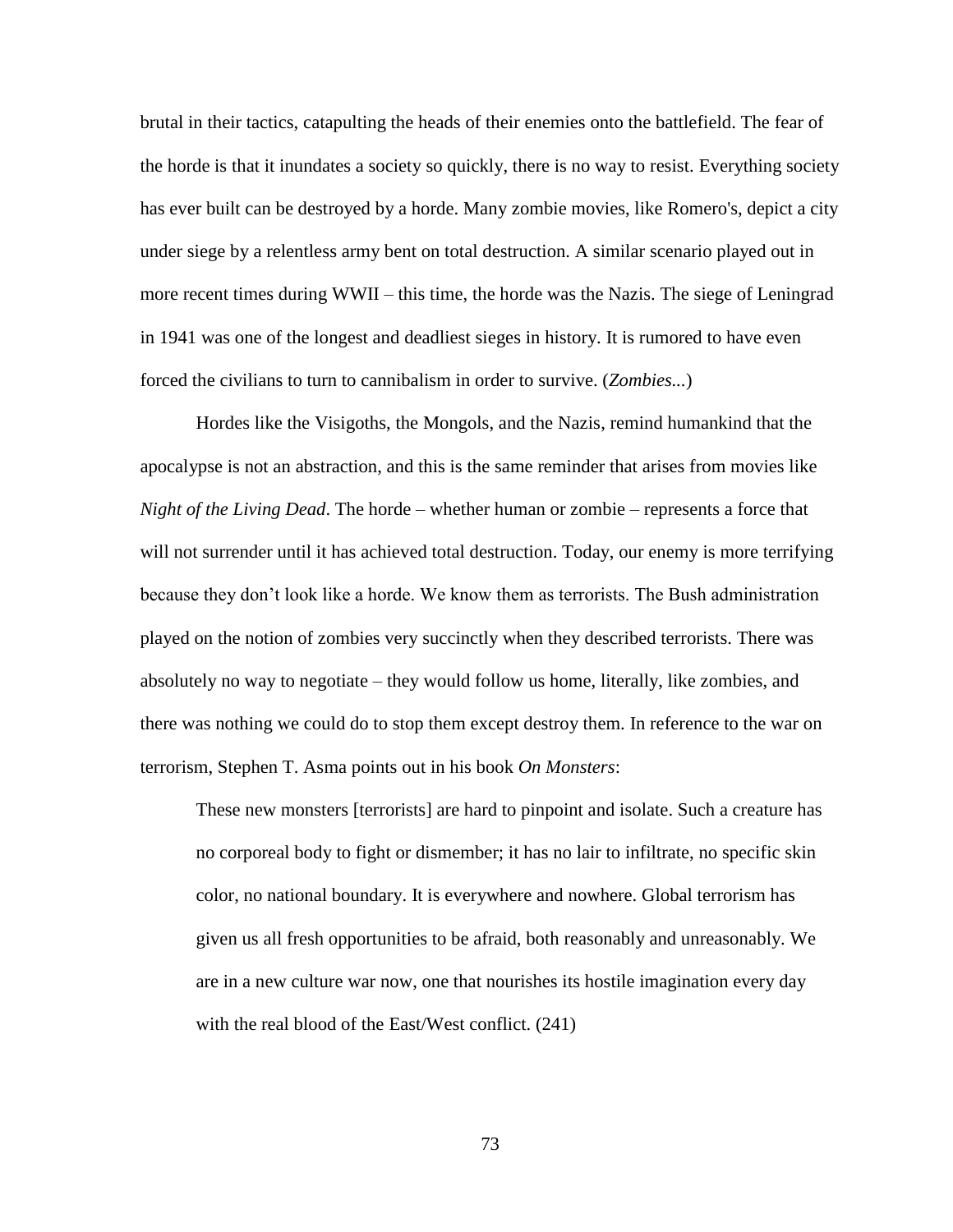The war on terror has put us against a relentless army without a face, beyond reason, and with no fear of death. We are not battling a particular state or government – it is an ideology that could be anywhere.

*Night of the Living Dead* also reminds viewers that the zombie siege can start from anywhere, including our own home. In fact, it could be a monster that our own civilization unleashes. The most terrifying thing is that *we* always create the zombies. Humans are the cause of zombie outbreak. It's biological warfare, even if it's unintentional. In many stories, humans try to harness the power of nature for our own purposes, but we unleash a destructive force that consumes us as a zombie apocalypse. When Romero's film was released in 1968, the United States was at the height of the cold war and was also in the midst of the Vietnam War. There was a very real sense that the human race was pushing itself to the edge of nuclear destruction. In the film, the origins of the zombie plague are vague, but the movie suggests it is related to a NASA satellite leaking radiation. Romero's zombies evoke an ancient fear that the technologies developed to control our world are really in control of us. There is a fear that by tweaking with science, we are also tweaking with our own destiny. We are causing our own demise by "playing god."

The fear of the destructive power of our technology is ancient. In Greek mythology, for example, Prometheus steals fire from Zeus and gives it to humankind. As punishment, Zeus sends Pandora who opens a box and releases the sum of all evils into the world. The story of Prometheus is similar to zombies – our fear of creating something that destroys us. He has gone too far, and is punished for it. In later versions of the same myth, Prometheus first forms the human race out of clay and then gives them fire. As punishment, Prometheus is chained to a rock and an eagle feasts on his flesh (Hamilton 76). Jewish folklore has a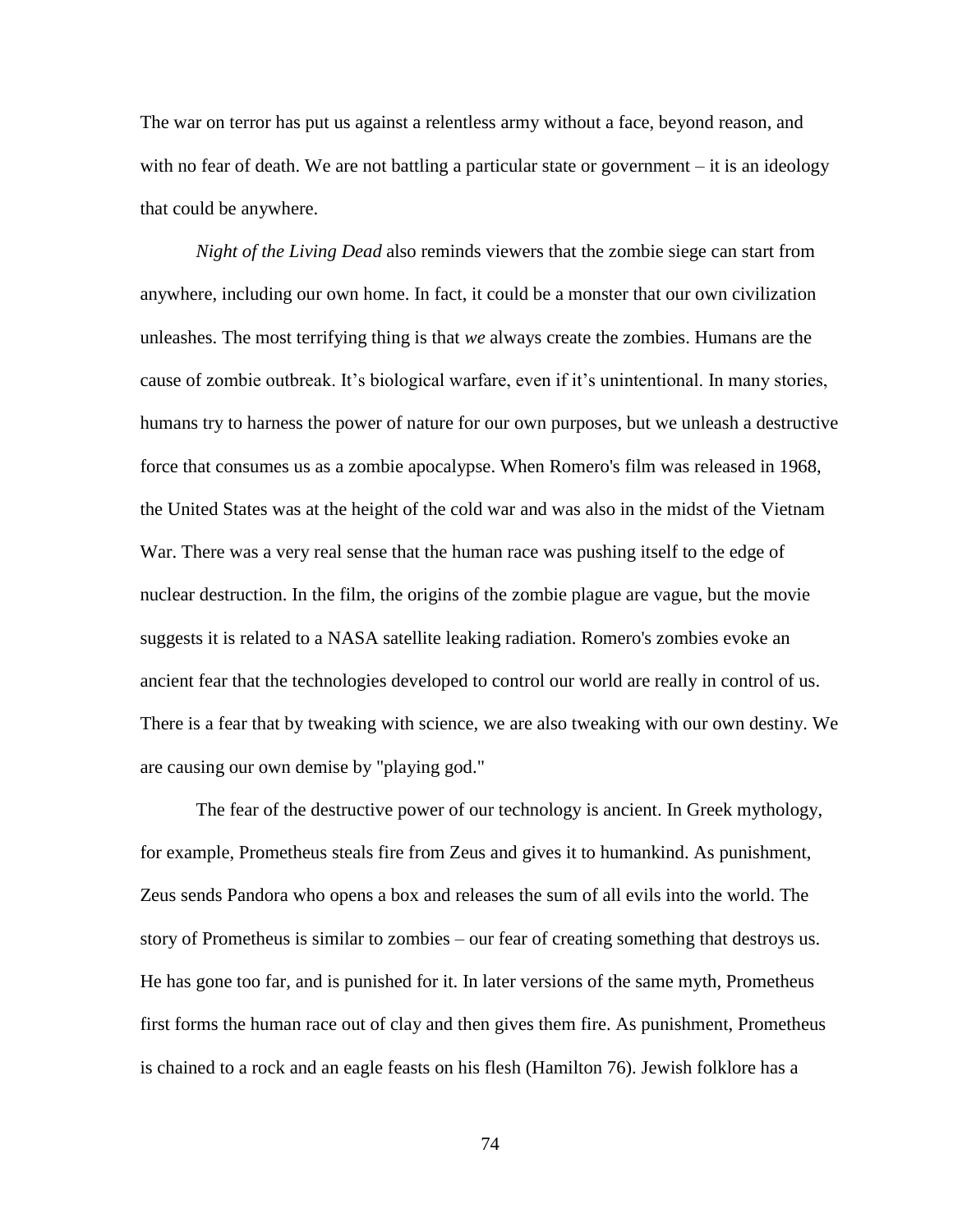similar cautionary tale involving the Golem, which is an animated anthropomorphic being, created entirely from inanimate matter. The most famous Golem legend is the narrative by the rabbi of Prague in the late 16th century. In the tale, after being created by its master, the Golem grows increasingly violent, kills everyone, and then turns on its creator. The rabbi is eventually forced to kill the Golem (Moreman 90). In another tale about human beings "playing god," Mary Shelley's *Frankenstein* (aptly subtitled "The Modern Prometheus") challenges the way people related to god and knowledge by questioning what is and what is not possible when it comes to technology. Dr. Frankenstein brings life to the dead and builds his monster by stitching together segments of corpses. He jolts the monster to life through galvanization, a late 1700s theory about reanimating corpses through electricity<sup>9</sup>, and the novel has disastrous results. The stories of Prometheus, the Golem, and Frankenstein are all cautionary tales about humankind's attempt to play god. What is dead should be allowed to stay dead, because when a human plays god, he is usually devoured. Additionally, these stories show that people should fear technology, because once meddled with, it can ultimately lead to destruction. As human beings, we simply don't know everything about the universe, and it is our hubris about technology that will come back to "bite" us in the end. Today, biological weapons have become our Frankenstein, and have led to a fear of a zombie-esque apocalypse. Like zombies, a pathogen doesn't need to have tanks. It is the type of weapon a terrorist would choose because it can create unlimited damage with very little ability to be detected. Biological warfare has an old history. The first evidence of biological warfare occurred in 1346, when a Mongol army in Caffa attacked their enemies with corpses struck by the plague. They launched their armies into Caffa specifically to spread the disease

<sup>&</sup>lt;sup>9</sup> In early 19th C, Giovanni Aldini used this as an attempt to reanimate corpses, and achieved fame through erroneous reports about being able to bring a man named George Forrester back from the dead.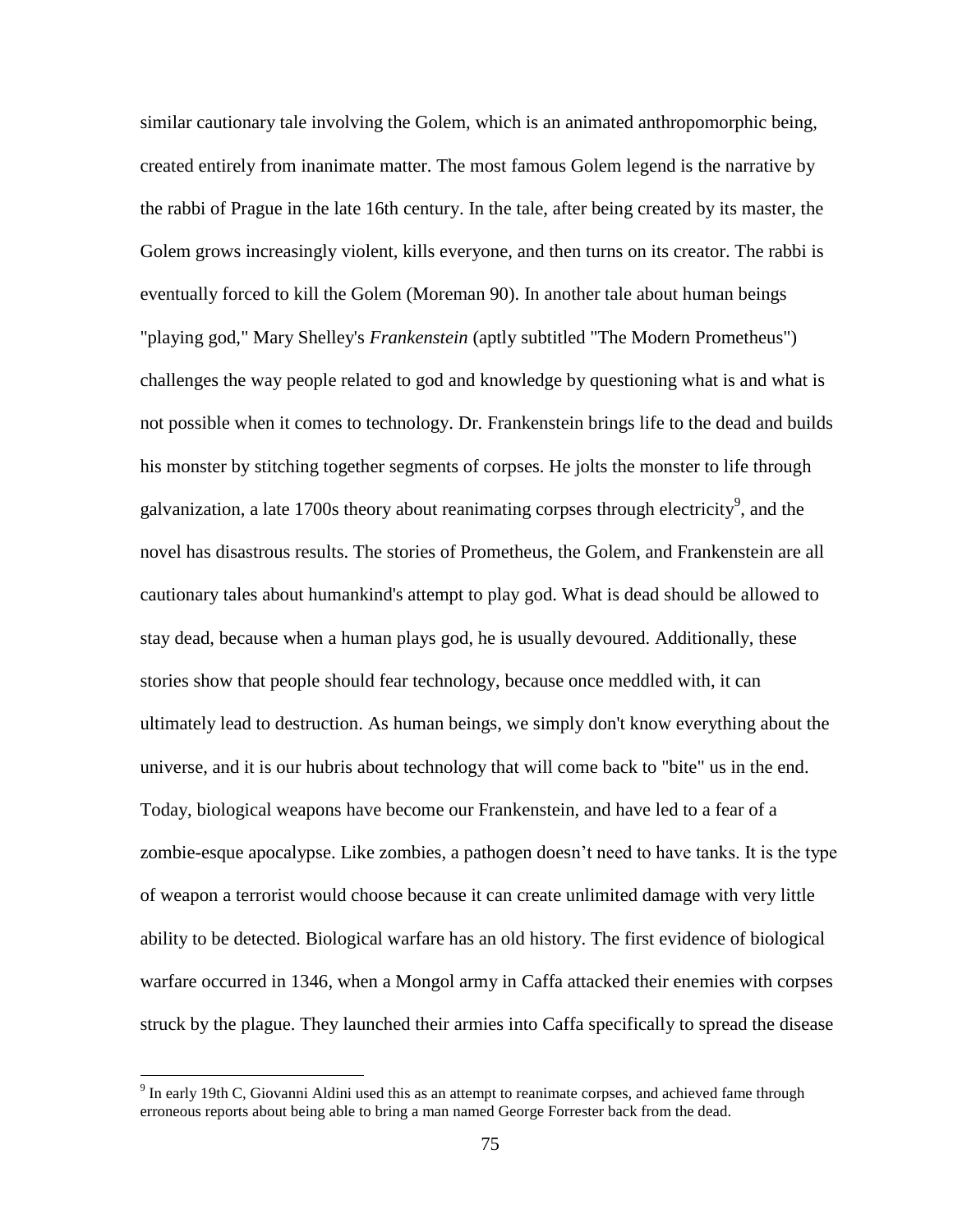(*Zombies…*). In 2001, the chemical Anthrax sent to a string of targets, killing 5 and infecting 17 people. This attack was eerily similar to the horrors of a zombie apocalypse. Anthrax, for example, kills by eating away at human flesh. Investigators traced the source to a U.S. biological weapons lab. Once again, those who played with fire got burned. This fear, along with *Night of the Living Dead,* shows that a zombie virus could definitely be weaponized through technology.

Although George Romero has frequently insisted that *Night of the Living Dead* offers no political satire, audiences of the film have read it as a statement about the Vietnam War. Romero's zombies shambled on-screen as Americans became increasingly used to real-life images of graphic death, gore, and body parts blown to pieces. In January of 1968 the Tet Offensive inaugurated a new period in the Vietnam conflict and initiated house-to-house and hand-to-hand fighting. American causalities soared throughout the year with "one week in February of 1968 bringing news of five hundred thirty-four American deaths" (Poole 199). Romero's images of rotting corpses on a violent landscape covered with entrails and viscera, and a band of survivors battling it out with faceless hordes and deeply divided among themselves, perfectly suited the American mood. Zombie narratives have often proven the perfect vehicle for social satire. This is not because of any inherent quality of the zombie as a character, but rather because zombies always bring an apocalypse with them. Poole states, "Any apocalyptic narrative represents a deconstruction of the social contract, either as a complete revolution, a fairly severe redefinition, or in the case of evangelical eschatology, a reactionary insistence that breaks with a traditional past have triggered God's judgment" (216). Imagining the world as we know it collapsing around us gives us the opportunity to take a long look at what the dead world valued and call it into question.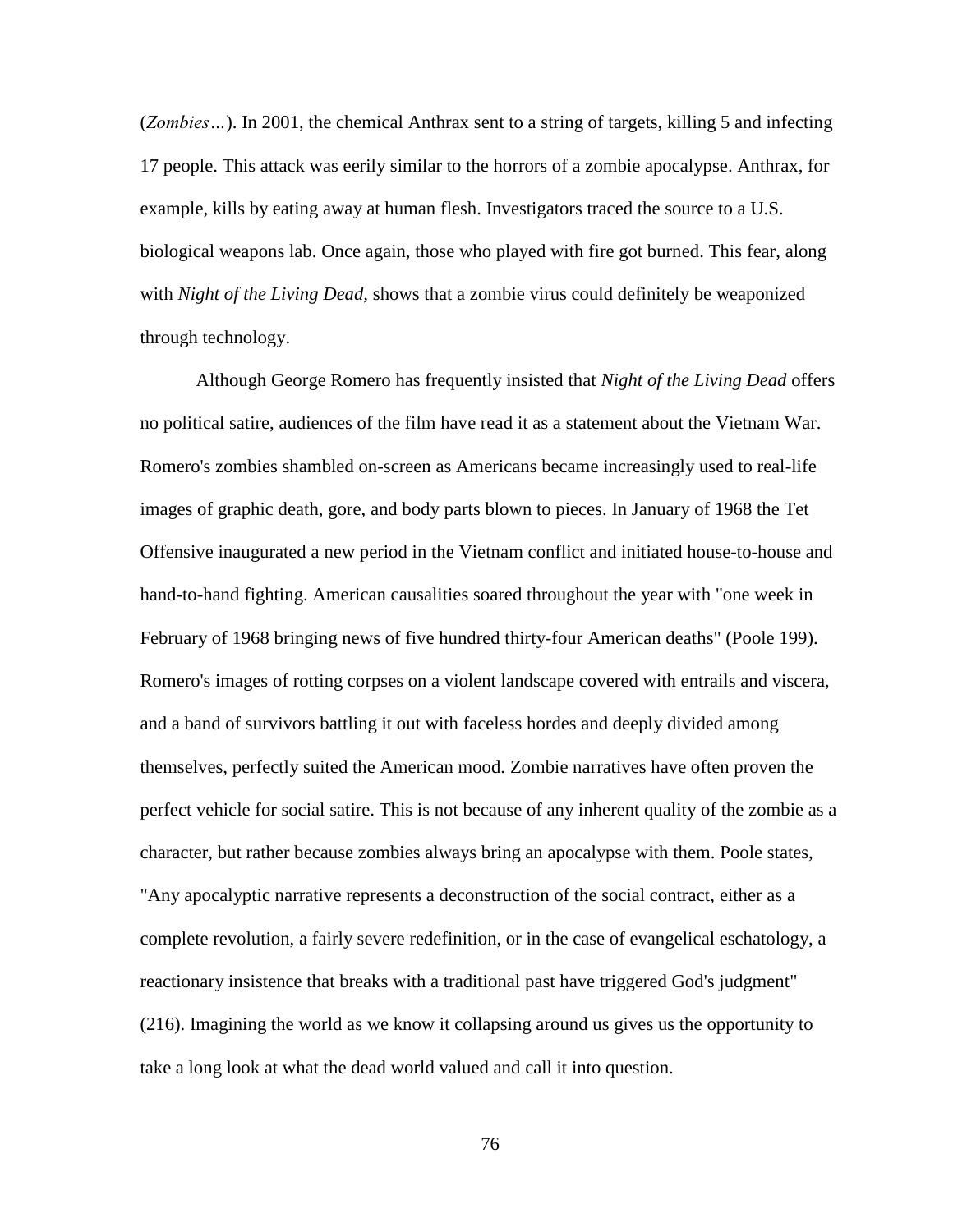Moreover, zombies are, more than any other monster, truly human. The zombie is one of us. They are recognizably human even as their bodies are always shown in varying degrees of decay. *Night of the Living Dead* emphasizes this by making zombies representative of specific occupations and pastimes, ranging from cheerleader zombies to zombie brides and zombie doctors. Zombie films often force our identification with the walking dead by revealing human beings as the real monsters. In *Night of the Living Dead,*  the besieged humans cannot put aside their own desire for power and control in order to help one another. Frequently, humans murdering zombies with abandon and relish are some of the more frightening scenes in the best zombie films. Almost every zombie feature ends in the death of the major characters because of their own pride, self-absorption, or tyrannical impulses. These apocalyptic narratives in which everyday people are transformed into monsters allow for significant social critique.

## *World War Z*, the Environment, and the Taboo of Cannibalism

 $\overline{\phantom{a}}$ 

Zombie literature mainly deals with the mechanisms of a post-apocalyptic world. These include the functioning of religion, social relationships, and morality in a world in which law, order, and government no longer exist<sup>10</sup>. In *World War Z* (2006) Max Brooks imagines the emergence, climax, and containment of a global zombie menace. The zombies' speculated origins are uncannily familiar – perhaps spawned by reckless biotech engineers or the black market trade in human organs, allowed to grow by governments more likely to deny than solve their problems – as is the world that takes shape in their wake. The strangest thing, for the reader and the survivors, is the reactions to the zombies by the generation born

 $10$  Zombie literature also deals with issues of alienation and the construction of identity. The genre lends itself to ideas of alienation/isolation, sexism, identity, Otherness, and racism.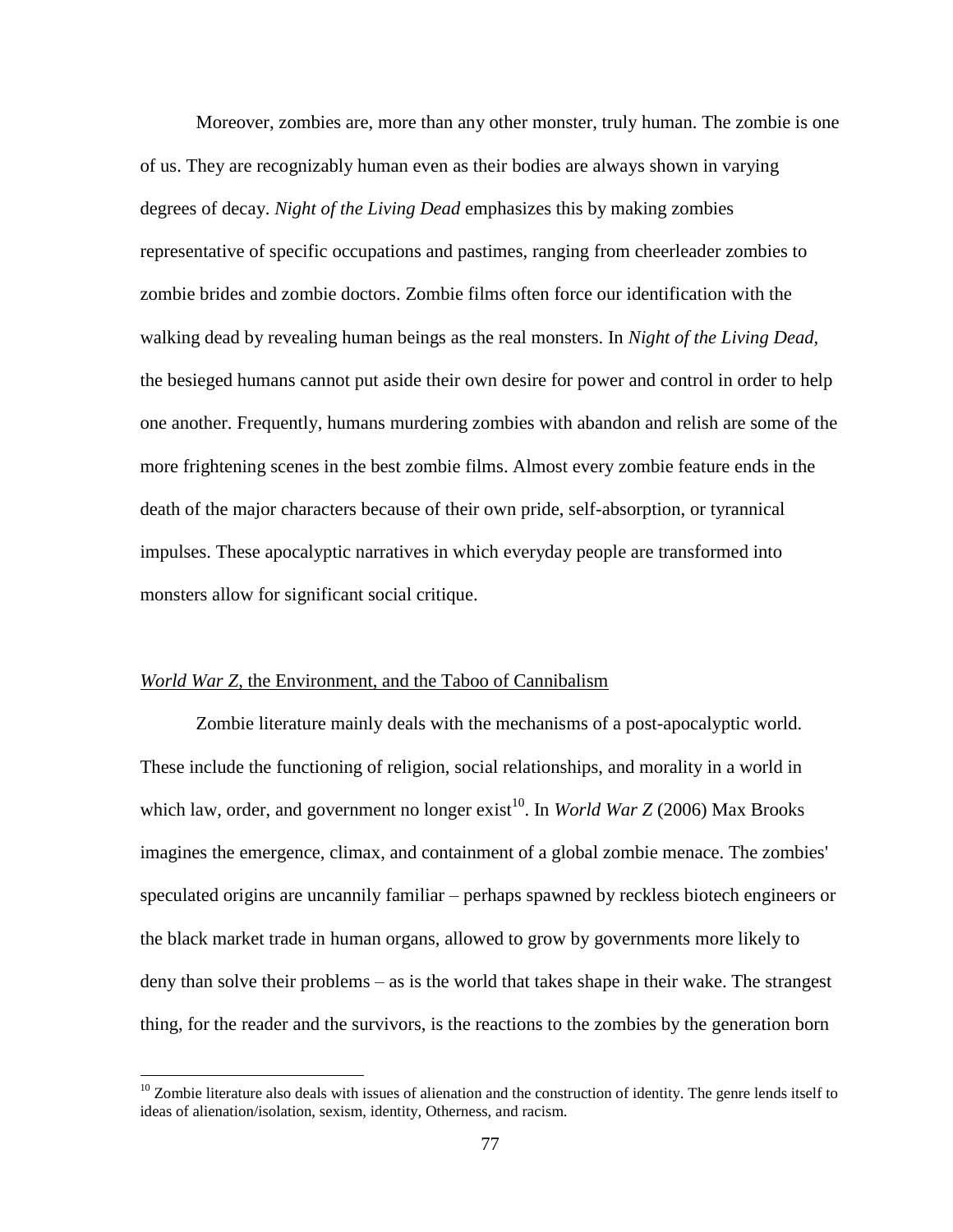after the war. Brooks writes, "The pups born after the crisis came out of the womb literally smelling like the dead. It was in the air, not enough for us to detect, but just a few molecules, an introduction on a subconscious level" (283). As a result, these litters don't react to zombies with paralyzing terror, but with practical threat avoidance. Children learn to stay away from zombie-prone places in the same way that earlier generations learned not to take candy from strangers. Post-zombie generations of all species are able to experience and communicate about zombies in a way not possible for those who saw "the living dead contradict[ing] every other law of nature" (239). In his essay "Undead Is the New Green," Greg Pollock points out, "After the trauma of the undead event has been absorbed into the texture of the everyday, a difference still exists, recorded in those 'few molecules' in ecological circulation and from there translated into the psychology and sensoria of future generations" (169). Pollock continues by noting that the issue at hand is "not necessarily the apocalyptic 'either/or' of extinction/survival but, as in *World War Z*, the interdependence between the form of human life and the context in which it takes form" (169). The conclusion of *World War Z* can be turned on its head to help us understand the environmental politics of today. Whereas atmospheric circulation of zombie particles reshapes the dogs and people of *World War Z*, today we face the possibility of catastrophic reshaping of the ecological circulatory systems on which human life depends.

*World War Z* takes up the challenge of imagining humanity surviving a zombie apocalypse. Part of *World War Z*'s accomplishment is to give due measure to how the specific character of zombies informs this trauma in a way that other disasters would not. The emergence of zombies represents a violent rupture in the understanding of how the universe works, but it does not bring time to an end. The zombie war collapses nations and global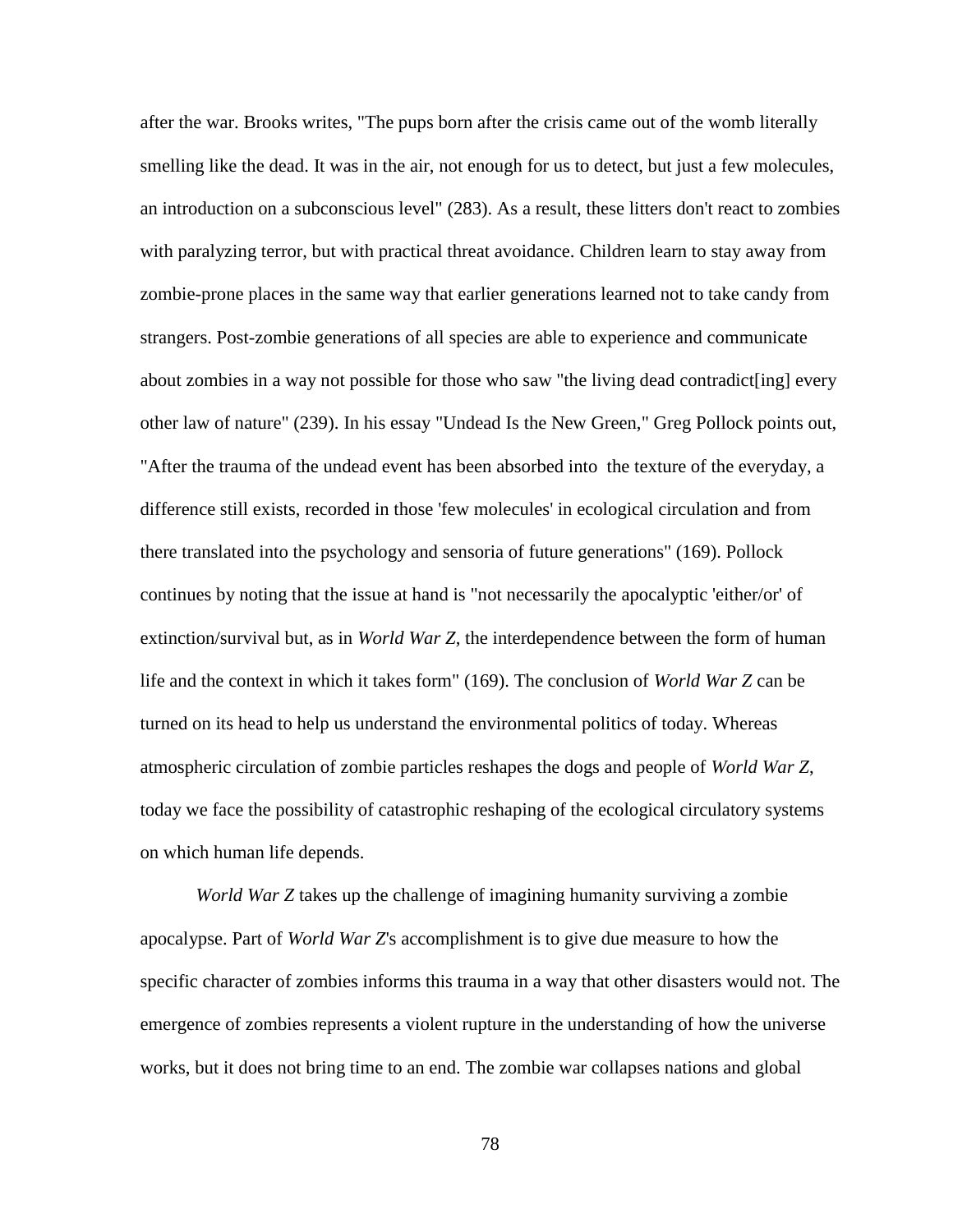class structures, and all humans find themselves in peril and must defend themselves or die trying. But the book is not just about the way in which the human race is different after zombies, it is also a book that pays attention to the environmental disaster that could occur should such a disaster happen, and how much the environment would be missed. The world is damaged, and this is made most apparent in the comparison between human and nonhuman populations:

You know who lost World War Z? Whales...Amazing creatures, the California grays, and now they're all gone...So the next time someone tries to tell you about how the true losses of this war are "our innocence" or "part of our humanity..." [He spits into the water.] Whatever, bro. Tell it to the whales. (Brooks 341)

The appeal to think more carefully and caringly about the ecological blowback of our actions is strong in *World War Z*. Nature as we know it dies when the first zombie crawls from its grave. The result is not so much an "elevated consciousness" of the value of nature or other natural things. Rather, it pushes for a different way to view nature altogether. In the final chapter, the interviewer speaks with the former U.S. president "whose quasi-Marxism has redistributed the concept of 'labor' away from the human subject and onto the beingness of beings" (Poole 181). In this political ecology, any being has social standing in the work of the world:

'We're still at war, and until every trace is sponged, and purged, and, if need be, blasted from the surface of the Earth, everybody's gotta pitch in and do their job...

[We stop by an old oak tree. My companion looks it up and down, taps it lightly with his cane. Then, to the tree...]

"You're doin' a good job." (Brooks 329)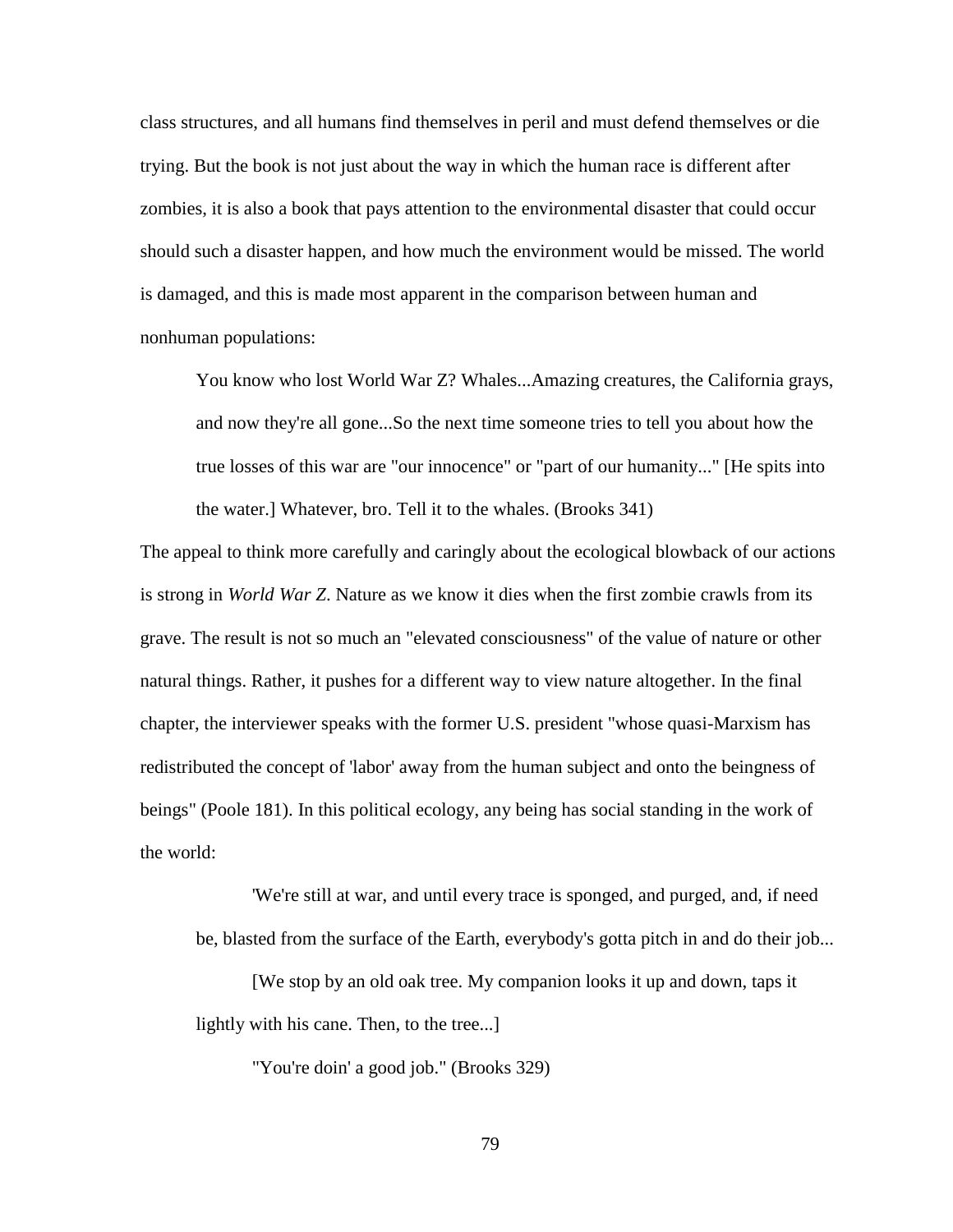The "we" first refers to the U.S. and its military, then to humanity, and finally, after his address to the tree, it refers to all life on earth. This seems to show that *World War Z* is a novel of political ecology, not just a reminder that whales are aesthetically or even ethically interesting for us. The struggle to preserve humanity becomes the struggle to preserve the environment in which humanity thrives. (Pollock 179-180)

Another subject Brooks confronts head-on in *World War Z* is one that must be discussed in any analysis of zombies: the taboo of cannibalism, and our primal fear of being made into food. One of the things that disgusts human beings when it comes to the thought of zombies coming after them is the fact that zombies eat human flesh to survive. There has always been a predominate belief that no matter what you do, in what situation you find yourself, you absolutely should not eat people. Cannibalism is the ultimate taboo. Stories of cannibalism can be found throughout history. In ancient Greek mythology, Cronus ate his first born son to prevent him from seizing the throne. He eventually ate his first five children. When the sixth, Zeus, was born, he was hidden away by his mother to be saved from the same fate of his siblings. When Zeus grew up, he came back and killed his father (Hamilton 25). The moral of the story is clear: Cannibalism cannot be tolerated – especially when it comes to members of your own family. However, eating humans isn't always seen as taboo. Some cultures believe there is no finer way to honor their enemies than to eat their hearts. Other cultures believe there is no finer way to curse their enemies than to allow their hearts to pass through their digestive tracts. In Papau New Guinea, ritual cannibalism still occurs in isolated areas. One tradition involves eating the brains of deceased relatives. But in the 1950s, that practice led to the outbreak of a mysterious contagion – Kuru – which caused spongy pockets of air to form in the brain. These pockets caused people to become confused,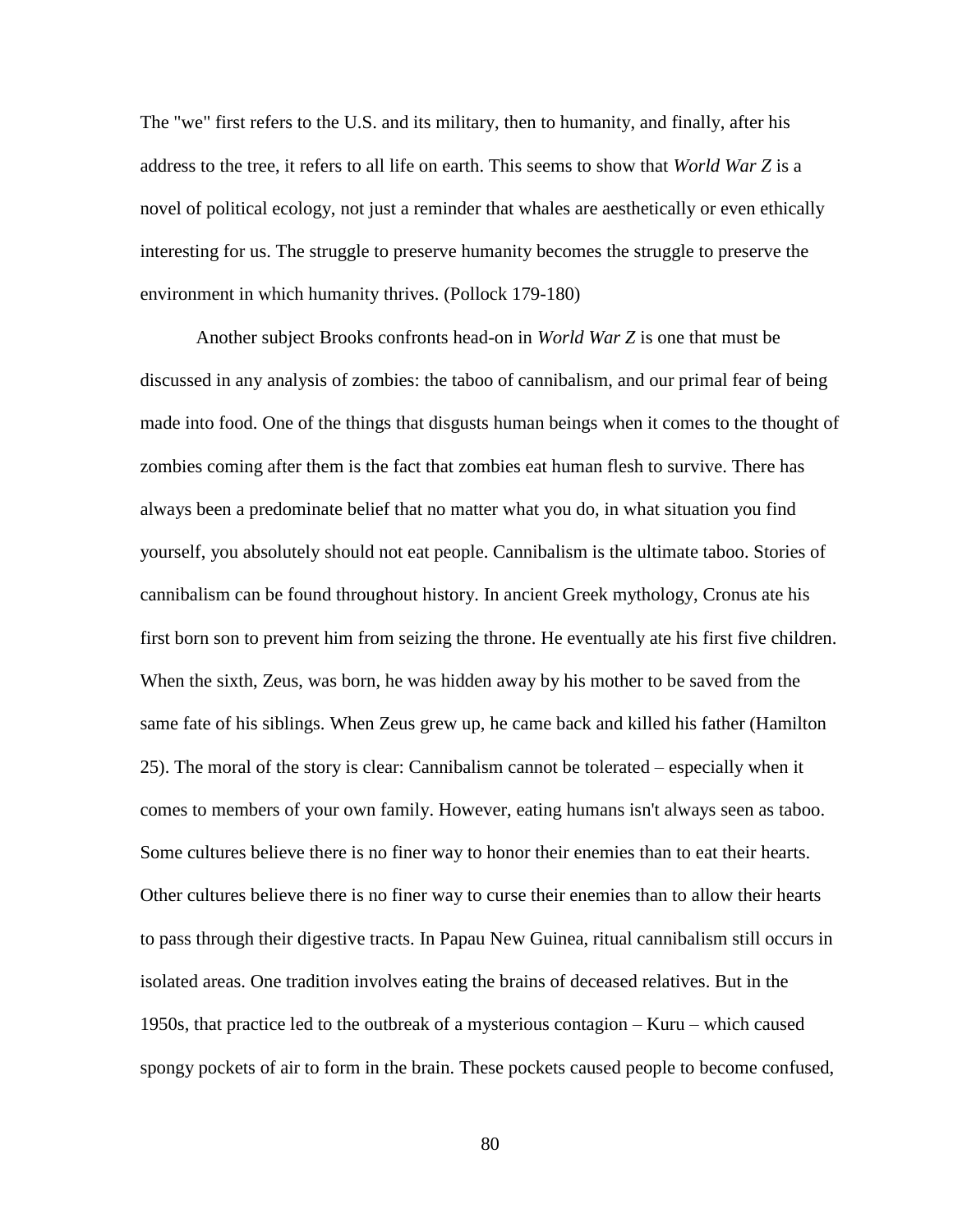disoriented, delirious, and ultimately led to the people losing touch with reality (which is, actually, quite consistent with zombie behavior). The disease was called "The Shivers" and it came from eating brains infected with prions, which are infections transferred through the consuming of meat – for example, Mad Cow disease is a type of prion (*Zombies...*). This historical instance of cannibalism only reemphasizes the fear of zombification. Human beings can clearly be infected by prions, which produce zombie-like victims, so it makes it all the more possible that a zombie-like plague could actually occur.

The overwhelming message of cannibalism throughout history is never a positive one. When people eat people, especially people they know, it violates a deep human instinct. One of the darkest episodes in American History – the gory fate of the Donner party – proved that extreme circumstances can turn anyone into a cannibal. In 1846, a wagon train of 85 settlers began crossing the Sierra Nevada mountain range. They found themselves trapped during winter, and half of the party died. The other half made the decision to eat the dead in order to survive. Forty-eight travelers escaped, but the stigma of cannibalism followed them wherever they went, and they became outcasts. There was an idea that if they ate human flesh once, they could and would do it again. History has shown that once this taboo is broken, you will become ostracized from any group you may want to be part of. This is because in times of hunger, society does not want to turn on itself, no matter the circumstances. There must always be some sort of order in place in order for society to properly function.

Another historical instance of cannibalism occurred in 1879 in Alberta, Canada. Workers at a catholic mission were startled by a native trapper named Swift Runner. He claimed that his family had starved to death, but police discovered that he had killed and then eaten his entire family. When caught, he claimed he was possessed by the spirit of the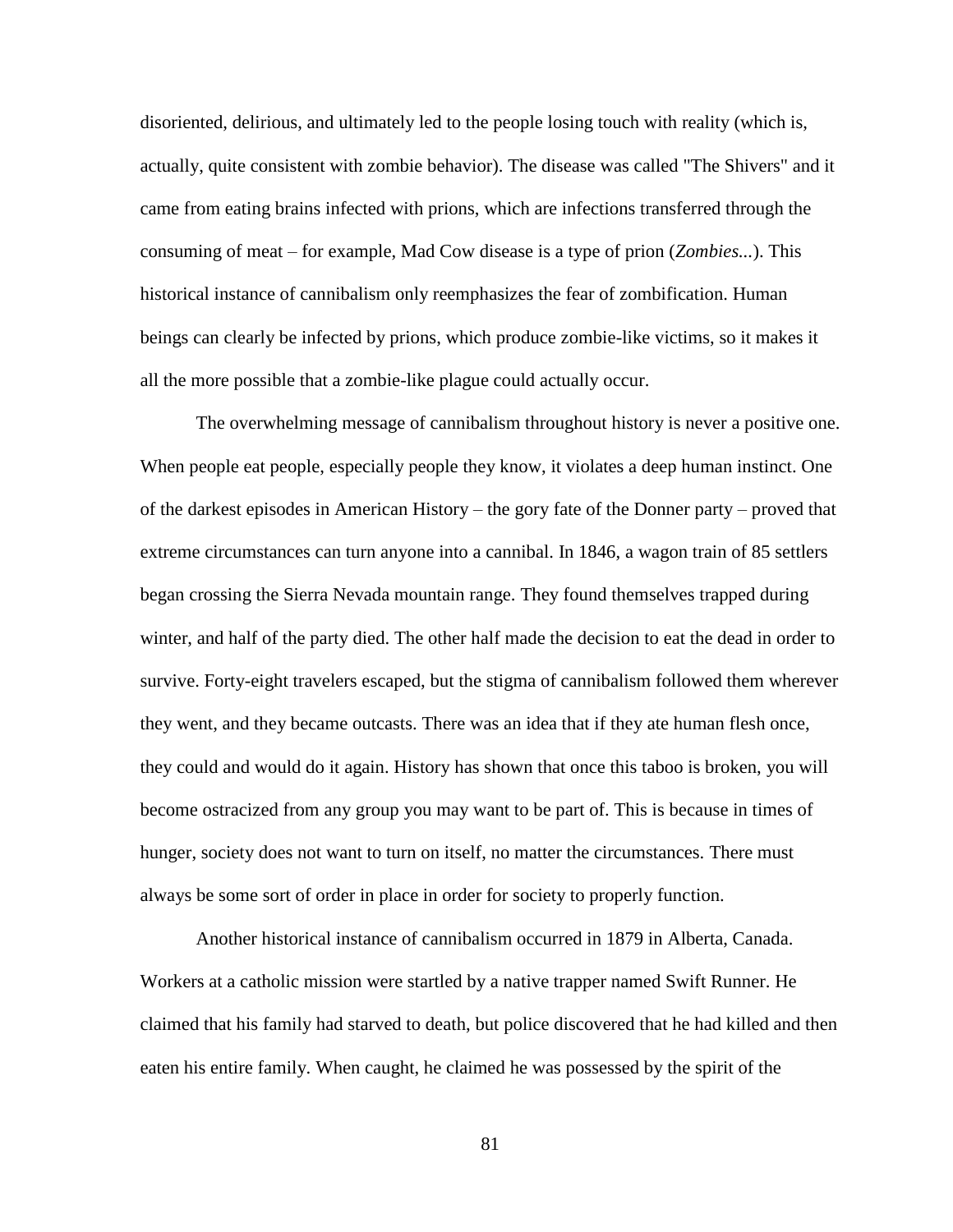Windigo. The Windigo (also transliterated as Wendigo, Witiko, Wiitko, Wetikoo, etc., all stemming from roots meaning "the one who lives alone, hermit" [Gilmore 73]) is a fixture of Native American folklore since aboriginal days, and lurks in the forested backlands throughout central Canada. When this lonesome creature gets hungry for human flesh, which is often, it "crashes through the forests, uprooting trees, stampeding game, and setting off whirlwinds" (Gilmore 73). The Windigo is a particularly weird and abhorrent creature. Within its hideous, malformed body, there beats not a flesh-and-blood heart, but a pitiless block of ice. Within its gigantic head is a cavernous mouth made more awful by the lack of lips. Most informants say that "the monster is so hungry for flesh...he has eaten off his own lips! From this gruesome maw there protrude rows of jagged teeth through which the monster issues his fiery breath, making a sinister hissing that rivals windstorms in volume and is audible for miles around" (Gilmore 78). Swift Runner claimed that he had "turned Windigo" and had become a cannibal himself – a miniature replica of the giant ogre, with a yearning to feed on human flesh. He was struck by irresistible cannibalistic urges, upon which he must act or die. After Swift Runner was hung for his crimes, several cases of cannibalistic possession happened throughout the region, giving rise to the psychiatric concept of a culture-bound disorder known as "Windigo psychosis," whose symptoms are:

...anorexia, vomiting, insomnia, and melancholic withdrawal into oneself. The Indians feel that the sufferer can be cured during the initial stages; but the more advanced stages, which are characterized by perceptual distortions causing the victim to see other personas as edible animals and by outbursts of violent antisocial behavior, are considered beyond native therapy. When the violent stage is reached, the afflicted person has to be killed by the community in self defense. The corpse is usually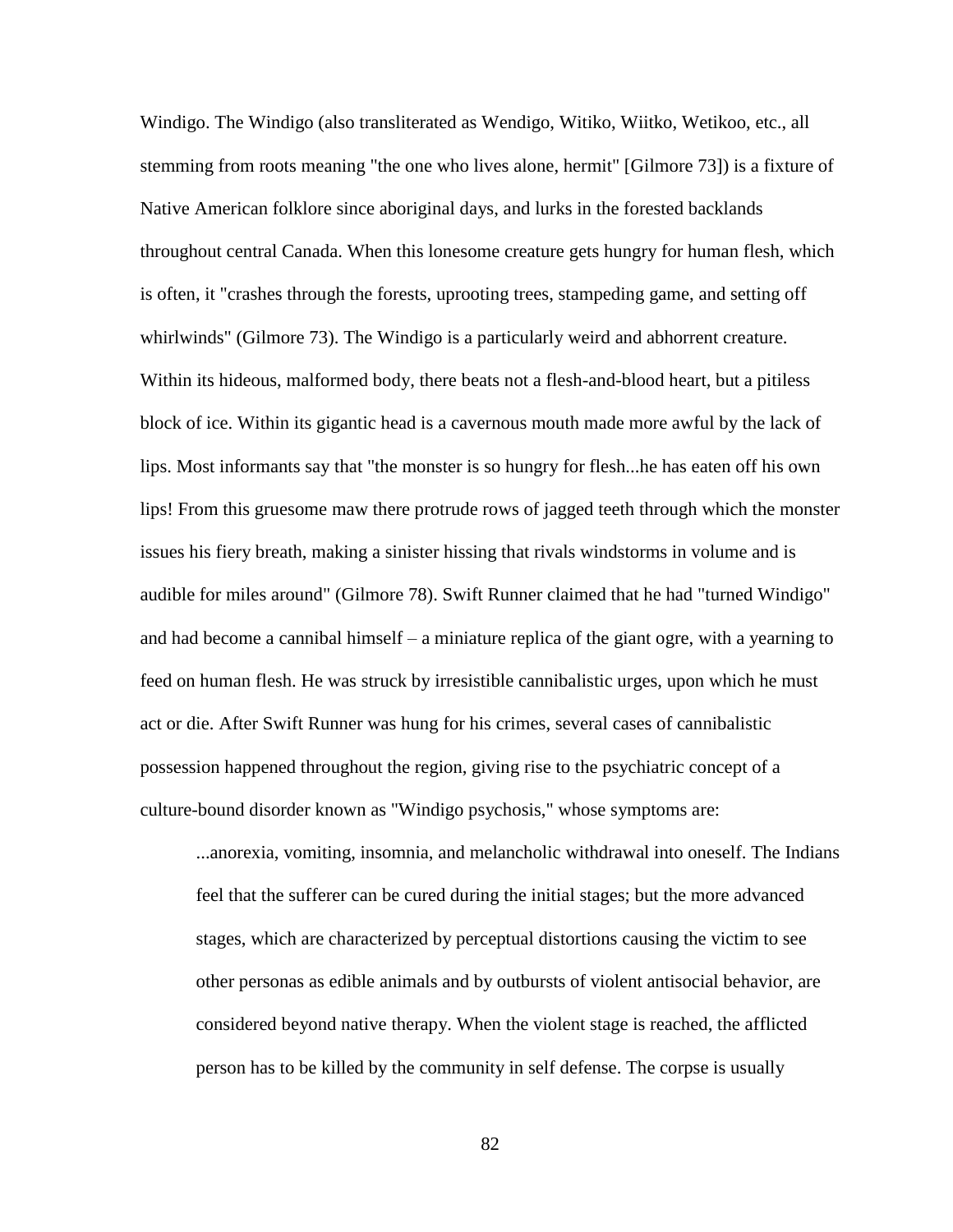chopped to pieces and burned to melt the icy heart and forestall resurrection. (Gilmore 85)

Just as the Windigo Psychosis craze brought the horror of zombies to life, more recently, in 1991, Jeffery Dahmer once again showed the dangers of the taboo of cannibalism. He told investigators that he killed and ate his victims because he didn't want them to leave. He wanted complete and utter control and power over the person, whether alive or dead, and cannibalizing body parts is a sign of this total power. Dahmer not only ate his victims, he tried to turn them into real life zombies. He would seduce men, bring them to his house, drill holes into their skulls, and pour acid into the holes. He wanted to create a zombie – still alive and functioning, but no longer with any choice or concept of free will. (*Zombies...*)

In all of these historical and mythological cases, it is cannibalism which leads to an eventual lack of humanity. *World War Z* confronts the issue of cannibalism differently – it is through one's humanity, and one's need to survive and to nurture others, that cannibalism becomes a necessity. In one particular section of the novel, a girl named Jesika Hendricks is being interviewed. She describes that she went from a heavy child to looking like a skeleton. Her parents were in similar dire straits, causing them to fight about everything and anything. She recalls:

One time, around Thanksgiving...I couldn't get out of my sleeping bag. My belly was swollen and I had these sores on my mouth and nose. There was this smell coming from the neighbor's RV. They were cooking something, meat, it smelled really good. Mom and Dad were outside arguing. Mom sad "it" was the only way. I didn't know what "it" was. She said "it" wasn't "that bad" because the neighbors, not us, had been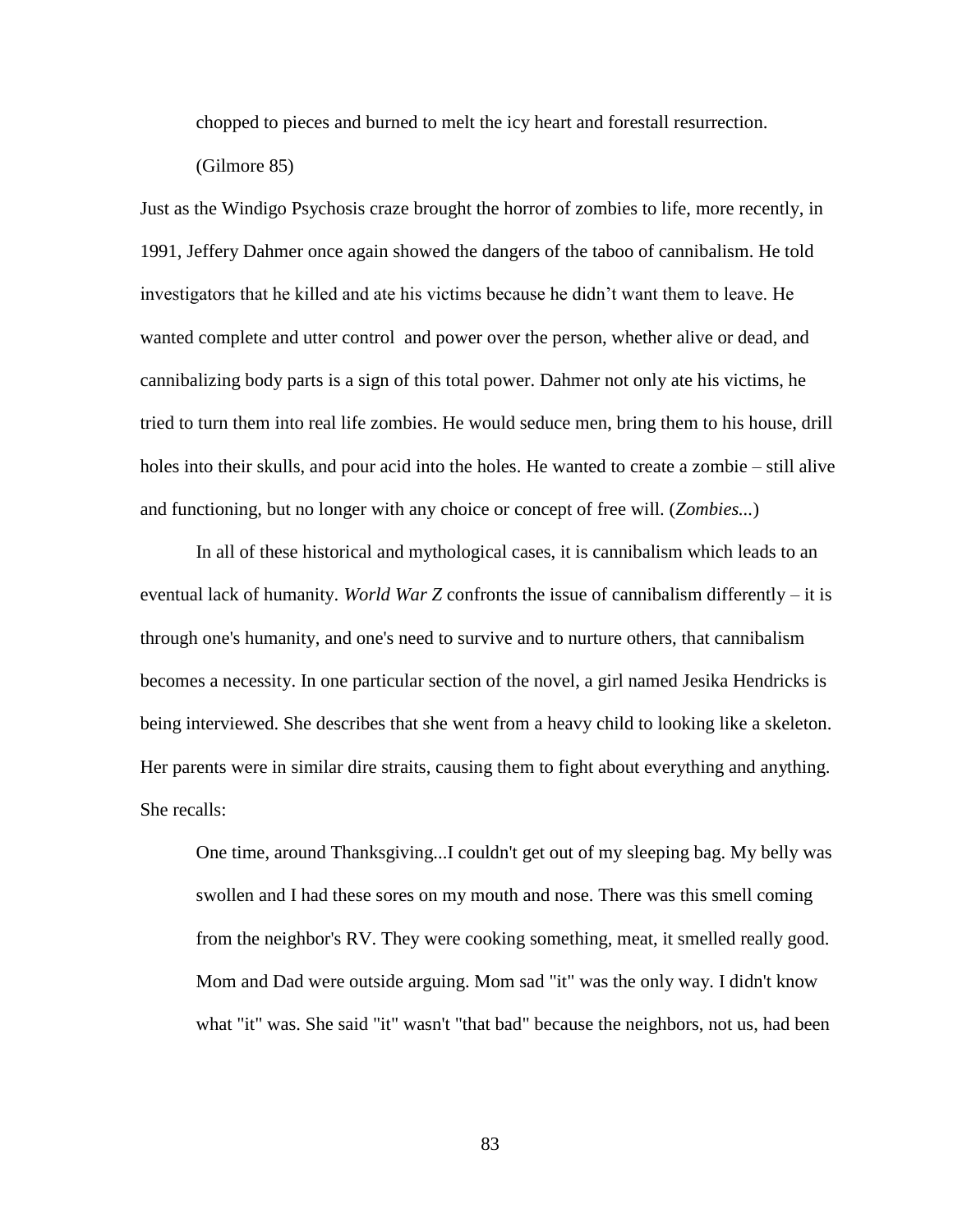the ones to actually "do it." Dad said that we weren't going to stoop to that level and that Mom should be ashamed of herself. (128)

Clearly, Jesika's parents are struggling with the thought of cannibalism. They cannot even bring themselves to name the ominous "it" of which they might take part. "It" is too horrific for these "schoolteachers, 'progressives'" (128), as Jesika calls them, to even think about. A fight eventually ensues between Jesika's parents, which ends, presumably, with her dad hitting her mother in the face and reentering the trailer looking "like he was a different person" (129). Already, starvation has turned two otherwise loving parents, who had "never raised their voices at home" (128) against each other at this point. Finally, her dad comes back from the neighbor's R.V. with "a big bucket of this steaming hot stew" (129). Jesika reports:

It was so good! Mom told me not to eat too fast. She fed me in little spoonfuls. She looked relieved. She was crying a little. Dad still had that look. The look I had myself in a few months, when Mom and Dad both got sick and I had to feed them. (129) Jesika realizes that the meat is human flesh. She and her parents have become the cannibals they most feared when the zombies attacked. Now that they have eaten human flesh, they are permanently corrupted. As Stephen T. Asma points out, "An environment lacking in basic needs (employment, food, shelter, etc.) can produce a dehumanized populace" (241), and this type of environment is just what Brooks is providing in *World War Z*. The novel shows that zombies can kill through starvation, dehydration, disease – in so many ways that aren't actually by killing – because a zombie attack would break down society and societal taboos as we know them to be.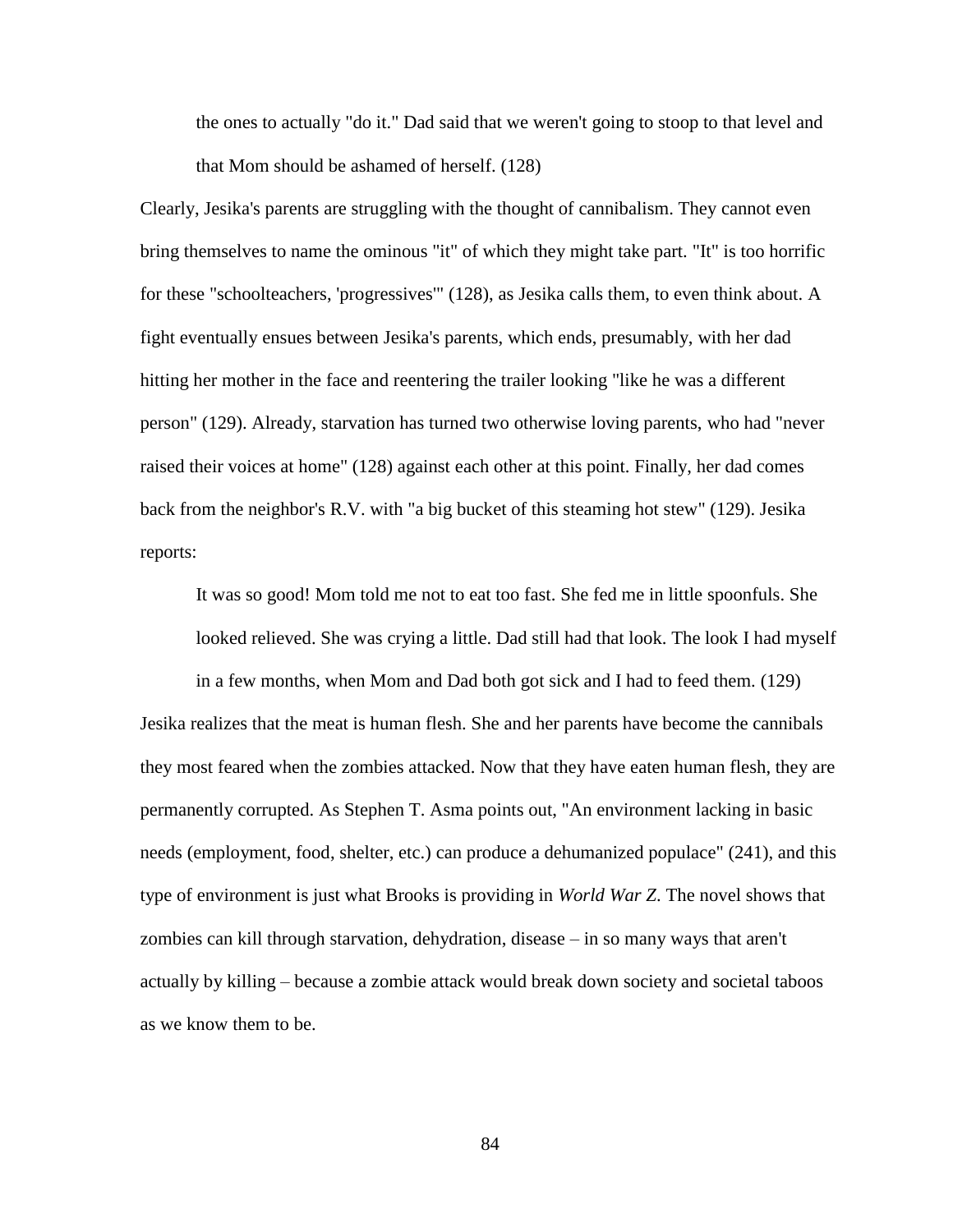#### Zombies in U.S. Popular Culture: Fear of the Plague and Other Disasters

Zombies surround us. They can be found in comic books, TV, movies, and video games. Zombies have reached a popularity of epic proportions. The HBO series *The Walking Dead*, which premiered in October of 2011 (and is based on the graphic novel series of the same name), was so popular in its first year, that it was nominated for a Writer's Guild of America Award, a Golden Globe, six separate Saturn Awards, a Critics' Choice Television Award, and an Emmy. There is also a "Zombie Locator App" for the iPhone which fixes the user's location and gives off an alert when a zombie or zombie mob is around. The application will let the user know if the zombie mob is trading appendages, feeding on unsuspecting humans who can't run fast, updating their Twitter accounts, etc. Three years prior to his publication of *World War Z*, Max Brooks made the *New York Times* bestsellers list with *The Zombie Survival Guide: Complete Protection from the Living Dead*. The book presents itself as a civil defense manual for the zombie apocalypse, complete with strategies to kill zombies in every conceivable environment (even underwater) and descriptions of armor (including "tight clothes and short hair"). Meanwhile, zombie walks or zombie pub crawls, in which fans use simple makeup to turn themselves into zombies, are becoming increasingly popular in urban areas.

There are a number of reasons that this 21st century zombie-revival, which could even be referred to as the zombie "craze," is occurring in popular culture, especially in the United States. One of the fears is that of the plague. A zombie is raised by a disease, and has a single biological imperative – to spread the disease by biting and infecting human beings. They exist to infect others. Zombies spread like a disease or a plague. Disease hunts without choice. It's going to take you down regardless of who you are. It can attack anyone and it's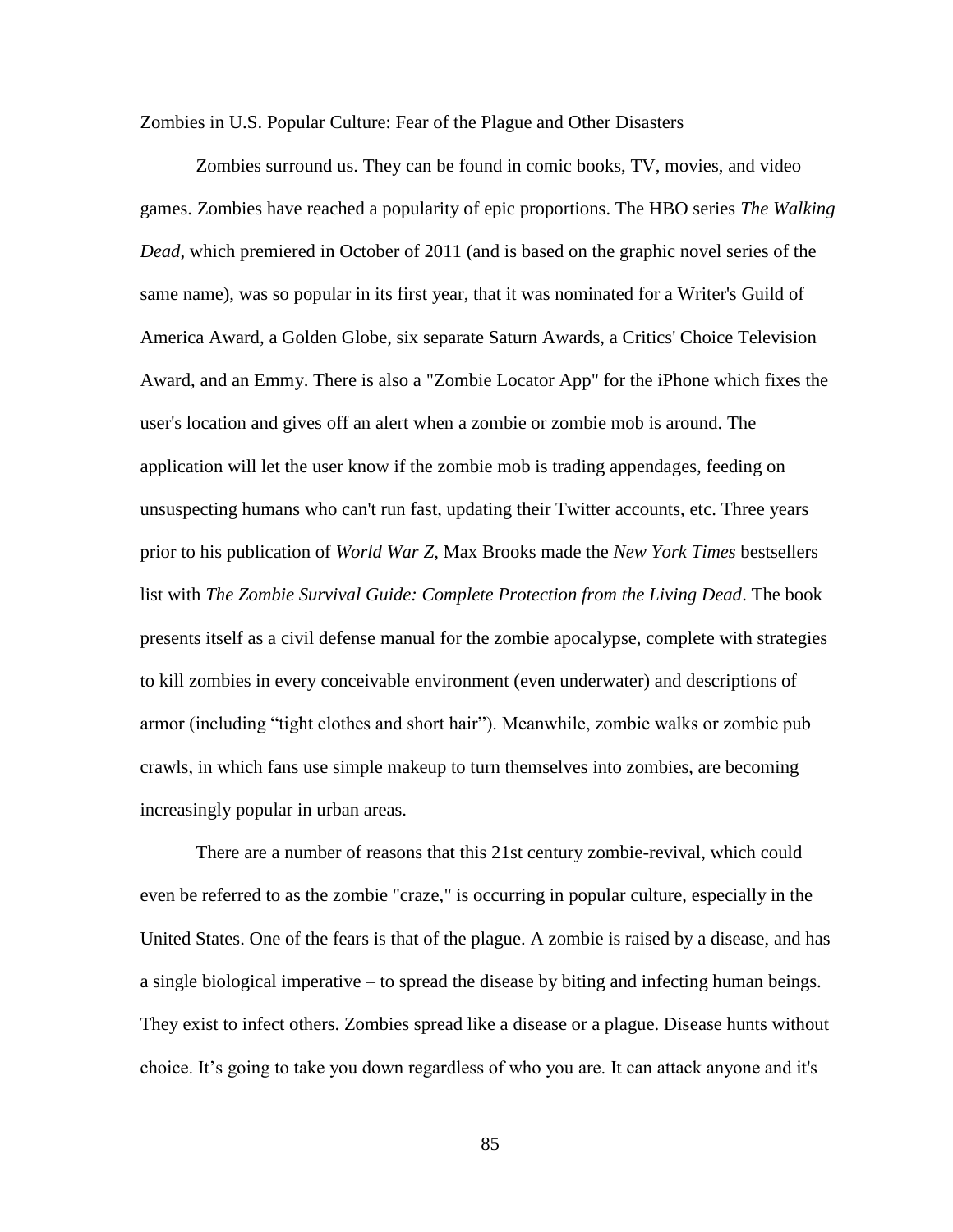not something we can do much about. Plagues break down the bonds of society and destroy our humanity. They don't just kill us; we are powerless against them. Plagues lead to panic, people turn on one another, and the fabric of society falls apart. In the 14th century, for example, the black death/bubonic plague spread from Asia to Europe, killing 1/3 of the population in less than two years. It is estimated that 45-50 percent of the population died (*Zombies...*). To the people living through this disaster, it must have felt like an apocalypse. If "apocalypse" is defined as a horrible event – something that takes down society and ruins the basic elements of social infrastructure (law, order, government) – those who lived through the plague essentially lived through an apocalypse. It crossed borders, it moved from country to country, and was near impossible to stop. People had all sorts of theories as to what caused it, and it usually revolved around the supernatural and the wrath of god. By 1400, the world's population fell by 100 million. The plague's destruction was absolute and it was incomprehensible. The terrifying thing about plagues is not just that they can kill you, but that they unhinge everything that we know. They completely disintegrate the cultural atmosphere. In 1918, the Spanish Flu (also known as the "Avian Flu," and the first known appearance of the H1N1 virus) killed nearly 50 million people in less than three years (*Zombies...*). This epidemic was particularly terrifying because it didn't just prey on the weak. Normally, the flu affects the very young and the elderly, but in this case, young people were affected in huge numbers. It devoured people and society in a mass scale, and an increasingly global world helped it spread rapidly and totally. The notion that it was "only the flu" also made it more terrifying, because it was something common and usually it could be overcome. The response to the Spanish Flu could very likely mirror how people might respond to a zombie plague. In their first response, governments will likely reassure the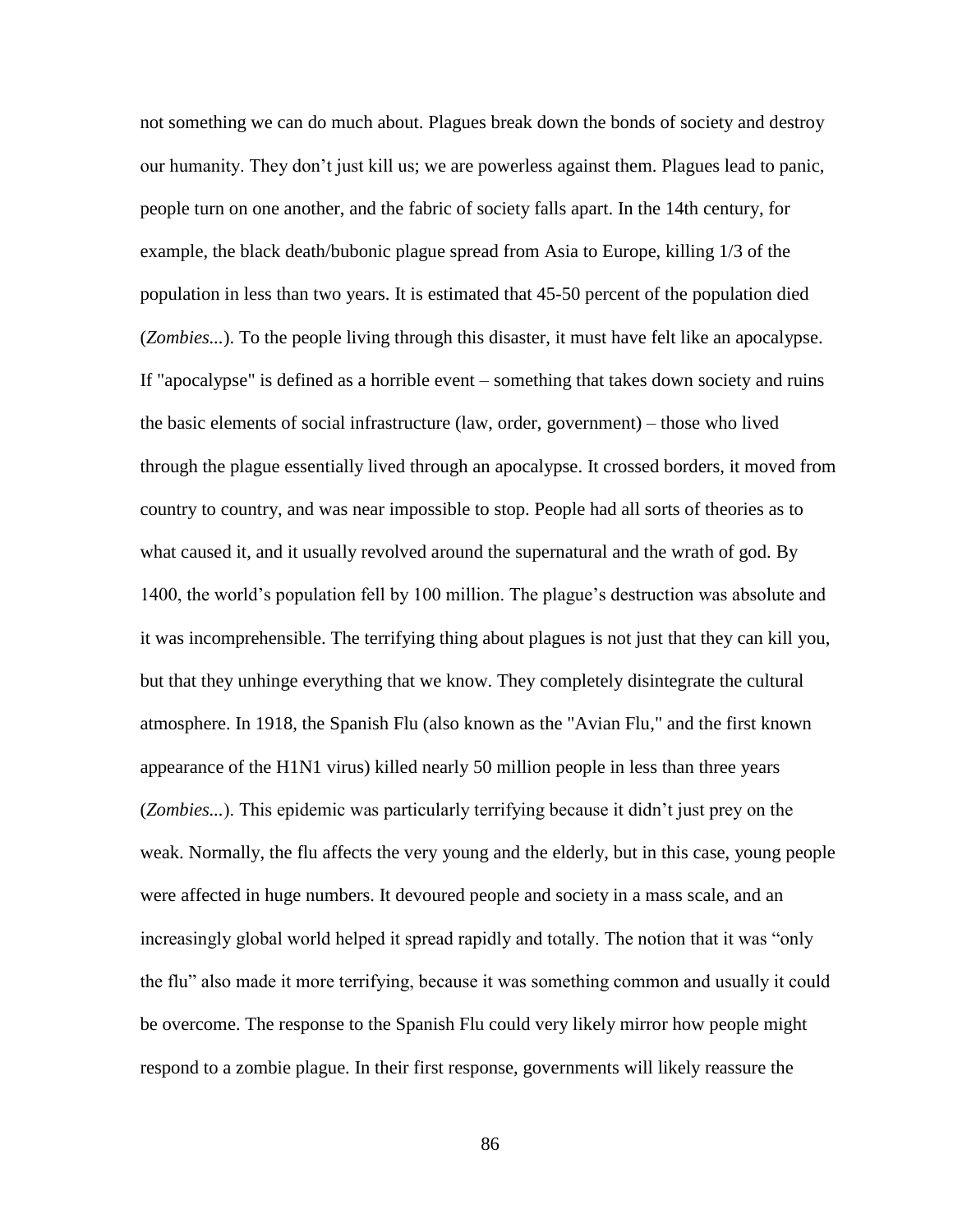public because they don't want a widespread panic which often occurs in times of pandemics. When plagues have hit society (SARS, Mad Cow, West Nile virus, for example), there is first almost always a sense of uncertainty because people don't know what the cause of these plagues are. And until the cause is known, paranoia will spread and wild ideas and conspiracy theories will emerge. A group of mathematicians in 2009 recognized the link between zombie outbreaks and epidemics, and decided to model a zombie infection and attempt to illustrate the outcome of such an attack using numerical solutions in their article "When Zombies Attack!: Mathematical Modelling of an Outbreak of Zombie Infection." Unfortunately, their results show that "only quick, aggressive attacks can stave off the doomsday scenario: the collapse of society as zombies overtake us all" (Munz 133).

Many U.S. citizens currently believe that civilization is as close as it has ever been to collapsing, and so the zombie craze is a response to the question of what might happen to us as a society when faced with total annihilation. Currently, there is a global war on terror, global warming, global financial meltdowns, natural disasters, political strife – basically everything on TV could potentially be disastrous. Historically, when societies face a threat unknown to them, the idea of the dead rising to attack the living becomes very popular. In fact, over half of the U.S.-made zombie films have been produced after September 11,  $2001<sup>11</sup>$ . Former vice president Dick Cheney once spoke of the 1% problem, saying if there was even a 1% chance that al-Qaeda launches a terrorist attack against the U.S., the consequences would be so grave that it would be worth doing any kind of counter measure

l

<sup>11</sup> Box office zombie films since Romero's *Night of the Living Dead* (1968): *Dawn of the Dead* (1978), *Zombie* (1979), *Re-animator* (1985), *Day of the Dead* (1985), *Night of the Creeps* (1986), *Bride of Re-Animator* (1990), *28 Days Later* (2002), *House of the Dead* (2002), *Shaun of the Dead* (2004), *Resident Evil: Apocalypse* (2004), *Land of the Dead* (2005), *Fido* (2006), *[REC]* (2007), *Resident Evil: Extinction* (2007), *28 Weeks Later* (2007), *Resident Evil: Degeneration* (2008), *Quarantine* (2008), *Diary of the Dead* (2008), *[REC 2]* (2009), Survival *of the Dead* (2009), *Zombieland* (2009), *Resident Evil: Afterlife* (2010), *Quarantine 2* (2011).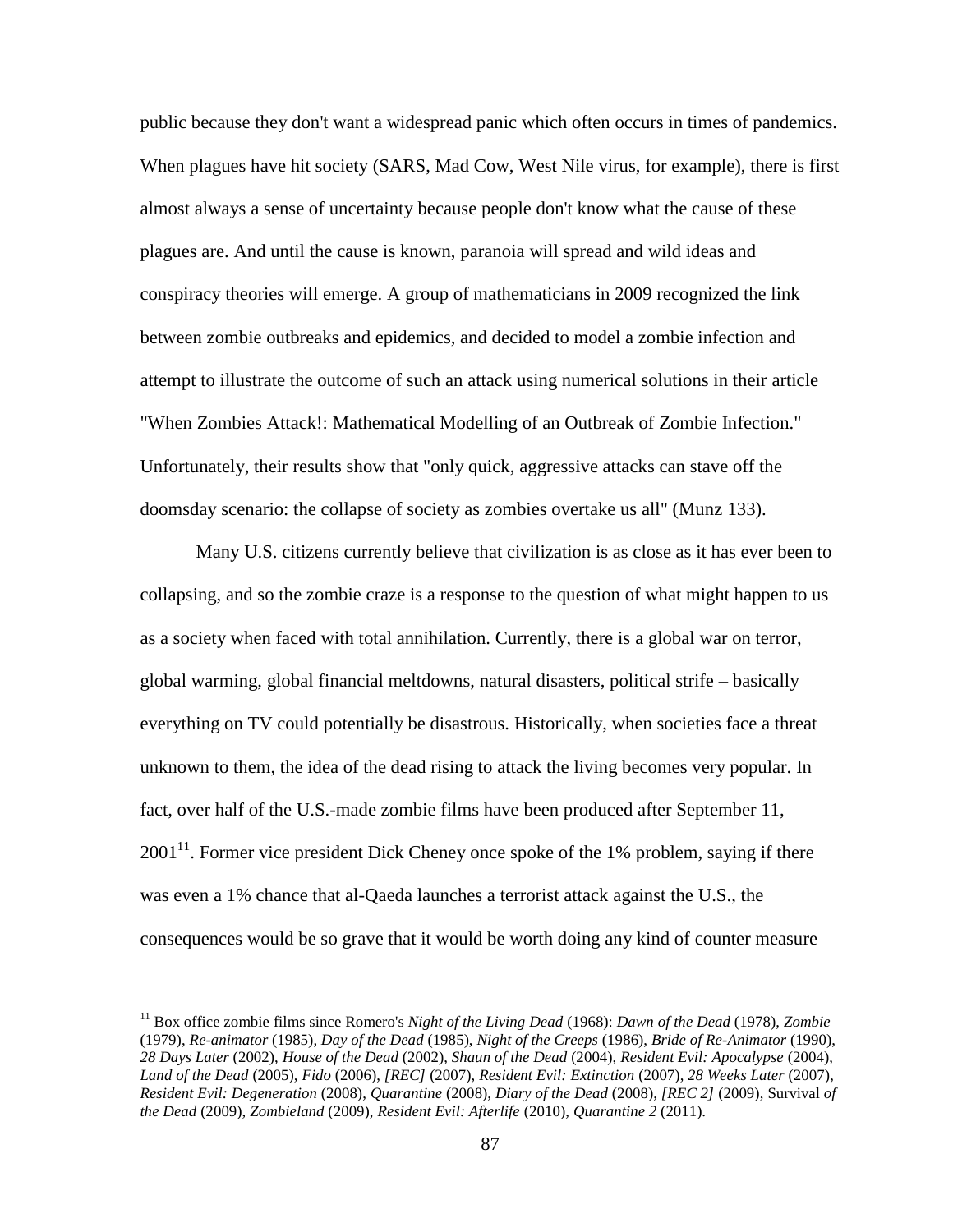possible to prevent that from happening (Parry). Even if we conceive that the likelihood of a Zombie attack would be much lower, the consequences would be so grave that many citizens believe policy planning could/should be put into effect now. If disaster strikes, we want to believe we have what it takes to survive. In May 2011, the Center for Disease Control released a memo on how to survive a zombie apocalypse<sup>12</sup>. The CDC stated that preparing for a zombie apocalypse is exactly like preparing for other disasters we have been hearing about (Khan). The belief is that a zombie is an ill-defined threat, just like pandemics, climate change, terrorist attacks, etc., and can be prepared for in the same manner. This belief also lead to the creation of the "Zombie Squad" which began as an online community, and is now a worldwide movement with 28 separate chapters. Members of the "Zombie Squad" band together as communities and train for the apocalypse by studying survival methods and practicing necessary survival skills. The belief is that everyone should have the skills to survive any kind of disaster, including one that may involve zombies (*Zombie Squad*).

Whether in film, text, or popular culture, zombies will always either hint at or overtly present an apocalypse, an end to humanity through zombification. The most compelling aspect of the zombie genre is that it is, itself, viral, somehow cannibalistic, that its ability to generate narrative and its growing propensity for a celebration of human engagement and effort allows it to colonize multiple other kinds of stories. Rushton and Moreman point out:

As a genre built fundamentally on disruption of a status quo, in a generic sense the zombie apocalypse can be worked into any other genre: romantic comedy (*Shaun of the Dead*), cops and robber drama (*La Horde*), 1950s sitcom (*Fido*), air disaster narratives (*Flight of the Living Dead*), ad infinitum. Since the shock of the unbelievable can work to disrupt any narrative setting, and since that disruption is an

 $\overline{\phantom{a}}$ 

 $12$  Though this is touted as a P.R. stunt, its practical purposes are also essential in this context.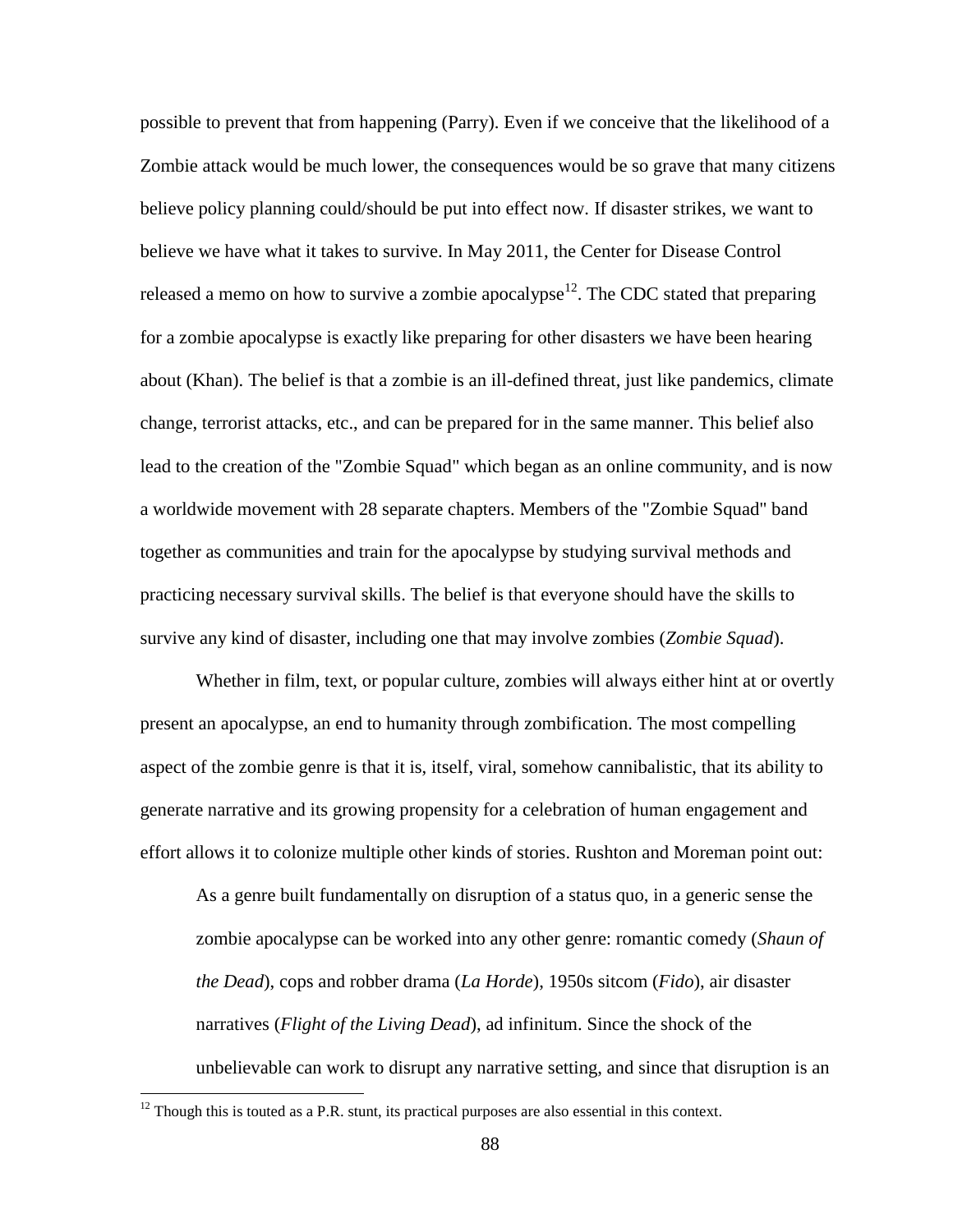essential component of the zombie genre, the zombie genre is perversely capable of being linked to all genres – it is infinitely adaptable. Once this became apparent, the production of zombie texts proliferated exponentially. It was literally a case of "just add zombies." (6)

As a whole, zombie texts – no matter their format – challenge the reader/viewer to read the zombie in its relationship to the human, and vice versa. Humans have an innate drive to reach for meaning in life. They not only strive for meaning, but they long to communicate both what they find and how they get there. Zombies, as an abject reflection of our individual mortality, and harbingers of societal decay, force us to consider the dark possibilities of meaningless existence. Zombies can "paradoxically offer us a glimpse of worlds that might be better if we were forced to fight for our survival, for our joys, and for the right to define ourselves as we want to be" (Moreman 7). Or, at least, they force us to reconsider the nature of the meanings we currently attach to self and society. By examining the darker side that is the living dead, we might come to recognize something of ourselves as dying alive. We might even consider what it would mean to drop the adjectives altogether, and simply live in the world. As someone says in Romero's *Dawn of the Dead*, as a few survivors watch hordes of zombies trying to claw their way into a shopping mall, "They're us, that's all."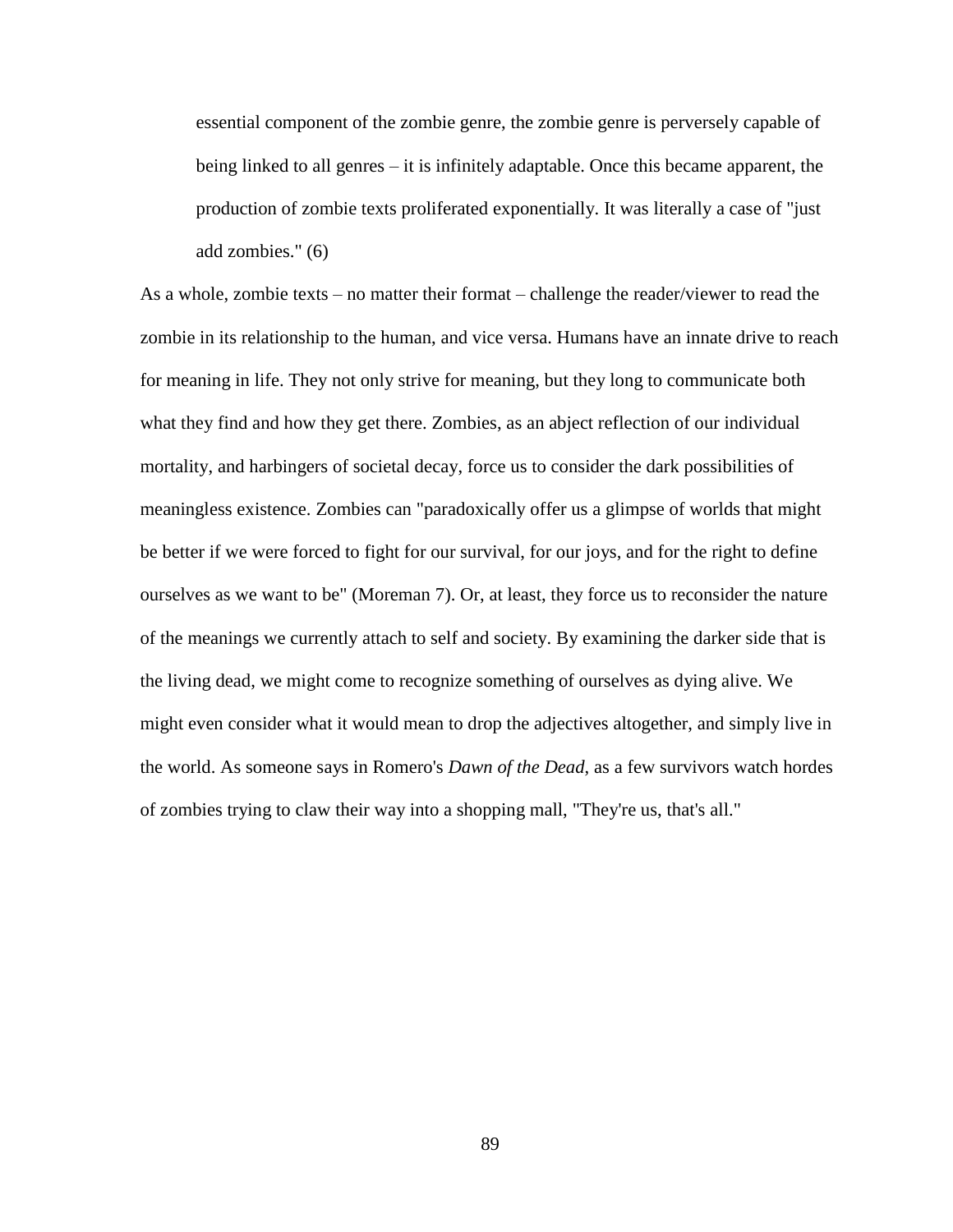## CHAPTER 4

# DON'T BE FOOLED BY THE HANDSOME FELLOW IN THE MANSION: VAMPIRES AND HUMAN MONSTROSITY

The vampire is one of the most fascinating and simultaneously fearsome of all the creatures of folklore. In many ways, vampires inspire the same fears as the zombies: as the living dead, they force humankind to confront their own fears of mortality; when they join in groups or "covens," vampires can inspire the fear of the horde; and through their infectious bites and their ability to turn humans into the undead, vampires can call attention to the fear of infectious disease. But the biggest difference between vampires and zombies is that for all the horror they inspire, vampires are ultimately sources of admiration, amazement, and even attraction. Of course, they are awful and even perverse, but vampires are equally seen as desirable and sexy, in literal ways – that is, the vampire is always and ultimately a symbol of sexuality and sensuality, however much this fact is disguised from view. Even as early as 1930, when Bela Lugosi starred in *Dracula*, U.S. audiences welcomed the idea of the vampire as "a new and exciting sex symbol" rather than being repelled by the bloodsucking, foreign monster, according to Scott Poole. He continues, "Today, the vampire and its related mythology serve as one of America's primary erotic systems" (15). Kristeva's abjection helps to explain this exciting combination of fear and desire. The abject both creates a sense of disgust as something to be cast out, while at the same time evoking a desire to know and even possess the object that creates this deep disturbance. While producing this strange combination of what she calls "phobia, obsession and perversion" (1), the abject creates a devoted following (Poole 15). Though vampire mythology has certainly changed throughout the decades, this paradox of being both attracted to and repelled from the vampire continues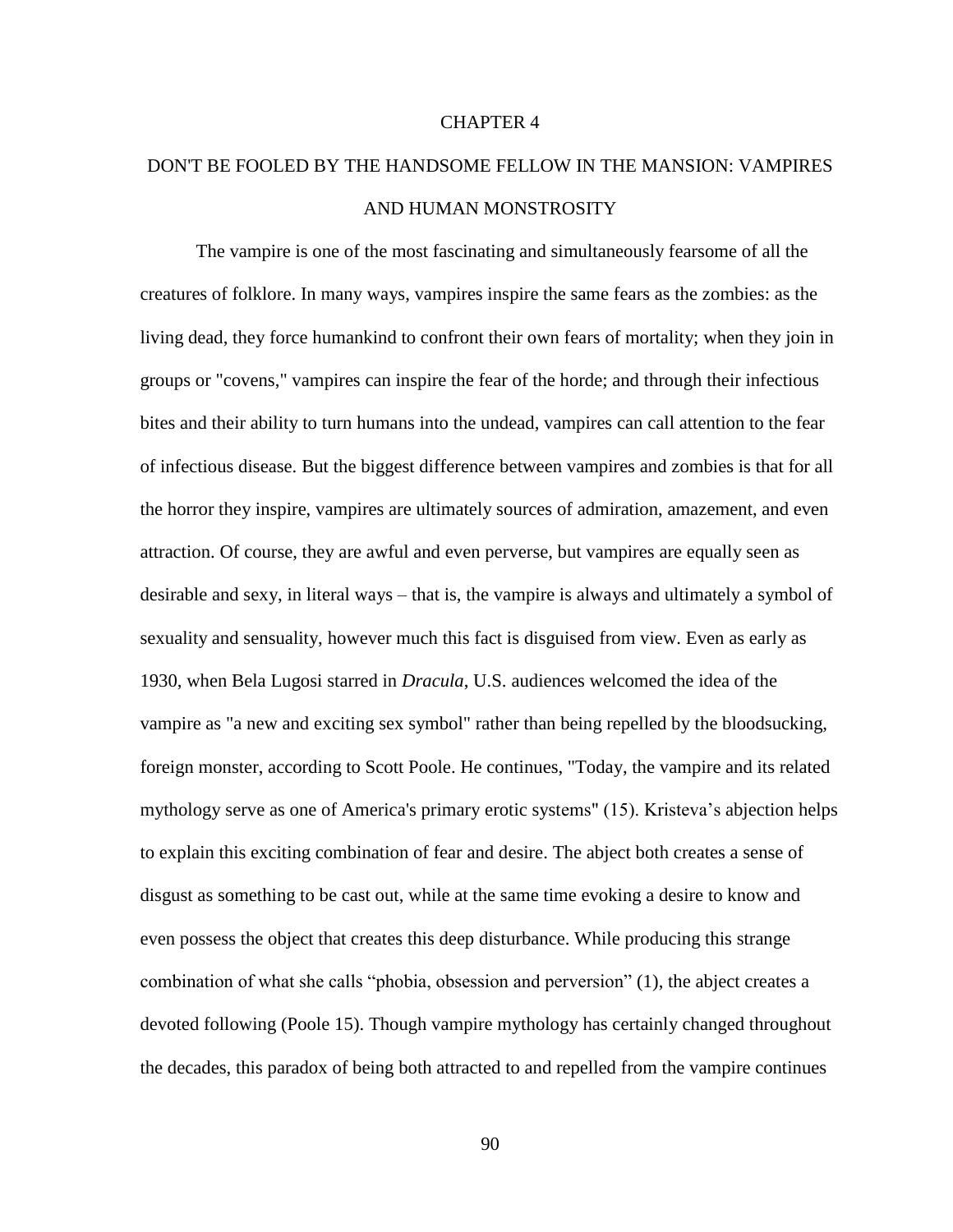through all incarnations of the monster, and ultimately reflects upon the audience's own desires and fears rather than on the vampire as symbolic on its own.

For example, in 19th century vampire fiction, the vampire is a figure of ultimate evil. He is an outcast, living on the margins of society, pretending to be human in order to feed among them. To satisfy his appetites, the vampire feeds on young women and, in the process, unleashes their sexual potential. The bite itself has been referred to as "veiled intercourse" (Lehtinen 2). In Victorian literature, sexual scenes could not be overtly portrayed, and so the vampire bite stood in for a sexual encounter. Lehtinen points out in his essay "Twentieth-Century Vampire Literature," that this interpretation is emphasized because "the bitten woman herself turns into a sexual predator. The vampire woman becomes the antithesis of decent womanhood: aggressive, demanding, powerful, and sexually uninhibited" (2). Lehtinen uses Bram Stoker's depiction of Lucy in *Dracula*, who is the first English woman transformed into a vampire by Dracula himself. Lucy was known as a beautiful, decent woman in life, but becomes a "hellish mockery of womanhood" in undeath (Lehtinen 2). Stoker writes, "The sweetness was turned to adamantine, heartless cruelty, and the purity to voluptuous wantonness…[her] eyes seemed to throw out sparks of hell-fire, the brows were wrinkled as though the folds of the flesh were the coils of Medusa's snakes" (217-218). Not only does Lucy become animal-like and alien after her transformation into a vampire, but she goes on to take the initiative in sexual interaction, telling her fiancé, Arthur, how "hungry" she is for him (218). Lucy's seduction of Arthur is made even more horrific by the fact that just before she advances on him, she is seen with blood dripping from her mouth, carrying a small child. Here is a child on which Lucy has obviously fed and which she drops "callously as a devil" to the ground when she sees her fiancé (217). Lehtinen incredulously asks, "What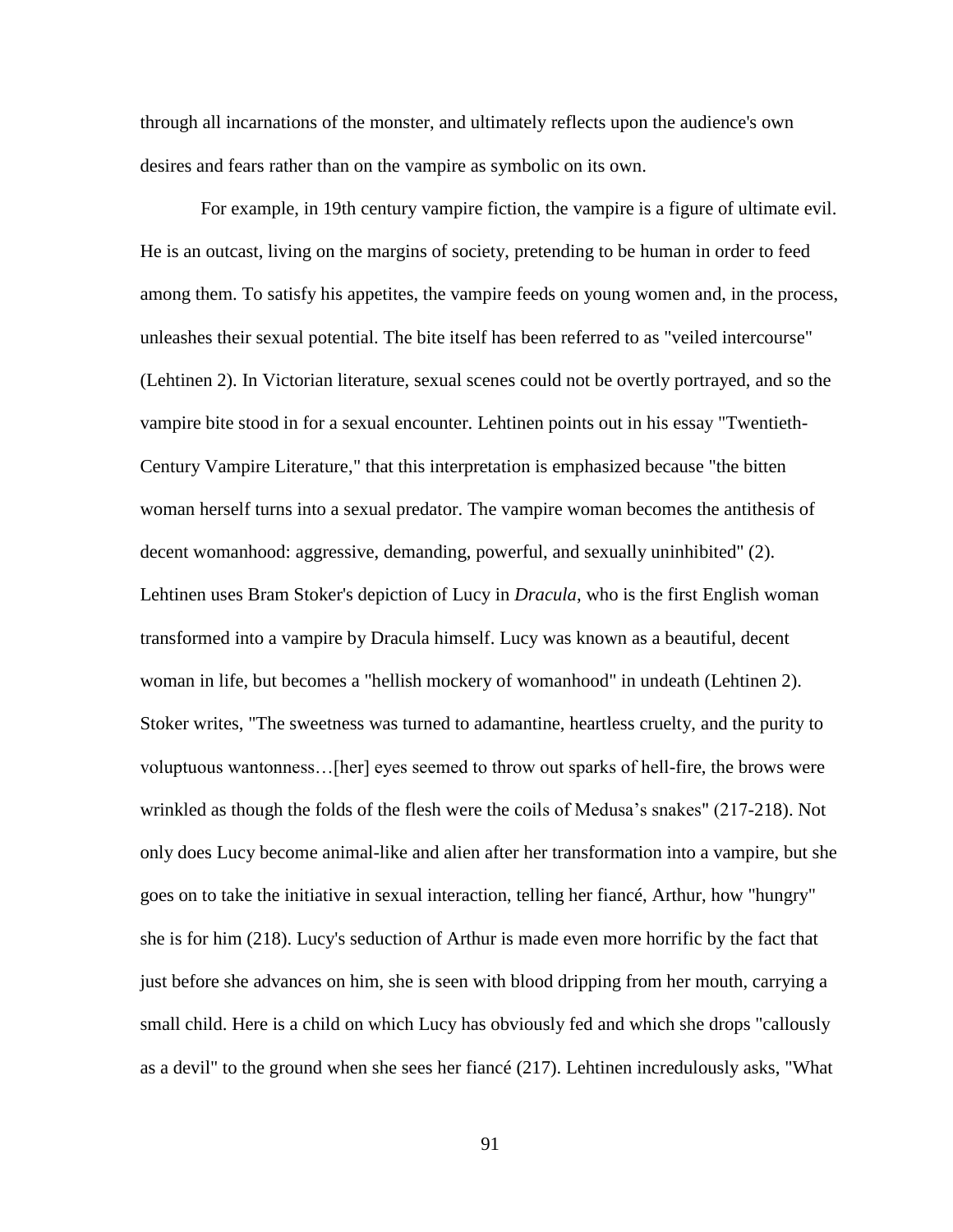could depict a female character's perverse nature better than feeding on children and abandoning them to make sexual advances on a man?" (3). In 1897 when Stoker published *Dracula*, women were not considered to have sexual impulses, finding their deepest satisfaction in marriage and motherhood, making Lucy a rather unnatural female character and emphasizing the evil nature of sexuality which was a prevalent ideology in Victorian literature.

In his book *Danse Macabre*, Stephen King credits the sexual nature of the vampire for its continual appearance and popularity in texts and in films. "When all else is said and done," King writes of why films have conduced such a long "love-affair" with the vampire, "it's a chance to show women in scanty nightclothes, and guys giving the sleeping ladies some of the worst hickeys you ever saw, and to enact, over and over, a situation of which movie audiences never seem to tire: the primal rape scene" (66). For King, the vampire represents the "primal, perverse rapist…stealing not only sexual favors but life itself" (69), but more than this, the vampire allows audiences to vicariously exercise antisocial emotions and feelings which society demands to be repressed. This is may be one reason why the vampire myth has always been so popular with adolescents still trying to come to grips with their own sexuality. King notes, "Sex makes young adolescent boys feel many things, but one of them, quite frankly, is scared. The horror film in general and the Vampire film in particular confirms the feeling. Yes, it says; sex *is* scary; sex *is* dangerous"(69). Even as a symbol of sexuality, the vampire is still abject to the audience as both attractive and terrifying simultaneously.

In the mid 20th century, though the vampire still symbolized sexuality, its character began to change. This is largely due to secularization, but more importantly, a shift in the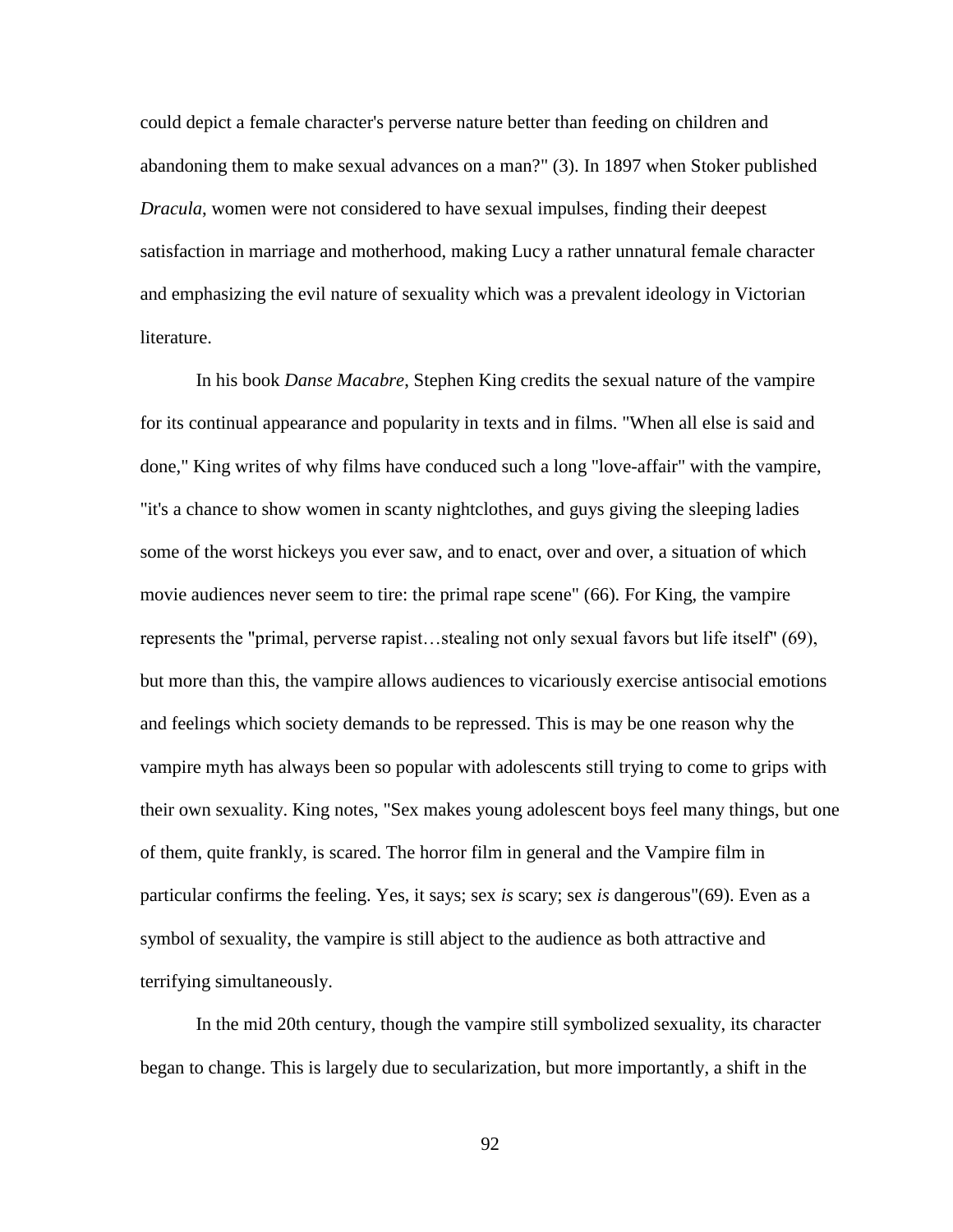balance of social power. Vampires, like all monsters, are shaped by their historical context. Forces such as the Civil Rights movement, feminism, and gay and lesbian movements in the 1960s changed society radically. In addition to winning their own battles, these movements forced the white heterosexual male and the culture built around him to acknowledge a sense of "Otherness" as well as the power of the oppressed. Historical events of the last third of the twentieth century helped prepare the way for the resurrection of the undead in movies and television. Whereas in the 19th century, a vampire's nature was not really questioned, but rather accepted as evil because "to them evil was an absolute and vampires were absolutely evil" (Lehtinen 5), in the 20th century vampires with a conscience began to come out of the coffin. In the 21st century, vampires began to even "domesticate" or assimilate into human culture, and began to fight for their own rights to be treated as equals. Now, anything can be interpreted as vampiric, and vampirism can symbolize almost anything, including the vampiric and monstrous nature of humankind.

## *I Am Legend* and the Monstrous Protagonist

Richard Matheson's 1954 novel *I Am Legend* imagines what might become of the world after a vampire apocalypse. Human society was destroyed before the novel began, and vampires are now the norm. Protagonist Robert Neville, a suburban, middle-class citizen, has watched the world succumb to a plague that has transformed them into vampiric creatures, eager to drink blood and unable to go out in sunlight. Neville, who assumes he is the last human left, lives in a boarded-up suburban home in Los Angeles. During the day, he ventures out to kill vampires, gather supplies, and prepare his domestic fortress for the coming nighttime assault, "a Van Helsing without hope" (Pharr 95). Eventually, he modifies this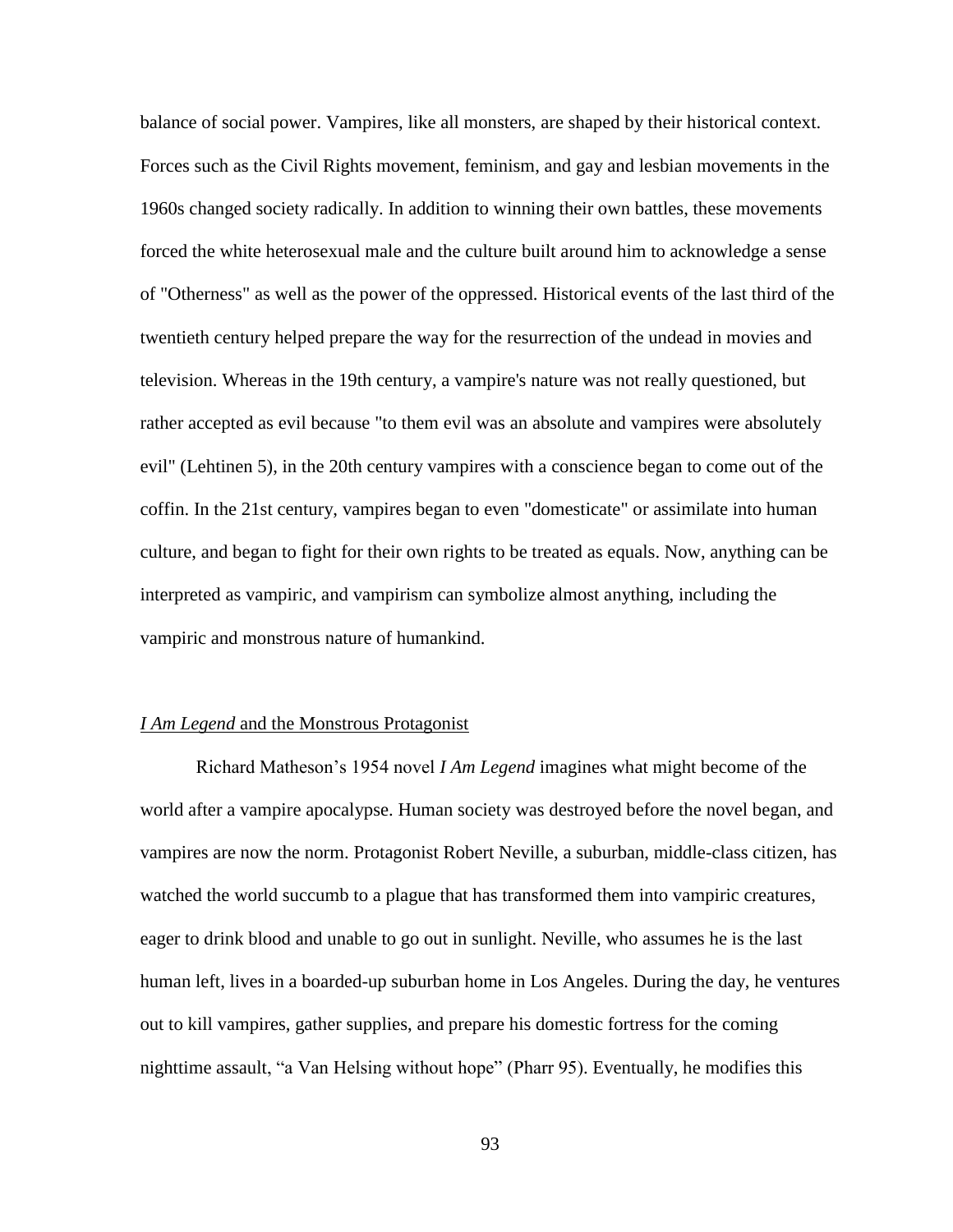dreary schedule to include a study of the plague, which he traces to a bacillus. In writing this novel, Matheson goes against the grain of most Stokeresque fiction, and was a "significant if obliquely acknowledged inspiration for the revised vampires of the 1970s" (Auerbach 138). Matheson is a prolific horror writer – though, as Stephen King points out, the smug pretense of the 1950s that horror had been safely domesticated led to his misclassification as a science fiction writer (*Danse Macabre* 317) – but his novel *I Am Legend* has been a particular breeder of vampires. *I Am Legend* utilized the convention of deterritorialization because it "blurred the demarcation between its vampires and its singular, nasty hero too ruthlessly to be widely popular in the 50s, but later horror fed on its unsparing reversals" (Auerbach 138). Some years after its publication, it inspired three heroic movies – *The Last Man on Earth*, with Vincent Price (1964), *The Omega Man*, with Charlton Heston (1971), and *I Am Legend,*  with Will Smith (2007) – but none of these interpretations capture the dry, hate-filled pragmatism of Matheson's Robert Neville. At first, the reader believes this book is addressing both mass vampiric appetite and a no-nonsense account of one man's search for the answer to the apocalypse. However, as the novel continues, it becomes clear that this story is about man as monster, or what has been labeled "the monstrous protagonist," which is a common characterization in Gothic and Horror fiction. The monstrous protagonist is the protagonist who ends up becoming the very monster he/she is afraid of or trying to defeat. Robert Neville's lone, murderous forays against his neighbors make him "the vampires' vampire" (Auerbach 138).

Because of his ability to not only evade vampire hunger, but to fight against them in the daylight, to the undead, Neville represents a wasted bounty, "a banquet they can never join" (Pharr 95). Losing much of their sentience when they become vampires, these beings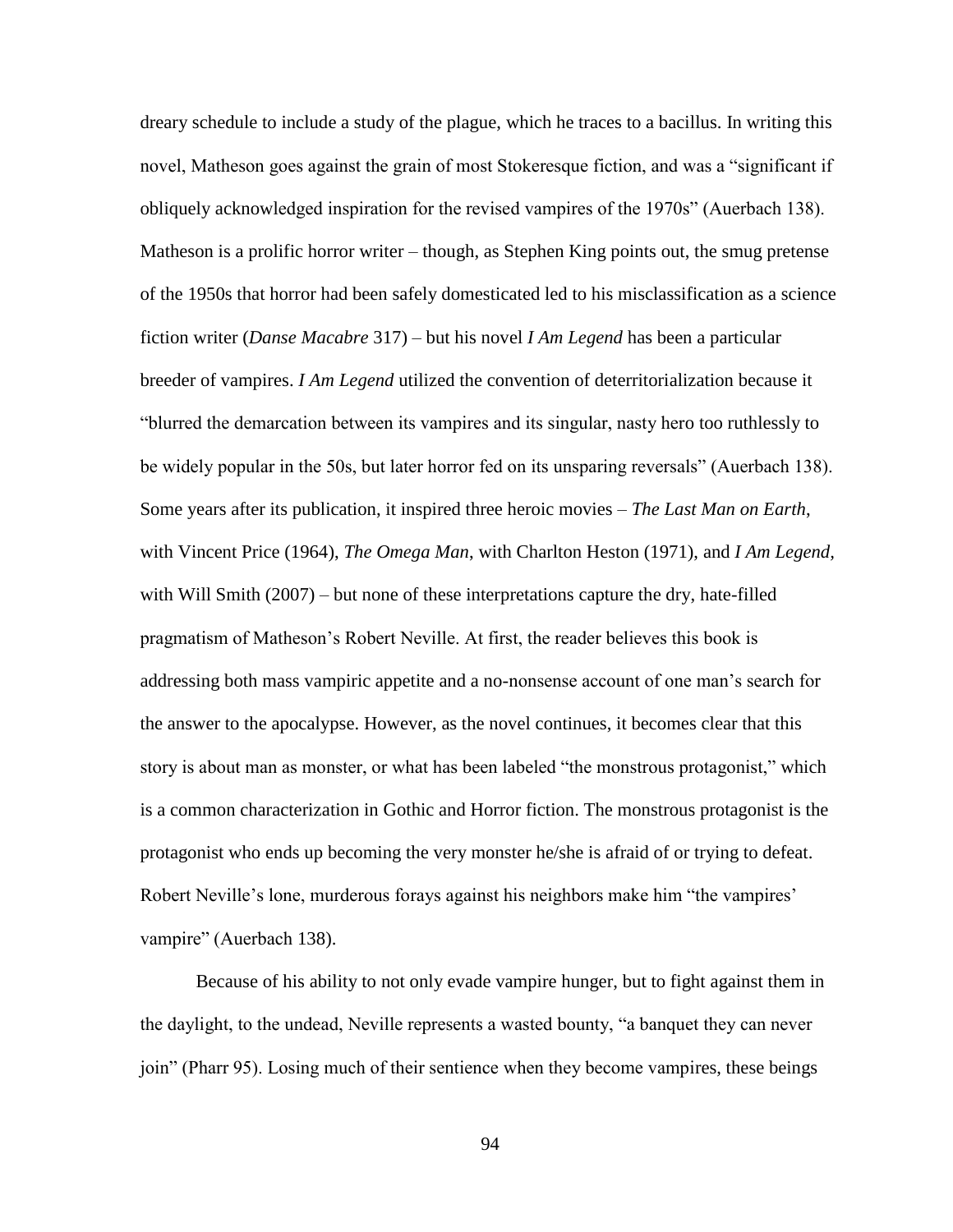are left with a single, dominant urge: to sustain the germ that keeps them moving by feeding it blood. But the germ is impossible to satisfy. The undead vampires lack the mental capacity to deal with the scarcity of available blood in the apocalyptic world. Early in the novel, Neville notices how disorganized the plagued vampires are when they're on the offensive: "There was no union among them. Their need was their only motivation" (19). With such motivation but virtually no prey left, the mob sometimes attacks one of its own – this constant threat of cannibalism becomes a sign of feral desperation: "They walked and walked about on restless feet, circling each other like wolves…" (64). Even the *vampiris* bacterium discovered by Neville cannot be trusted. It is symbiotic when fed and protected, and it becomes violently parasitic when exposed to the air: "It eats the host" (145) and the vampire turns into dust. Thus, in Neville's world, the food chain has devolved into a diminishing and mindless circle.

Too late, Neville learns that he has been killing not just monsters but also those who have mutated into a new human species, a species able to live with the bacteria by taking oral medication in lieu of warm blood. Tragically, these new vampire-humans show every evidence of replacing their previous society with a violent, greedy power structure of their own. Like Neville, the new humans are determined to eradicate the undead, and they want him eradicated as well. To these new humans, Neville is the true monster. As Stephen Poole points out:

Matheson does not portray his character as a heroic monster-hunter keeping the flame of humanity alive. Instead, Neville's hatred of the vampires makes him into more of a monster than they are…[H]e meets a woman who turns out to be a new breed of plague victim… [and] from her, Neville learns that he is seen by this emerging new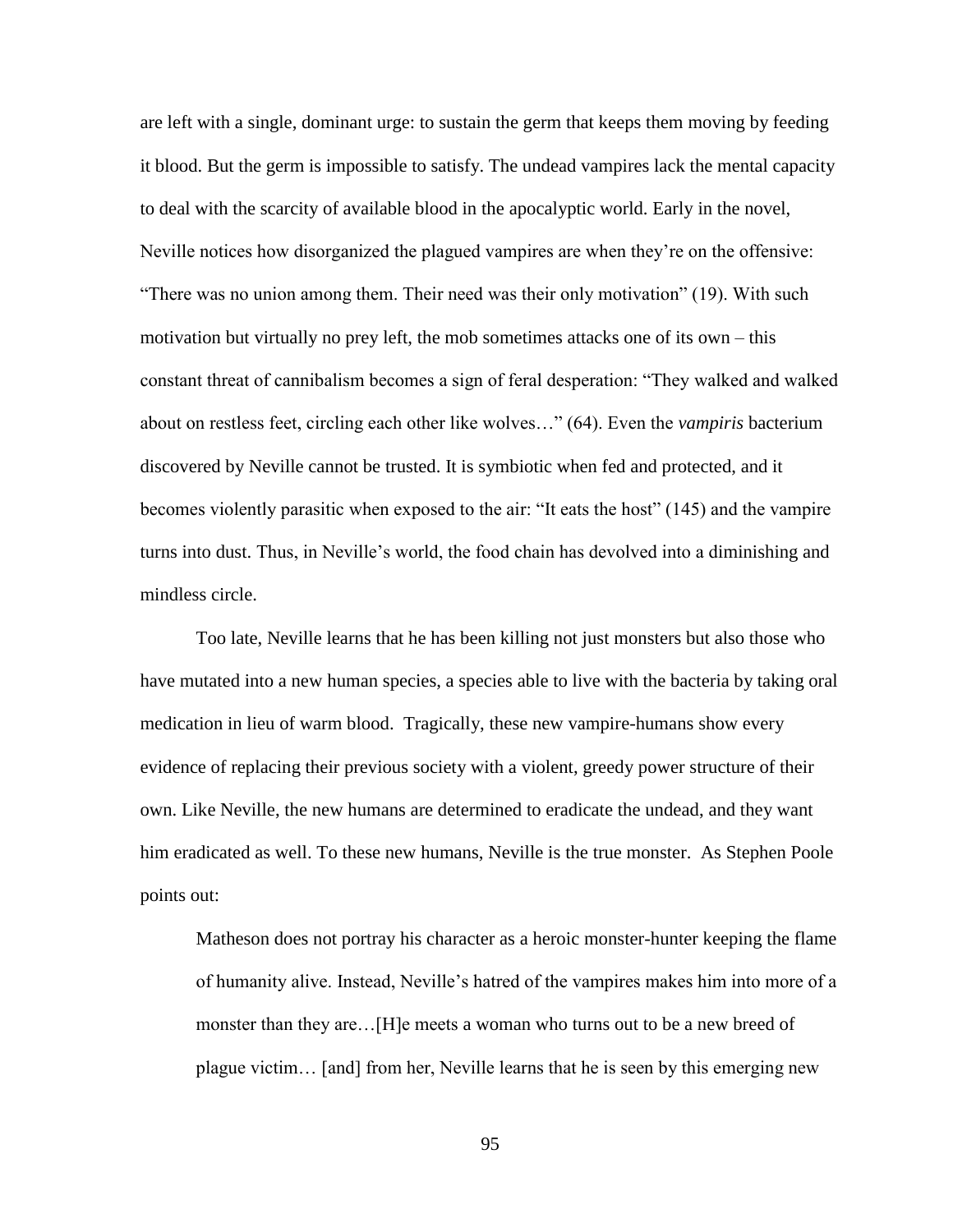society not as a hero, but as a maniac killer who spends his days slaughtering and killing. The title of *I Am Legend* refers to Neville's realization that he has become a nightmare story to be told by the people of the new world, the legend of a mythic monster that had to be slain. (202)

Neville looks out at the post-plague people, hears their voices "like the buzzing of a million insects," sees their "awe, fear, shrinking horror" (173), and swallows a packet of suicide pills given to him by the only new human who understands his plight. In an ironic juxtaposition to the medication that keeps the new race alive, the suicide pills serve as Neville's last meal. Neville dies tragically aware of the irony in his own legend.

In *Danse Macabre*, Stephen King states that Matheson's novel "tells us that politics themselves are not immutable, that times change, and that Neville's very success as a vampire-hunter (his peculiarly practical success) has turned him into the monster, the outlaw, the Gestapo agent who strikes at the helpless as they sleep" (152) King continues by calling *I Am Legend* "perhaps an example of the ultimate political horror [novel] because it offers us the Walt Kelly thesis: We have met the enemy and he is us." (152) *I Am Legend* was also an inspiration for Stephen King's *'Salem's Lot* (1975), a quite different brand of '70s revisionism. *'Salem's Lot* is less concerned with Matheson's solitary survivor, whom King fragments into four or five not very effective vampire hunters, than with the hordes of engulfing vampirecitizens who in their mindless uniformity form the new community. The two disturbing innovations of *I Am Legend* – the lone monster/hero who embodies humanity's last days, and the collective, now-normal vampirism of the new species – become the norm of 1970s horror.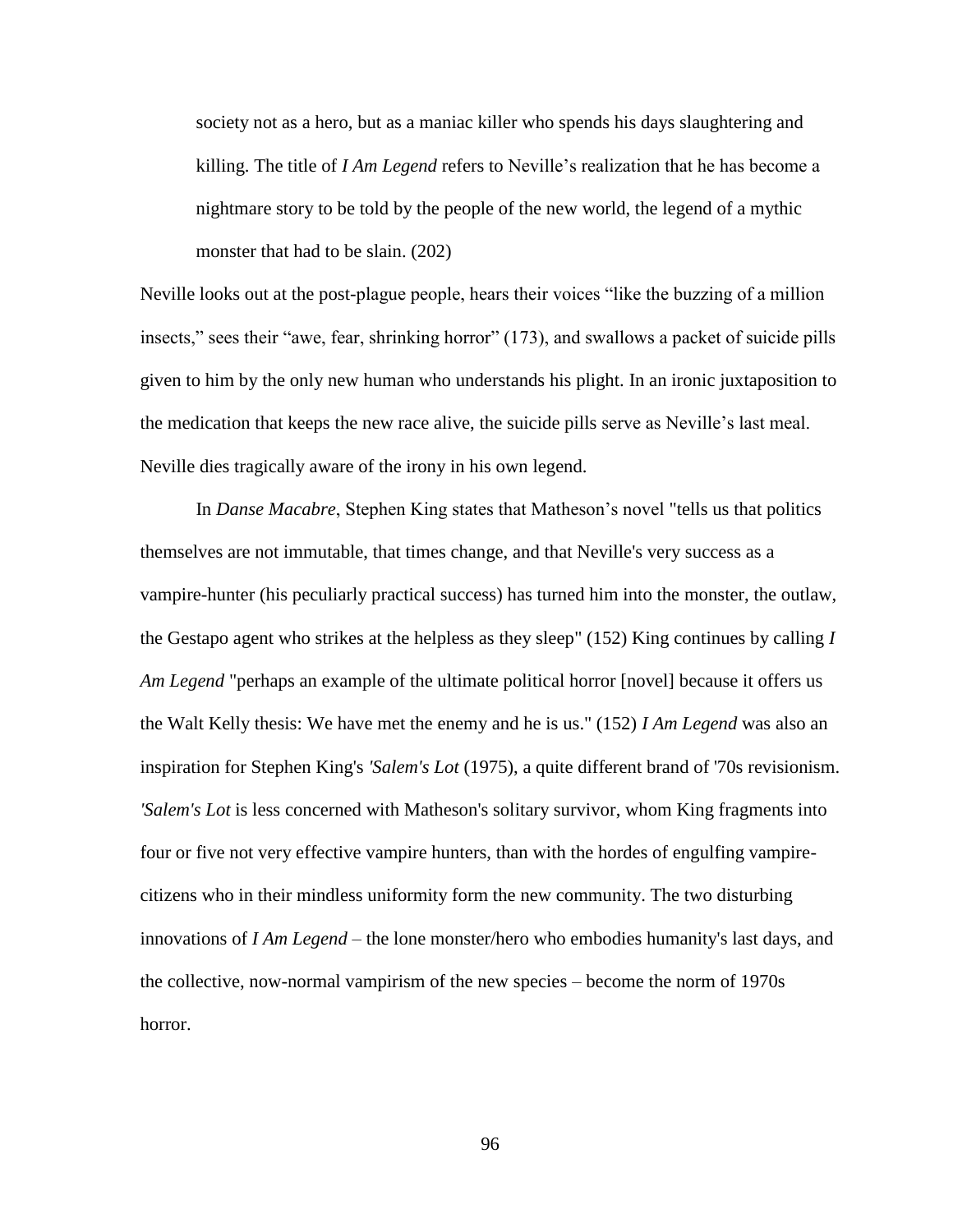## *Salem's Lot*, Vietnam, and Watergate

The legacy of the Vietnam War became a silent partner in the birth of modern horror. Many conservatives saw the war as creating what Ronald Reagan later called the "Vietnam Syndrome," a profound loss of national confidence (Poole 197). Returning veterans came home to a world where the ground had fundamentally shifted. For Americans who had watched the war from their living rooms and mourned the deaths of their children, parents, and spouses at tens of thousands of funerals, the war itself became a kind of undead monster, one that overcame every attempt to keep it in the ground. This legacy was also part of the inspiration for Stephen King's modern American retelling of *Dracula* in his novel *'Salem's Lot* (1975). Like slavery or the Civil War, the United States has never fully come to terms with its own trauma brought about by the Vietnam War. We do not forget, even as we try to forget.

*Salem's Lot* considers what might happen if a vampire created a mini-apocalypse and turned an entire community into its undead servants. The novel tells the story of a small New England town visited by a "Master Vampire" named Barlow. Riven by small-town conflict, a dark place full of secrets even before the coming of the undead, the vampire transforms most of the townspeople into monsters. Auerbach describes the vampires as "so horrible that they may look retrograde. They are surely unsympathetic. No one would call them chosen spirits or leaders manqué" (155). In his introduction to the novel, King writes, "…in the post-Vietnam America I inhabited and still loved (often against my better instincts), I saw a metaphor for everything that was wrong with society around me, where the rich got richer and the poor got welfare…if they were lucky" (xviii). The Vietnam War was not the sole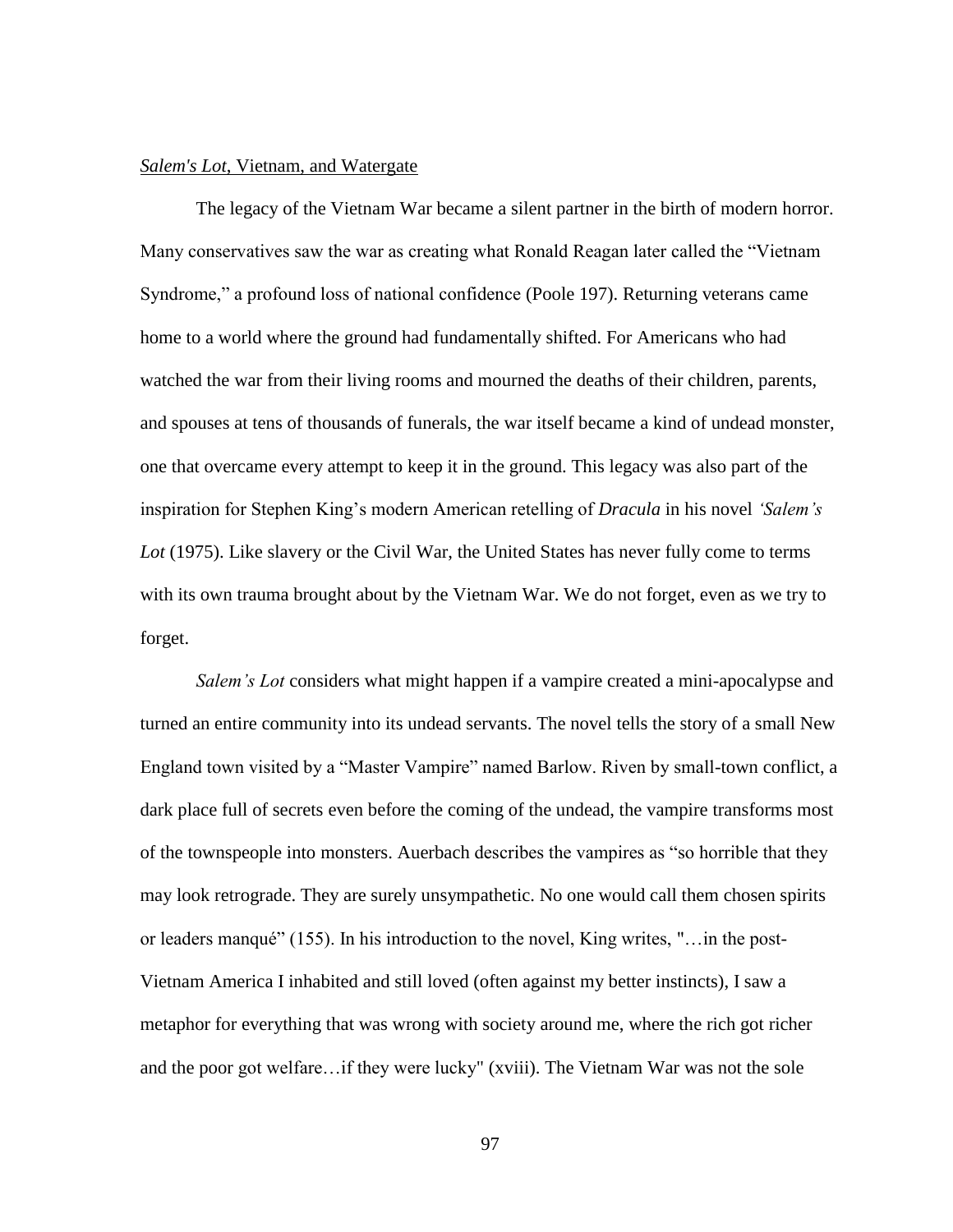historical event which made way for the vampire, of course. However, Vietnam produced "a very graphic iconography of death and bodily dissolution that has remained a permanent part of American culture. Horror images for the next forty years, in a very literal sense, owed their blood and gore to the conflict. Unlike WWII, in which images of veterans seldom included evidence of wounds, the corpses and the physically traumatized human body became a focus of America's memory of Vietnam" (Poole 199). American journalism made Vietnam the first truly televised war, and magazines such as *Time* and *Life* create a massive photographic record of wounded, dead, and dying Americans. Vietnam came to be known as "the Living Room War" with images of troops returning in body bags becoming an indelible image of the failure of American policy in Southeast Asia. Dismemberment entered the public record and became part of popular culture. (Taylor 160-88) The vampire feasted off these images, and Americans turned to these monsters that resonated with the national horror. (Poole 199)

The entrance of the United States into a postcolonial conflict in Southeast Asia became a multidecade commitment that killed 58,000 Americans and wounded 153,303 more. An incalculable number of Vietnamese died in the conflict as well, victims of carpet bombing and chemical warfare (Appy 7-15).This massive loss of life was born of the frustrated efforts of an imperial power trying to squelch an armed peasant revolution. General William Westmoreland, commander of American forces in Vietnam between 1964 and 1968, implemented a strategy of "attrition," or the killing of as many Vietnamese as possible in order to break the peasant revolution's will to fight. The idea of attrition made the creation of a Vietnamese "body count" central to war-winning strategy. This attitude filtered down through the ranks to exert pressure on every officer that commanded a platoon. Former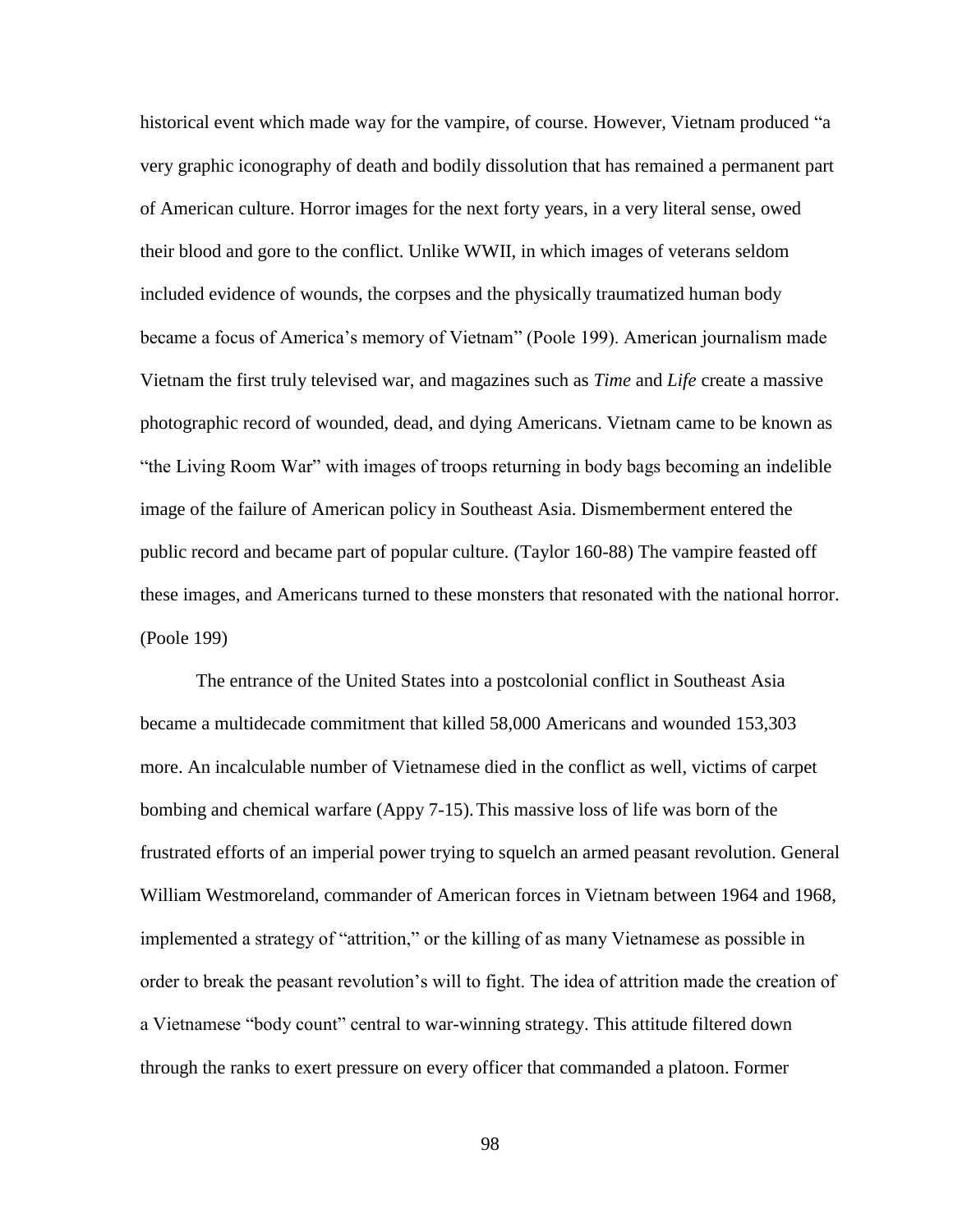Marine Lieutenant Phillip Caputo remembered that "the pressure on unit commanders to produce enemy corpses was intense" (Neal 93). Platoon members took souvenirs of ears, noses, and even scalps to impress their commanders and substantiate claims of a high body count. Some platoons actually padded their kill ratio ("box scores" some called it) by counting small blood traces and at least some unit commanders demanded severed body parts as clear testimony that their troops had performed their duty (Appy 156-57). Bureaucratic pressure to produce Westmoreland's desired rate of attrition degenerated into careless brutality. The infamous My Lai massacre represents the most egregious case of the everyday horrors American forces visited on their hidden enemy, the incident with the highest box score. On May 16, 1968, a company of U.S. soldiers entered the small village of My Lai, rounded up the inhabitants (mostly women and children), placed them in a ditch, and turned murderous gunfire on them. Army investigators later placed the death toll at between four hundred and fifty and five hundred people, some of them infants in their mother's arms (Zinn 469). 13

Like attrition, which did not care to discriminate in regards to the victims it chooses, there are no elect spirits in *'Salem's Lot*. Anyone can become a vampire, and almost everyone does. It scarcely matters whether the citizens of the Lot have turned or not; even at their most human, the embittered Father Callahan smells in his flock "a mindless, moronic evil from which there was no mercy or reprieve" (149). Victimization is random, and anyone exposed in the night can become a vampire. The vampires begin to multiply so quickly that it scarcely matters who begins the chain. King's vampires thrive without authority or rules. It is interesting to note that though anyone – young or old –can become a vampire, only the young anticipate the vampires' arrival. Mark Petrie, one of those charmed Stephen King children

 $\overline{\phantom{a}}$ 

<sup>&</sup>lt;sup>13</sup> Vietnam information in this chapter is quoted from Poole, p197-200.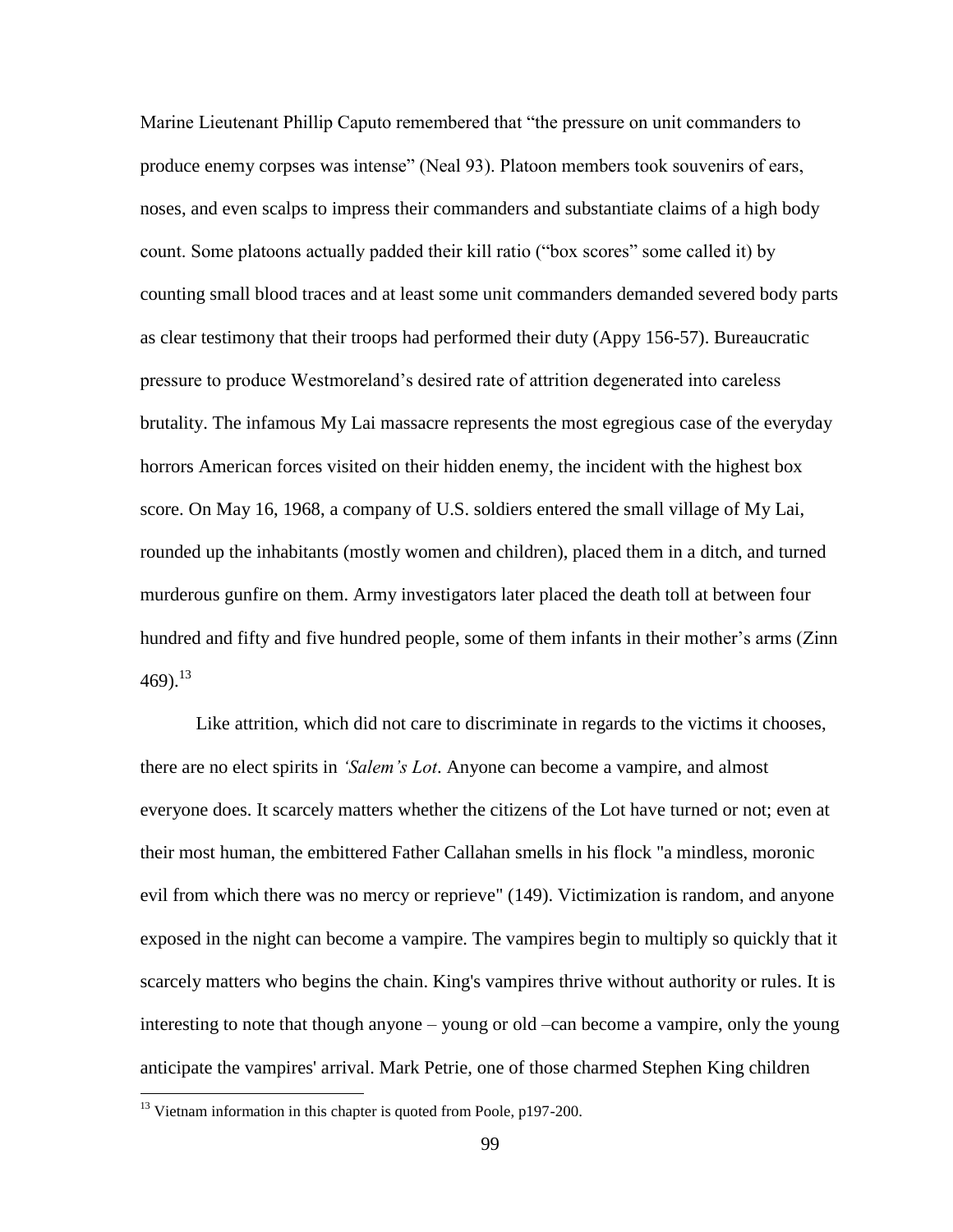born with apprehension of evil, understands the invasion because he has learned life from the pages of horror comics. He is polite enough to love the parents who discuss him in temperate cliches, but he is scarcely surprised when Barlow knocks their heads together "with a grinding, sickening crack" (351), for in comic books death is neither logical nor sacramental. Mark muses: "Understand death? Sure. That was when the monsters got you" (139). Of this quote, King has explained:

…if I had to restrict everything I have ever said or written about the horror genre to one statement (and many critics will say I should have done, ha-ha), it would be that one. It is not the way adults look at death; it is a crude metaphor which leaves little room for the possibility of heaven, hell, Nirvana, or that old wheeze about how the great wheel of Karma turns and we'll get 'em next life, gang. It is a view which – like most horror movies – addresses not only itself not to any philosophical speculation about 'the afterlife' but which speaks only of the moment when we finally have to shuffle off this mortal coil. That instant of death is the only truly universal rite of passage, the only one for which we have no psychological or sociological input to explain what changes we may expect as a result of having passed through. All we know is that we go; and while we have some rules of – etiquette, would it be called? - - which bear on the subject, that actual moment has a way of catching folks unprepared. People pass away while making love, while standing in elevators, while putting dimes in parking meters. Some go in midsneeze. Some die in restaurants, some in cheap one-night hotels, and a few while sitting on the john. We cannot count on dying in our bed or with our boots on. So it would be remarkable indeed if we did not fear death a little. It's just sort of there, isn't it, the great irreducible x-factor of our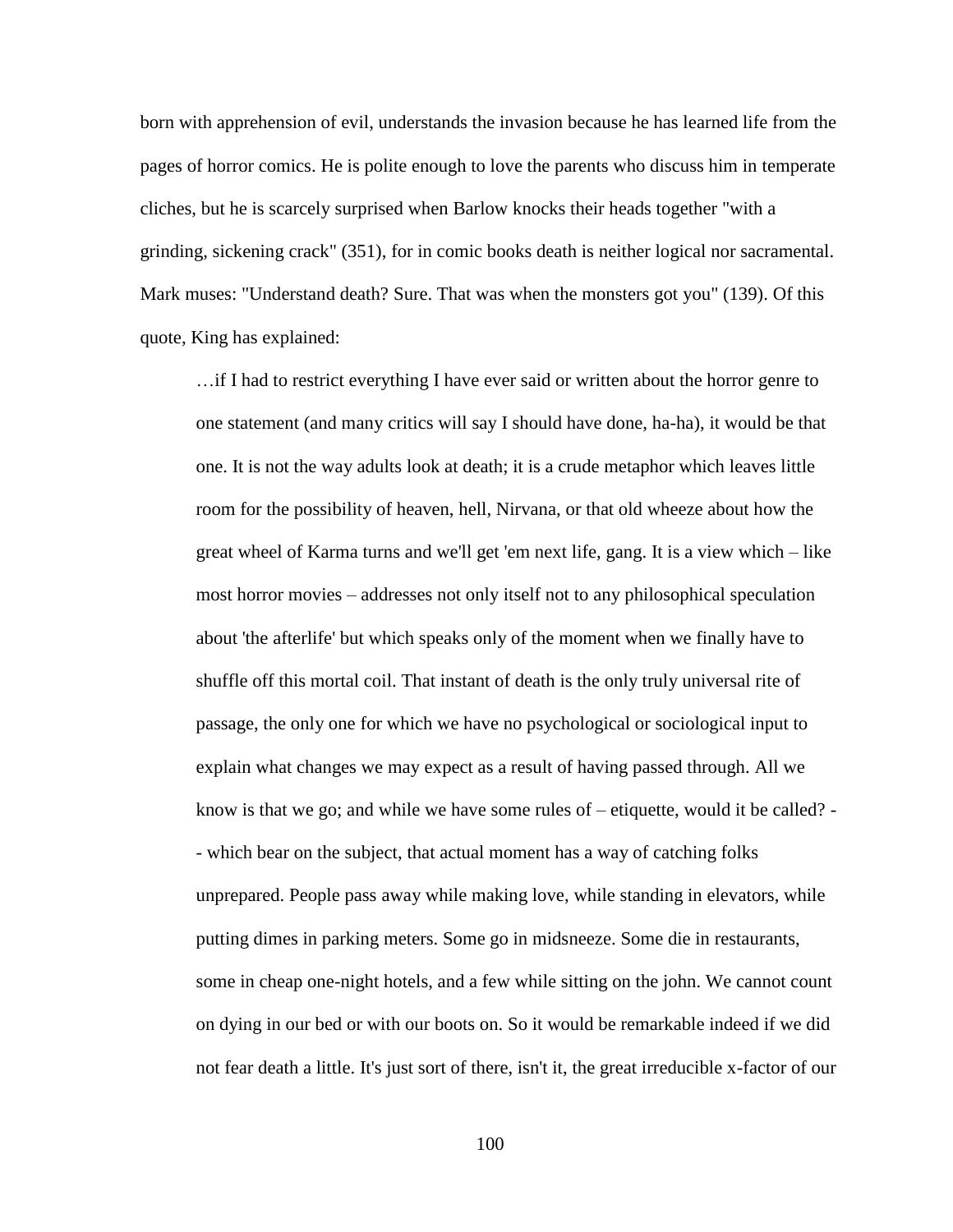lives, faceless father of a hundred religions, so seamless and ungraspable that it usually isn't even discussed at cocktail parties. (*Danse Macabre* 194)

Mark is not "cute" in his insight about death; he is right. King has often claimed that Stoker's Dracula is the source of *'Salem's Lot*, (*Danse Macabre* 38-9) but his is a Dracula without pattern or rationale or rule-giving elders. Not only is there no viable Van Helsing; vampires are so abundant that there is virtually no Dracula. Somehow, though, the young have access to terror their rationalist parents are denied. They are not guides or seers; they are seismographs. Auerbach writes, "The generation gap becomes an almost invisible abyss in *'Salem's Lot*, one from which Hiroshima, the violent lives of the Kennedys, and Vietnam peep out to divide the growing generation from its conventional parents" (158).

Though Mark was the lucky child to escape the initial onslaught of vampirism, other children were not so lucky. Mark's friend Danny Glick is the Lot's most memorable vampire. Danny's attack on a sick man inspires the novel's most quoted line:

And in the awful heavy silence of the house, as [Matt] sat impotently on his bed with his face in his hands, he heard the high, sweet, evil laugh of a child –

– and then the sucking sounds. (165)

Danny is one of the more ravenous demon children who proliferate in popular horror of the 1970s. The "high, sweet, evil laugh of a child," the ensuing "sucking sounds," might, in any other context, be naturalistic descriptions. The adjective "evil" could simply characterize a cranky observer. The horror is that there is little distinction between child and vampire here. Even when Danny first peers out of his coffin, there is nothing unnatural about him: "There was no death pallor in that face; the cheeks seemed rosy, almost juicy with vitality" (135). More pathetic still is the McDougall infant, an abused baby so used to pain that he does not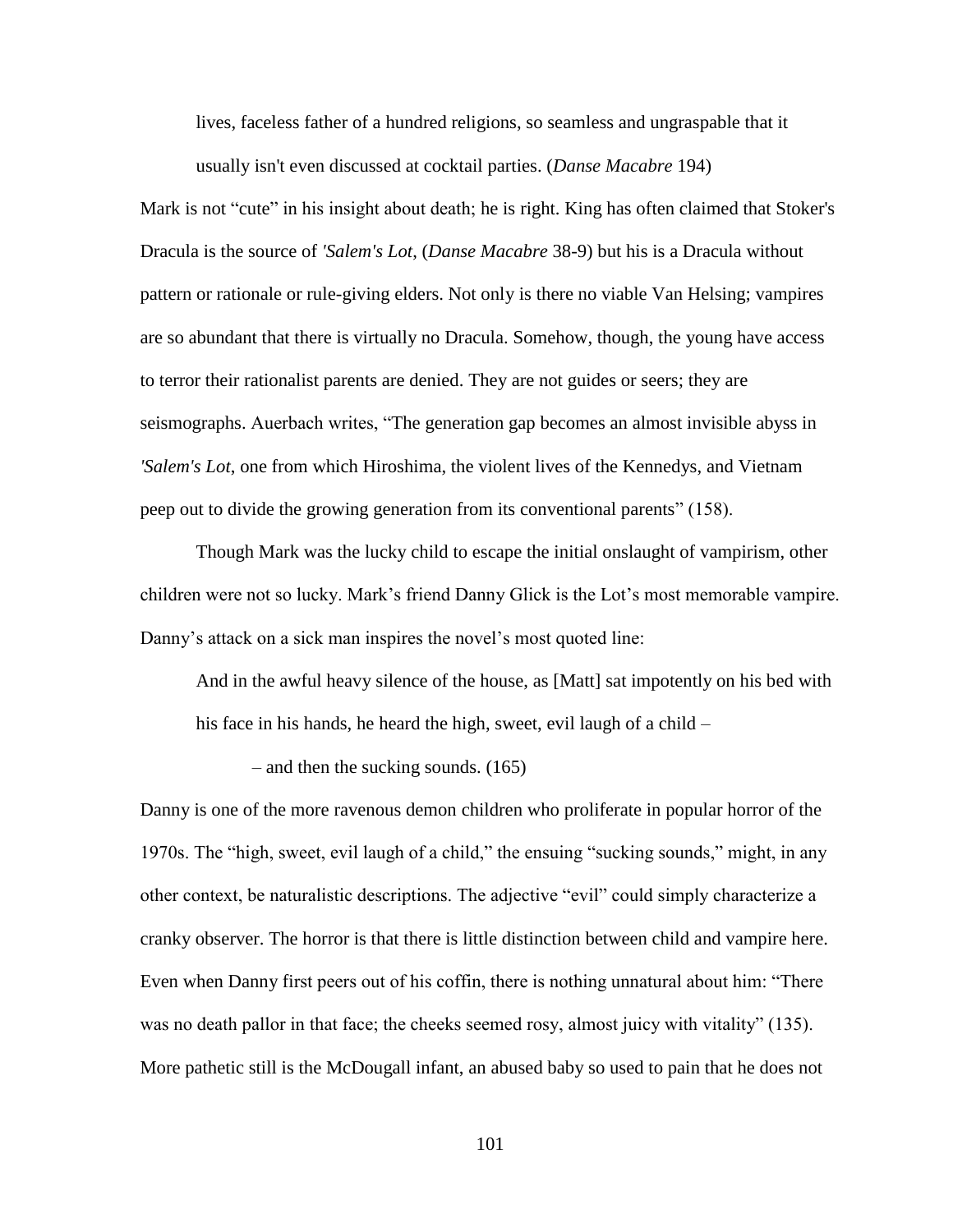even struggle when a child vampire attacks him in his crib and then discards him like a candy wrapper. After his mother (who has been beating him for months) wakes to find her baby "flung into the corner like a piece of garbage" (224), she tries hysterically to wake him by forcing custard down his throat. It will not go. Soon enough, the baby will find his own nourishment and a bloody new bond with his nursing mother, who will then batten off her trailer-trash husband.

Whether they are vampires like Danny and the McDougall baby, or vampire-knowers like Mark – whose toy cross is a more effective vampire repellent than Father Callahan's "real" one – children seem to be at the heart of the vampire epidemic in the Lot. For King, childhood is the essence of experience, "one so haunted and frightening that adulthood is evasion" (Auerbach 158). At the end of *'Salem's Lot*, a forgotten doll is a mute truth-teller:

And perched in one corner of the sandbox, a floppy arm trailing on the grass, was some child's forgotten Raggedy Andy doll. Its shoe-button eyes seemed to reflect a black, vapid horror, as if it had seen all the secrets of darkness during its long stay in the sandbox. Perhaps it had. (425)

For King, vampirism becomes inextricably attached to childhood. In the case of this novel and its connection to Vietnam's brutal imagery, King could be commenting on the victimization of children through the war itself. Wanton cruelty became an everyday result of American policy in Vietnam. One marine described the "fun game" of tossing candy out of the back of a transport truck, leading Vietnamese children to run for it and possibly be mangled by the next truck in line. A Vietnamese peasant woman remembered how passing soldiers in a truck grabbed her son's hat and pulled him (it was held to his head with a string) under the vehicle's tire, killing him. These random acts by some individual soldiers are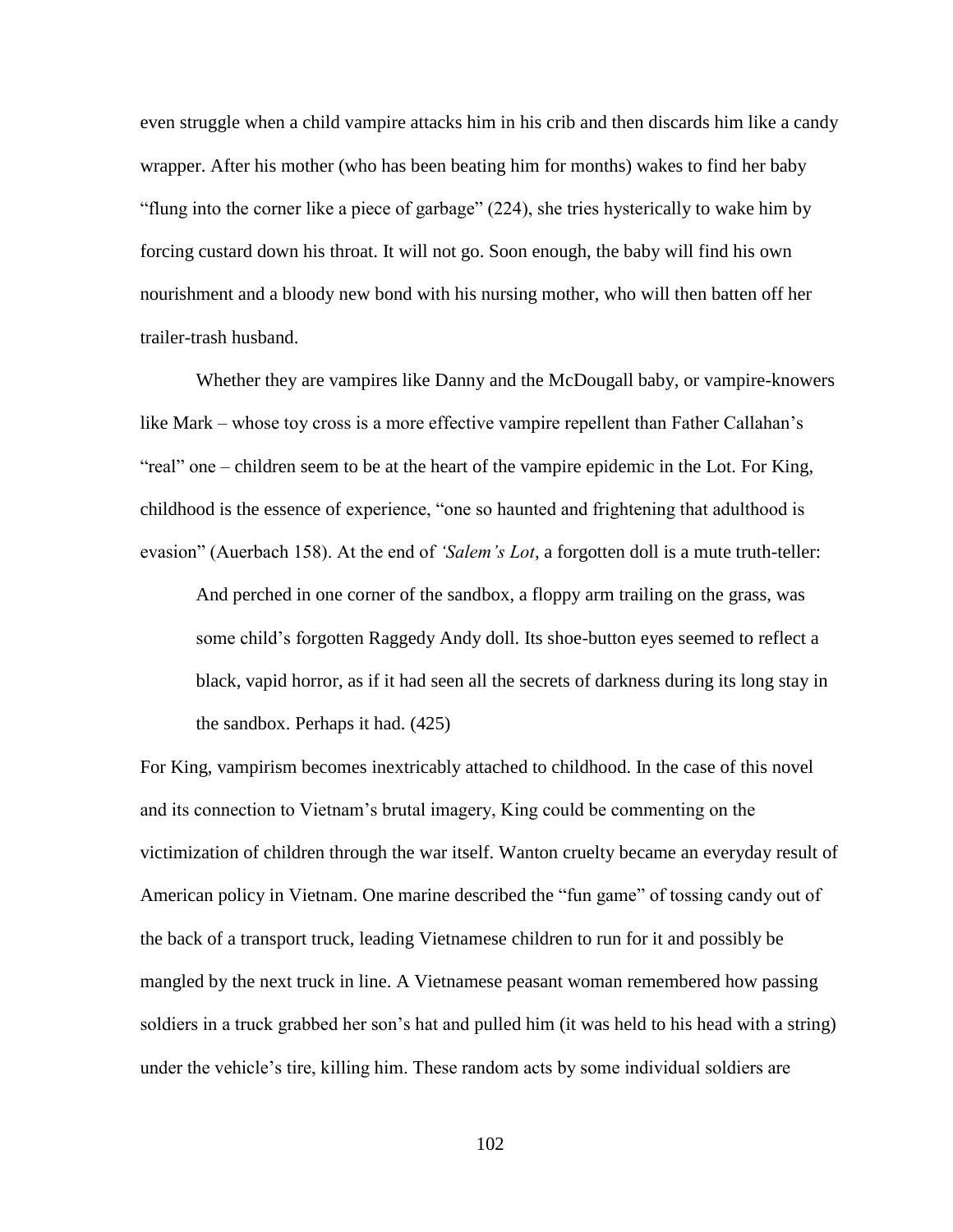dwarfed by the death and destruction wrought on the Vietnamese people by the indiscriminate use of artillery and airpower. (Neale 96-7) Perhaps bred on these types of buried horrors in their post-Vietnam world, the young people in *'Salem's Lot* seem always to have known that life was inhuman.

Vietnam created a sense of malaise in American society as the population struggled to figure out their position in relation to the war. The feeling that the dynamism of post World War II years had fully dissipated. The trauma of the war remained with veterans and the American public after a decade of body bags and what can only be described as the military defeat of the United States in 1973. Events of the 1970s only deepened the growing sense of gloom and prepared the way for an apocalyptic sensibility in American cultural life. (Poole 200) Like other vampires born in the American 1970s, the Vietnam conflict left the vampires in the Lot leaderless and lethal, uncertain what to do. Vampires in the Lot "inhabit a lush but senseless world. In the 1970s, humans and vampires seem to cry together for a leader, a master-vampire who will guide them beyond the corrupt morass of muttering voices that supposedly constitutes authority" (Auerbach 162). This disillusionment with authority and a loss of leadership also stems from King's inspiration gained while his writing the novel just as the full story of Watergate unfolded on television in 1973-1974. King commented that his story of vampires remaking the social order of a small town came directly from the ongoing horror of Watergate. King states:

I know that, for instance, in my novel *'Salem's Lot*, the thing that really scared me was not the vampires, but the town in the daytime, the town that was empty, knowing that there were things in closets, that there were people tucked under beds. Under the concrete pilings of all those trailers. And all the time I was writing that, the Watergate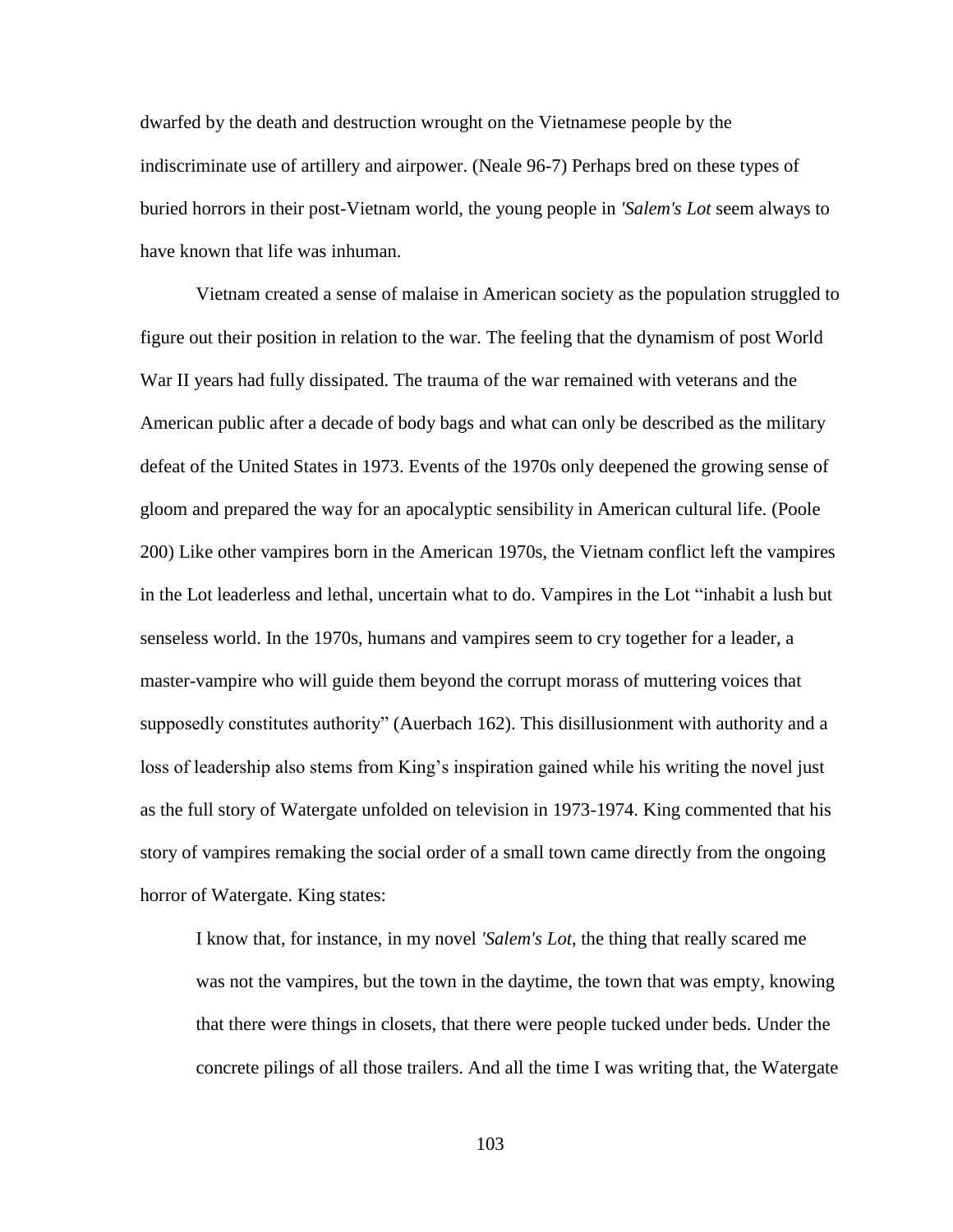hearings were pouring out of the TV. There were people saying "at that point in time." They were saying, "I can't recall." There was money showing up in bags. Howard Baker kept asking, "What I want to know is, what did you know and when did you know it?" That line haunts me, it stays in my mind. It may be *the* classic line of the twentieth century: what did he know and when did he know it. During that time I was thinking about secrets, things that have been hidden and were being dragged out into the light. (Underwood 5)

The secrets hiding under beds and the thing in America's closet became, for King, the sum of all fears. King has elsewhere compared *'Salem's Lot* to *Invasion of the Body Snatchers* with its conceit that the social order could collapse as one's neighbors, one by one, become victims of a corrupting evil with which they seem willing to collaborate. *'Salem's Lot*  produces no Van Helsings. No authentic leaders emerge because there are no clear vampire rules. Auerbach notes, "The townsfolk dredge up memories of Stoker's novel and Hammer movies, then hunt frantically for crucifixes none of them owns, but the rules that were once so reliable splutter and sometimes stop working altogether in 'Salem's Lot" (159). Mark's toy cross repels Danny Glick because Mark believes; so does the good doctor Jimmy Cody, who makes a functional cross out of two tongue depressors (though it saves neither Jimmy's neck nor his life). But when Father Callahan, the only character whose crucifix is authentic, tries to repel Barlow's invasion of the Petrie kitchen, the cross fails embarrassingly. Barlow's diagnosis seems to make smooth sense: "Without faith, the cross is only wood…The boy makes ten of you, false priest" (355).

Nothing works in 'Salem's Lot because its vampires, like its mortals, have no palpable design and no identifiable leaders. "Their invasion seems to follow the old xenophobic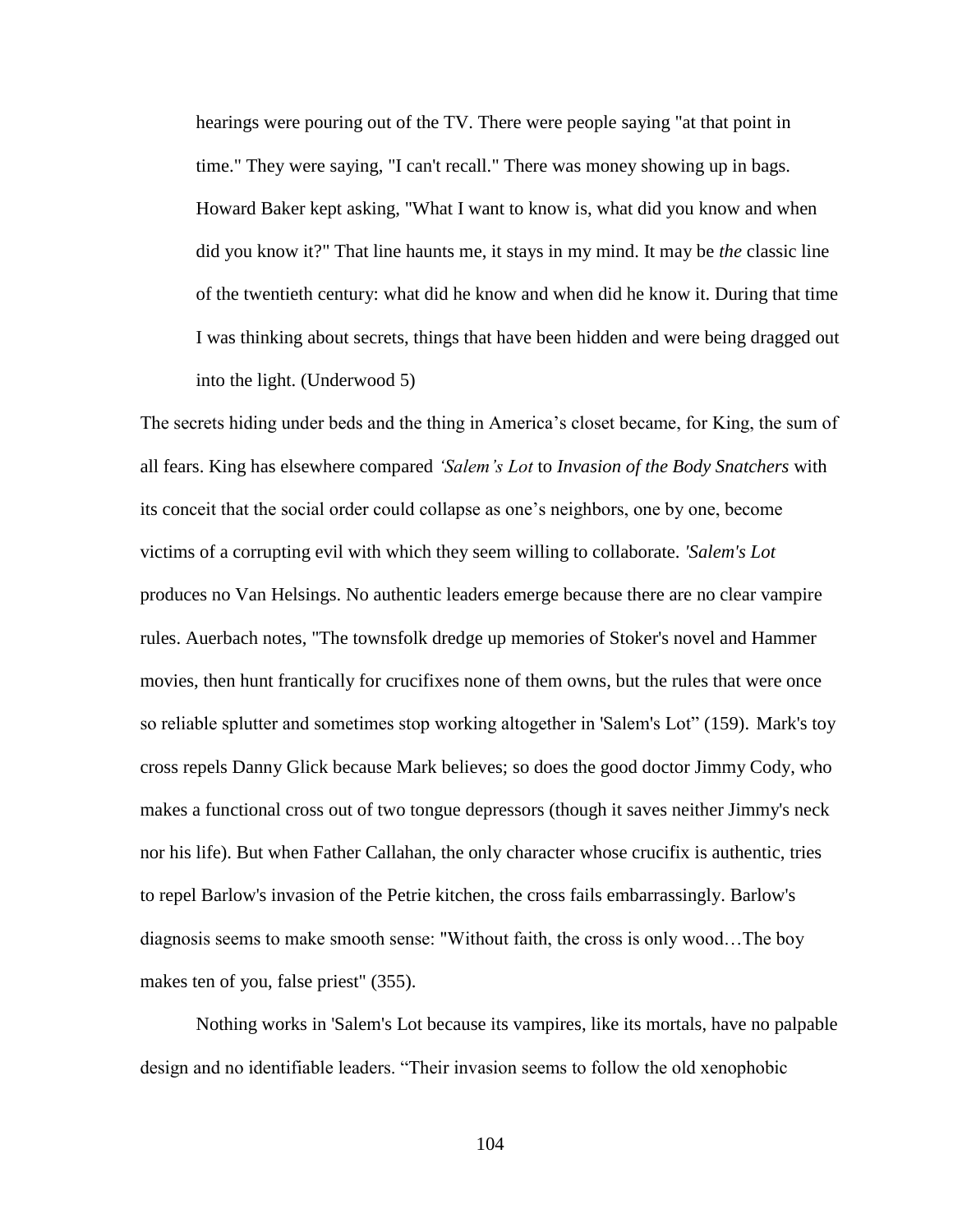*Dracula* pattern: two evilly suave Europeans, Barlow and Straker, come to the Lot to open an antique store" (Auerbach 160). Like the after-effects of Watergate, all chains of command are left undefined – even those among the vampires. there are no rules and no clear vampire origin. This vacuum of vampire leadership "is the diffused authority of American democracy" (Auerbach 160). Father Callahan muses on its Kafkaesque amorphousness: "It was all out of control, like a kid's soapbox racer going downhill with no brakes: *I was following my orders*. Yes, that was true, patently true. We were all soldiers, simply following what was written on our walking papers. But where were the orders coming from, ultimately? *Take me to your leader*. But where is his office? *I was just following orders. The people elected me.* But who elected the people?" (305) These floundering, directionless killers devour, for no reason they know, "the squabbling citizens of a city that has no authorities beyond woozy television and radio chatterers" (Auerbach 161).

Eventually, the master vampire Barlow is killed by the character Ben Mears, a writer who has returned to the Lot that was his childhood home, and the town's only true "vampireexpert," Mark Petrie. The Lot's vampires survive their master and, without leadership, are a swarm of common predators, seeking sustenance rather than a kingdom. That they spread their state through feeding is no more significant to them than the spread of disease is to a rodent. Like Matheson's plague-vampires, King's vampires lack dimension. Godforsaken and stripped of their demonic master, the vampires of *'Salem's Lot* never do devour the world. They are incapable of replicating the plague of *I Am Legend* in any form. Hungry but inept, Barlow's spawn "hide like rats in the abandoned town, coming out only when some unlucky passerby wanders through at night" (Pharr 98). With no one to tell them where to go, they stay at home and they stay together – thus sparing the rest of Maine (which has enough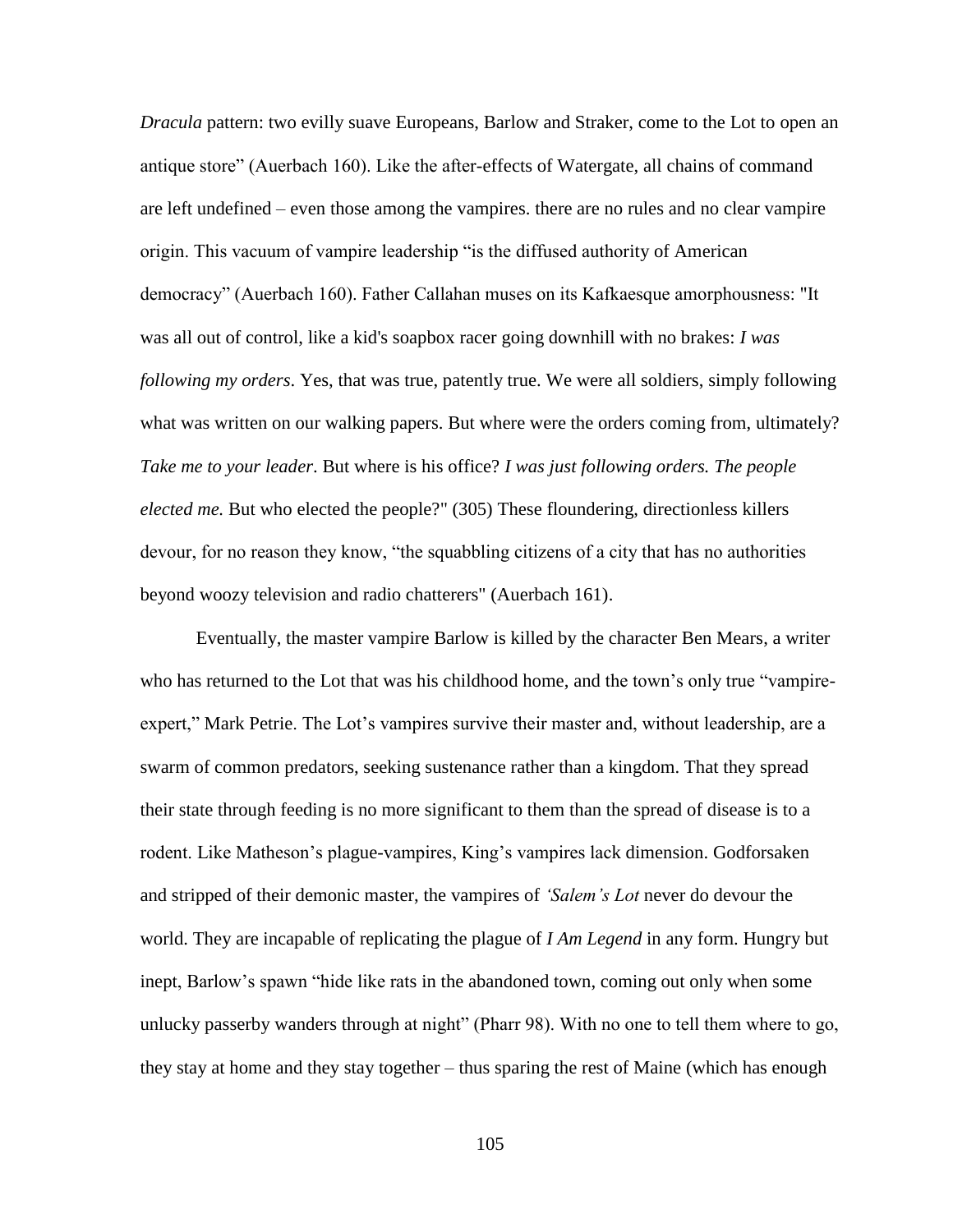to worry about, what with King's other novels), the Eastern seaboard, the U.S. mainland, and the planet Earth. Despite their need, they don't cannibalize one another, being in that respect more like Romero's zombies than Matheson's hordes. Like Romero as well, "King does not deal with the question of how the unfed vampires continue their twilight existence; his *nosferatu* seem trapped in a hell of potentially perpetual hunger" (Pharr 98). Only in the prologue and epilogue to the novel do a series of newspaper clippings suggest that the Lot's vampires may finally be inching away from their nest toward the living bounty in the surrounding areas. Roused by these scattered reports, the vampire-fighters return to the Lot at the novel's conclusion in a crusade to burn out the nest and then eradicate the remaining vampires. It's a noble cause – but one that apparently (we never know how) fails. In King's "One for the Road," a brief, partial sequel initially published in 1977, the burnt-out Lot is again "full of vampires" (317). Perhaps they will always be there.

## *Twilight* and Body Image Anxiety

Vampire fiction has changed radically in the  $21<sup>st</sup>$  century, but continues to raise unanswered questions about the bodies we inhabit. The vampire threatens to puncture, rend, and ultimately destroy our bodies, but also offers a way to remain young and beautiful forever by passing on their vampirism to their victims. Part of the fascination and fear of vampires comes from their human shape. As Poole points out, "You would never know the vampire did not share our humanity until she showed her fangs" (122). These creatures, blood-drinking and forever young, proliferated as a popular culture phenomena at a historical moment when the body had become a central concern in American culture as "the vehicle of pleasure, of theological meaning, or of personal happiness (or all three at once)" (Poole 196).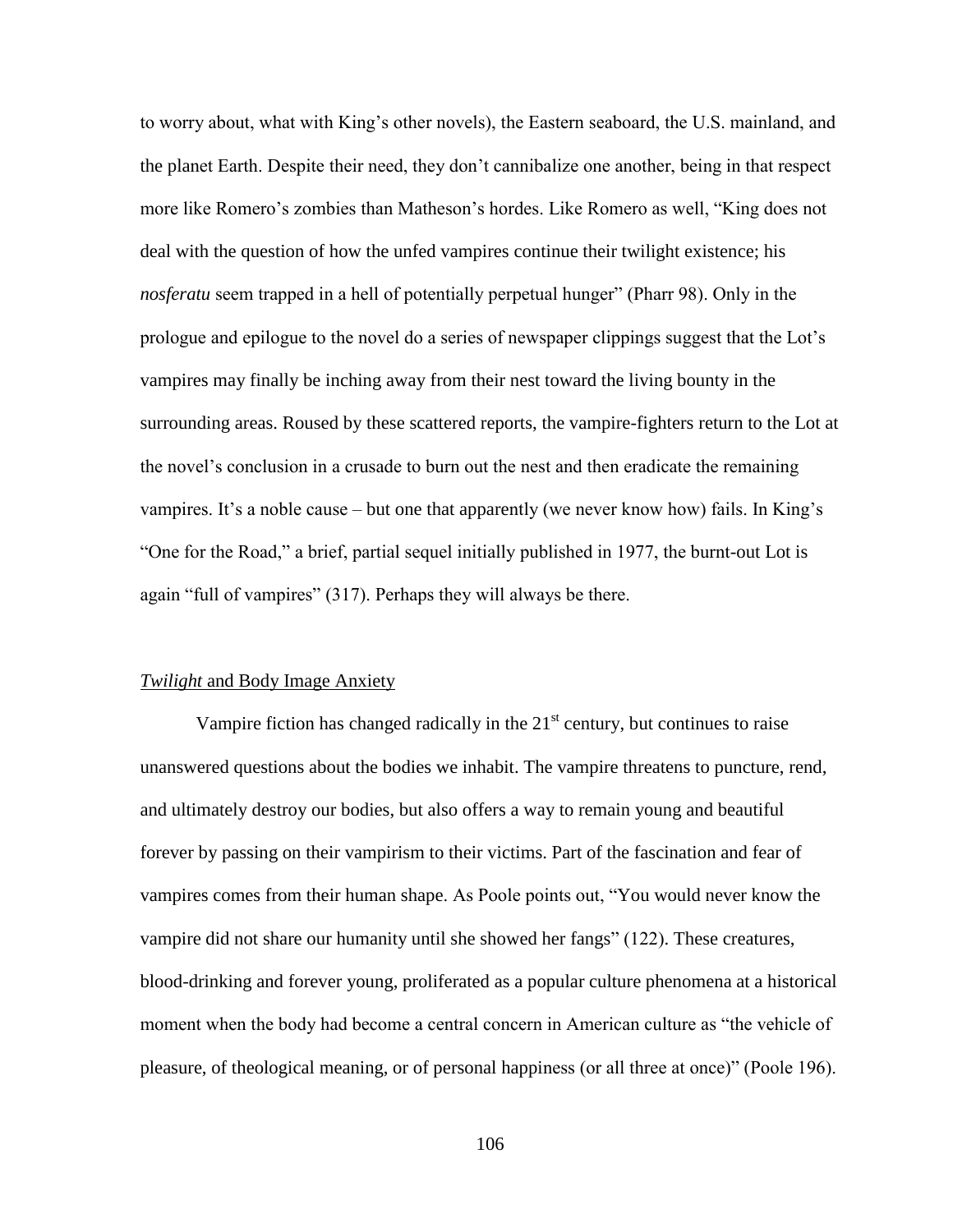Anxiety over threats to the body became a paramount concern as evidenced by the popularity of dieting and exercise regimens, public health campaigns, and the growing acceptance of plastic surgery as an aesthetic renovation of the aging or unsightly physical self<sup>14</sup>. Americans proved remarkably uncomfortable in their own skins at the dawn of the  $21<sup>st</sup>$  century, and have even become increasingly concerned over the possibility of a personal apocalypse taking place within their own bodies. An emphasis on the body's aesthetics and the need to save the body from death "betrays a profound anxiety about physical experience. The obsession of physical aesthetics…have absorbed enormous amounts of media attention" (Poole 205). In 2001, according to the American Society for Aesthetic Plastic Surgery, 8,470,363 Americans had some form of aesthetic surgery. Fear that the effects of aging represented bodily decomposition drove this desire to reconstruct the self, along with the hope that the body could be transformed into a symbol of erotic appeal. Popular procedures used to achieve these goals included chemical peels using a powerful acid to remove a surface layer of skin, injections of the low-grade poison Botox that paralyzes facial muscles to give the appearance of smooth skin, liposuction that liquefies fat before removing it, and reconstructive surgeries, such as breast augmentation, rhinoplasty, and face-lifts. All of these procedures, invasive and destructive, have grown in popularity over the last thirty years, with notable spikes in the early  $21<sup>st</sup>$  century. The number of chemical peels in 2001, for example, represented a 2,356 percent increase over the number administered in 1997. Breast augmentation surgery grew from 20,000 procedures a year in 1992 to 200,000 in 2002 and climbing. This mass desire to transform the body did not emerge organically from the availability of new aesthetic surgery techniques. Instead, it represents a carefully orchestrated effort to create a new aesthetic by an industry that views divergence from a universal template of attractiveness as an

 $\overline{\phantom{a}}$ 

 $14$  Information which follows is quoted from Poole, p204-206.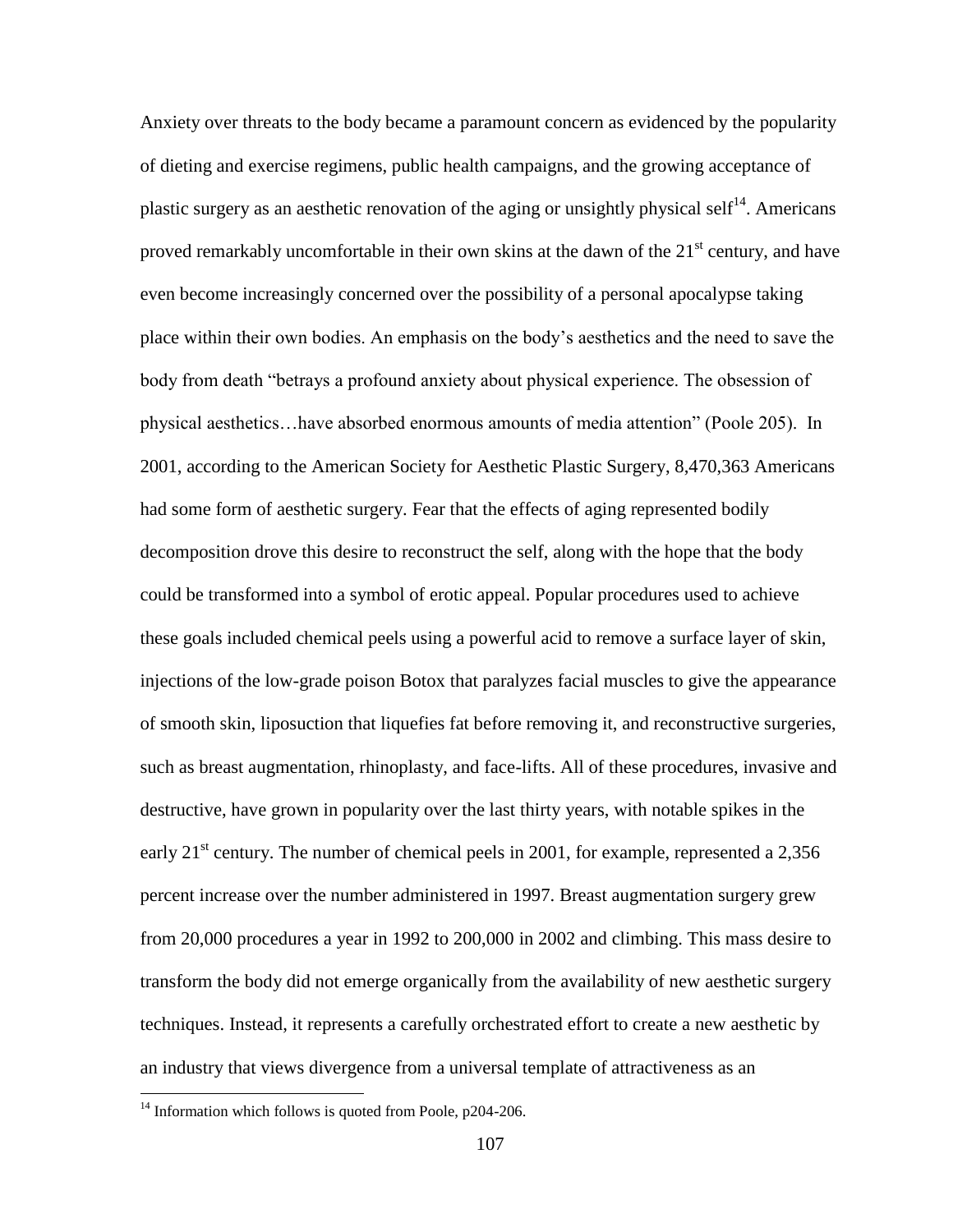abnormality and seeks to fully medicalize divergences from this template. Concerned over failing profits, The American Society of Plastic and Reconstructive Surgery began defining small breast size as a medical abnormality in 1983. An extensive advertising campaign, and the transformation of plastic surgeons into public figures who, as authors and talk-show guests, spread the gospel of bodily transformation, and convinced many American women that face-lifts, tummy tucks, and breast implants could further their career goals, improve their mental health, and even save their marriages. (Covino 38-54)

Vampires became the ultimate meaning machines in this era of the body wars. The immortal, and often eerily beautiful, bodies of vampires sucked the blood that Americans imagined as the carrier of infection and death, creating an iconography of fatal, diseased, erotic pleasure. This can clearly be seen in Stephanie Meyer's popular series The *Twilight*  Saga. *Twilight* tells the story of a romance between teenager Isabella (Bella) Swan and Edward Cullen, a century-old vampire who masquerades as a teenager in a Forks, Washington, high school. Edward and Bella are typical star-crossed lovers, kept apart less by circumstance than by the fact that Edward's attachment to Bella includes a strange mixture of lust and predatory hunger. Readers are asked to empathize (indeed idealize) Edward for his effort to keep himself from ripping Bella apart and eating her. Over the course of four books, readers watch Edward become Bella's protector and eventually her husband, introducing her into a secret world of supernatural creatures. Maintaining sexual purity until their marriage, the rather flat characters managed to hold reader interest with the titillating conceit of whether or not they would ever consummate their love. It also gave the opportunity for Meyer to endanger Bella repeatedly, allowing Edward in turn to save her.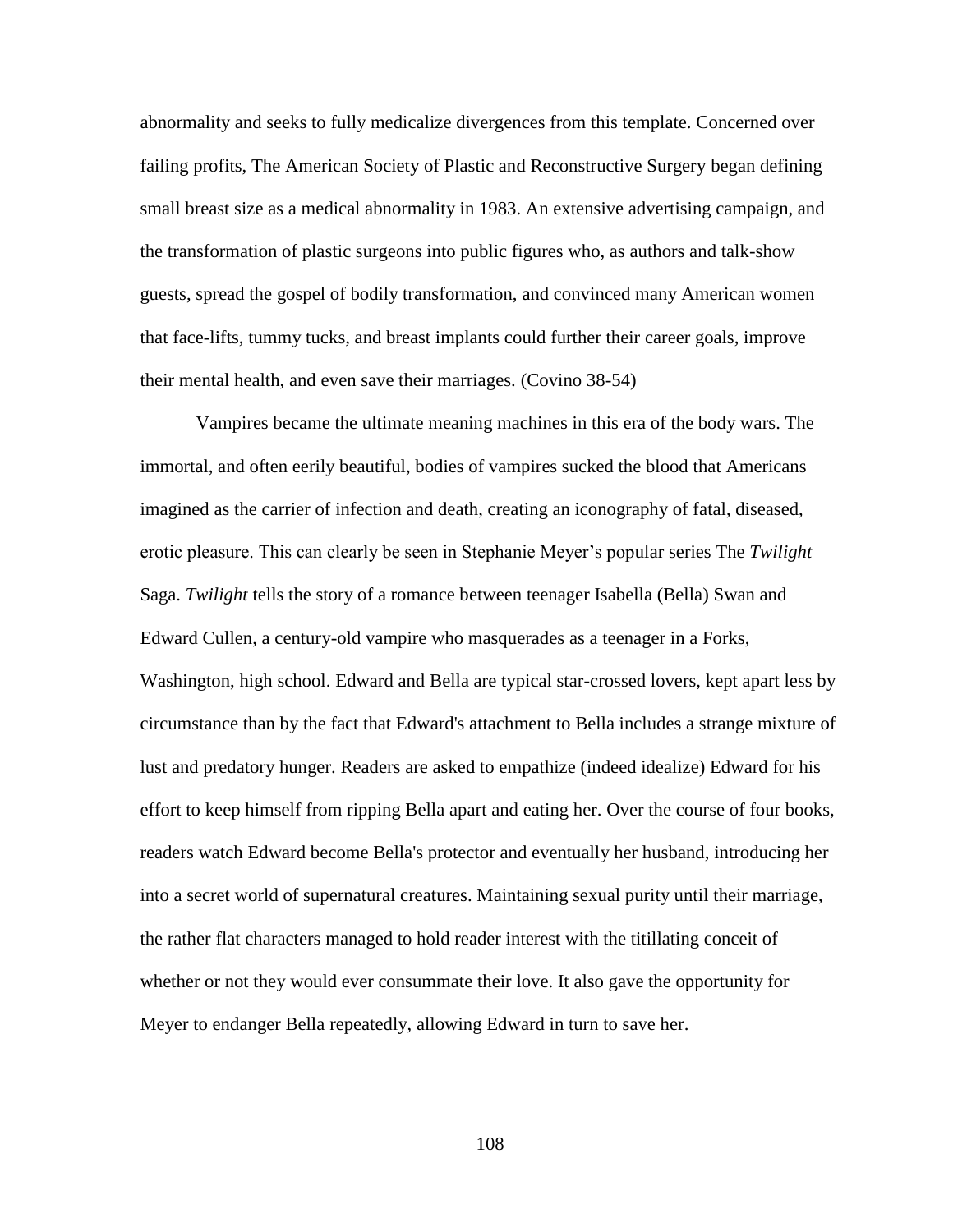Notably, Edward and his fellow vampires are an odd set of monsters, missing almost all the trappings of either traditional folklore or Hollywood legend. Edward is part of a nuclear, loving, highly traditional family that seems representative of 1950s dreams of domestic bliss. Unaffected by crosses or holy water, these rather bourgeois vampires can even walk in the sun (sunlight makes them "sparkle" rather than burst into flame). Moreover, many of them are termed "vegetarian vampires," a particularly silly misnomer given that they use their speed and strength to hunt, kill, and feed on various woodland creatures instead of humans. Perhaps most notably, Meyer's creatures are shorn even of fangs, the most basic accoutrement of vampire mythology (Poole 212). But one attribute that Meyer makes sure to emphasize in her description of these  $21<sup>st</sup>$  century vampires is their classical and overwhelming beauty seen in their physical appearance. Emmet Cullen, one of Edwards "brothers," is described as "muscled like a serious weight lifter" (18). Rosalie Cullen, who is married to Emmet, is not only "statuesque" with a "beautiful figure" worthy of "the cover of the *Sports Illustrated* swimsuit issue," but her physical appearance is actually described as so breathtaking that she hurts the self-esteem of any girl around her "just by being in the same room" with them (18). Though the Cullens are noticeably paler than the rest of the students and appear to have "dark shadows" under their eyes, Bella sees in their faces something "devastatingly, inhumanly beautiful," so much so that she is unable to look away from them (18). She makes it a point to comment on their noses and all of their features as "straight, perfect, angular" – a Eurocentric idea of beauty – and continues:

They were faces you never expected to see except perhaps on the airbrushed pages of a fashion magazine. Or painted by an old master as the face of an angel. It was hard to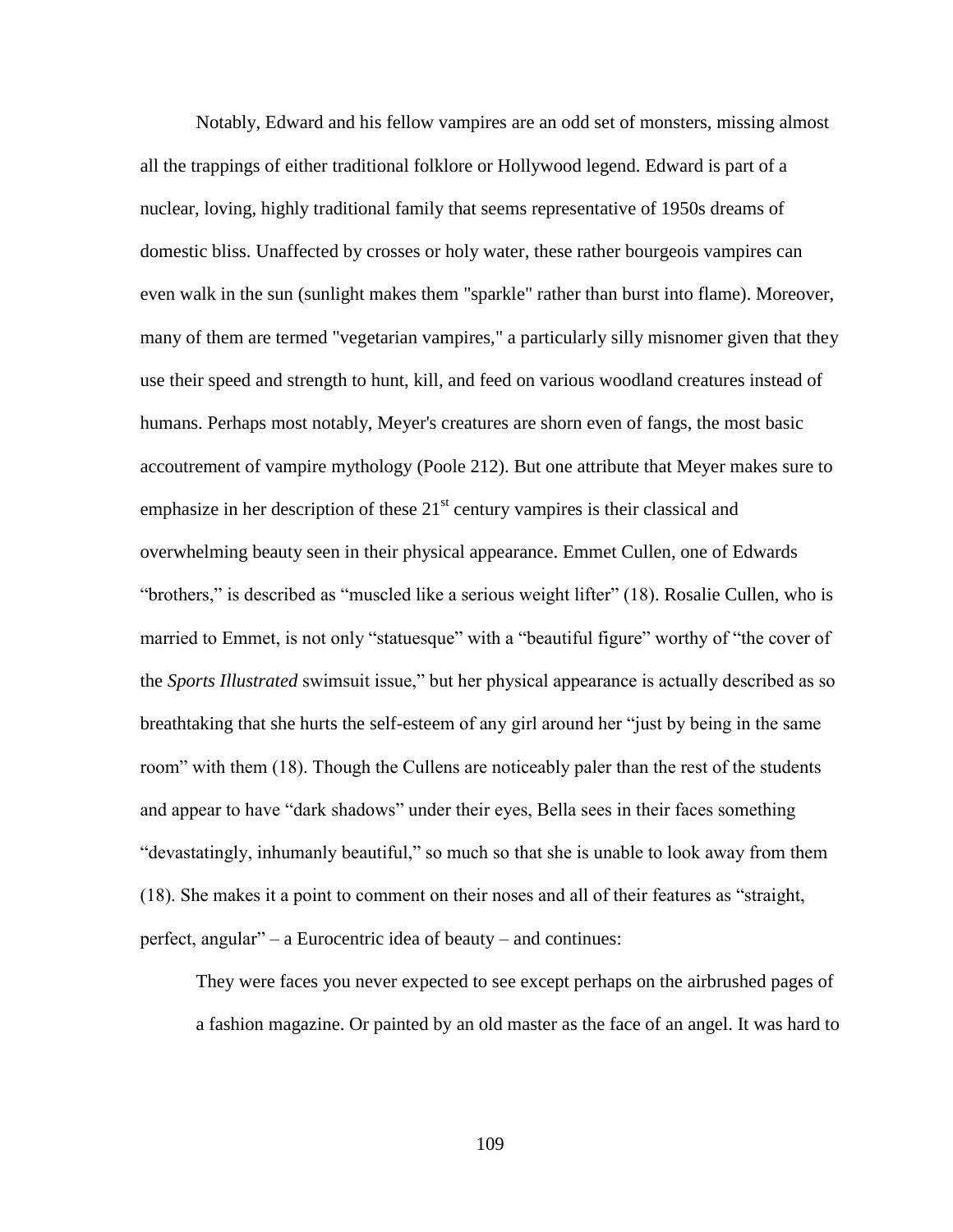decide who was the most beautiful – maybe the perfect blond girl, or the bronzehaired boy. (19)

The "parents" of these vampires, Dr. Carlisle Cullen and his wife Esme, are no less striking in their perfection. When Bella officially meets Edward's "parents" later in the text, she recalls:

I'd seen Dr. Cullen before, of course, yet I couldn't help but be struck again by his youth, his outrageous perfection. At his side was Esme, I assumed, the only one of the family I'd never seen before. She had the same pale, beautiful features as the rest of them. Something about her heart-shaped face, her billows of soft, caramel colored hair, reminded me of the ingénues of the silent-movie era. She was small, slender, yet less angular, more rounded than the others. (322)

Meyer's descriptions of the vampires feed into the unrealistic ideals of beauty pushed onto U.S. audiences via the media, and that Meyer has chosen *Sports Illustrated* and airbrushed fashion magazines as similes for the Cullens' beauty is evidence of this fact. Because of this, the text could be viewed as setting a detrimental standard of beauty for those adolescents who are the main demographic of the *Twilight* series. Meyer is upholding the value in classical ideals of beauty with her description of their "perfect" features and by comparing them to portraits by the old masters. Her juxtaposition of Carlisle's "youth" and "outrageous perfection" seem to emphasize that beauty is only truly contained if the body is considered eternally youthful, which is the very reason many people are led to plastic surgery and other procedures described above. Meyer's emphasis on the importance of classical features in beauty is brought up again when Bella sees Edward in the sun for the first time. She describes him as "shocking," saying: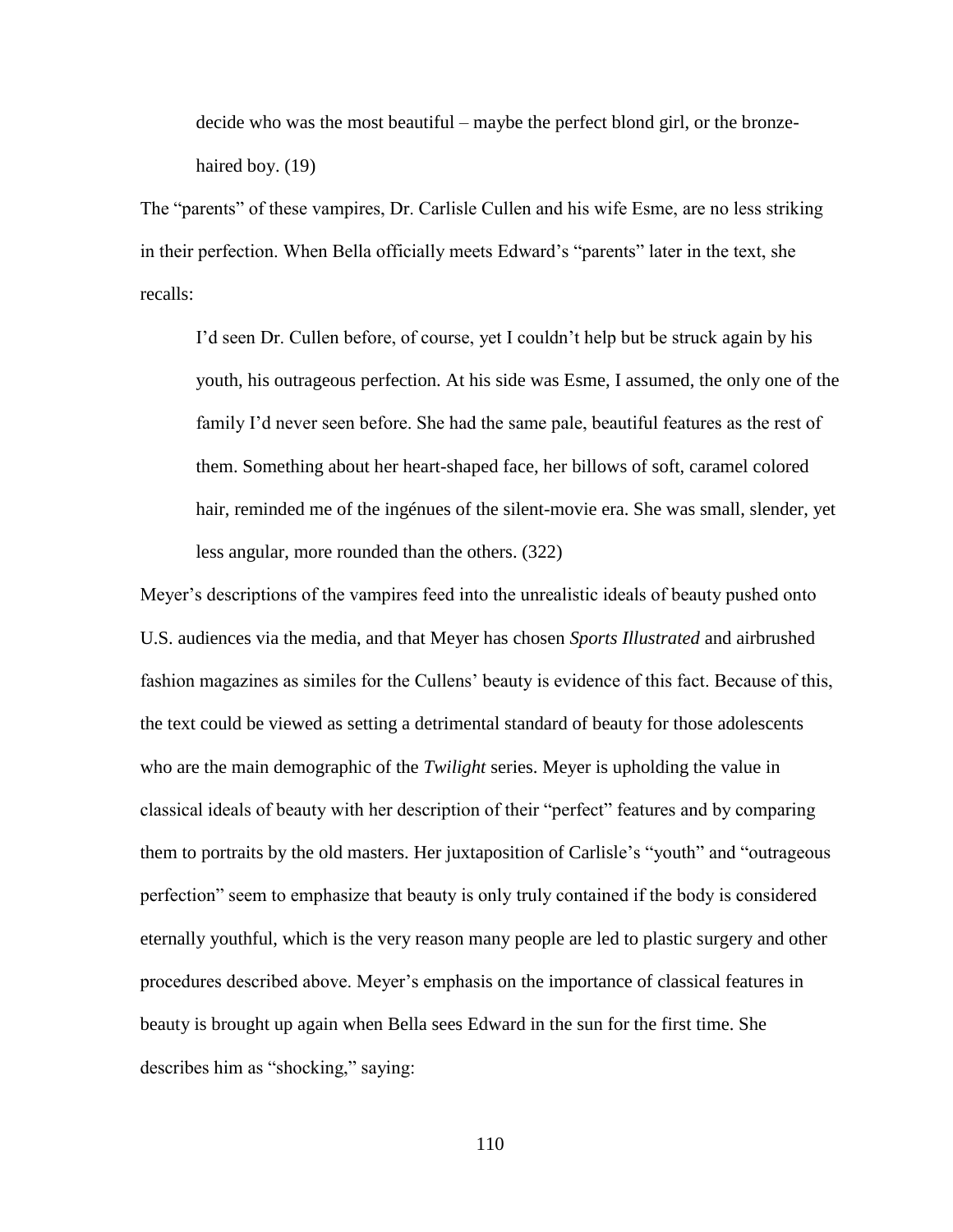I couldn't get used to it, though I'd been staring at him all afternoon. His skin, white despite the faint flush from yesterday's hunting trip, literally sparkled, like thousands of tiny diamonds were embedded in the surface. He lay perfectly still in the grass, his shirt open over his sculpted, incandescent chest, his scintillating arms bare. His glistening, pale lavender lids were shut, though of course he didn't sleep. A perfect statue, carved in some unknown stone, smooth like marble, glittering like crystal.

(260)

When Bella conjures up the courage to stroke the back of Edward's hand, she finds it to be the "perfect texture, satin smooth, cool as stone" (261). There is no doubt that by utilizing this imagery, Edward is meant to be seen as a modern-day Greek statue. Like Michelangelo's David, Edward will forever be frozen in time as the epitome of beauty and perfection. As the anxiety over the body continues to exist, Meyer's vampires will continue to serve as a symbolic reaction to the body wars facing the popular culture of the United States.

## HBO's *True Blood*: Vampires are People Too?

Because Meyer's vampires are literally defanged, their immemorial associations with sex and excess become fully domesticated. Meyer's reworking of the vampire mythos, to the point that Edward and friends are best thought of as another fantasy creature entirely different from the vampire, also reflects a culture of conservativism from which the book came and to which it appeals. Stephanie Meyer's deeply conservative religious faith worked its way into her dream of vampires. In a time when conservative religious organizations waged "abstinence only" campaigns, Edward fought to control his appetite for Bella's blood while simultaneously refusing to have sex, since the act itself would likely overwhelm his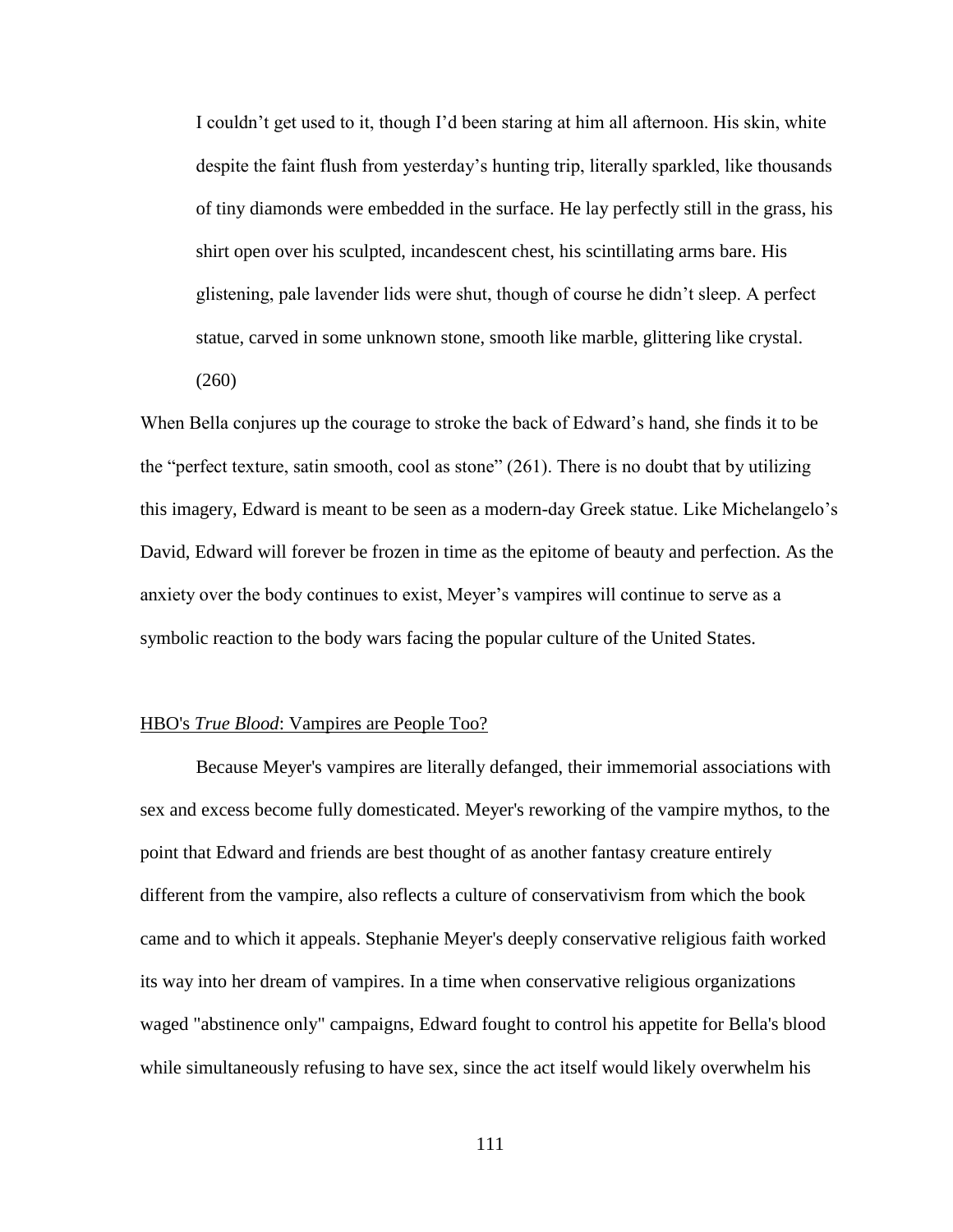self-control and lead to her brutal death. Many horror scholars have serious issues with the way these vampires are portrayed. Scott Poole says "Meyer contains the imagery of alternative sexuality almost always associated with vampires, first by completely ignoring the homoerotic dimensions of the vampire present since Stoker's novel and, second, by only allowing Edward and Bella to consummate within the confines of a highly traditional, hyperheterosexual marriage" (214). The refusal to allow the monster to be the monster, more than its obviously reactionary politics, is, in Poole's opinion, "the chief reason that *Twilight* will likely make no enduring mark on the American monster tradition" (214).

HBO's *True Blood*, on the other hand, "promises to become a major milestone in the development of vampire mythology," according to Poole (214). Often knowingly kitschy, and certainly over-the-top in its portrayal of extreme violence and eroticism, *True Blood* has also managed to create a truly American vampire. *True Blood* envelops its viewers in a sometimes uncomfortably alternative sensuality that encourages an equally uncomfortable social critique. *Twilight* represents a supernatural escape from the historic demands of feminism and the results of the sexual revolution. In some ways, as Poole points out, "the popularity of these two franchises highlights the American cultural divide, the two Americas of culture wars" (215). Set primarily in the fictional Louisiana town of Bon Temps, *True Blood* intertwines its living dead in a rich regional mythology, "a dirty Southern world of pickup trucks, juke joints, and evangelical religion as a patina for a seamy and steamy world of sex and violence" (Poole 214). The series follows Sookie Stackhouse and her beau, the century-old vampire and Confederate veteran Bill Compton. Bill and Sookie attempt to find vampire-human love in a modern America in which vampires have "come out of the coffin" after the discovery and marketing of a blood substitute known as "Tru Blood." The modern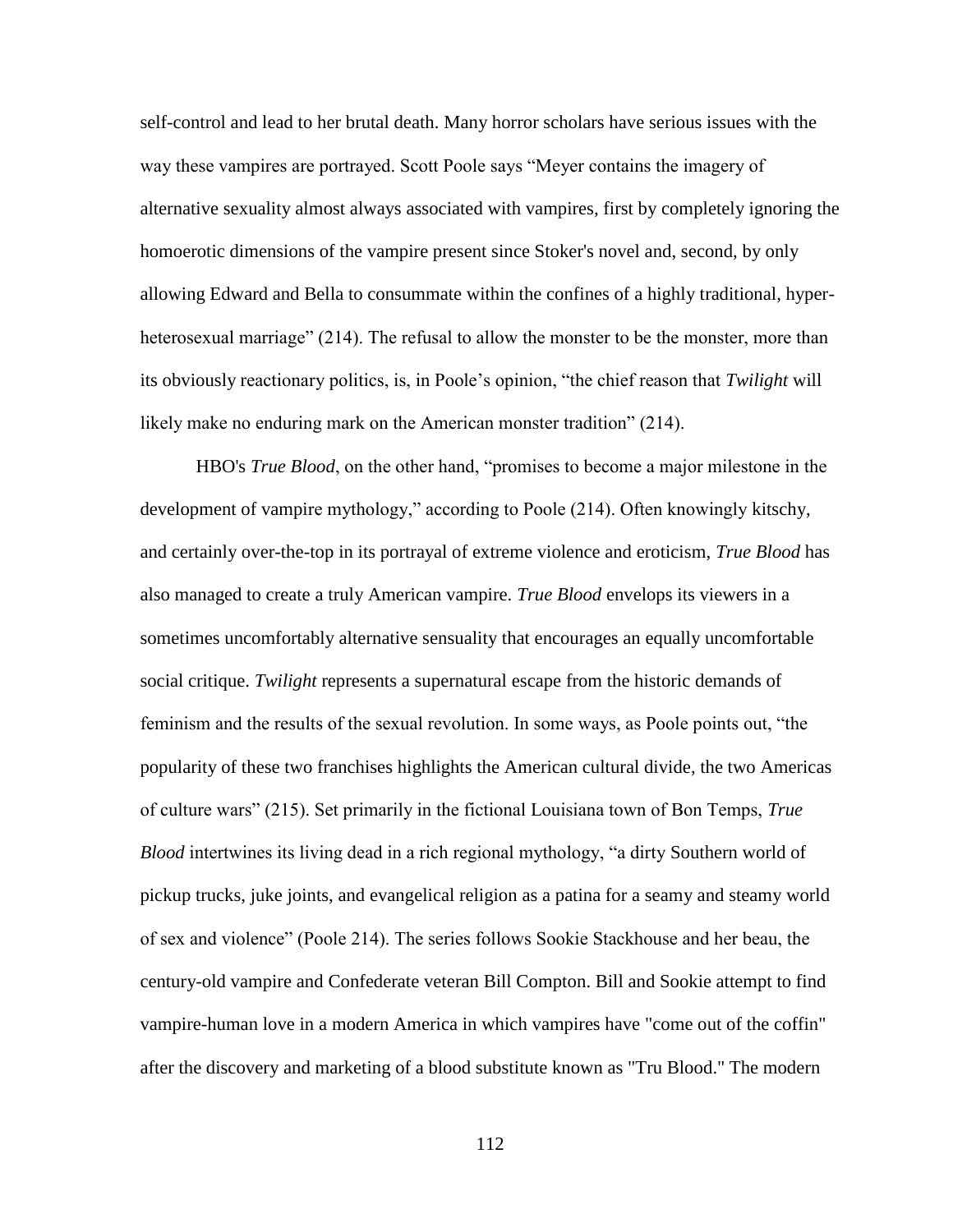American setting, and the willingness to explore sexuality with humor and frankness, has made the show, in its fifth season now, both a controversial and critically acclaimed hit. Series creator Alan Ball sees himself as not so much revising the vampire myth as returning it to its roots and giving it an American – even a Southern – accent. This has allowed for all manner of satire and comment, especially in relation to America's struggle to come to terms with sexual identity and the rights of sexual minorities. In this, *True Blood* is the antithesis of *Twilight*, a point that series creator Alan Ball made when he told *Rolling Stone*, "Vampires are sex. I don't get a vampire story about abstinence" ("The Joy of…").

In Episode 101, Sookie's best friend Tara says, "You know they can hypnotize you." Tara is trying to alert Sookie to one of the dangers of associating with vampires – their ability to "glamour" human beings. In a sarcastic response, Sookie retorts, "Yeah, and black people are lazy and Jews have horns." Sookie rejects intolerance against vampires, comparing vampire prejudice with other detestable forms of discrimination, such as racism and anti-Semitism. Unfortunately, not all of the residents of Bon Temps have such an open-minded attitude. It's no coincidence that the show is set in the Deep South, where only a few short decades ago the civil rights movement put an end to racial segregation and the disenfranchisement of African American voters, or that the first actual vampire seen on Season One of *True Blood* is Nan Flanagan, spokesperson for the American Vampire League (AVL). *True Blood* is not subtle about the fact that it wants to press the issue of equal rights, as even in the show's opening credits a marquee-type sign reads the words "God Hates Fangs." This is a prejudice that echoes in many other current forms of intolerance and discrimination which are all too familiar in the United States (Blayde 33-4). In fact, on the AVL website, there is a letter from Nan Flanagan addressed to supporters of vampire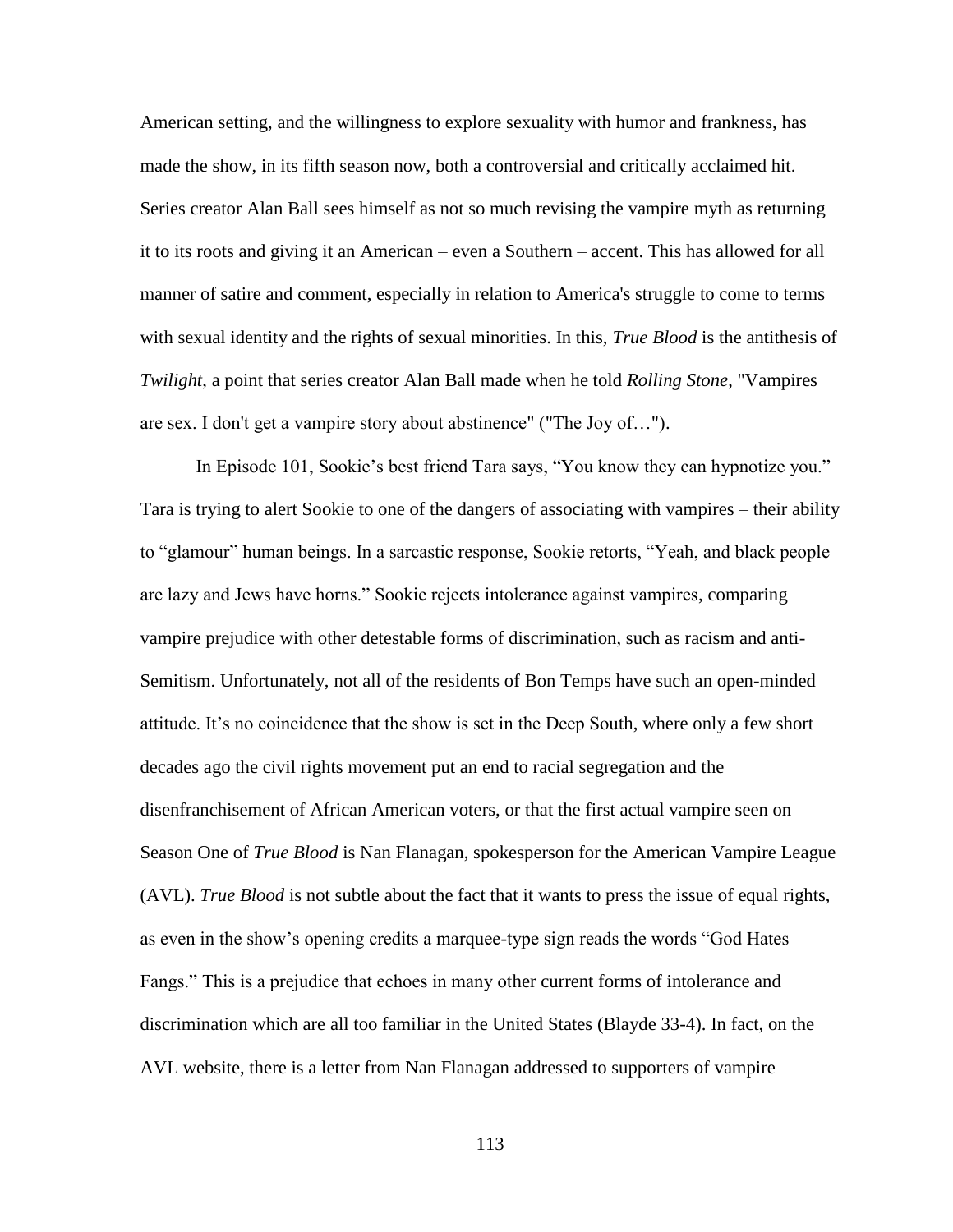equality, in which "she signs off by explicitly evoking the memory of the civil rights movement with a quote from the Reverend Martin Luther King, Jr.: 'The arc of the universe is long. But it bends toward justice'" (Blayde 34).

Throughout most of the long arc of human history, however, justice has been considered something we owe only to other *human* beings. From suffragettes to the civil rights movements of the 1960s, to the fight for the Equal Rights Amendment and the movement for gay rights, the oppressed have always used available public forums (such as television, radio, and print media) in addition to the legal system and the legislature to fight for their rights (Brace 104). The vampires on *True Blood* have a national agenda, including Washington lobbyists pushing the Vampire Rights Amendment (VRA), clever commercials showing everyday Americans coming out as vampires, and spokesperson Nan Flanagan appearing on *Real Time with Bill Maher* and debating the Reverend Theodore Newlin – the Fellowship of the Sun's original leader, a group which is outspoken in its hatred for the vampire race. Echoing the intolerance of hate groups like the Ku Klux Klan toward African Americans, Jews, and homosexuals, the reverend refuses even to dialogue with Nan (Brace 104-5). The AVL has ads stressing how "vampires are people too," featuring attractive vampires who are in every respect indistinguishable from ordinary human beings. These ads seem to be based on the gambit that if the rest of us can be persuaded that vampires are really just an exotic variety of human being – or at least close enough to be granted honorary human status – then we'll be more inclined to extend to them *human* rights. Although a vampire like Bill Compton's neighbor Diane would surely sneer at this approach as a case of vampires wanting "to dress up and play human," it's not hard to understand why the AVL would adopt this strategy of representing vampires as human, more or less (Blayde 34). After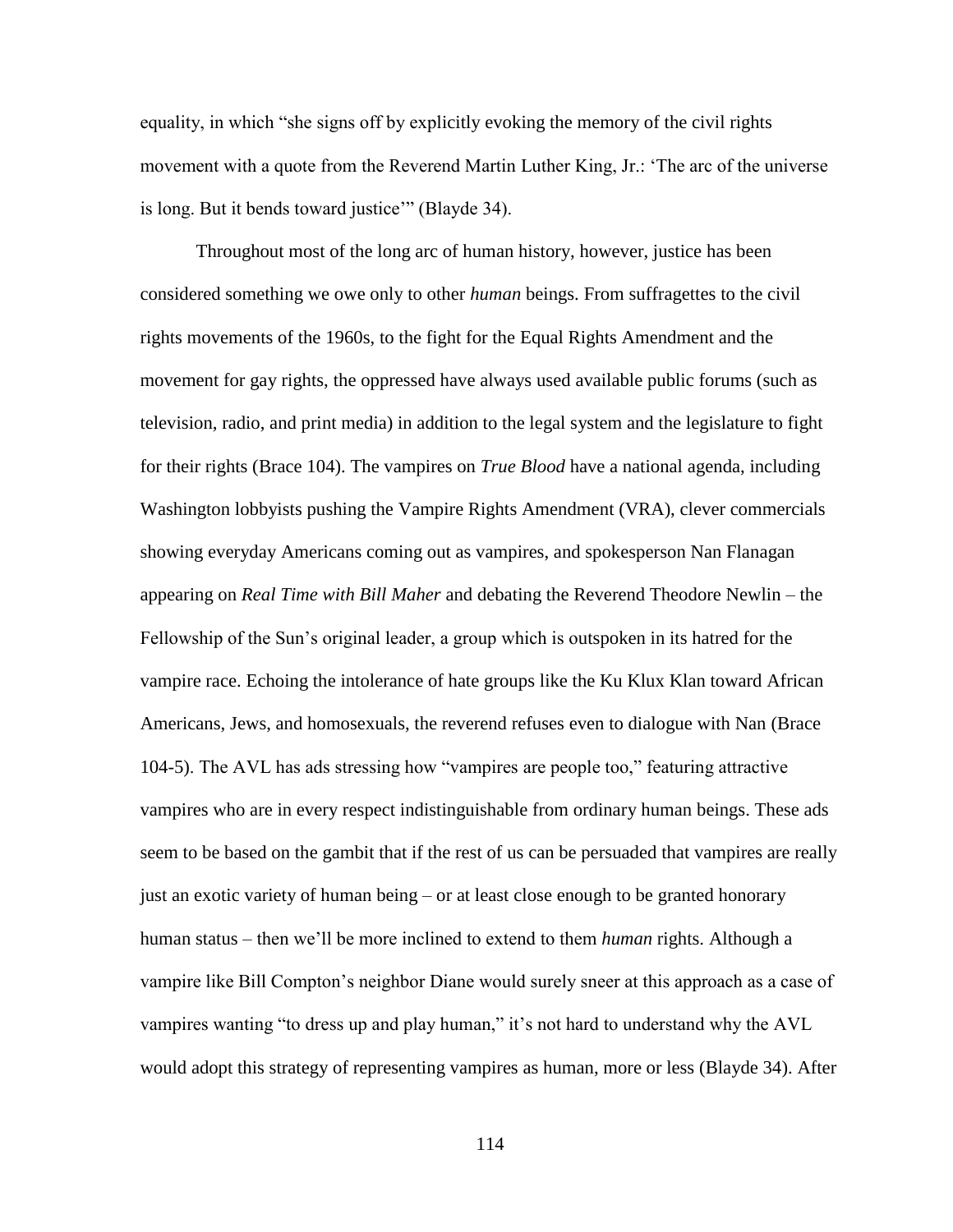all, vampires have been around for a long time, certainly long enough to have noticed that throughout history one of the chief justifications offered for depriving some groups – like women, racial minorities, and homosexuals – of their rights is that they are supposedly somehow *less* than human. Given this history of prejudice, it is no surprise that the AVL would want to persuade the world that vampires really are (or were, at least) just as human as anyone else.

In the wake of the "Great Revelation," when vampires were able to being to assimilate with human beings because of the introduction of synthetic blood as sustenance, vampires have had to work hard for the limited civil rights they've gained. In the ninth book of the series upon which *True Blood* is based (titled *Dead and Gone*), author Charlaine Harris reveals that even seven years later:

[Vampires] hadn't yet obtained full rights and privileges under the law. Legal marriage and inheritance of property were still forbidden in a few states, and vampires were barred from owning certain businesses. The human casino lobby had been successful in banning the vamps from direct ownership of gambling establishments…and though vampires could be police officers and firefighters, vampire doctors were not accepted in any field that included treating patients with open wounds. Vampires weren't allowed in competition sports, either. (73)

There are obvious parallels here to the limits placed on groups such as homosexuals who have been deemed unworthy of the same rights and privileges as other Americans. Vampires have acquired some personal protection from harm, however (Brace 105). Staking a vampire is "equivalent to murdering a human being, and deliberately victimizing someone because he or she is a vampire carries additional penalties accorded to hate crimes" (Brace 105).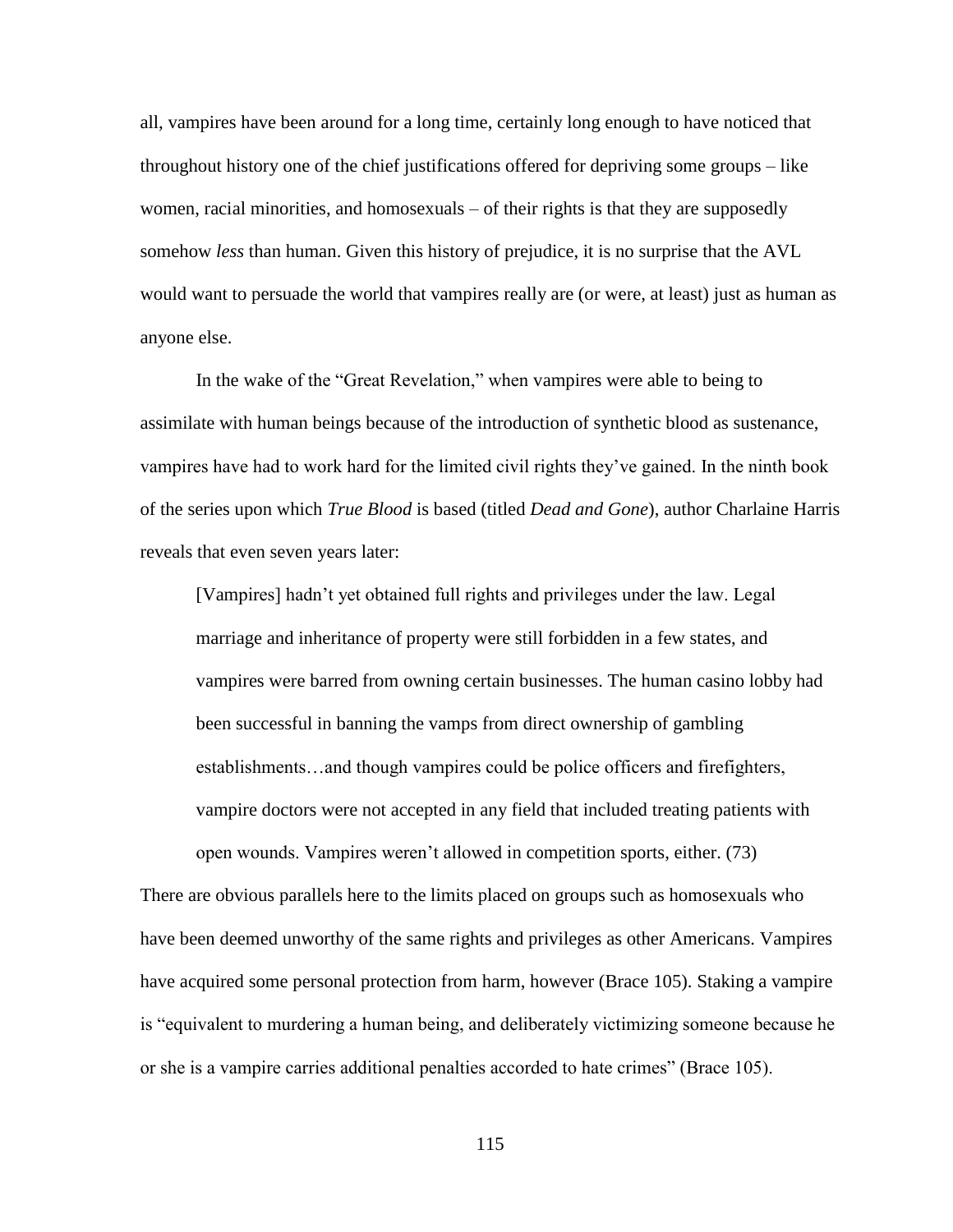Even with some rights in being treated as humans, Vampires still face special dangers after coming out of the coffin. For example, Bill is lured from the local bar on his first visit by the Rattrays, a criminal couple who intend to drain his blood and kill him in the process. Vampire blood, or V, is what the character Lafayette calls "pure, undiluted, 24-karat *life*" (Episode 105) – which is more than a little ironic given that it comes from the bodies of creatures who are ostensibly dead. But regardless of its source, V has immense power as an aphrodisiac for human beings, "stimulating the senses and connecting the user with a deeper, richer, more beautiful reality" (Blayde 37). Held down by silver at his neck and wrists, arms outstretched, his blood draining into collection bags, Bill is in effect being objectified and crucified, made to shed his blood simply for the Rattrays' own profit and addictions. To them, Bill isn't human, so his death won't matter. Since blood is their objective, it is tempting to see them as merely turning the tables, making the vampire a victim of human bloodsuckers for a change. The difference is that until the invention of the Japanese synthetic "TruBlood," human blood was necessary for a vampire's survival. It was what they ate, and all they *could* eat to maintain their existence. Collecting, selling, and ingesting vampire blood, by contrast, are not necessary for human survival. They are in fact dangerous practices, and punishable by law (Brace 106).

When vampires "came out of the coffin," they brought with them the seeds of a whole new era of prejudice, and this prejudice – which is human-created – is the real monster of the *True Blood* series. Coming out of the coffin – and, for that matter, standing up for one's self regardless of sexual orientation, religion, or race – is something which clearly requires courage. *True Blood* presses the issue of justice throughout the series, with the hope that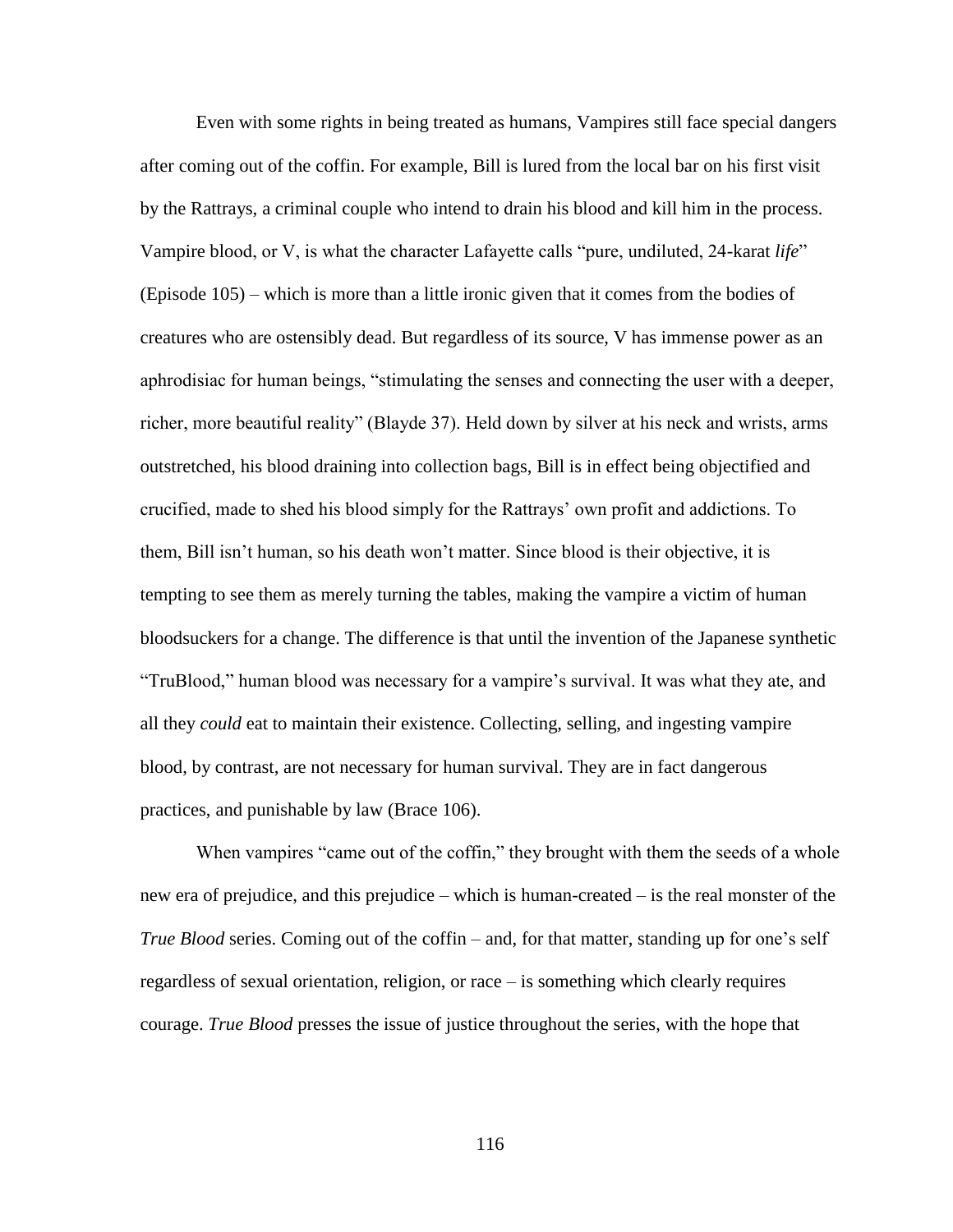acceptance and basic human and civil rights should be afforded to all citizens in Bon Temps and even in the viewer's own hometown.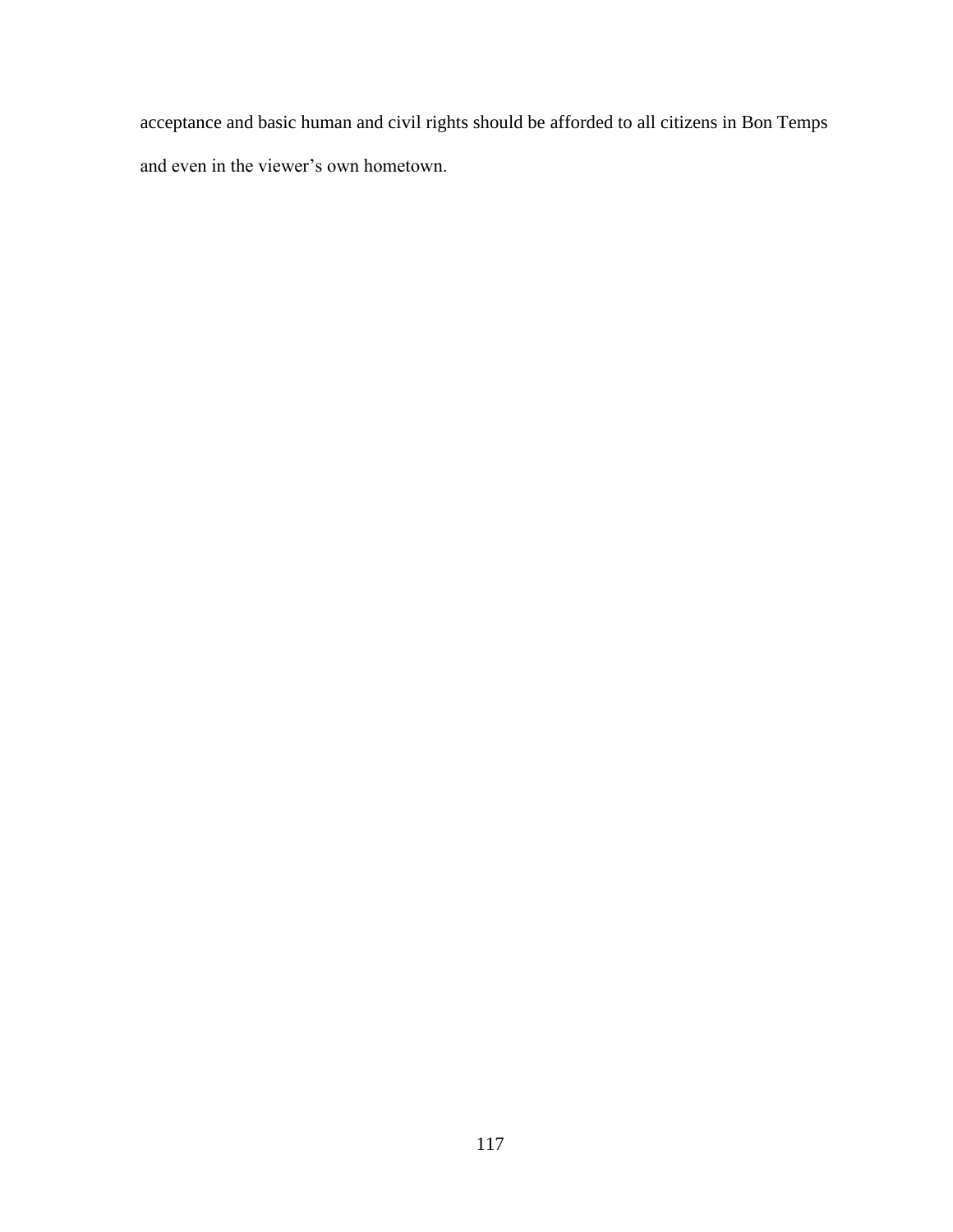# CHAPTER 5

# "ANYTHING DEAD COMING BACK TO LIFE HURTS": THE MONSTROUS PAST IN AFRICAN AMERICAN GOTHIC FICTION

In one of the earliest examples of the autobiographical slave narrative, *The Interesting Narrative of the Life of Olaudah Equiano,* the author repeats the word "horror" over fifteen times, particularly when describing his experiences with slavery. Early on, when Equiano arrives at the coast and is forced to board a slave ship as human cargo, he writes:

When I looked round the ship too, and saw a large furnace of copper boiling, and a multitude of black people of every description chained together, every one of their countenances expressing dejection and sorrow, I no longer doubted of my fate; and, quite overpowered with horror and anguish, I fell motionless on the deck and fainted.  $(467)$ 

Equiano recalls instances where fellow slaves who preferred "death to such a life of misery" (469), flung themselves from the ship, and drowned. Even Equiano himself "called on death to relieve [him] from the horrors [he] felt and dreaded" (477). The use of the word "horror" to describe what Equiano encountered after being kidnapped at age eleven and sold into slavery for the majority of his life is more than appropriate. The difference between terror and horror has long been established. Terror is the feeling of anxiety or dread a person might feel when approaching a possibly scary situation. Horror, on the other hand, is the visceral reaction – the abjection – a person feels when actually confronted with something horrific. Equiano was, indeed, confronted with the horrors of slavery. He witnessed cruelty beyond belief, including "violent depredations on the chastity of female slaves" (481), slaves being "flogged…unmercifully, for thus attempting to prefer death to slavery" (469), and throughout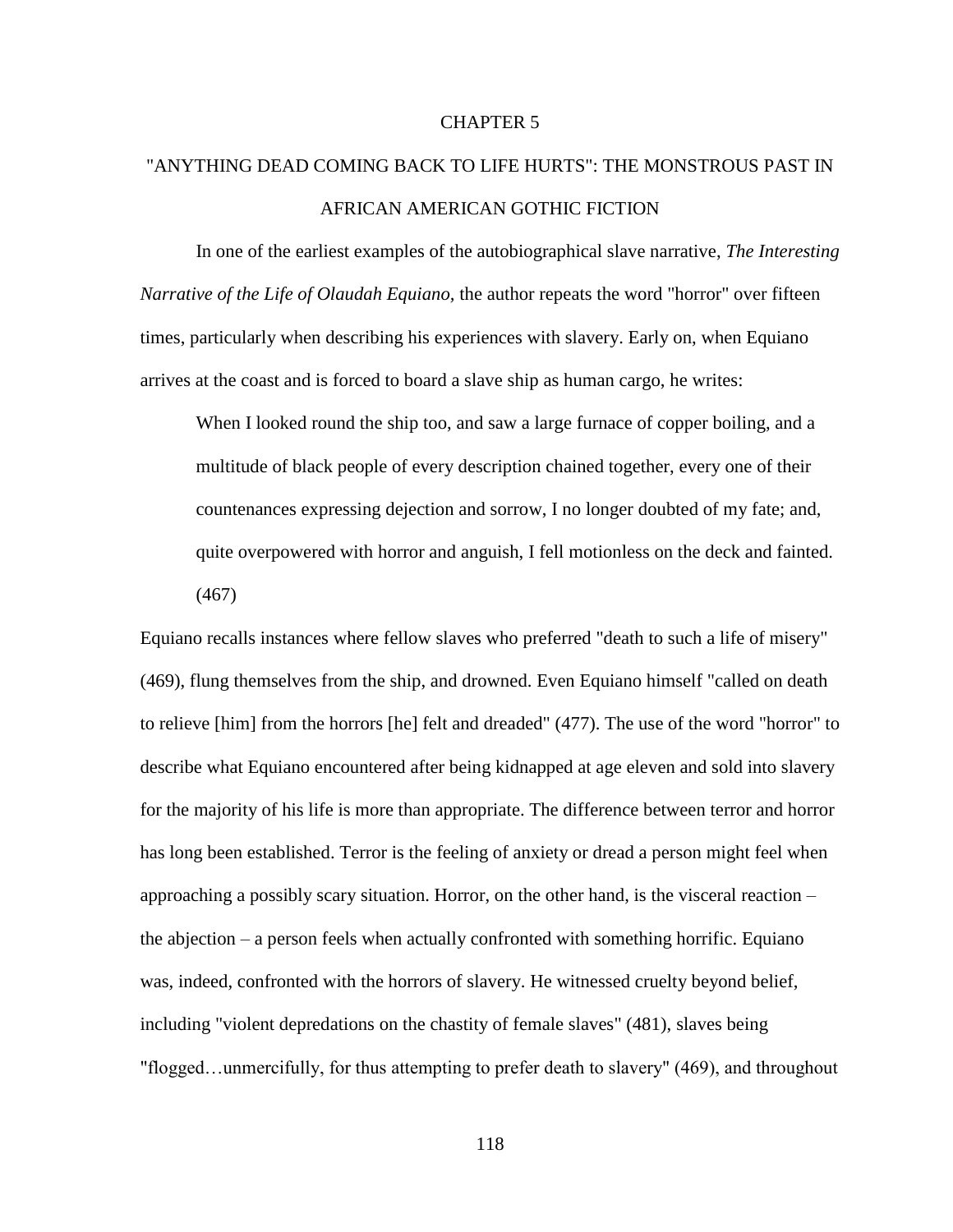the narrative he undergoes "more hardships than I can now relate, hardships which are inseparable from this accursed trade" (470). Later slave narratives, like that of Harriet Jacobs' *Incidents in the Life of a Slave Girl,* reveal similar horror stories connected to slavery. Jacobs writes, "I was struggling alone with the powerful grasp of the demon Slavery; and the monster proved too strong for me" (511). Jacobs capitalizes and personifies Slavery, rightly deeming it the monster that it is. For all those who were sold into slavery, the horrors they experienced were sometimes literally indescribable, and death was frequently preferred to living such a life. And the end of her narrative, though Jacobs appears to veil the horrors she has spent her narrative revealing, she still remains haunted by her history:

…it has been painful to me, in many ways, to recall the dreary years I passed in bondage. I would gladly forget them if I could. Yet the retrospection is not altogether without solace; for with those gloomy recollections come tender memories of my good old grandmother, like light, fleecy clouds floating over a dark and troubled sea. (520)

The passage registers Jacobs' desire to alleviate the pain of her horrific history with the healing power of forgetfulness, but it also insists on the futility of this desire. Haunted by the shadows of her past and the continued oppression of her present, Jacobs can never completely exorcise the demons of slavery, and even in bearing witness to them, she brings them back to haunt both herself and her audience. Unfortunately, unlike the other gothic and horror stories accounted for so far, these haunted stories of Equiano, Jacobs, and countless others are not fiction, making them all the more terrifying *and* horrifying.

As seen so far in this dissertation, Gothic and Horror Fiction of the United States is nearly impossible to define without a discussion of underlying cultural fears and quandaries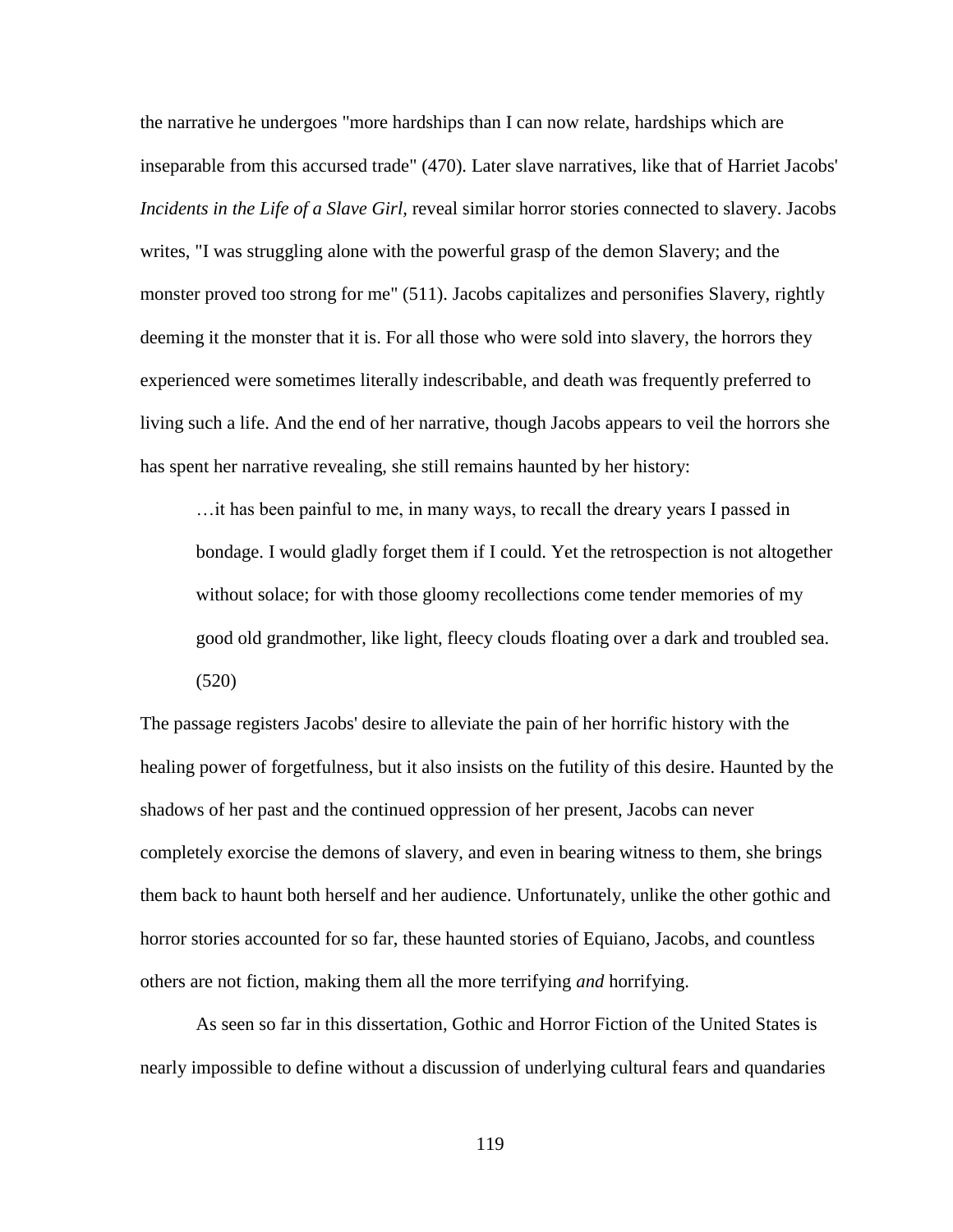distinctive to American Life. For this reason, it is also impossible to separate the Gothic from the monstrosities of slavery which are part of the foundation of the United States. As Teresa Goddu points out in her book *Gothic America*, "the American gothic is haunted by race" (7), and is more specifically haunted by slavery itself. Even African American authors who may not fall under the generic label of "Gothic" or "Horror" cannot help but appropriate and revise gothic conventions. Richard Wright, for example, in his essay "How 'Bigger' was Born" (his ending to the introduction of *Native Son*), makes a powerful connection between the African-American experience and the gothic:

Early American writers, Henry James and Nathaniel Hawthorne, complained bitterly about the bleakness and flatness of the American scene. But I think that if they were alive, they'd feel at home in modern America. True, we have no great church in America; our national traditions are still of such a sort that we are not wont to brag of them…we have no rich symbols, no colorful rituals. But we do have in the Negro the embodiment of a past tragic enough to appease the spiritual hunger of even a James; and we do have in the oppression of the Negro a shadow athwart our national life dense and heavy enough to satisfy even the gloomy broodings of a Hawthorne. And if Poe were alive, he would not have to invent horror; horror would invent him. (461- 462)

The horror that Poe or Hawthorne had to invent, Wright argues, is already embodied in African American history – in the haunting legacy of slavery and in the heavy shadow of oppression. For Wright, African American history is not only material for the gothic writer, but is also itself coded in gothic terms. Arguing that the gothic, as exemplified by an author like Poe, does not invent horror but is invented by it, "Wright unveils the gothic as a complex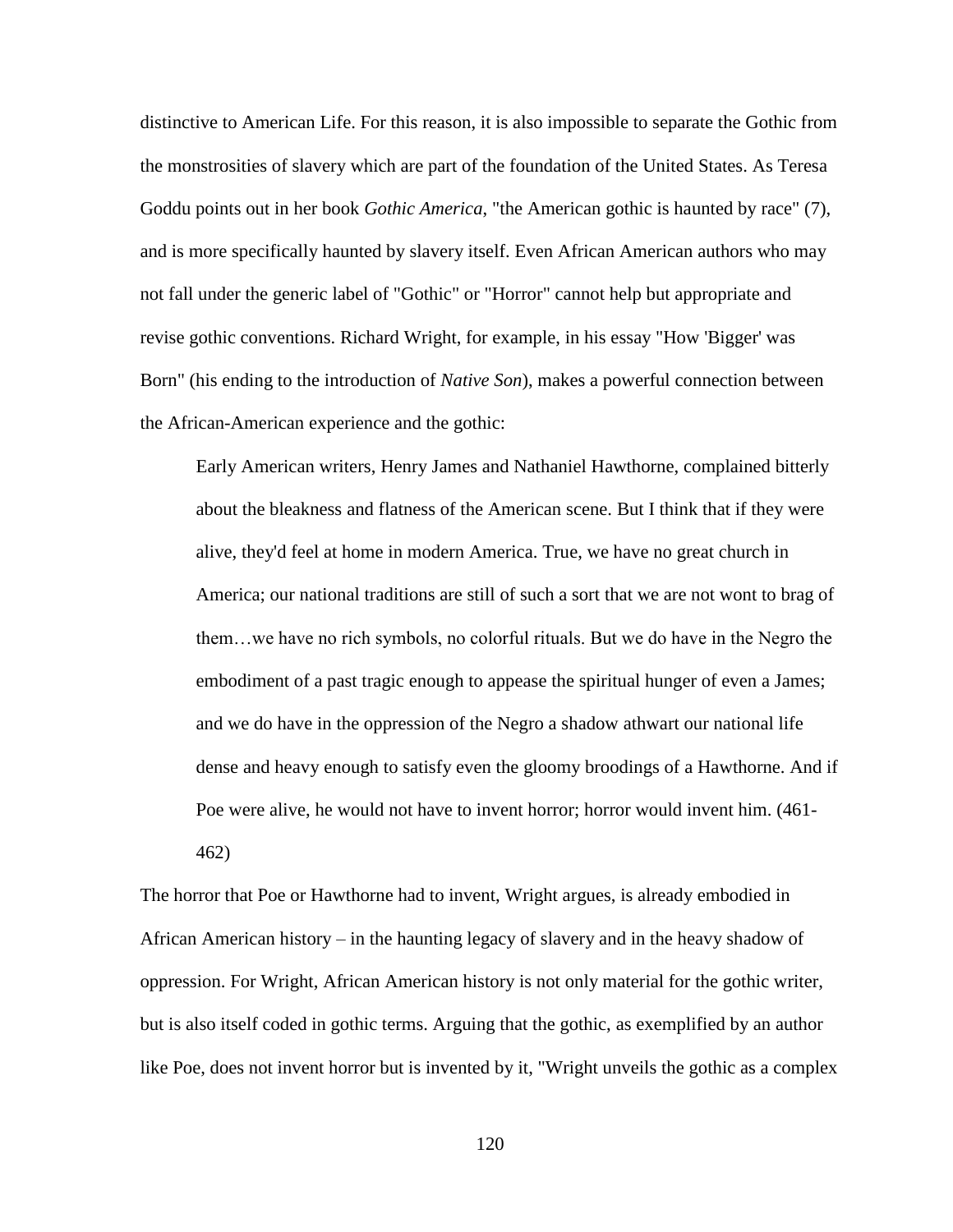historical mode: history invents the gothic, and in turn the gothic reinvents history" (Goddu 131-2). Similarly, Ralph Ellison makes this inextricable connection between the African American experience and the gothic in the first paragraph of his novel *Invisible Man*:

I am an invisible man. No, I am not a spook like those who haunted Edgar Allan Poe; nor am I one of your Hollywood-movie ectoplasms. I am a man of substance, of flesh and bone, fiber and liquids – and I might even be said to possess a mind. I am invisible, understand, simply because people refuse to see me. Like the bodiless heads you see sometimes in circus sideshows, it is as though I have been surrounded by mirrors of hard, distorting glass. (3)

The invisible man who haunts Ellison's text is not a Halloween trick or a special effect, but a person of flesh and blood. By arguing for the material sources and effects of the gothic, "Ellison resists dematerializing the ghosts of America's racial history" (Goddu 154). At the same time, Ellison uses invisibility to insist on the pervasiveness of racism's effect. His novel shows how this hidden history can be made visible through a redeployment of gothic tropes (Goddu 153-4).

Remembering this gothic history is not without its costs. Since the African American gothic's horrors are actual – written in the flesh as well as the text – any attempt to resurrect them can be painful and difficult. Toni Morrison's *Beloved*, one of the richest articulations of the gothic's role in rematerializing African American history, acknowledges this problem. Morrison locates slavery's horrors and subsequent hauntings in the body – not only in the baby ghost's materialization in Beloved's body, but also in the physical reminders of slavery as exemplified by Beloved's scar and Sethe's chokecherry tree. The epilogue chorus, "This is not a story to pass on" (274) reveals how difficult it is to acheive a balance between the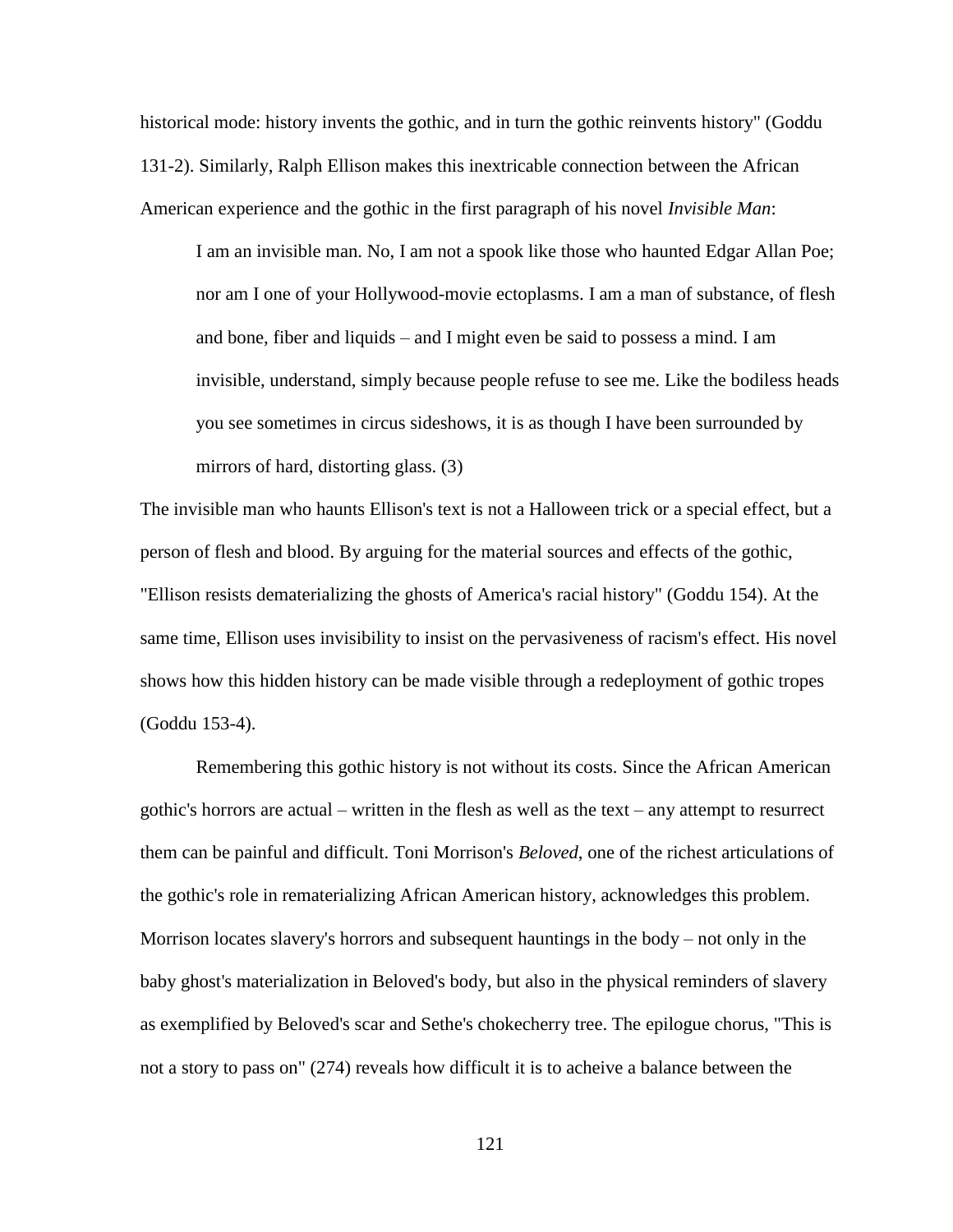desire to forget the horrors of slavery with the need to remember. For Morrison, the haunting past will never be completely purged, and the novel offers no easy relief from the horrors of history (Goddu 154).

#### Toni Morrison's *Beloved*

On its surface, Toni Morrison's *Beloved* is an American haunted house story, and therefore it can be placed within the American Gothic and Horror tradition of literature. However, the resonance within this story is deeper than merely dealing with a haunted house. *Beloved* reflects the particular connection between the Gothic tradition and the American past, beholding a darkly coded understanding of what lay beneath the United State's usually optimistic surface. That darker note concerns, in part, the legacy of slavery and racial discrimination. Morrison's horror expresses the atrocity of black experience in the South, in which the nightmare past is re-experienced through a "spiteful" haunted house and the revenant of a murdered child. Morrison utilizes three types of monsters in order to articulate these underlying cultural fears. These monsters are comprised of the ghost, as seen in the character of Beloved; the monstrous protagonist, exemplified by Sethe; and the haunting past, which, in this case, is slavery in the United States. Each monster builds upon the previous monster, respectively. In other words, the ghost could not have occurred without the monstrous protagonist, and the monstrous protagonist was similarly created by the haunting past. In this manner, Morrison proves that all hauntings are, in fact, due to one's relationship to one's own history, both personal and cultural.

The first monster encountered in *Beloved* is the baby ghost which inhabits 124 Bluestone Road. The haunted house is a common trope in Gothic and Horror novels, but as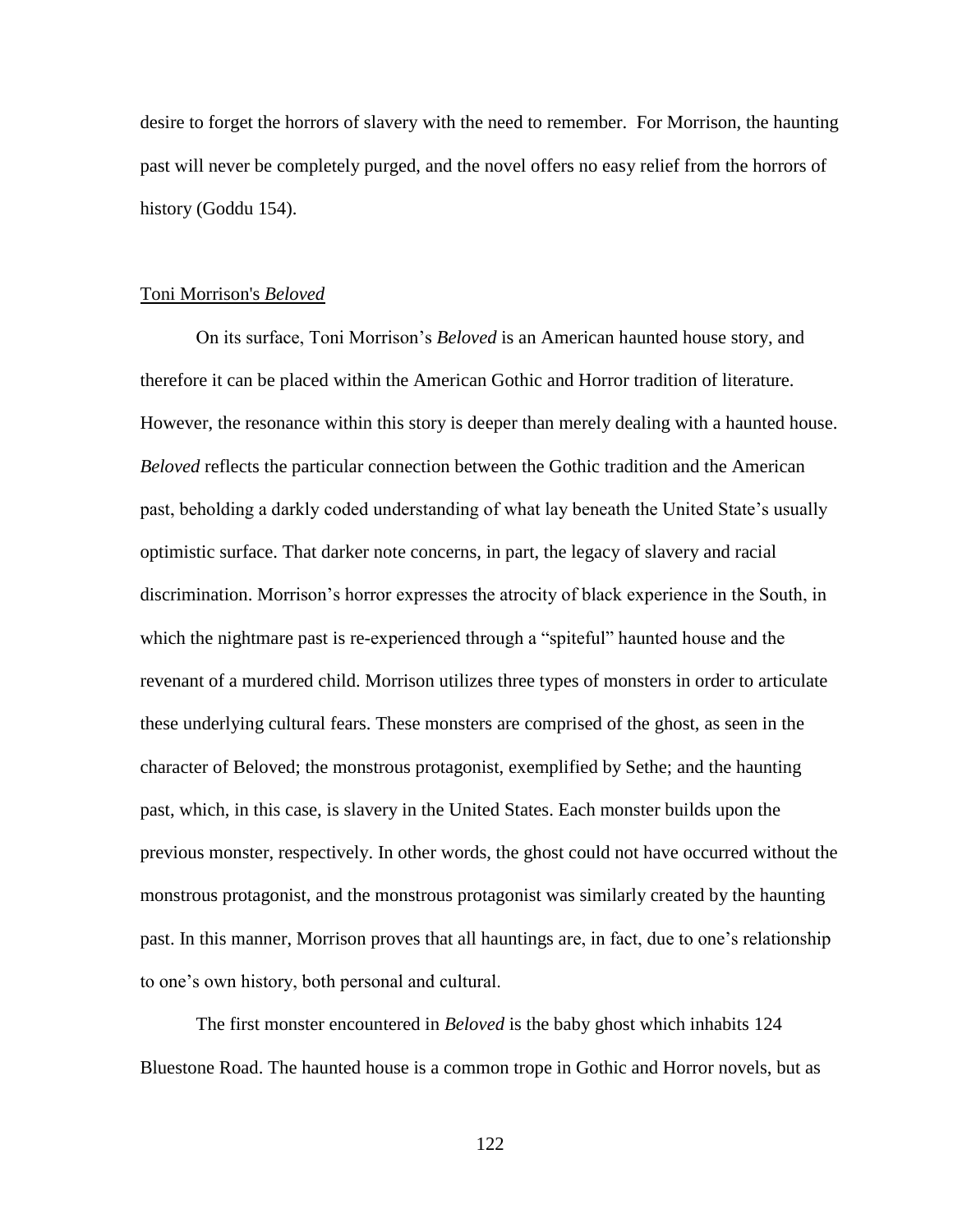stated in Chapter 2, haunted houses are not implemented by authors as mere scare tactics. They often symbolize something much larger than simply a place where ghosts reside. The reader's first clue to what this particular house represents is found in the house's street address. As with all names in Morrison's works, the name of this haunted house, 124 Bluestone Road, has a special significance. The number of the address, 124, could be the complete number sequence: 1234. But the "3" is notably missing, just as Sethe is missing her third child – the child who haunts the house. "1" stands for Howard, "2" for Buglar, and "4" for Denver, who are Sethe's still-living children. "3" would stand for Beloved, but has been removed from the sequence just as Beloved has been removed from the family. Also, the street address, "Bluestone Road" can be split into three separate phrases. First, it can be read as "Blues Tone," a tone of sadness, and also a type of music intimately integrated into the African American community. Morrison is showing the reader that this house is sad, and that it is haunted by something directly linked to the African American community. The name could also be read as "Bluest One," which could refer to either Sethe or the baby ghost who haunts the house. Finally, it can be read as "Blue Stone" which would be a clue to the reader that colors in this novel are going to be important symbols. Blue in *Beloved* is mostly associated with pain and sadness throughout the book, though sometimes it can have positive associations – such as the description of Sixo's skin as "indigo." This mixed positive/negative symbolism of the color blue also corresponds to the emotions surrounding the house. Morrison wants the reader to be aware that the house is associated with both happiness and beauty as much as it is associated with sadness and pain.

As previously discussed, "hauntings" are often explained by a house which has absorbed the emotions of its former inhabitants, giving the preconceived notion of an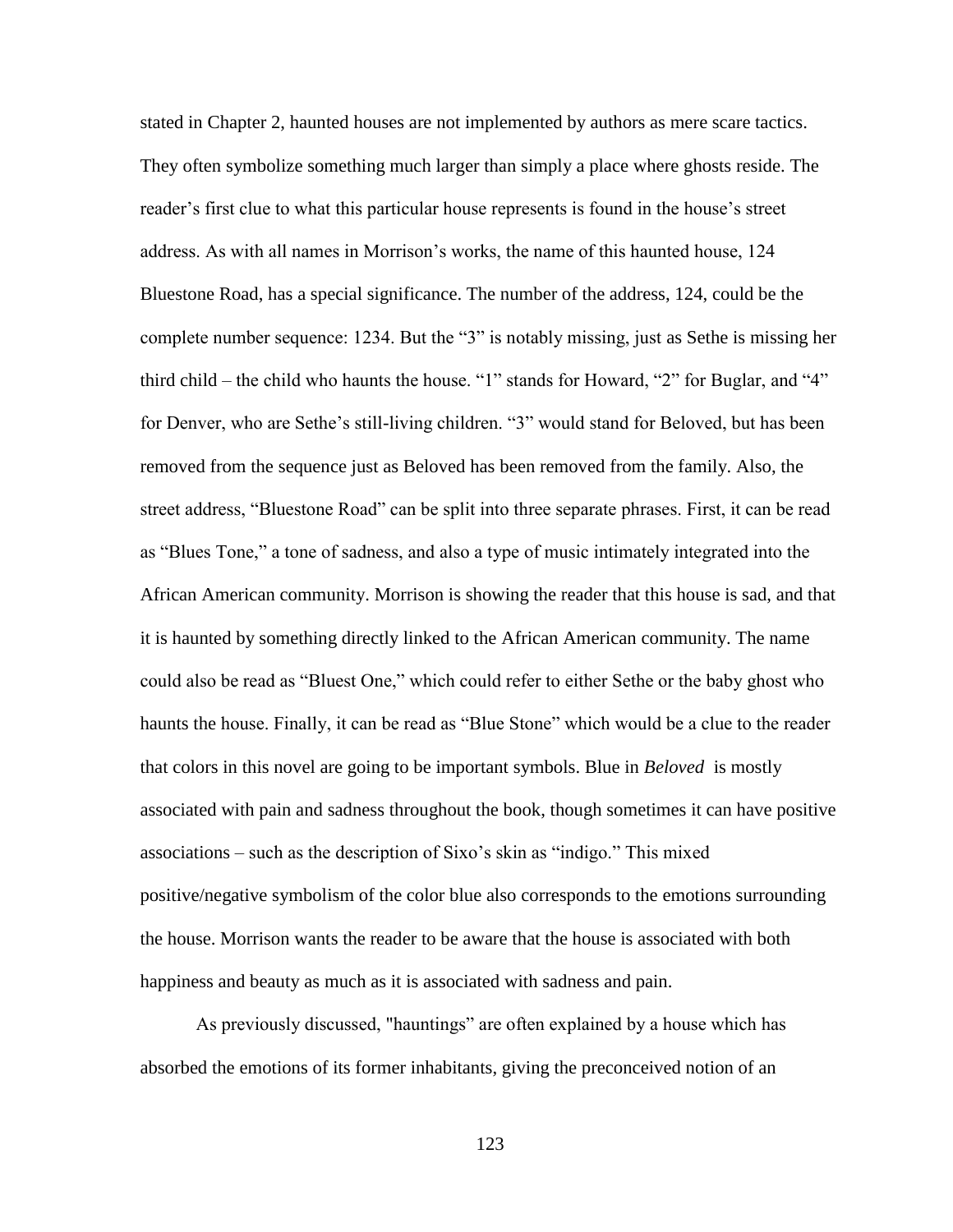inherent evilness. But upon closer examination of the haunted house, it is not always the house that is evil, but those who reside within the house, even if just for a short time. The house becomes a medium for confronting one's own problems and fears. From the beginning of *Beloved* it becomes clear that the ghost haunting 124 Bluestone Road is in direct connection with something Sethe has done. Because Sethe refuses to confront the ghost (or her own past), the ghost lingers – often becoming dangerous. The very first sentences of the novel read, "124 was spiteful. Full of a baby's venom" (3). Like a venomous predator, the intentions of the ghost are not only to defend its territory, but to harm the inhabitants of the house. Even before the action of the novel itself, the ghost has scared away two of Sethe's children:

…the sons, Howard and Buglar, had run away by the time they were thirteen years old – as soon as merely looking in a mirror shattered it (that was the signal for Buglar); as soon as two tiny hand prints appeared in the cake (that was it for Howard). Neither boy waited to see more; another kettleful of chickpeas smoking in a

heap on the floor; soda cracker crumbled and strewn in a line next to the doorsill. (3) But these violent occurrences fail to convince Sethe that the ghost harbors any vengeance towards the home's inhabitants. In refusing to confront her past, Sethe has become disillusioned with the nature of the ghost itself. Sethe tells Paul D that the ghost is "not evil, just sad" (8). At first, Paul D agrees with Sethe, thinking, "She was right. It was sad. Walking through it, a wave of grief soaked him so thoroughly he wanted to cry. It seemed a long way to the normal light surrounding the table, but he made it  $-$  dry-eyed and lucky" (9). But neither Sethe nor Paul D are perfectly correct in their assumptions that the ghost is merely sad. The ghost is dealing with its abrupt and brutal death, which is revealed later in the story.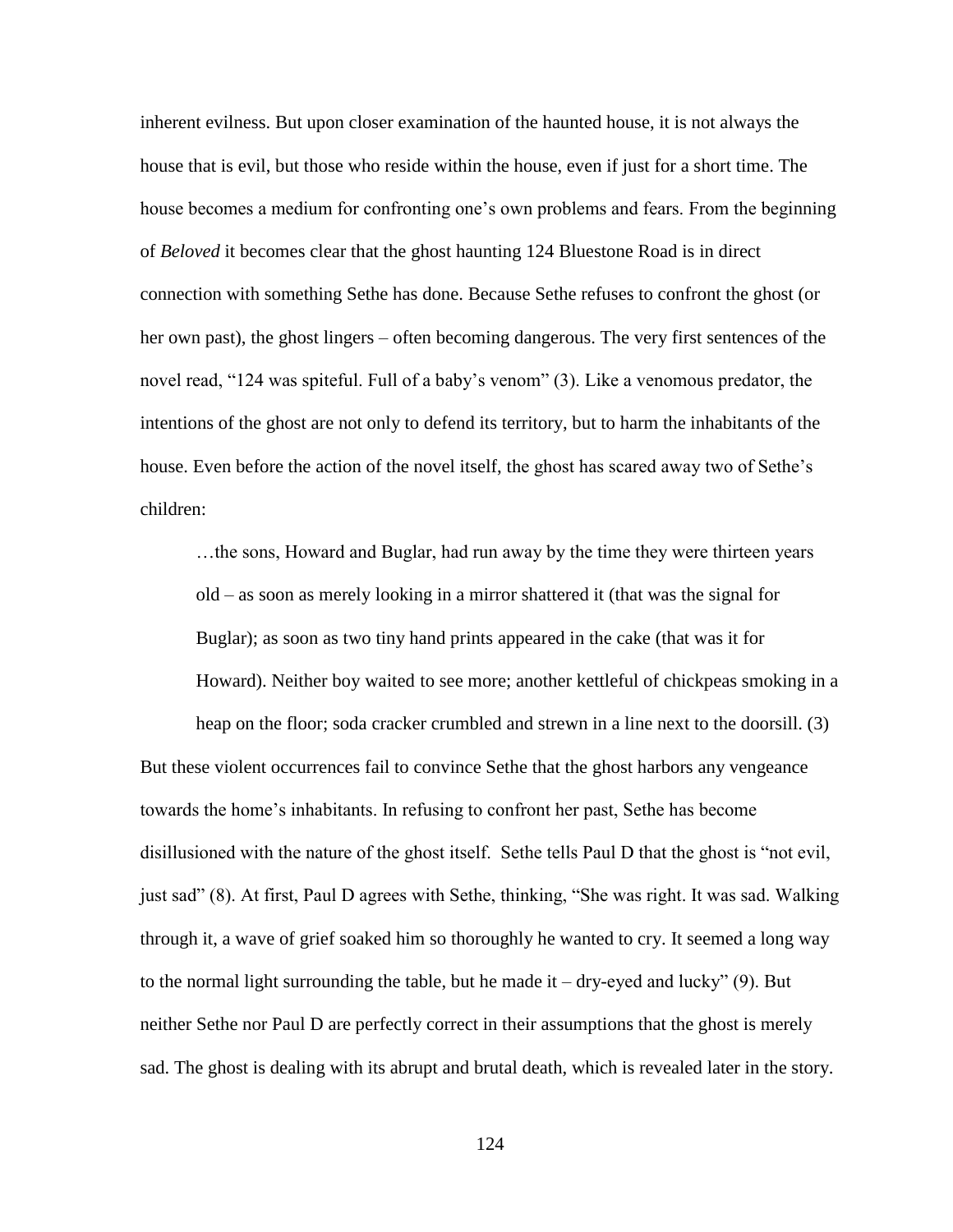As an infant, the ghost could surely not be considered "evil" in the moral sense of the word, as Paul D first surmises. However, the ghost is certainly vengeful and angry because of what has happened to it. Denver is more aware of the emotions surrounding the ghost than her mother. She is very honest with Paul D when he arrives to the home:

"We have a ghost in here," she said…

"So I hear," he said. "But sad, your mama said. Not evil."

"No sir," said Denver, "not evil. But not sad either."

"What then?"

"Rebuked. Lonely and rebuked." (13)

The infant ghost left the world alone, and is still feeling the loneliness surrounding her. The ghost is certainly rebuked, because Sethe is not willing to confront the ghost's existence, or give the ghost the attention it feels it deserves. Sethe turns a blind eye to the damage the ghost is causing to her family and to those around her, refusing to "look away" when "the baby's spirit picked up Here Boy and slammed him into the wall hard enough to break two of his legs and dislocate his eye, so hard he went into convulsions and chewed up his tongue" (12). The ghost is dangerously rebuked, but Sethe refuses to confront the reasons behind the ghost's behavior, just as she is unable to confront herself. Denver realizes that her mother is the cause of the ghost's actions, and attempts to force her mother to understand the same in the following conversation. Denver says:

'I can't live here. I don't know where to go or what to do, but I can't live here.

Nobody speaks to us. Nobody comes by. Boys don't like me. Girls don't either.'

'Honey, honey.'

'What she talking 'bout nobody speaks to you?' asked Paul D.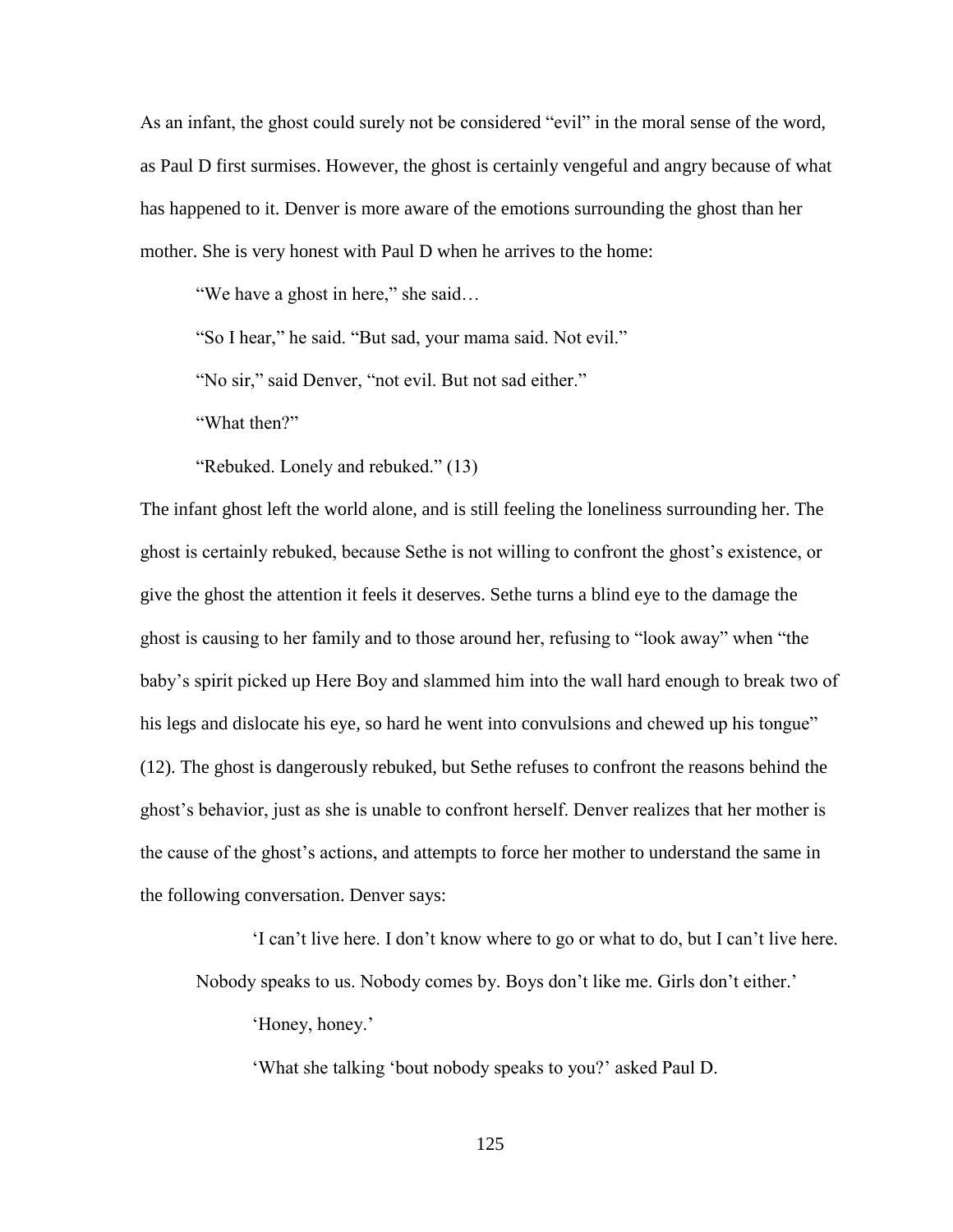'It's the house. People don't  $-$ '

'It's not! It's not the house. It's us! And it's you!' (14)

Sethe is a quintessential example of the haunted house as personal extrapolation, as she is haunted not just by the ghost, but by her actions and her memory of things past. Morrison does not use this haunted house trope for a cheap thrill, but to tell a moral tale. Because Sethe is not actively confronting the ghost within her own life, the ghost actively confronts her and her family. When it comes to 124 Bluestone Road, the true horror is Sethe's confrontation of herself. Just as many Horror and Gothic stories, Morrison is using the haunted house to stand in metaphorically for the human being.

Soon, the infant ghost becomes incarnate by the teenage girl, Beloved. But even in bodily form, Beloved still shows that her existence is in direct connection with Sethe. When Beloved crawls out of the water, she makes her way to 124 Bluestone Road. As soon as Sethe lays eyes on Beloved for the first time:

Sethe's bladder filled to capacity…and [she] ran around the back of 124…She never made the outhouse. Right in front of its door she had to lift her skirts, and the water she voided was endless. Like a horse, she thought, but as it went on and on she thought, No, more like flooding the boat when Denver was born. (51)

Without even realizing her connection to Beloved, Sethe has a physical reaction to this girl, which mirrors that of water breaking during birth. This should be the first clue to both Sethe and the reader that this girl is an intimate part of Sethe's history. Denver knows there is a connection between Beloved and her mother before Sethe ever truly understands it. For Denver, this connection began before Beloved came into her flesh and bones form. Denver sees a "white dress holding its arm around her mother's waist" and realizes it must mean "the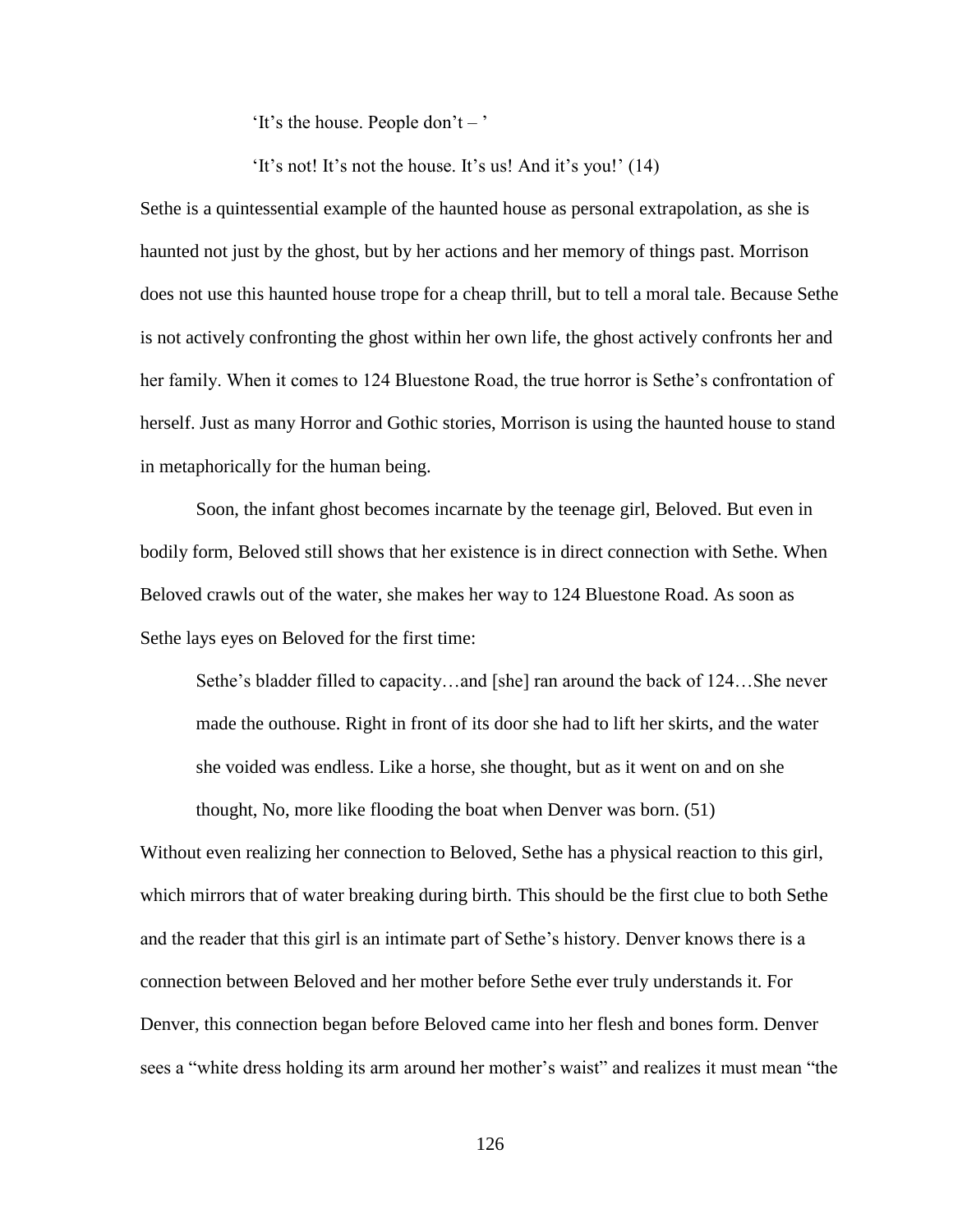baby ghost had plans" (35). Sethe is unsure where Beloved came from, but Denver knows immediately. Morrison writes:

Denver neither believed nor commented on Sethe's speculations, and she lowered her eyes and never said a word about the cold house. She was certain that Beloved was the white dress that had knelt with her mother in the keeping room, the true-to-life presence of the baby that had kept her company most of her life. (119)

Slowly, Sethe realizes Beloved must be her baby, who has grown up and come to live in 124 Bluestone Road with family she never had. Beloved is the only one who could remember Sethe's "diamonds" (58) and the song Sethe invented to sing to her children (176). And though Sethe is happy that her child has returned to her – because her sons never will – she knows that Beloved's reincarnation is not just to be with her, but to bring up haunting memories of the past. Sethe ruminates:

I can forget it all now because as soon as I got the gravestone in place you made your presence known in the house and worried us all to distraction. I didn't understand it then. I thought you were mad with me. And now I know that if you was, you ain't now because you came back here to me and I was right all along: there is no world outside my door. I only need to know one thing. How bad is the scar? (184)

Even with her elation that, finally, one of her children has returned to her – no matter that her child is dead – Sethe is haunted by what she has done in the past. She knows it is her fault that Beloved was a ghost, and has now been reborn. Sethe fears that not only the actual scar on Beloved's neck will come to haunt her, but the emotional scars from her life as a slave will also be brought to the surface. She even equates this ghost with scars on her own back before Beloved is physically reborn, telling Paul D: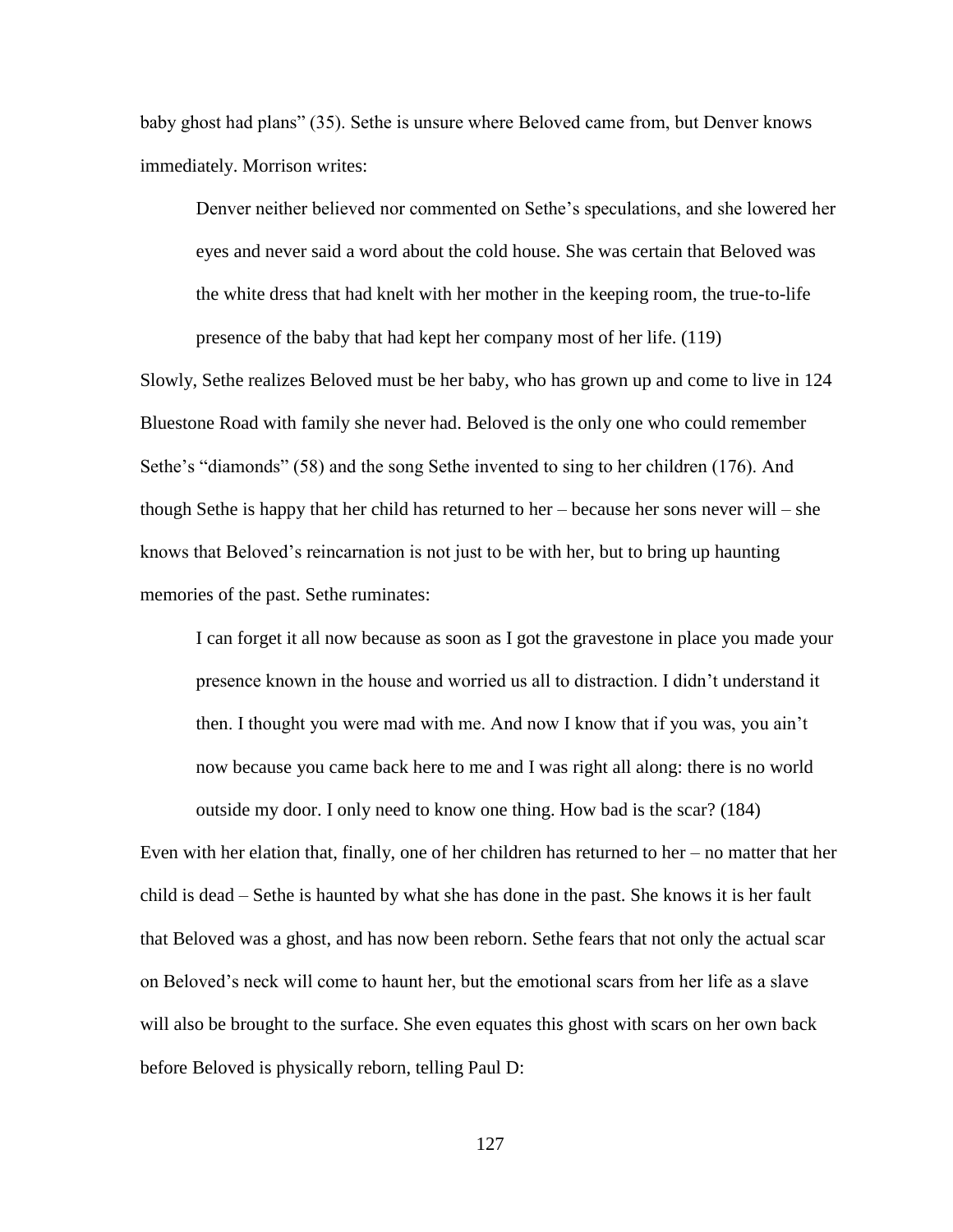I got a tree on my back and a haint in my house, and nothing in between but the daughter I am holding in my arms. No more running – from nothing. I will never run from another thing on this earth. I took one journey and I paid for the ticket, but let me tell you something, Paul D Garner: it cost too much! Do you hear me? It cost too much. Now sit down and eat with us or leave us be. (15)

Sethe is confronting this same haunting past daily, both in her home and in her own body. She realizes that Beloved is the physical manifestation of her need to confront her past.

Because it is Sethe who is the cause of not only the ghost's appearance, but the ghost's actions, Sethe becomes the second monster which haunts *Beloved*. Sethe embodies the role of the "monstrous protagonist," by becoming the very monster she is trying to defeat. In *Beloved*, Sethe is the monstrous protagonist because, as the reader learns, she is the agent of Beloved's murder. The full import of the primal crime in *Beloved* must not be ignored. The crime, visible in the scars on Beloved's neck in 1873, is Sethe's 1855 killing of her "crawling already" third child. It is this child who becomes the ghost of 124 Bluestone Road. The murder itself is revealed in a series of flashbacks. After running away from Sweet Home, the plantation where Sethe was enslaved, Schoolteacher, the Sweet Home overseer who has ruthlessly reduced slaves to ciphers in a notebook, invades Bluestone Road to claim all his escapees under the Fugitive Slave Law. Morrison is fictionally expanding on an 1856 abolitionist article in *American Baptist* that told of an escaped slave, Margaret Garner, who slashed her children, one of them to death, because (in her words) she would "rather kill them at once [than] have them taken back to slavery, and be murdered piece-meal" (Hogle 220). Sethe's crime is revealed both through her own perspective, as well as Stamp Paid's perspective, who witnessed the action. The reader is given a glimpse of what was going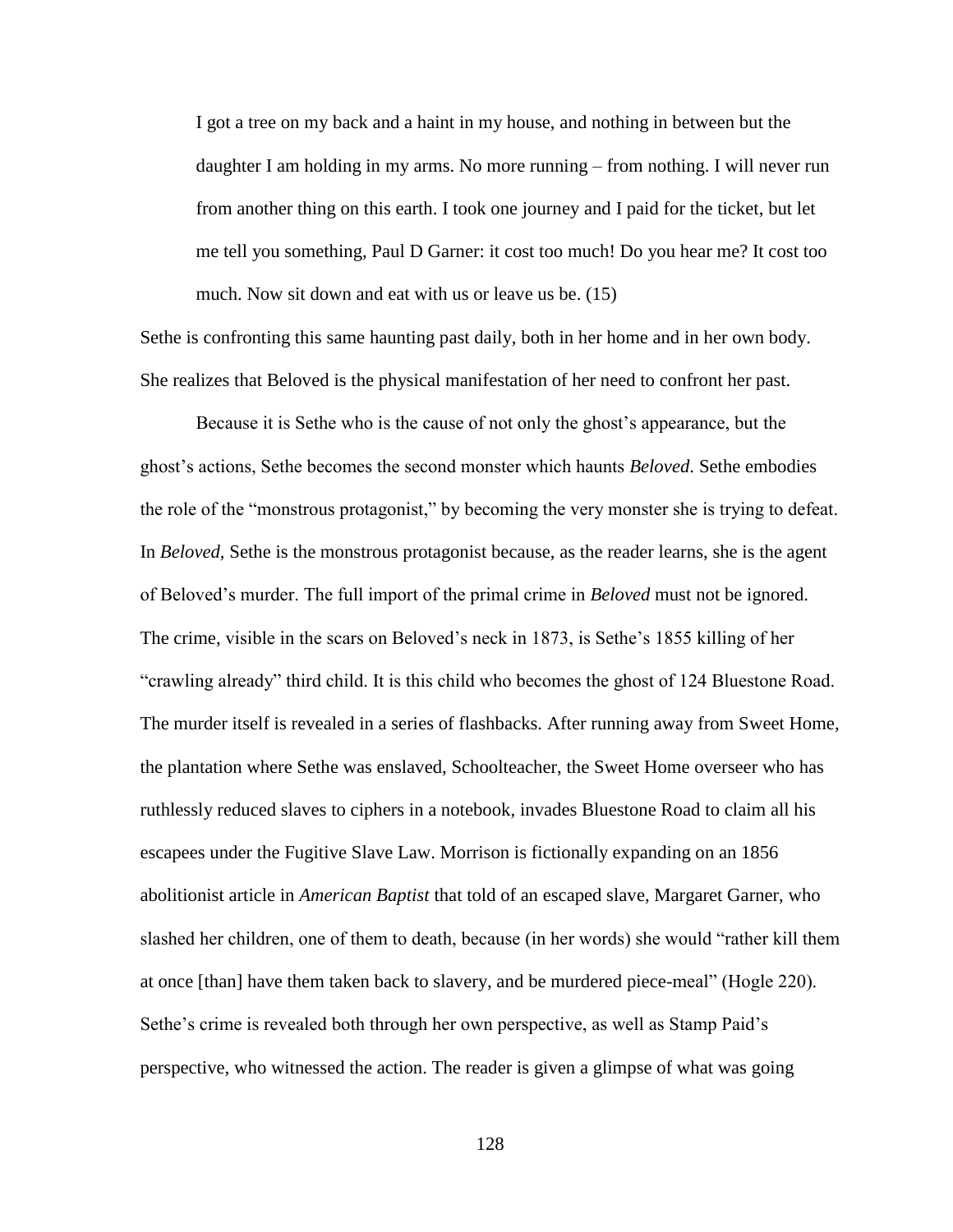through Sethe's mind when Schoolteacher and his slave catchers appear in the following passage:

Simple: she was squatting in the garden and when she saw them coming and recognized schoolteacher's hat, she heard wings. Little hummingbirds stuck their needle beaks right through her headcloth and into her hair and beat their wings. And if she thought anything, it was No. No. Nono. Nonono. Simple. She just flew. Collected every bit of life she had made, all the parts of her that were precious and fine and beautiful, and carried, pushed, dragged them through the veil, out, away, over there where no one could hurt them. Over there. Outside this place, where they would be safe. And the hummingbird wings beat on. (163)

Like the non-fictional woman whom the novel is based upon, Sethe believes that even death is a better alternative to slavery. She actually attempts to kill all her children in the shed outside the back of the house, so to save them from a fate worse than death. Stamp Paid recalls:

Inside, two boys bled in the sawdust and dirt at the feet of a nigger woman holding a blood-soaked child to her chest with one hand and an infant by the heels in the other. She did not look at them; she simply swung the baby toward the wall planks, missed and tried to connect a second time, when out of nowhere – in the ticking time the men spent staring at what there was to stare at – the old niggerboy, still mewing, ran though the door behind them and snatched the baby from the arch of its mother's swing.

Right off it was clear, to schoolteacher especially, that there was nothing there to claim. The three (now four – because she'd had the one coming when she cut)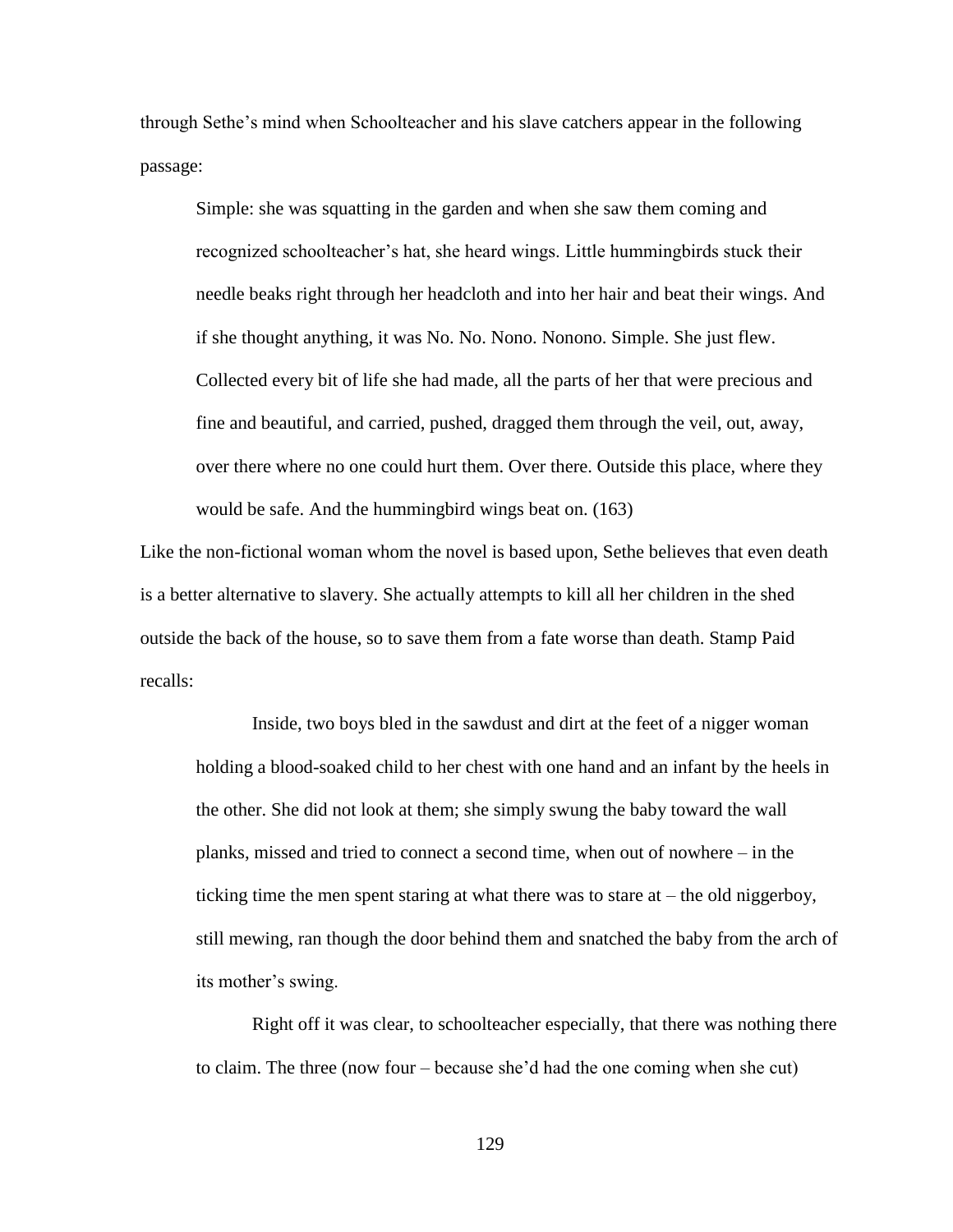pickaninnies they had hoped were alive and well enough to take back to Kentucky, take back and raise properly to do the work Sweet Home desperately needed, were not. Two were lying open-eyed in the sawdust; a third pumped blood down the dress of the main one – the woman schoolteacher bragged about, the one he said made fine ink, damn good soup, pressed his collars the way he liked besides having at least ten breeding years left. But now she'd gone wild, due to the mishandling of the nephew who'd overbeat her and made her cut and run. (149)

As stated before, the characterization of a monstrous protagonist is that it *becomes* the monster it is attempting to confront. Simply killing her children does make her monstrous, but it is toward the end of the novel where the reader realizes Sethe is the actual monstrous protagonist. Beloved leeches off of her mother's strength, and the parent-child dichotomy is turned around as the book reaches its climax. Denver recalls:

Beloved bending over Sethe looked the mother, Sethe the teething child, for other than those times when Beloved needed her, Sethe confined herself to a corner chair. The bigger Beloved got, the smaller Sethe became; the brighter Beloved's eyes, the more those eyes that used never to look away became slits of sleeplessness. Sethe no longer combed her hair or splashed her face with water. She sat in the chair licking her lips like a chastised child while Beloved ate up her life, took it, swelled up with it, grew taller on it. And the older woman yielded it up without a murmur. (250)

Just as an umbilical cord drains energy and food from the mother into the infant, so does Beloved drain the life out of her mother, Sethe. And Sethe becomes the very monster she has been trying to confront – her own daughter, whom she also drained the life from by slitting Beloved's throat as a baby.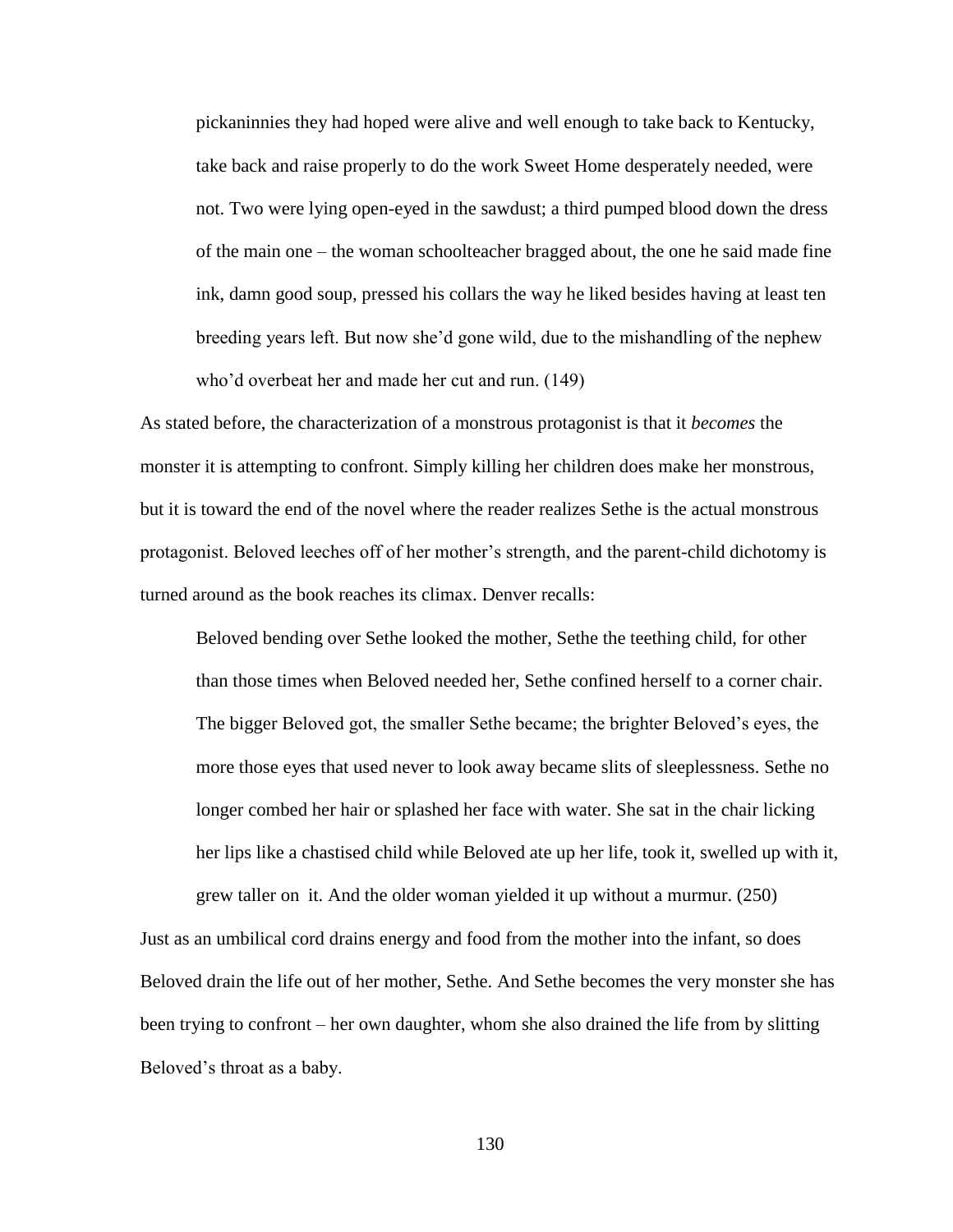Even with Sethe's violent and horrific act, there are some scholars, like those mentioned in the introduction, who would not believe she is the monster of the novel. Noel Carroll, for example, believes horror must be defined by the appearance of monsters in the work, but specifically states that a human cannot be the monster in a horror story. Carroll states, "The monsters of horror…breach the norms of ontological propriety presumed by the positive human characters in the story" (16). He continues:

Monsters are native to places outside of and/or unknown to the human world. Or, the creatures come from marginal, hidden, or abandoned sites: graveyards, abandoned towers and castles, sewers, or old houses – that is, they belong to environs outside of and unknown to ordinary social intercourse. My definition of horror involves essential reference to an entity, a monster, which then serves as the particular emotion of art horror. (35)

Carroll's monsters are supernatural, and specifically not human. Therefore, Beloved as ghost fits into Carroll's categorization. If a human being is the antagonist, or the horror is more psychologically driven, the story or film falls into a different genre rather than that of horror, dubbed by Carroll as "tales of terror" or "tales of dread." There is much to disagree with in Carroll's assessment, and certainly Morrison's characterization of Sethe in *Beloved* also contradicts Carroll's definition of monster. Paul D's discussion with Sethe after his discovery of Sethe's horrific act also makes a case against Carroll's claims:

'Your love is too thick,' he said, thinking, that bitch is looking at me; she is right over my head looking down through the floor at me.

'Too thick?' she said, thinking of the Clearing where Baby Suggs' commands knocked the pods off horse chestnuts. 'Love is or it ain't. Thin love ain't love at all.'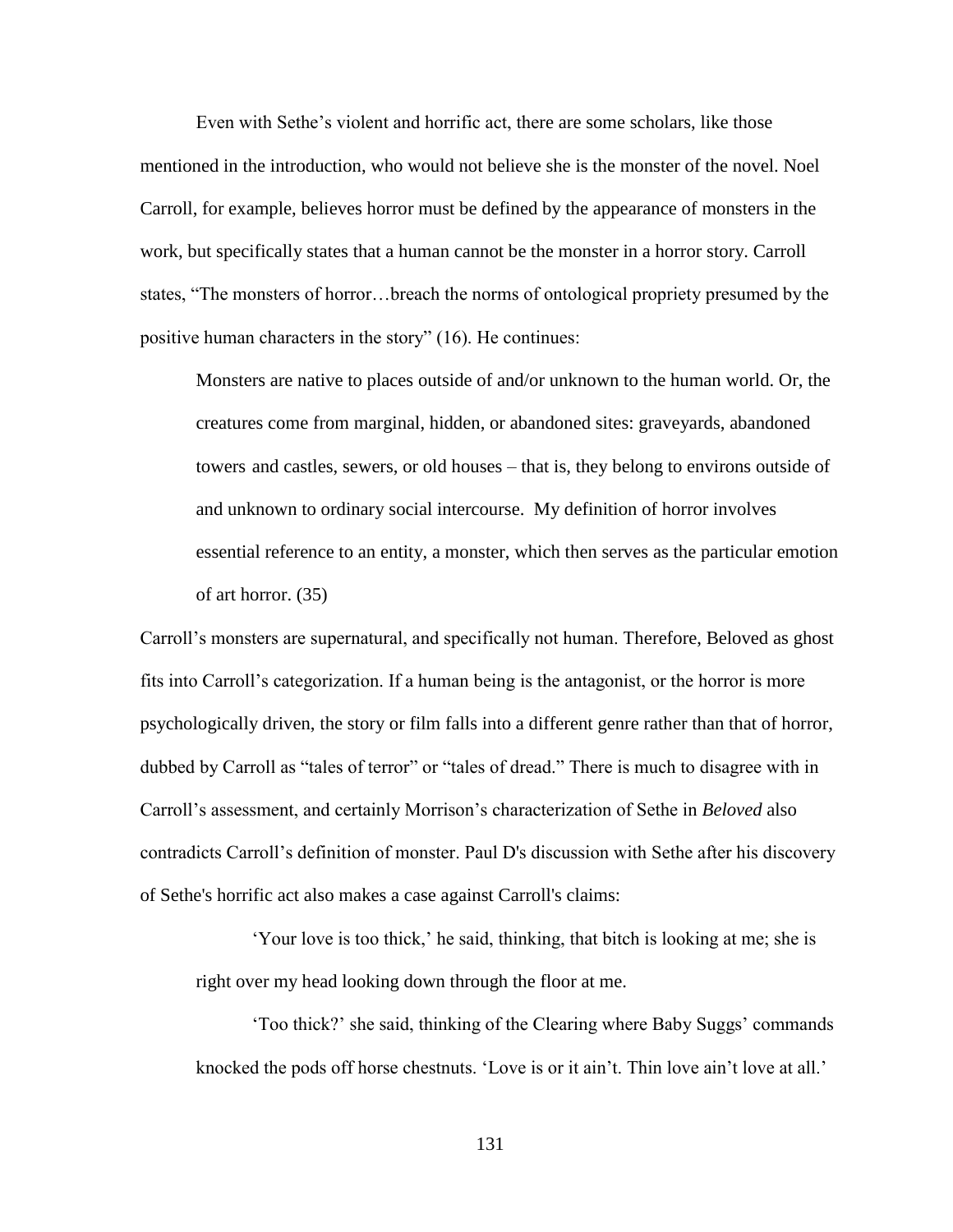'Yeah. It didn't work, did it? Did it work?' he asked.

'It worked,' she said.

'How? Your boys gone you don't know where. One girl dead, the other won't leave the yard. How did it work?'

'They ain't at Sweet Home. Schoolteacher ain't got em.'

'Maybe there's worse.'

'It ain't my job to know what's worse. It's my job to know what is and to keep them away from what I know Is terrible. I did that.'

'What you did was wrong, Sethe.'

'I should have gone back there? Taken my babies back there?'

'There could have been a way. Some other way.'

'What way?'

'You got two feet, Sethe, not four,' he said, and right then a forest spring up between them; trackless and quiet." (165)

Paul D sees Sethe's love as "too thick" and believes too much love can be a dangerous thing, stating, "For a used-to-be-slave woman to love anything that much was dangerous, especially if it was her children she had settled on to love" (45). This dangerous kind of love turns a human into an animal, which is why he makes it a point to say she has "two feet...not four." But Sethe realizes there was no way she would let her children go back to living as slaves. There are worse things than death. In the ghost of the haunted house and Sethe as monstrous protagonist, Morrison clearly mixes both "man as monster" and conventional monsters in the *Beloved*, and supplies a breakthrough in the horror genre by doing so. It is not that Carroll's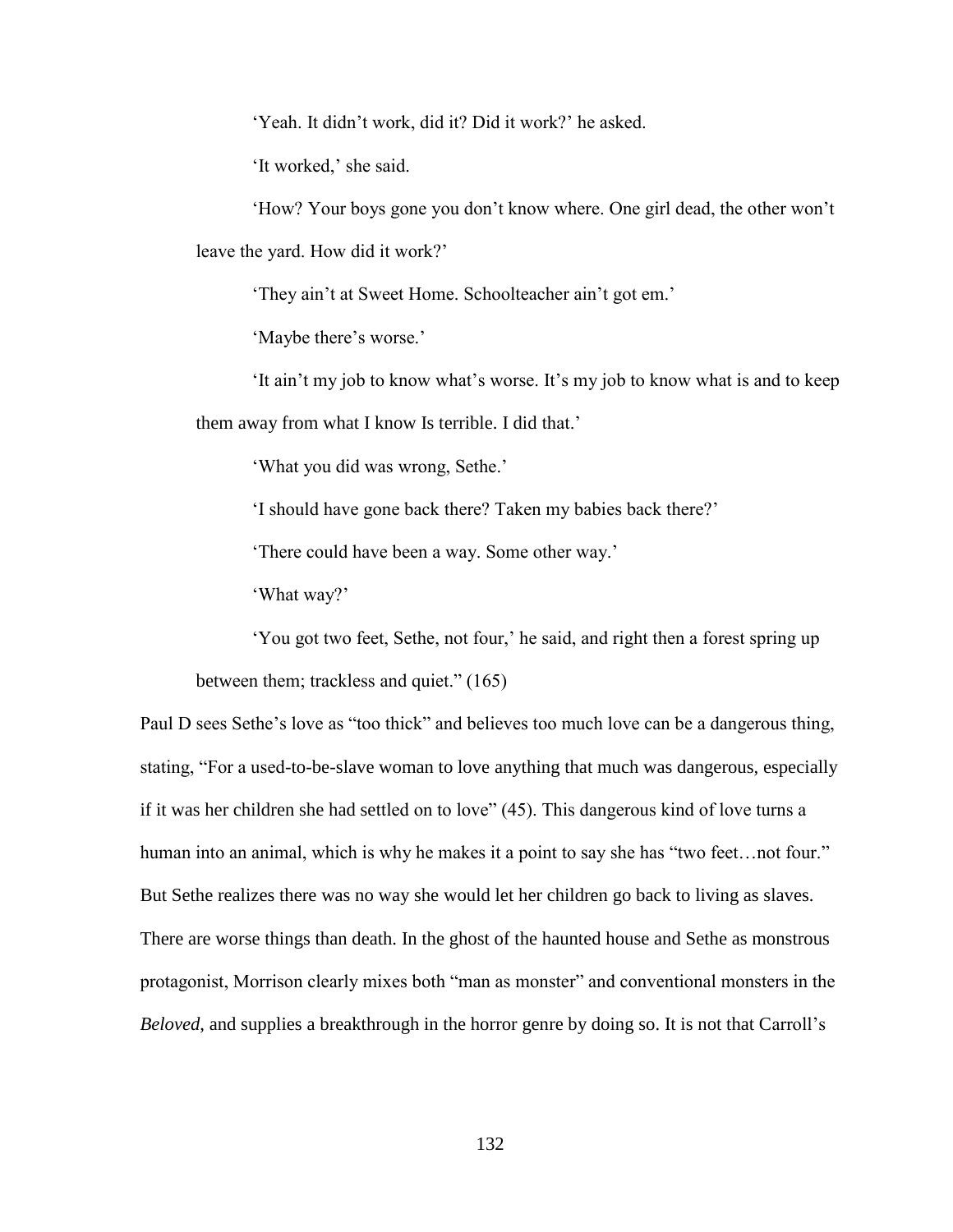definition is entirely incorrect; it is that Morrison is attempting to stretch the boundaries of what makes a monster.

But Carroll is wrong in more than just his rejection of Sethe as a monstrous character. The real monster of *Beloved*, the driving force behind Sethe's actions and the ghost of Beloved's appearance, is slavery – a man-made institution, and therefore, another example of "man as monster." In this case, the monster is the haunting past. Even in dedicating *Beloved*  to "Sixty Million and more," it becomes clear that this book is not just about a family struggling to let go of the past, but it is about the suffering of slaves in America. Morrison's epigraph is another clue about the motivation behind the novel:

I will call them my people,

which were not my people;

and her beloved,

which was not beloved. (Romans 9:25)

Romans is a collection of letters by Paul who was instrumental for the bringing about of Christianity. In the passage, Paul is speaking of God and pointing out God's love for everyone. Not only does the "beloved" in this passage refer to the child, Beloved, but to the African American slaves who were also "not beloved" but certainly part of the children of the living God, and therefore beloved by God – even if the United States has attempted to forget the role the slaves in their own horrific history. Morrison wants her readers to approach this book as a horror story about what the United States has done to its people. African American Gothic is not only already established and deeply rooted, but is deliberately articulating profound social horrors. These horrors persist in both white and black America, to the point where all attempts to leave slavery and racism behind only re-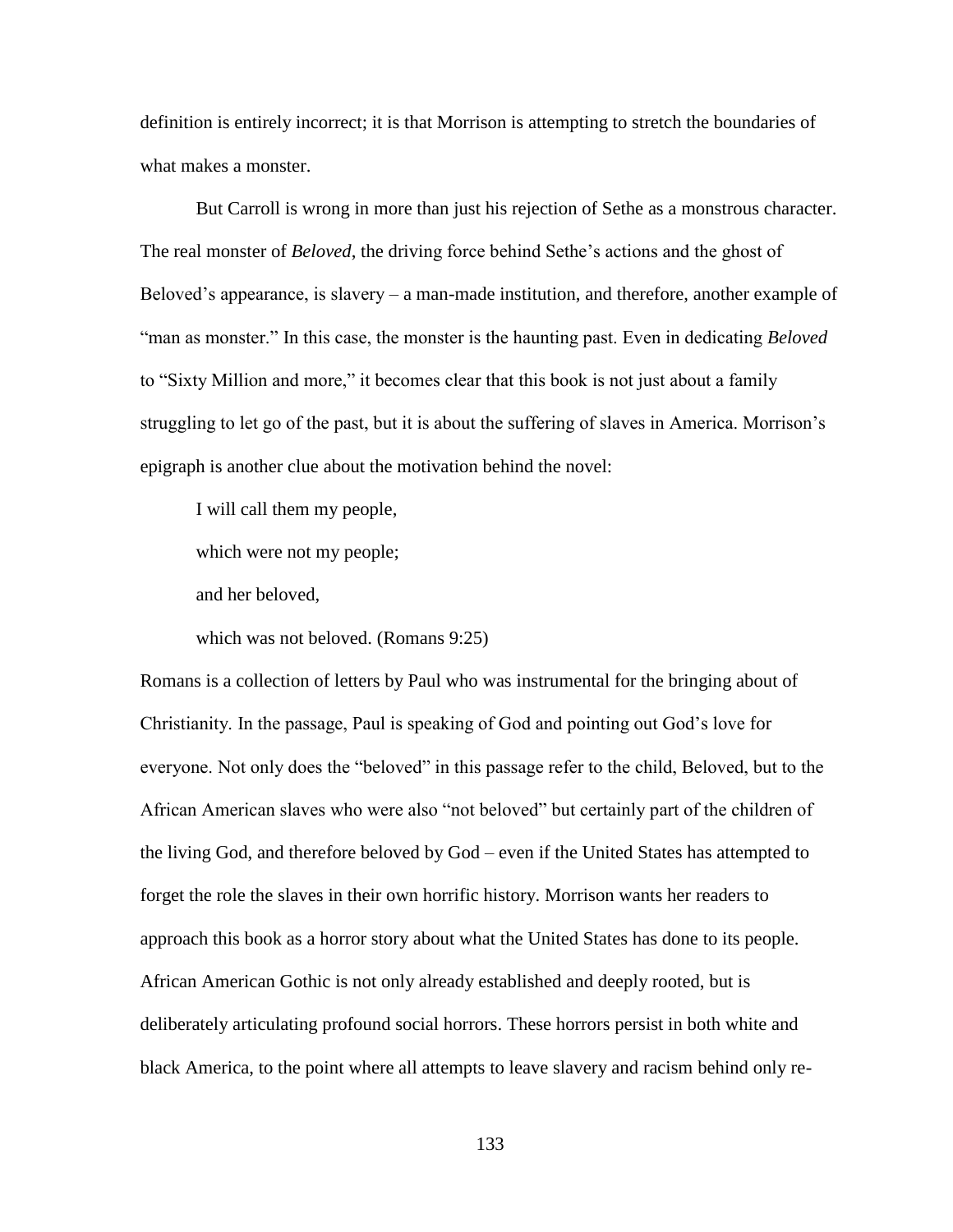confront the unresolved and visceral haunting by an abjected past, already linked to race, that Gothic specters incarnate. Sethe makes it very clear that she is haunted by the past, and by her "rememory" of it. In a conversation with Denver, she says:

I was talking about time. It's so hard for me to believe in it. Some things go. Pass on. Some things just stay. I used to think it was my rememory. You know. Some things you forget. Other things you never do. But it's not. Places, places are still there. If a house burns down, it's gone, but the place – the picture of  $it$  – stays, and not just in my rememory, but out there outside my head. I mean, even if I don't think it, even if I die, the picture of what I did, or knew, or saw is still out there. Right in the place where it happened. (35-36)

There is significance in the mis-speaking of the word "remember" or "memory." In the above passage, and in multiple places throughout the novel, Sethe calls her memory her "rememory." In her confrontation with Beloved and the community at large, Sethe must remember, or put back together her past in order to face it. The complex memory of southern slavery is found within this book – which the characters involuntarily recall even as they strive to forget it – haunts the black suburban community of southern Ohio in a series of intrusive flashbacks that gather together the histories and enslavements of the residents. This kind of haunting extends a gothic element which is indebted to the Anglo tradition of Gothic retrospection. Baby Suggs, Sethe's mother-in-law and former inhabitant of 124 Bluestone Road, is the first to point out these complexities of the haunted past, claiming:

Not a house in the country ain't packed to the rafters with some dead Negro's grief. We lucky this ghost is a baby. My husband's spirit was to come back in here? Or yours? You luck. You got three left…I had eight. Every one of them gone away from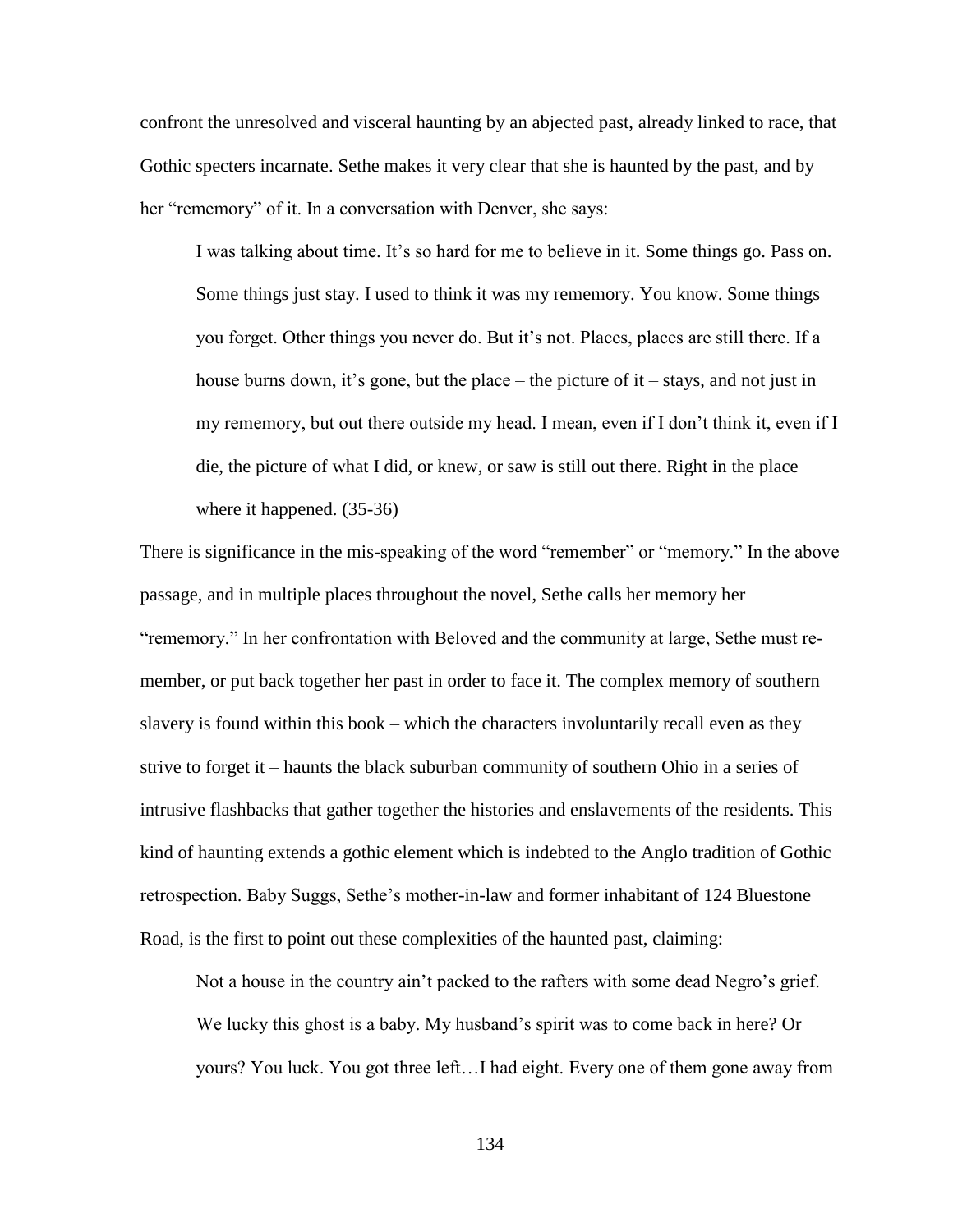me. Four taken, four chased, and all, I expect, worrying somebody's house into evil. (5)

Baby Suggs fully realizes that her local community, just as the African American community at large, is haunted by slavery.

There are more clues to the haunting past as monster of this novel, as seen in the chapter where the reader learns about Sethe's murderous act. This chapter begins, "When the four horsemen came – schoolteacher, one nephew, one slave catcher and a sheriff – the house on Bluestone Road was so quiet they thought they were too late" (148). By calling them "the four horsemen," Morrison wants her reader to think of the Four Horsemen of the apocalypse, as outlined by the book of Revelation. According to the Bible, the four horsemen of the apocalypse include a False Christ, War, Famine, and Death. And certainly each of the horsemen approaching Sethe's house can metaphorically be considered as each of these symbols. Schoolteacher is the False Christ, forcing his slaves to follow and obey him, and teaching his followers (nephews) dangerous and incorrect instructions which will lead them to follow a sinful path. The nephew represents War, because of his violent act against Sethe when she lived at Sweet Home – taking her breast milk from her, while her husband watched in the loft of the barn (70). The slave catcher is Famine, taking people from their homes, leaving the land empty of life and growth. And the sheriff is death, ready to enforce the Fugitive Slave Law by sending home the runaway slaves, and ensuring them death in the hands of their white owners, or by killing them if they refuse to obey the law. The reason Sethe kills her child is directly because of these four men. These monsters have come to take her children, and she simply reacts the only way she knows how. In attempting to explain her act, she says to Paul D, "I don't have to tell you about Sweet Home – what it was – but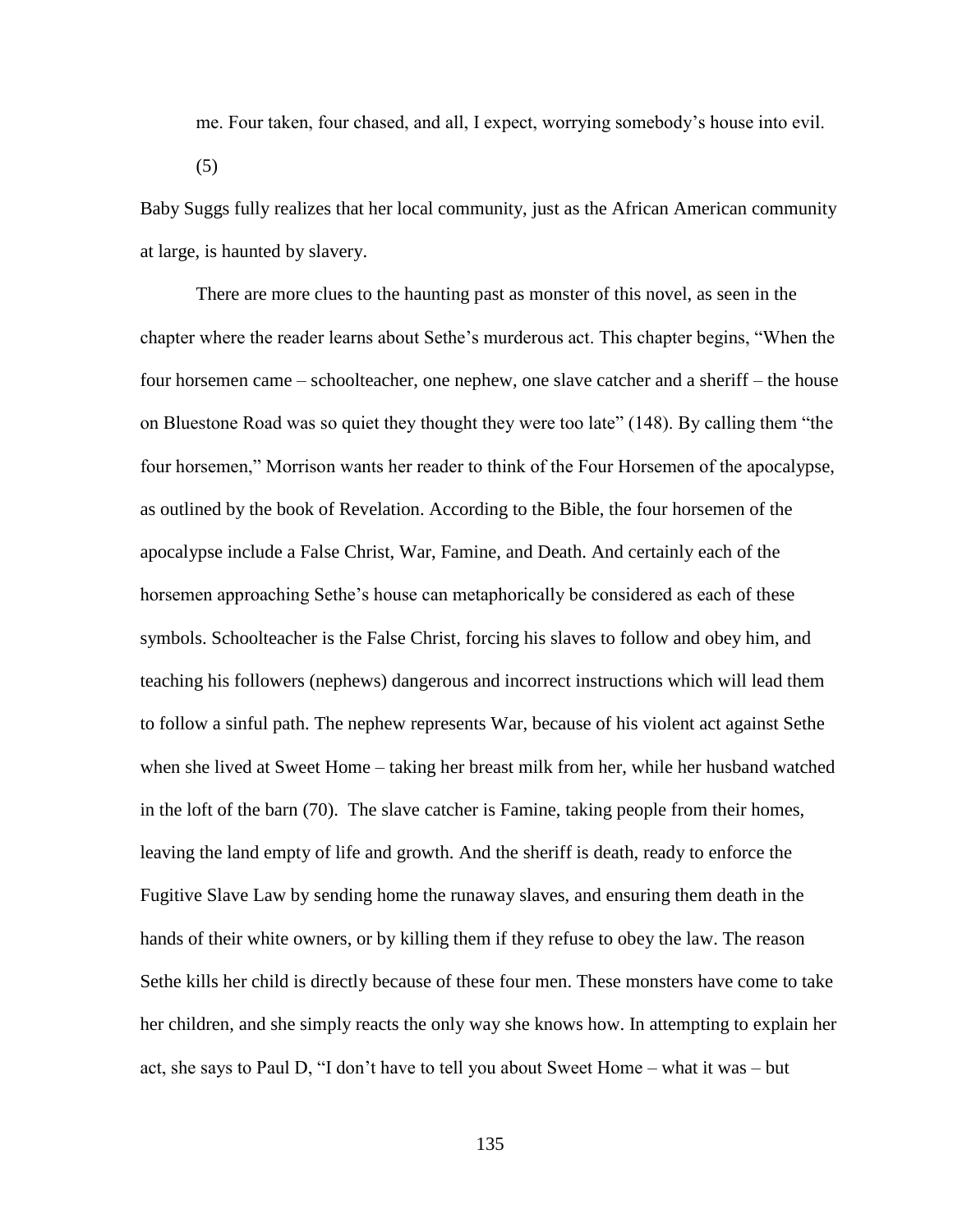maybe you don't know what it was like for me to get away from there" (161). Slavery is the real monster of this novel, and Sethe realizes it quickly and sticks to her conclusion, saying "Those white things have taken all I had or dreamed and broke my heartstrings too. There is no bad luck in the world but whitefolks" (Morrison 89). Though murdering her child is monstrous, it never would have occurred without the institution of slavery.

Beloved, in part as the "crawling already" child risen from the dead, symbolizes far more than the incident in which she was murdered. She haunts the whole community both with multiple memories of slavery, and with suppressions of a past that include the community turning against Sethe before and after the killing – for example, its failure to warn her as Schoolteacher and his party approached Bluestone Road. The echoes of Beloved's haunting past are also seen in the efforts of a class-climbing community, even one composed of former black slaves, to avoid their memories and the many abasements forced onto them. The community has avoided Sethe's family partly by isolating them shortly after Sethe escapes from Sweet Home plantation in 1855 and joins her mother-in-law, Baby Suggs, on Bluestone Road. The character Beloved haunts a whole community as well as Sethe with layer upon layer of what its members strive to repress in their history. This is seen in many of the secondary characters of the community, including Ella:

Whatever Sethe had done, Ella didn't like the idea of past errors taking possession of the present. Sethe's crime was staggering and her pride outstripped even that; but she could not countenance the possibility of sin moving on in the house, unleashed and sassy. Daily life took as much as she had. The future was sunset; the past something to leave behind. And if it didn't stay behind, well, you might have to stomp it out. Slave life; freed life – every day was a test and a trial.  $(256)$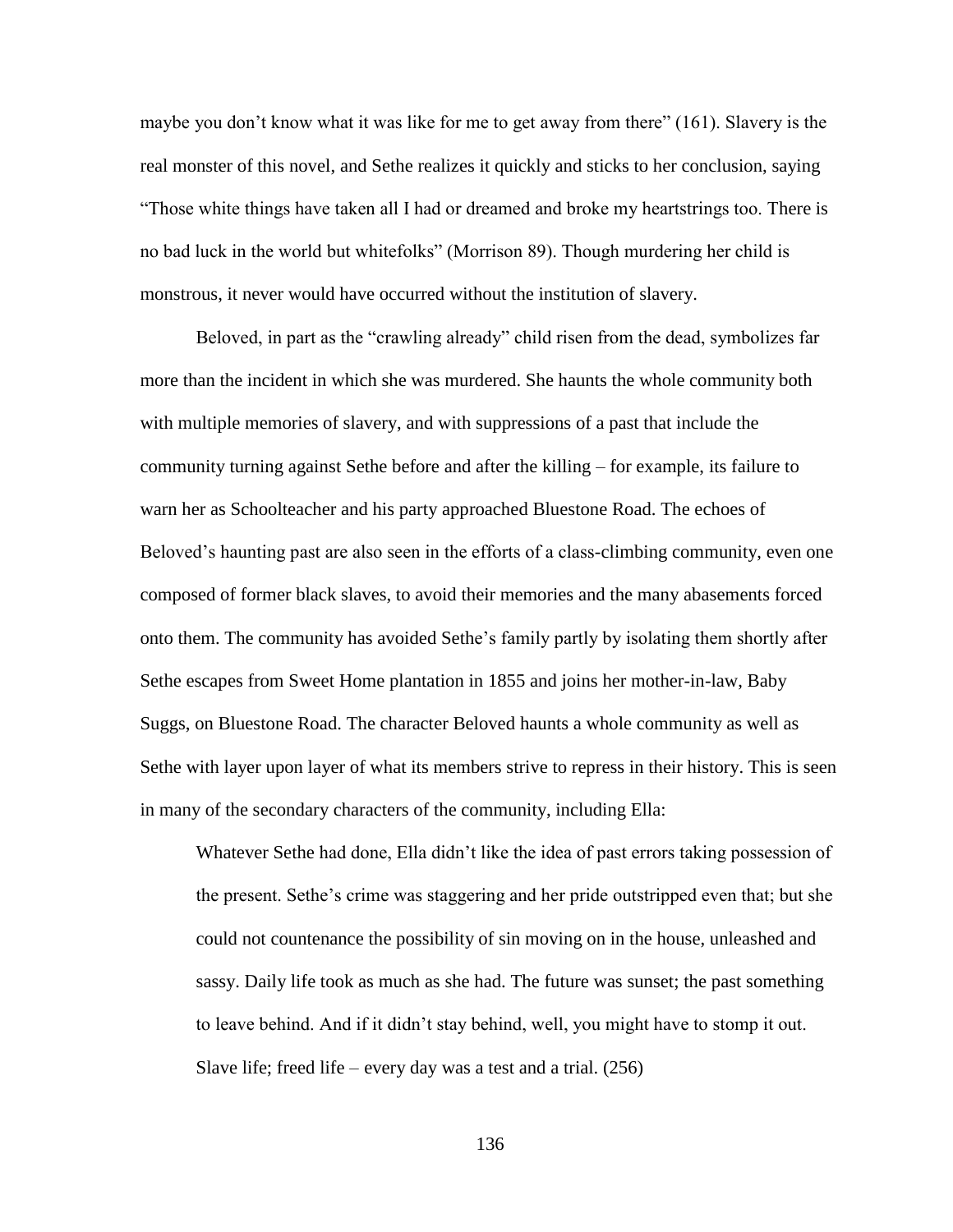Just as Ella realizes the past should not control the present, the community must face its own past and confront the specter haunting Bluestone Road. In the climax of the novel, the women of the community gather together in the yard of the home they had avoided for so many years. They pray and sing, and as "the voices grew louder" (261) Beloved and Sethe appear on the doorstep. The women continue to do what they can to expel this ghost and the memories haunting 124 Bluestone Road, "Building voice upon voice until they found it, and when they did it was a wave of sound wide enough to sound deep water and knock the pods off chestnut trees. It broke over Sethe and she trembled like the baptized in its wash" (261). It is only when the community comes together that Beloved can finally disappear. Beloved's abjection and embodiment of an extensive collective memory among African Americans is deliberately articulated. After acknowledging how a Gothic specter can encapsulate a primal crime that is really the whole history of slavery, the haunting power of Morrison's book becomes clear. The novel is confronting the black community and all Morrison's readers with an unavoidable choice: to continue the repression of the past and the destruction of the human community pursued in the isolation of Sethe and Beloved, or to embrace that past with the determination to draw the community back together in a forgiveness and reaching out that reaccepts Sethe and Denver while at least partially facing up to all the losses and desires that Beloved has embodied by the time she vanishes from sight.

The driving fear in *Beloved* is the combined guilt and terror among whites that half admits a dependence on, even an attraction to, a vaguely known black culture while at the same time feeling repugnance toward any prospect of racial mixture or black proliferation that might bring down mythical constructs of white purity, priority, or supremacy. Gothic specters and monsters readily combine the attractive and the repulsive, the deeply familiar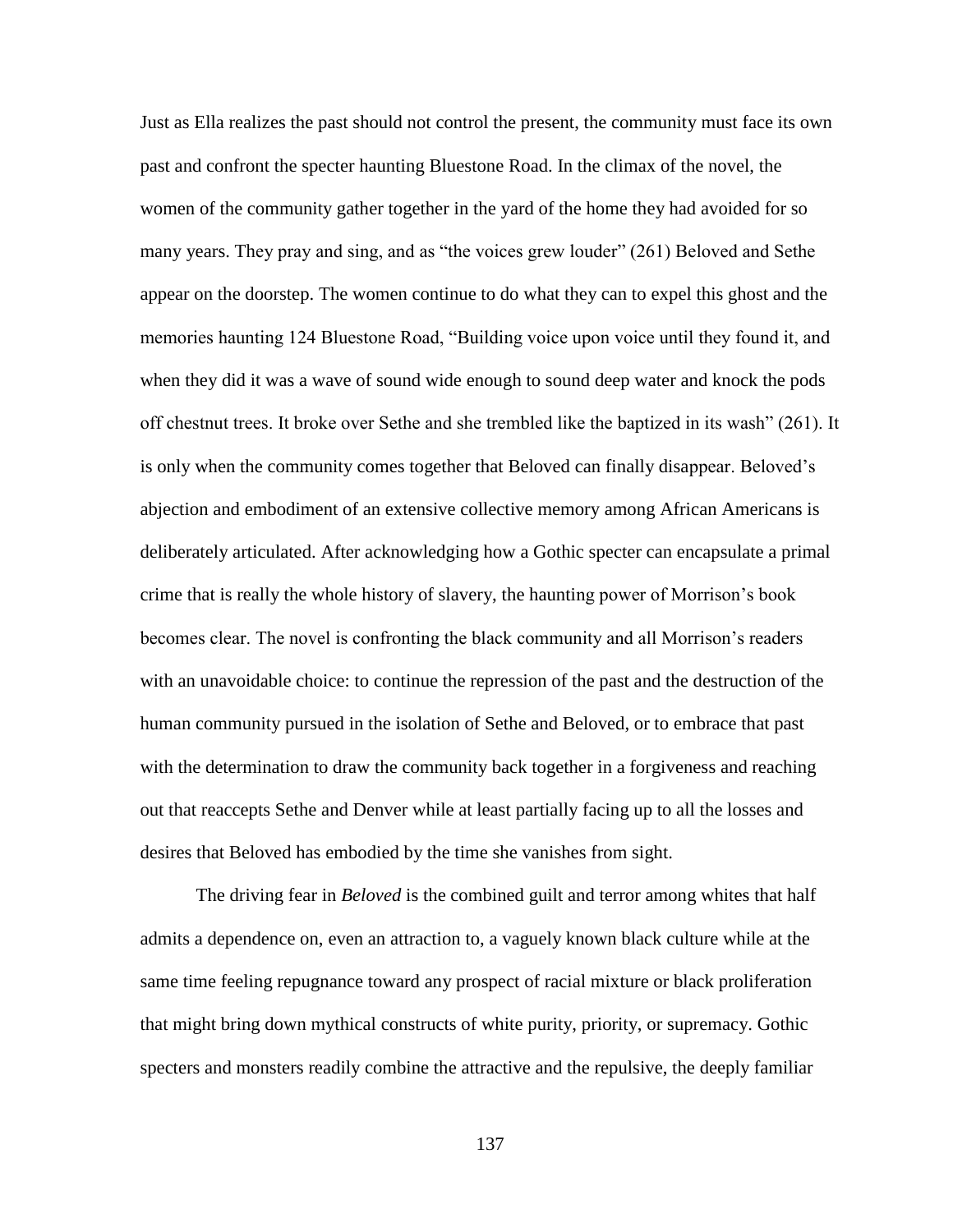and the unfamiliar, in one symbol. The African American reshaping of the Anglo Gothic, a tradition of reshaping that has its own history of over two centuries, has wrought a profound change in the genre. African American Gothic works powerfully to recover the fullness of the black body, especially the body of the African American woman taken from her primal Mother Africa and alienated into Western slavery. It calls attention to that body – and brings it forth into greater awareness – in the very specters and monsters of the Anglo-American Gothic tradition that once suppressed it. The novel conveys, most of all, that this mixed genre at its best is not a distortion of African American life by white symbols. It is rather a resurgence of the African American body in an originally Anglo-American discourse that once refused to face that body and has now been reshaped to recover it from repression.

There are two lovely passages from *Beloved* which incorporate perfectly what Morrison accomplishes by including these three separate monsters in her novel. The first is when the white girl, Amy Denver, is rubbing Sethe's feet before Sethe gives birth to Denver on her way to Bluestone Road. Amy massages Sethe's feet until Sethe "cried salt tears," and then tells Sethe, "It's gonna hurt now…Anything dead coming back to life hurts" (35). The second passage is when Sethe is cooking in her kitchen, and she is, "Working dough. Working, working dough. Nothing better than that to start the day's serious work of beating back the past" (73). The past, specifically America's history with Slavery, is not dead. And it will never die, because it is part of a collective memory. Each time the past comes back to life – whether through novels like *Beloved,* or current examples of racism and hatred seen in America even today – it is extremely painful. *Beloved* encompasses these fundamental concerns and unsettling suggestions, and shows such in its many Gothic elements and the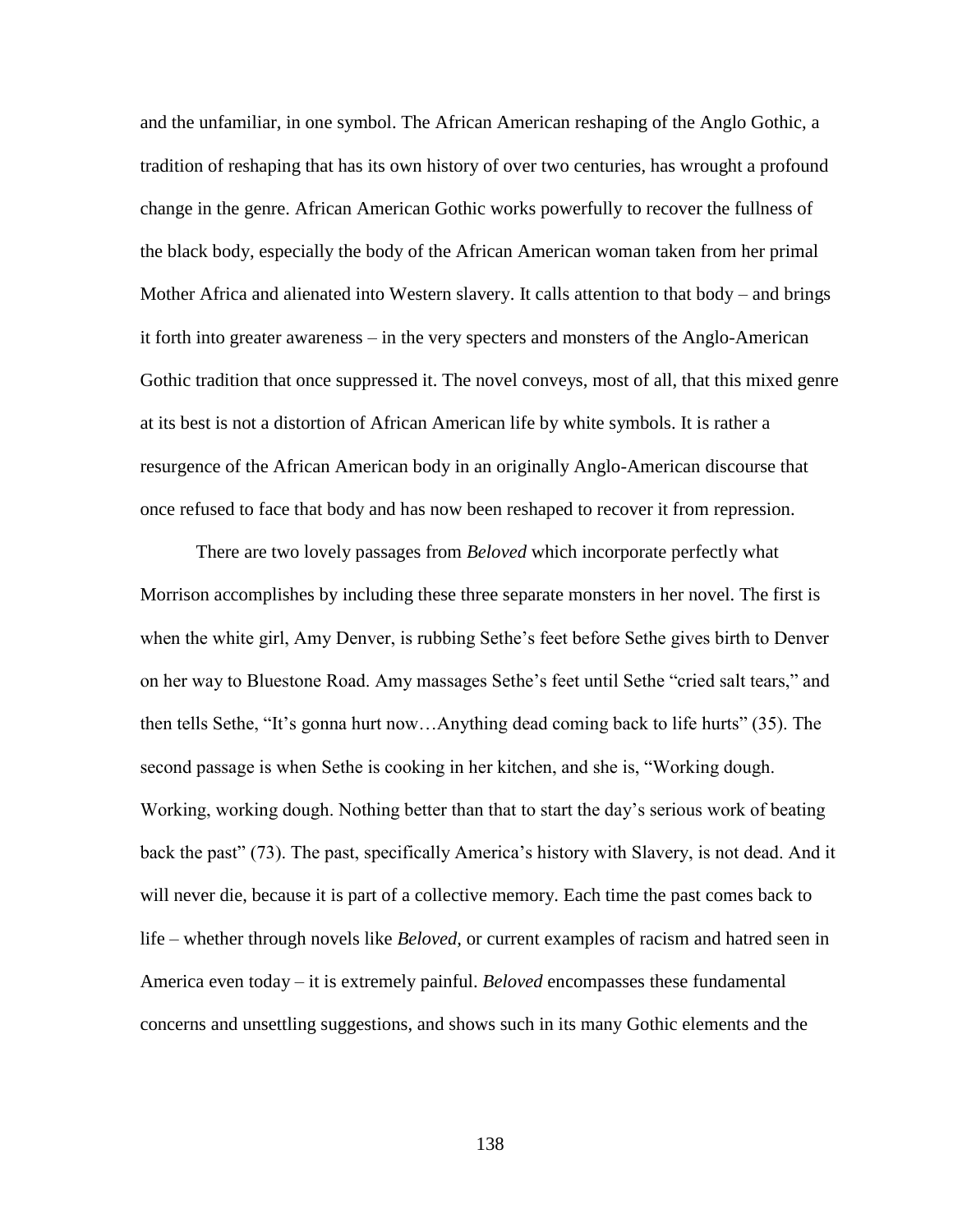complexities of African American history itself. Morrison's *Beloved* is both a Gothic or

Horror novel, and an African American masterpiece.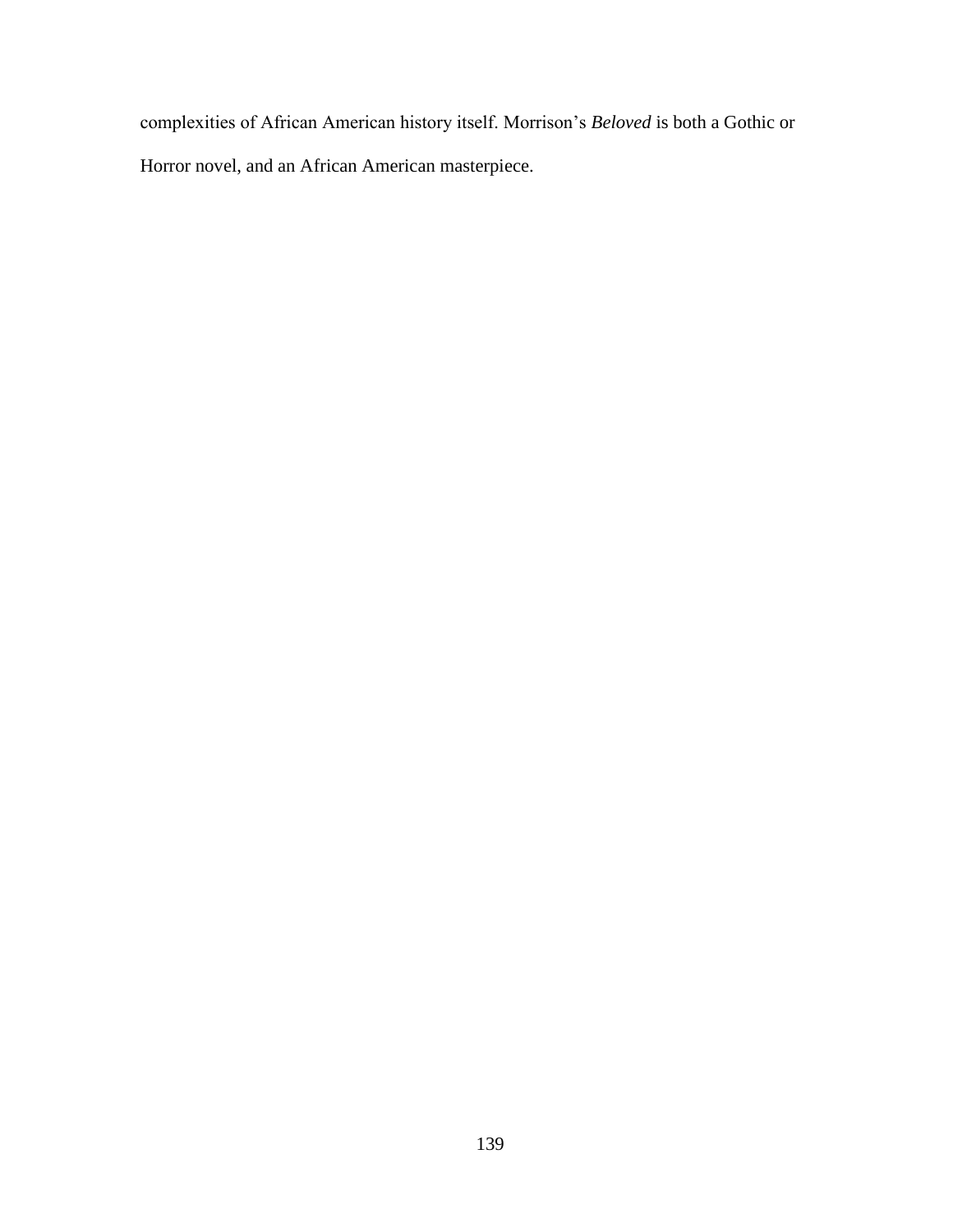#### CHAPTER 6

### **CONCLUSION**

On a trip to a recent conference, I had the opportunity to visit the Experience Music Project (EMP) museum in Seattle, WA, where I ran into an unlikely exhibition for a museum I thought would be entirely devoted to the grunge movement of the Pacific Northwest. Down a dark, claustrophobic stairwell decorated with hundreds of portraits depicting screaming faces, I walked through a door which read, *Can't Look Away: The Lure of Horror Film.*  Underneath the title on the door read the following warning: "BEWARE! Due to the subject matter explored herein, this exhibition has a suggested rating of PG-13." The exhibition examined the pivotal role that horror plays in the human experience. Three iconic horror directors – Roger Corman, John Landis, and Eli Roth – worked with the EMP to curate a selection of their favorite films, providing a solid foundation on which audiences could safely explore the spectrum of cinematic horror, from its inception at the turn of the  $20<sup>th</sup>$  century to the present day. Viewing booths were created where visitors could see clips of the aforementioned directors talking about various horror films and why these films were considered essential to the genre. Those visiting were also able to view iconic artifacts, including the script from *Night of the Living Dead*, the alien creature suit from *Alien*, and Jack Torrance's axe from *The Shining*, among others. The exhibit featured interactive highlights as well, including a scream booth, where patrons could scream on cue as they watch horror film footage in a soundproof booth; "horror soundscapes," where fundamental music elements and scoring techniques used in horror to enhance a cinematic sense of suspense, dread, and terror were explained in depth; and an interactive installation called "Shadow Puppets" by Philip Worthington, where one's own shadow projected onto a wall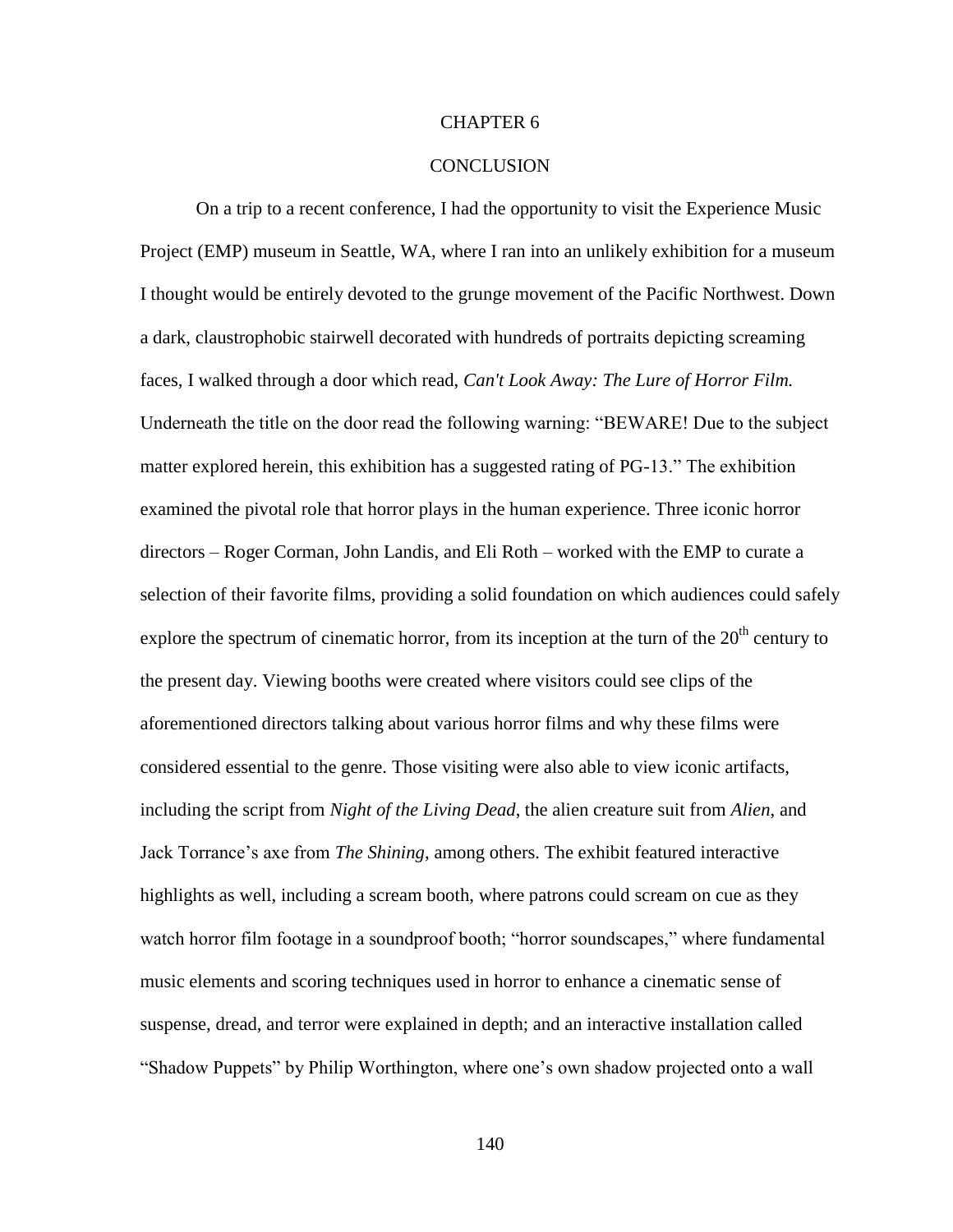would spontaneously morph into monstrous forms.

As a fan and scholar of horror fiction and film, I found this exhibit more than merely intriguing, but educational and useful in my own answer to the question, "What makes a monster?" In particular, I was drawn to a wall which was covered in a "Monster Timeline." The timeline examined the specifics of monster archetypes, and attempted to educate the public as to why these monsters continue to inhabit the collective conscious of popular culture. The monsters included on the timeline were the Frankenstein, the Mutant, the Demon, the Alien, the Cryptid, the Shapeshifter, the Witch, the Psycho, the Ghost, and the Animal. I snapped a picture of this wall as a confirmation of what I have known all along – human beings can be, and most certainly are in some cases, monstrous.

This project has gone through a variety of stages, beginning with my understanding of Noel Carroll's definition of monster while I was simultaneously studying Julia Kristeva's concept of abjection. I began approaching monsters from a purely psychoanalytical approach in order to refute Carroll's definition of monstrosity due to his dismissal of Kristeva. In fact, the project was going to be solely about the monstrous protagonist (a concept touched upon in the sections discussing Matheson and Morrison within this dissertation). As I researched monstrosity further, I came across a number of things which altered my approach. First, the debate about monstrosity as human vs. supernatural has long been established, as discussed in the introduction of this project. I was new to the party, so to speak, but the party had been going on for a long time. Because of this, I decided to simply take a stance on the side of humans as monstrous rather than devote my time to refuting Carroll alone. Second, on either side of this debate, the main focus of understanding monsters is done through a sociohistorical or cultural reading lens. To be part of this conversation, I shifted my approach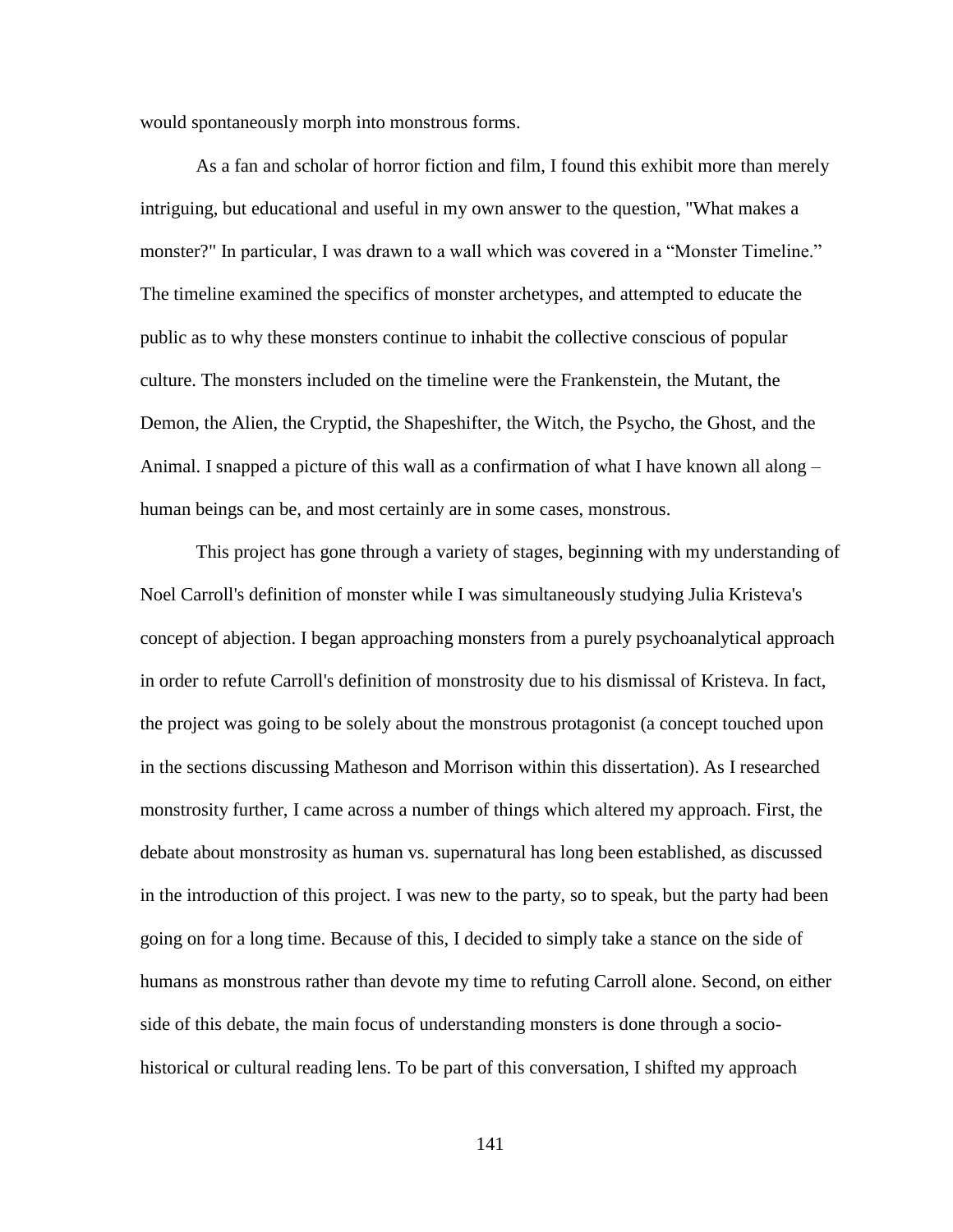away from the psychoanalytic in order to more fully explore the historical anxieties associated with the presence of monsters while still exploring the importance of Kristeva's abjection within the concept of monstrosity. Finally, I approached this project from a pedagological position. I teach literature through a socio-historic lens and utilize popular culture throughout my lessons in order for my students to relate to and understand texts through their contemporary world. This draft is not only a project which I intend to build upon, but it is something I would hope to use in my own teaching of literature to undergraduate students. After multiple revisions and additions, I plan to have a usable and relatable companion guide to my undergraduate gothic fiction class. This project sets up the texts I would teach and the scholarship I would use in a class on Gothic and Horror fiction, which is why the approach is broad and the texts begin with early American literature and end in the present day representations of the monstrous.

Though this dissertation has only concentrated on a select number of monsters, there are others which are also ripe for discussion, and will be added to later drafts of this project. A chapter on the witch, the werewolf, and the alien, for example, could certainly be viewed through the historical and cultural anxieties through which they emerge. It would also be relevant to add a discussion of hemispheric monsters into this project. Though the Native American Wendigo was touched upon in the discussion of zombies, an entire chapter will eventually be included in relation to Native American legends and how their particular monsters are representative of tribal anxieties. Similarly, monsters from Latin and South America, like La Llorona, the Chupacabra, and others, would be relevant to a discussion of anxieties throughout the Americas. Examining these hemispheric monsters allows the understanding of horror and gothic fiction to be addressed from a Transnational point of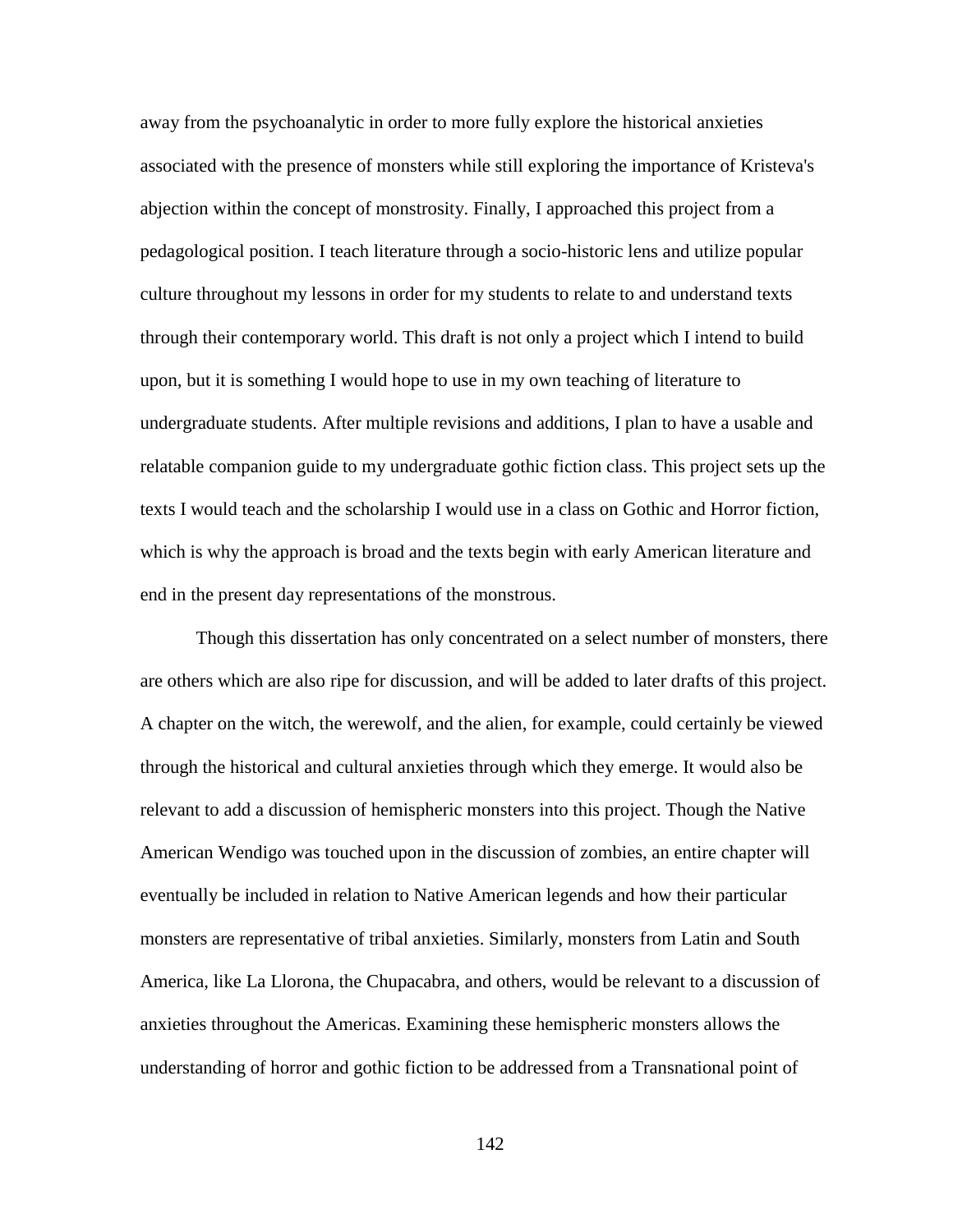view. Transnationalism addresses the misconception that each culture has developed independently from one another. The basic misunderstanding is that each country is independent, and each country has its own culture, and therefore each culture is independent. In reality, this is not the case. Along with the physical migration of people back and forth across political borders, there has also been the movement and sharing of cultures. By recognizing this, Transnationalism is the attempt to reassess the development of cultures with the understanding that they are not independent of one another, but in actuality have a constant and influential role in each other's development. Literature as a whole has been subjected to attempts to separate and categorize. The United States, for example, has appropriated the term "American Literature" and U.S. authors are often preoccupied with what it means to be an "American." In order to promote diversity in the studying of literature, U.S. students must look beyond the border of the U.S. and view their current home in relation to all of the hemispheric nations which make up our culture. Given the much broader understanding of culture that Transnationalism and Hemispheric studies suggests, gothic and horror literature, and the monsters that appear therein, can be approached with a much broader and more accurate perspective and can be understood in a much larger global context.

The most important thing I hope readers will attain from this project is to understand, first and foremost, that all monsters can be better understood through Kristeva's abjection. They are repellent, yet attractive. They are separate from ourselves, yet they are also mirrors for ourselves. And our true understanding of them, like abjection itself, can only ever be approached, rather than reached. All monsters are metaphors for human fears and human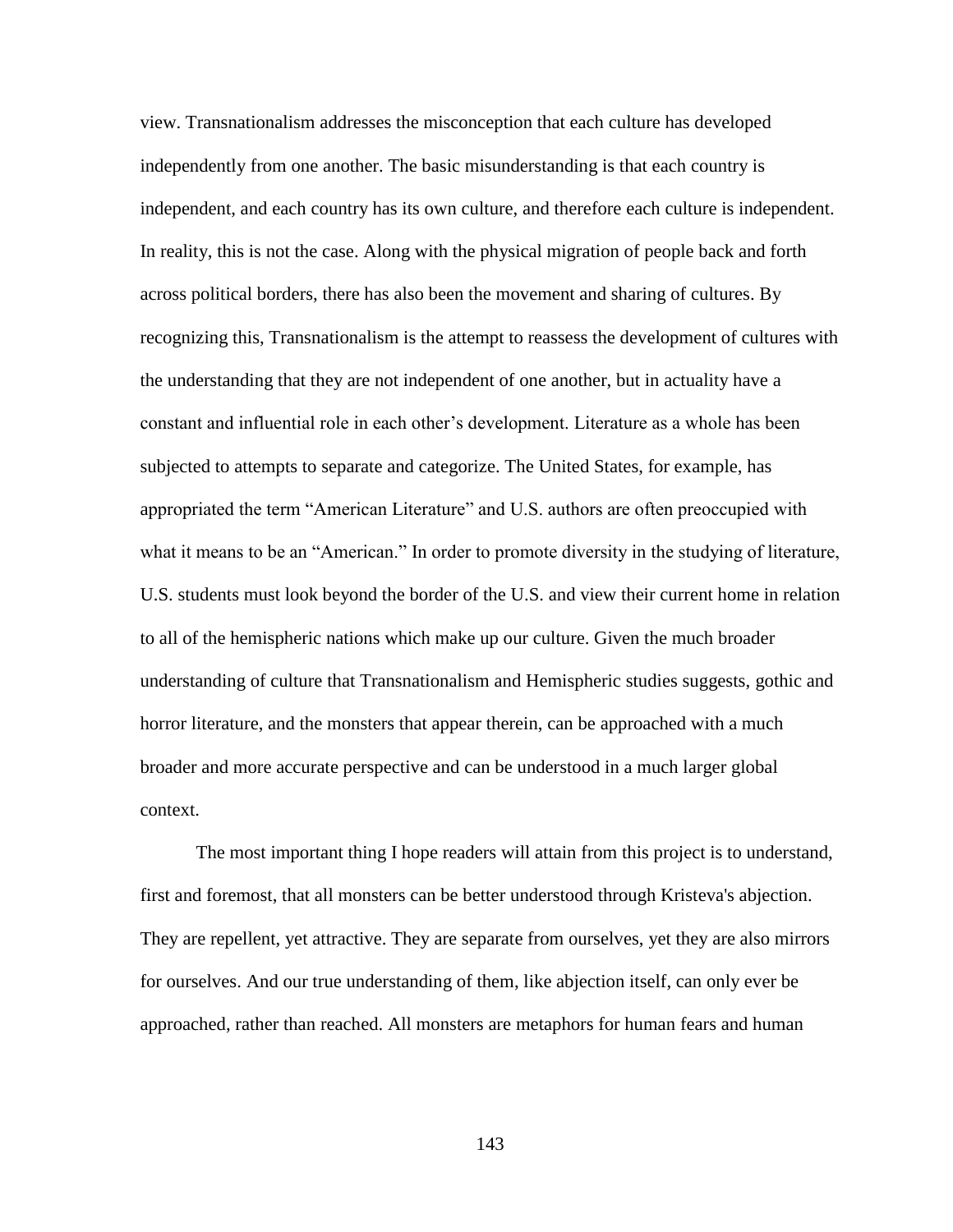anxieties, and for this reason, all monsters are mirrors for humanity. The monster is always in our midst.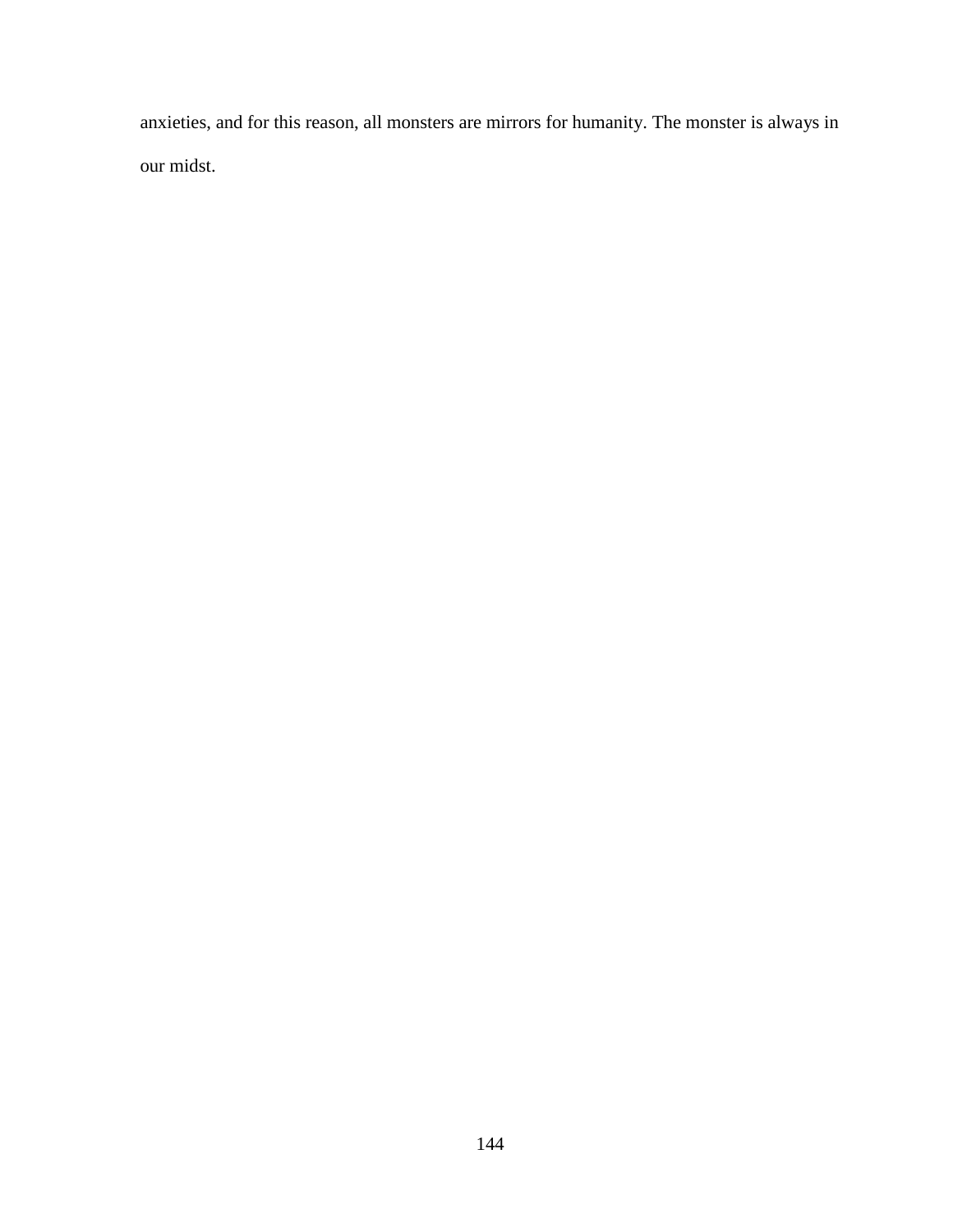#### Works Cited and Consulted

*1408*. Dir. Mikael Håfström. Dimension Films, 2007. Film.

- Adriano, Joseph D. *Immortal Monster: The Mythological Evolution of the Fantastic Beast in Modern Fiction and Film*. London: Greenwood Press, 1999. Print.
- Appy, Christian G. *Working Class War: American Combat Soldiers and Vietnam.* Chapel Hill: University of North Carolina Press, 1993. Print.
- Asma, Stephen T. *On Monsters: An Unnatural History of Our Worst Fears*. Oxford: Oxford University Press, 2009. Print.
- Auerbach, Nina. *Our Vampires, Ourselves*. Chicago: The University of Chicago Press, 1995. Print.
- Bailey, Dale. *American Nightmares: The Haunted House Formula in American Popular Fiction*. Bowling Green, OH: Bowling Green State University Popular Press, 1999. Print.

Beattie, Keith. *The Scar That Binds*. Baltimore: Johns Hopkins University Press, 2000. Print.

- Blayde, Ariadne and George A. Dunn. "Pets, Cattle, and Higher Life Forms on *True Blood*." *True Blood and Philosophy: We Wanna Think Bad Things with You*. Eds. George A. Dunn and Rebecca Housel. New Jersey: John Wiley & Sons, Inc., 2010. 33-48. Print.
- Brace, Patricia and Robert Arp. "Coming Out of the Coffin and Coming Out of the Closet." *True Blood and Philosophy: We Wanna Think Bad Things with You*. Eds. George A. Dunn and Rebecca Housel. New Jersey: John Wiley & Sons, Inc., 2010. 93-108. Print.
- Bradford, William. "Of Plymouth Plantation." *The Norton Anthology of American Literature, Volume A*. Ed. Nina Baym. New York: W.W. Norton & Co., 2003. 156-195. Print.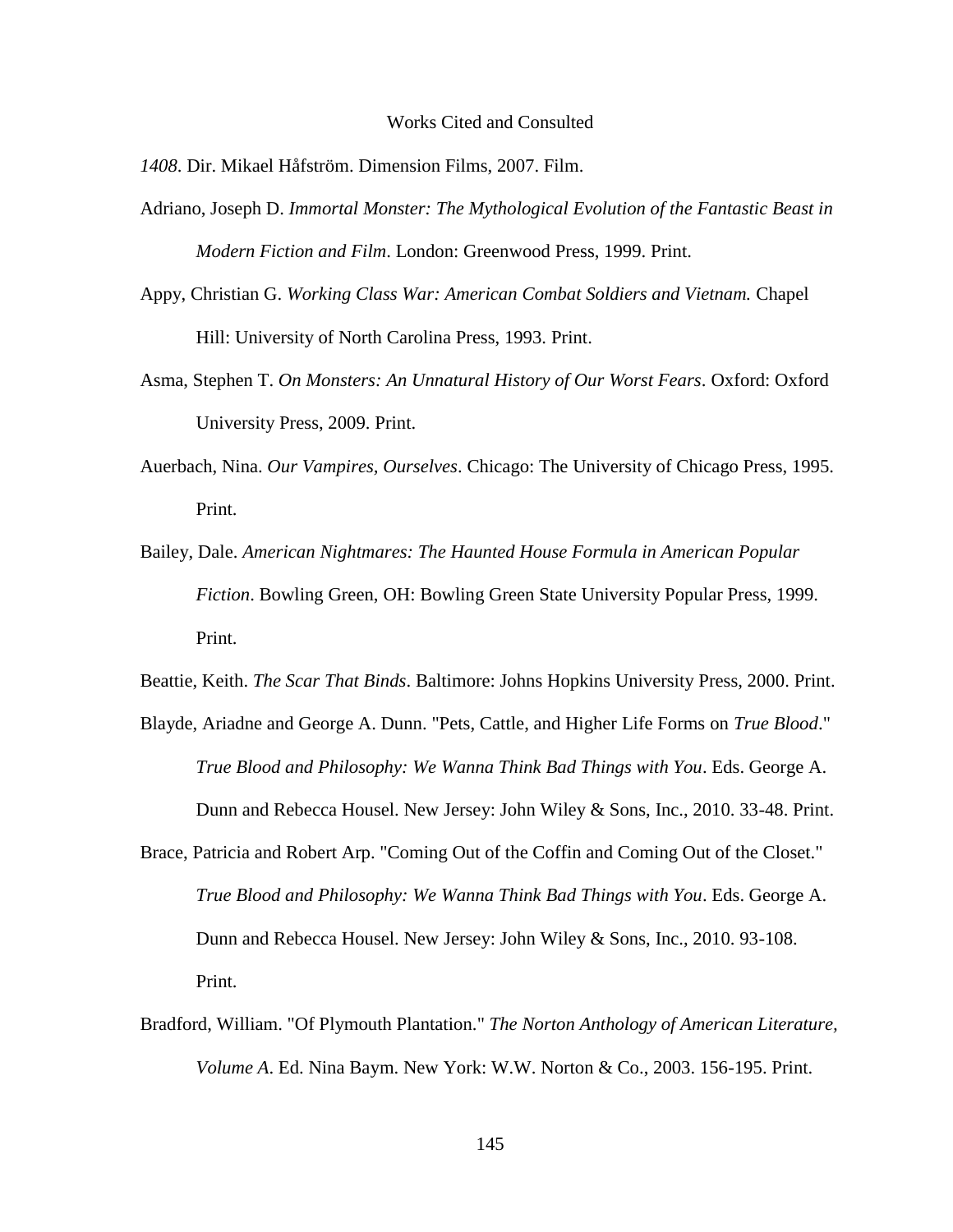- Brockden Brown, Charles. *Wieland and Memoirs of Carwin the Biloquist*. New York: Penguin Books, 1991. Print.
- Brooks, Max. *World War Z: An Oral History of the Zombie War*. New York: Three Rivers Press, 2006. Print.
- ---. *The Zombie Survival Guide: Complete Protection from the Living Dead*. New York: Three Rivers Press, 2003. Print.
- Carroll, Noel. *The Philosophy of Horror or Paradoxes of the Heart*. New York: Routledge, 1990. Print.
- Cavallaro, Dani. *The Gothic Vision: Three Centuries of Horror, Terror and Fear*. London: Continuum, 2002. Print.
- Cohen, Jeffrey Jerome. "Monster Culture (Seven Theses)." *Monster Theory, Reading Culture*. Ed. Jeffrey Jerome Cohen. Minneapolis: University of Minnesota Press, 1996. Print.
- Covino, Deborah Caslay. *Amending the Abject Body: Aesthetic Makeovers in Medicine and Culture*. Albany: State University of New York Press, 2004. Print.
- Cromie, William J. "Mental Casualties of Vietnam War Persists." *Harvard University Gazette*. 17 August 2006. Web. 26 March 2012.

Danielewski, Mark Z. *House of Leaves*. New York: Pantheon Books, 2000. Print.

- Davenport-Hines, Richard. *Gothic: Four Hundred Years of Excess, Horror, Evil and Ruin*. New York: North Point Press, 1998. Print.
- Day, William Patrick. *Vampire Legends in Contemporary American Culture: What Becomes a Legend Most*. Lexington, KY: The University Press of Kentucky, 2002. Print.

Dundes, Alan, ed. *The Vampire: A Casebook*. Madison, WI: University of Wisconsin Press,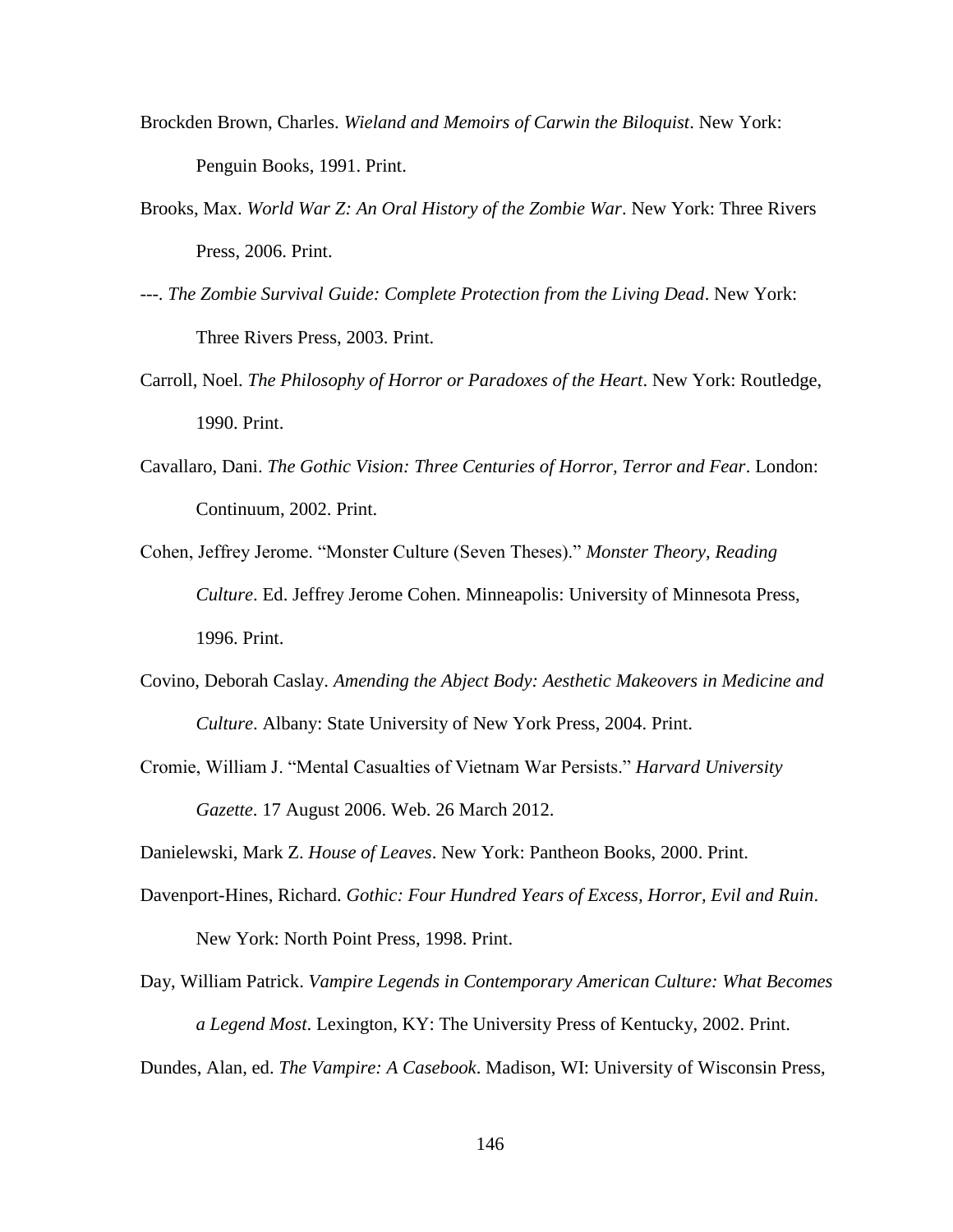1998. Print.

Ellison, Ralph. *Invisible Man*. New York: Vintage International, 1947. Print.

*Epic of Gilgamesh*. AncientTexts.org. Web. 12 March 2012.

- Equiano, Olaudah. "The Interesting Narrative of the Life of Olaudah Equiano." *The Bedford Anthology of World Literature, Compact Edition*. Ed. Paul Davis, Gary Harrison, David M. Johnson, John F. Crawford. Boston: Bedford St. Martin's, 2009. 448-493. Print.
- Fiedler, Leslie A. *Love and Death in the American Novel*. Chicago: Dalkey Archive Press, 1966. Print.
- Freud, Sigmund. "The 'Uncanny.'" *The Standard Edition of the Complete Psychological Works of Sigmund Freud*, *Volume XVII (1917-1919): An Infantile Neurosis and Other Works*. London: Hogarth Press, 1955. 217-256. Print.
- Friedman, John Block. *The Monstrous Races in Medieval Art and Thought*. Cambridge, Mass: Harvard University Press, 1981. Print.
- Gilmore, David D. *Monsters: Evil Beings, Mythical Beasts, and All Manner of Imaginary Terrors*. Philadelphia: University of Pennsylvania Press, 2003. Print.
- Goddu, Teresa A. *Gothic America: Narrative, History, and Nation*. New York: Columbia University Press, 1997. Print.

Gordon, Joan and Veronica Hollinger, eds. *Blood Read: The Vampire as Metaphor in Contemporary Culture*. Philadelphia: University of Pennsylvania Press, 1997. Print.

Graham, Elaine L. *Representations of the Post/human: Monsters, Aliens and others in Popular Culture*. New Jersey: Rutgers University Press, 2002. Print.

Gustafsson, Mai Lan. *War and Shadows: The Haunting of Vietnam*. Ithaca: Cornell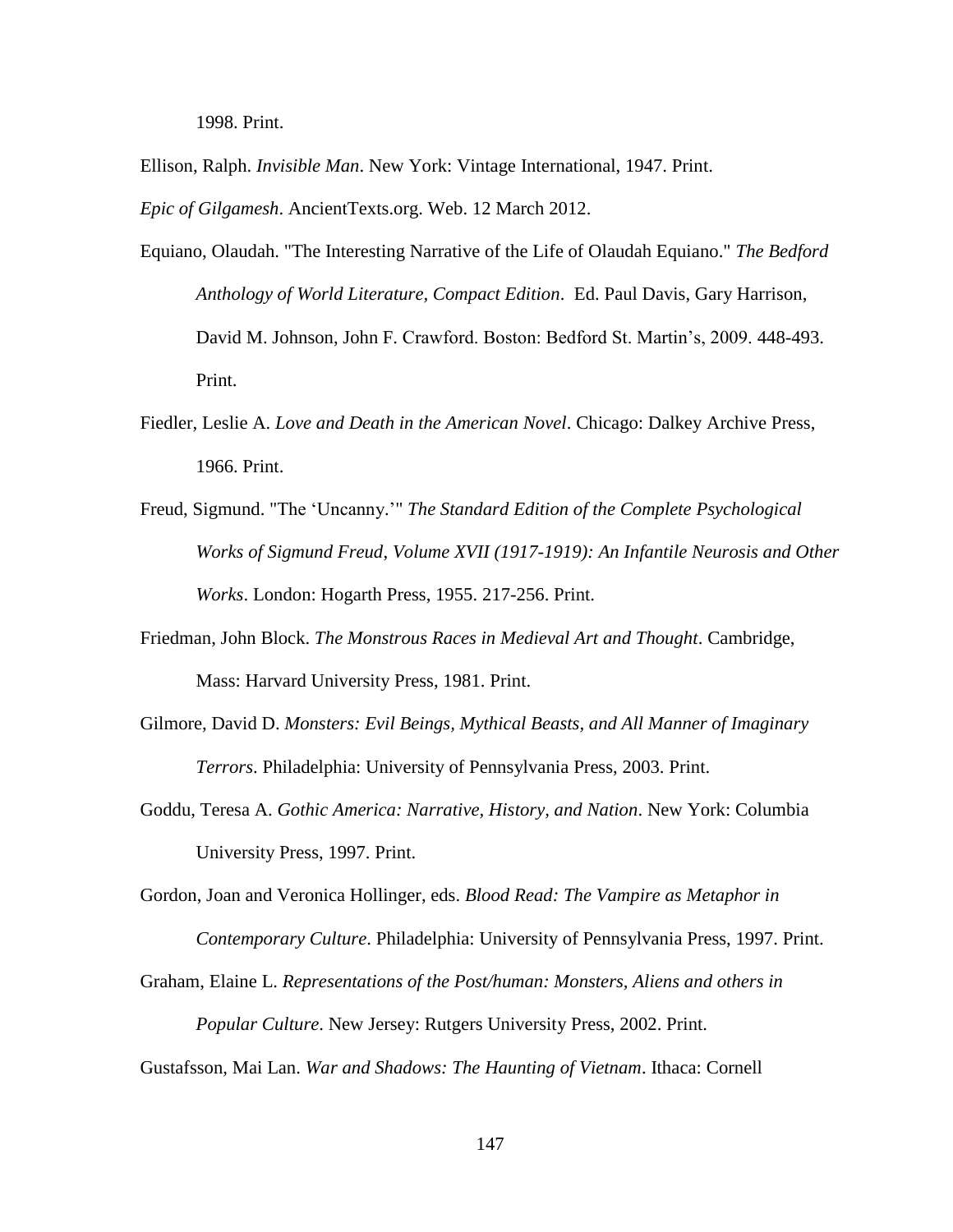University Press, 2009. Print.

- Hamilton, Edith. *Mythology: Timeless Tales of Gods and Heroes*. New York: Warner Books, Inc., 1942. Print.
- Hamilton, Richard Paul and Margaret Sӧnser Breen, eds. *This Thing of Darkness: Perspectives on Evil and Human Wickedness*. New York: Rodopi, 2004. Print.
- Hand, Richard J., and Jay McRoy, eds. *Monstrous Adaptations: Generic and Thematic Mutations in Horror Film*. New York: Manchster University Press, 2007. Print.

Harris, Charlaine. *Dead and Gone*. London: Orion Publishing Group, 2009. Print.

- Hawthorne, Nathaniel. *The House of the Seven Gables*. New York: W.W. Norton & Co., 2006. Print.
- Heldreth, Leonard G., and Mary Pharr, eds. *The Blood is the Life: Vampires in Literature*. Bowling Green, OH: Bowling Green State University Popular Press, 1999. Print.
- Hogle, Jerrold E. "Teaching the African American Gothic: From Its Multiple Sources to Linden Hills and Beloved." *Gothic Fiction: The British and American Traditions*. Ed. Diane Long Hoeveler and Tamar Heller. New York: The Modern Language Associations of America, 2003. 215-222. Print.
- Huet, Marie-Helene. *Monstrous Imagination*. Cambridge, MA: Harvard University Press, 1993. Print.
- Hurston, Zora Neale. *Tell My Horse: Voodoo and Life in Haiti and Jamaica*. New York: Harper Perennial, 1938. Print.
- Ingebretsen, Edward J. *At Stake: Monsters and the Rhetoric of Fear in Public Culture*. Chicago: University of Chicago Press, 2001. Print.

Jacobs, Harriet A. "Incidents in the Life of a Slave Girl." *The Bedford Anthology of World*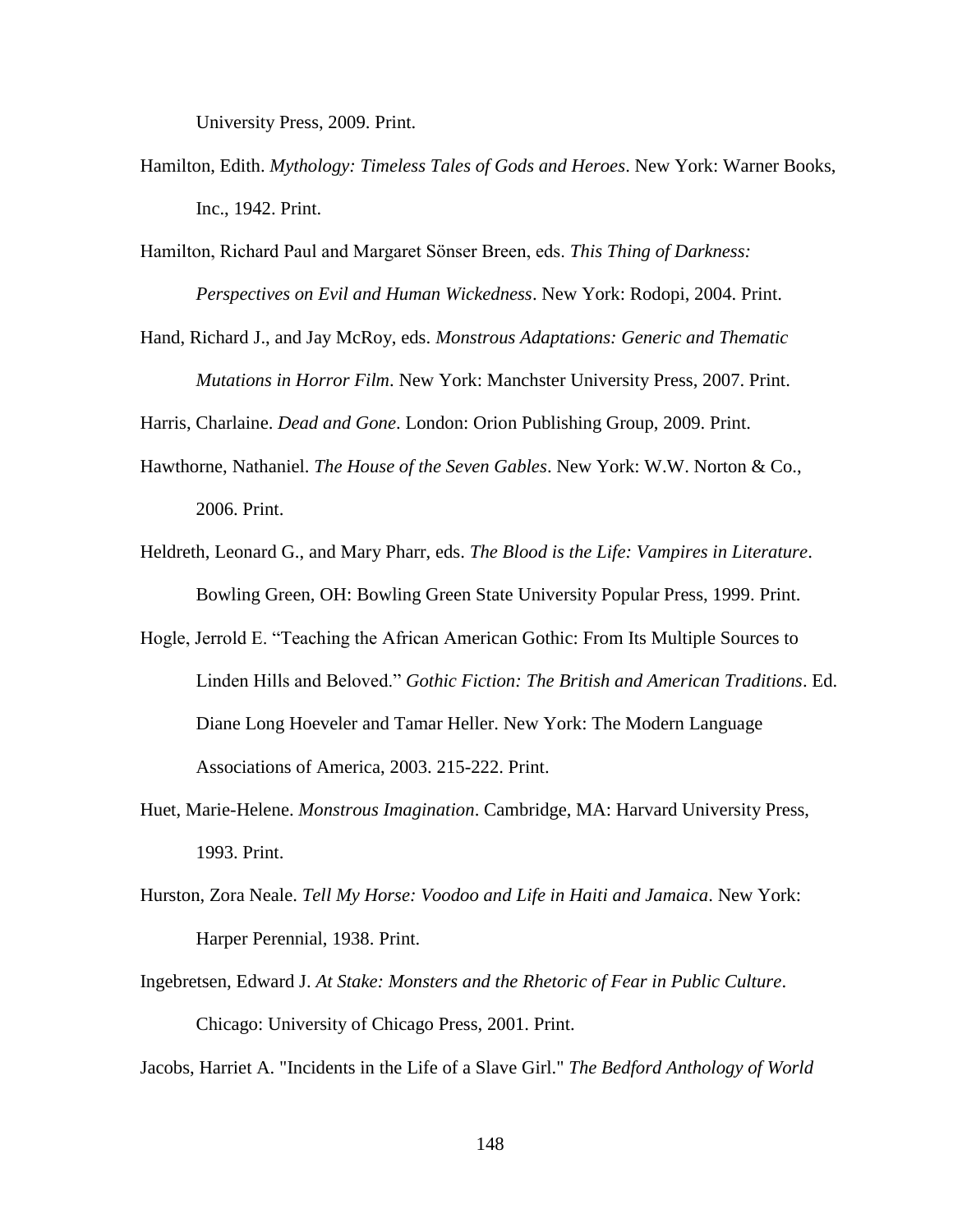*Literature, Compact Edition*. Ed. Paul Davis, Gary Harrison, David M. Johnson, John F. Crawford. Boston: Bedford St. Martin's, 2009. 499-520. Print.

"The Joy of Vampire Sex." *Rolling Stone.* 17 August 2010. Web. 26 March 2012.

- Khair, Tabish. *The Gothic, Postcolonialism, and Otherness: Ghosts from Elsewhere*. New York: Palgrave Macmillan, 2009. Print.
- Khan, Ali S. "Preparedness 101: Zombie Apocalypse." *Public Health Matters Blog*. Centers for Disease Control and Prevention, 16 May 2011. Web. 12 March 2012.

King, Stephen. *Danse Macabre*. New York: Berkley Books, 1981. Print.

---. "One for the Road." *Night Shift*. Garden City, NY: Doubleday, 1978. 306-22. Print.

---. *'Salem's Lot*. New York: Pocket Books, 1975. Print.

- Kristeva, Julia. *Powers of Horror: An Essay on Abjection*. New York: Columbia University Press, 1982. Print.
- Lehtinen, Katri. "Twentieth-Century Vampire Literature: Intimations of Evil and Power." *This Thing of Darkness: Perspectives on Evil and Human Wickedness.* Richard Paul Hamilton and Margaret Sonser Breen, Eds. New York, NY: Rodopi, 2004. 1-19. Print.
- Lloyd-Smith, Alan*. American Gothic Fiction: An Introduction*. New York: Continuum, 2004. Print.
- Lovecraft, H.P. "Pickman's Model." *The Best of H.P. Lovecraft: Bloodcurdling Tales of Horror and the Macabre*. New York: Del Rey Books, 1963. Print.

---. *Supernatural Horror in Literature*. New York: Dover Publications, Inc., 1973. Print. Magistrale, Tony. *Hollywood's Stephen King*. New York: Palgrave Macmillan, 2003. Print. Martin, Robert K. and Eric Savoy. *American Gothic: New Interventions in a National*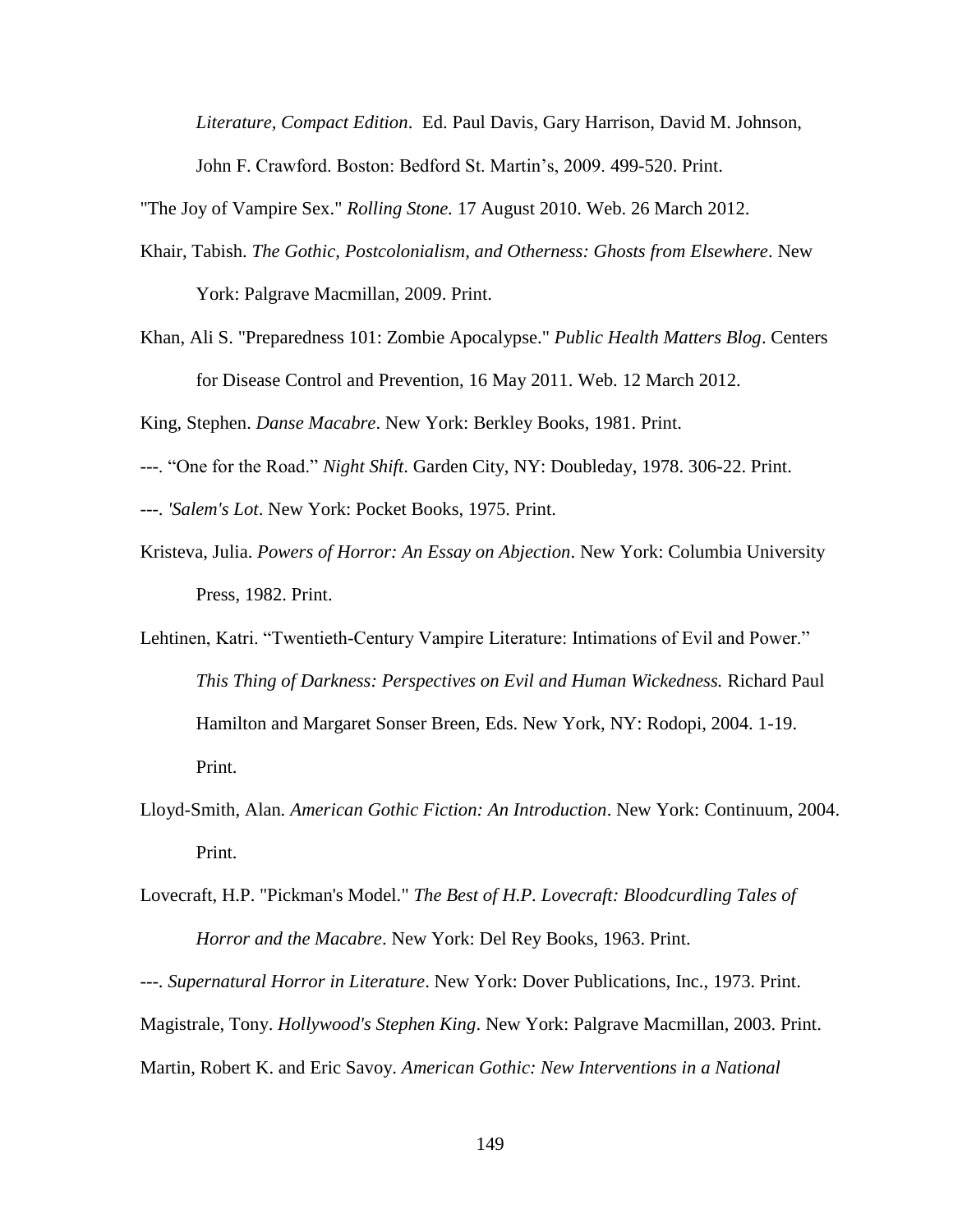*Narrative*. Iowa City: University of Iowa Press, 1998. Print.

Matheson, Richard. *I Am Legend*. New York: Tom Doherty Associates, 1995. Print.

Meyer, Stephenie. *Twilight*. New York: Little, Brown & Co., 2005. Print.

Moreman, Christopher M., and Cory James Rushton, eds. *Zombies Are Us: Essays on the Humanity of the Walking Dead*. Jefferson, NC: McFarland & Company, Inc., Publishers, 2011. Print.

Morrison, Toni. *Beloved.* New York: Plume Publishing, 1987. Print.

- Munz, Philip, et. al. "When Zombies Attack!: Mathematical Modelling of an Outbreak of Zombie Infection." *Infectious Disease Modelling Research Progress*. J.M. Tchuenche and C. Chiyaka, Eds. New York: Nova Science Publishers, Inc., 2009. 133-150. Print.
- Neal, Jonathan. *A People's History of the Vietnam War*. New York: The New Press, 2004. Print.
- Ng, Andrew Hock-soon. *Dimensions of Monstrosity in Contemporary Narratives: Theory, Psychoanalysis, Postmodernism*. New York: Palgrave MacMillan, 2004. Print.

*Night of the Living Dead*. Dir. George A. Romero. Image Ten Productions, 1968. Film.

Oakes, David A. *Science and Destabilization in the Modern American Gothic: Lovecraft, Matheson, and King.* London: Greenwood Press, 2000. Print.

*The Others*. Dir. Alejandro Amenabar. Dimension Films, 2001. Film.

- Parry, Robert. "Return of Cheney's One Percent Doctrine." *Reader Supported News*. 05 February 12. Web. 12 March 2012.
- Perry, Dennis R. and Carl H. Sederholm. *Poe, "The House of Usher," and the American Gothic.* New York: Palgrave Macmillan, 2009. Print.

Pharr, Mary. "Vampiric Appetite in *I Am Legend*, *'Salem's Lot*, and *The Hunger.*" *The Blood*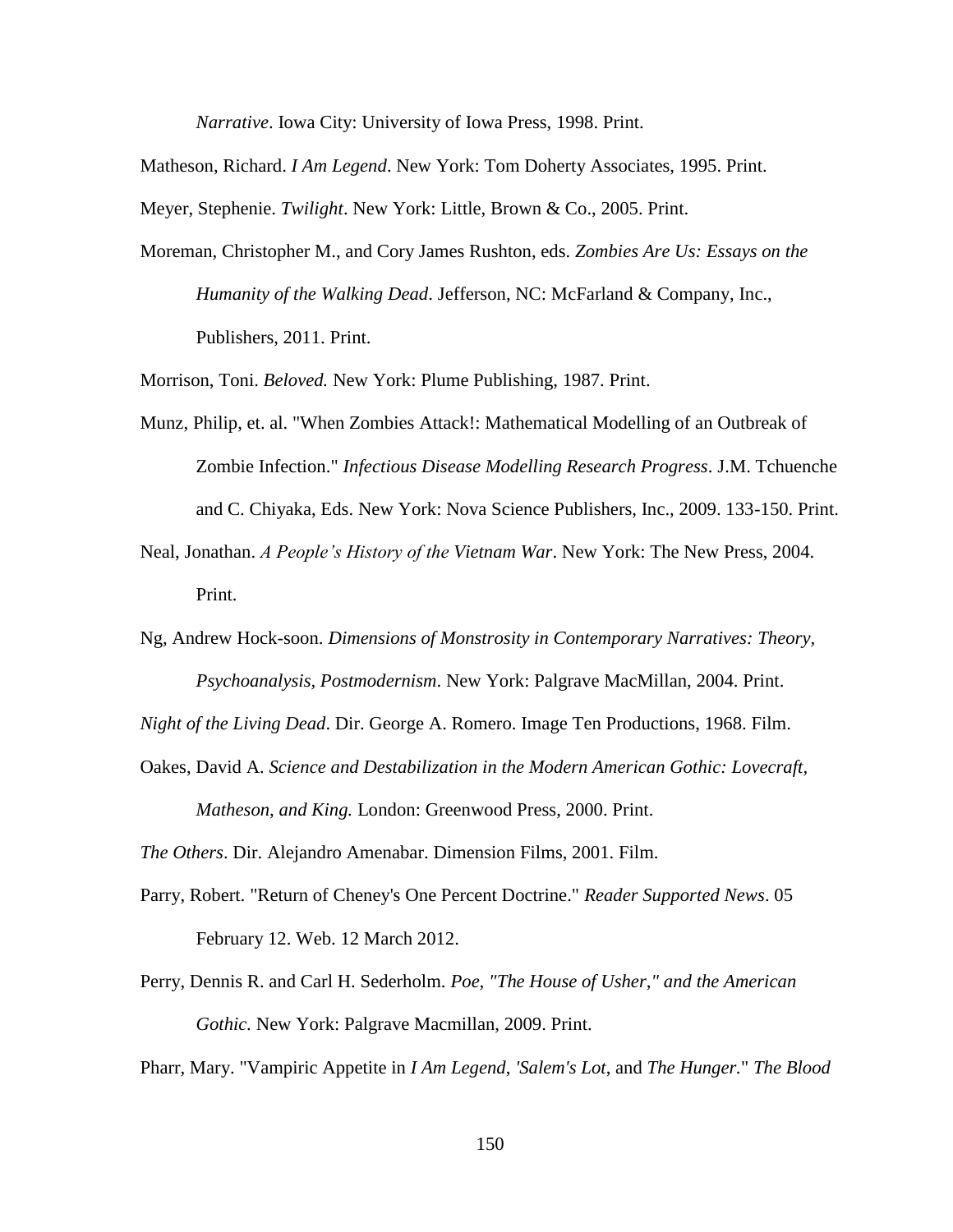*is the Life: Vampires in Literature*. Eds. Leonard G. Heldreth and Mary Pharr.

Bowling Green, OH: Bowling Green State University Popular Press, 1999. Print.

- Picart, Caroline Joan (Kay) and Cecil Greek, eds. *Monsters In and Among Us: Toward a Gothic Criminology*. Madison: Fairleigh Dickinson University Press, 2007. Print.
- Poe, Edgar Allan. "The Fall of the House of Usher." *The Portable Edgar Allan Poe*. Ed. Philip Van Doren Stern. New York: Penguin Books, 1973. Print.
- Pollock, Greg. "Undead is the New Green: Zombies and Political Ecology." *Zombies Are Us: Essays on the Humanity of the Walking Dead*. Eds. Christopher M. Moreman and Cory James Rushton. Jefferson, NC: McFarland & Company, Inc., 2011. 169-182. Print.
- Poole, Scott W. *Monsters in America: Our Historical Obsession with the Hideous and the Haunting*. Waco, TX: Baylor University Press, 2011. Print.
- Savoy, Eric. "The Rise of American Gothic." *The Cambridge Companion to Gothic Fiction*. Ed. Jerrold E. Hogle. New York: Cambridge University Press, 2002. 167-188. Print.
- Scott, Niall, ed. *Monsters and the Monstrous: Myths and Metaphors of Enduring Evil*. New York: Rodopi, 2007. Print.
- Seneca. *Moral Essays*. trans. J. W. Basore. Cambridge, Mass: Harvard University Press, 1963. Print.
- Shelley, Mary. *Frankenstein (or, the Modern Prometheus)*. New York: Airmont Books, 1963. Print.
- Siddons, Anne Rivers. *The House Next Door*. New York: Pocket Books, 1978. Print. *Signs*. Dir. M. Night Shyamalan. Touchstone Pictures, 2002. Film.

Spooner, Catherine. *Contemporary Gothic*. London: Reaktion Books Ltd., 2006. Print.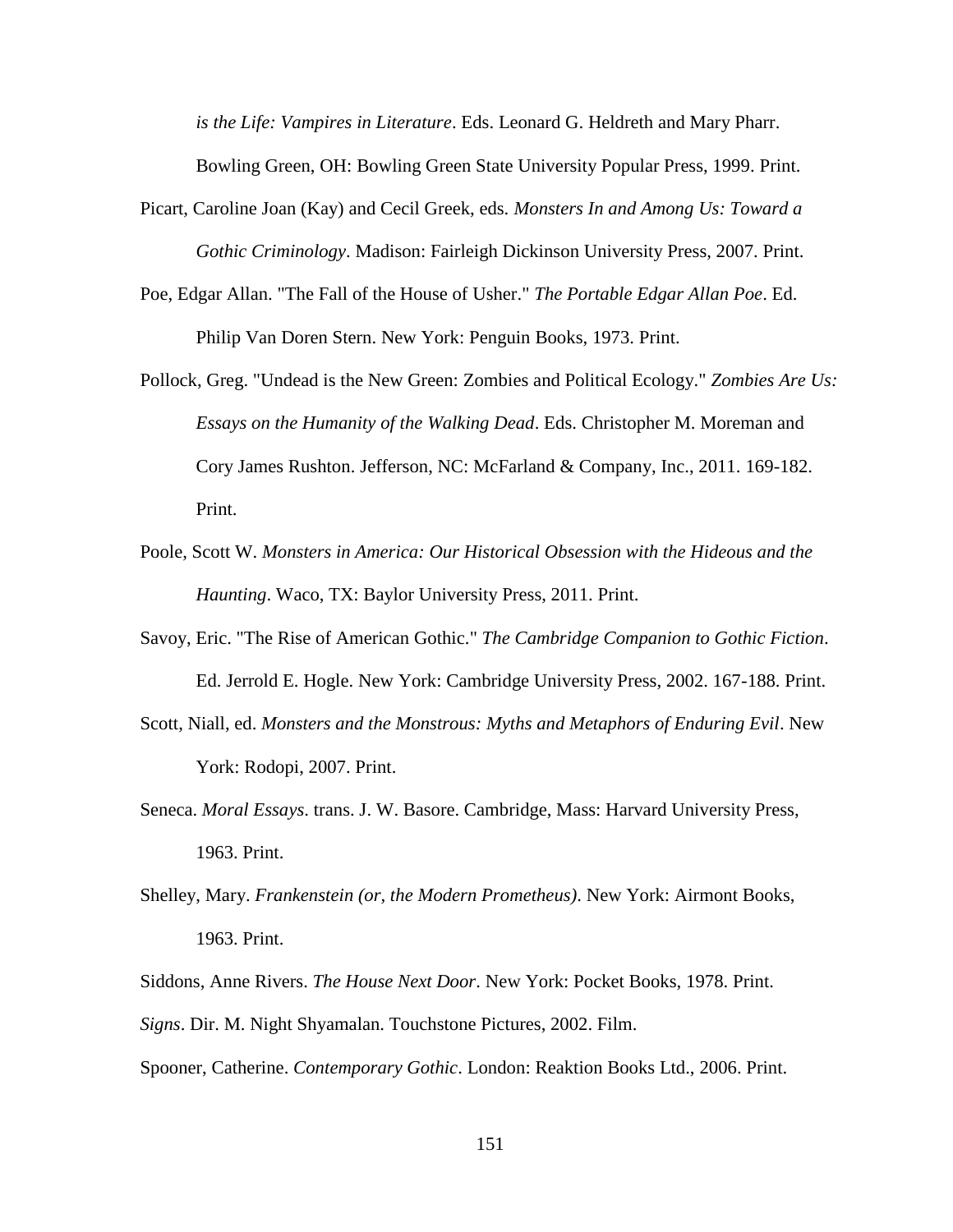Stoker, Bram. *Dracula*. New York: Bantam Books, 1981. Print.

- Taylor, John. *Body Horror: Photojournalism, Catastrophe, and War.* New York: New York University Press, 1998. Print.
- Tem, Steve Rasnic and Melanie. "The Man on the Ceiling." *Poe's Children: The New Horror*. Ed. Peter Straub. New York: Anchor Books, 2008. Print.
- *True Blood: The Complete First Season*. Cr. Alan Ball. Prod. Alexander Woo and Raelle Tucker. HBO Entertainment, 2009. DVD.
- Underwood, Tim and Chuck Miller, eds. *Bare Bones: Conversations in Terror with Stephen King.* New York: Warner, 1985. Print.
- Winthrop, John. "The Journal of John Winthrop." *The Norton Anthology of American Literature, Volume A*. Ed. Nina Baym. New York: W.W. Norton & Co., 2003. 217- 225. Print.

Wright, Richard. *Native Son*. New York: Harper Perennial, 1940. Print.

Zinn, Howard. *A People's History of the United States.* New York: Harper Perennial, 2003. Print.

*Zombie Squad*. Zombie Squad, Inc., 2008. Web. 12 March 2012.

*Zombies: A Living History*. The History Channel. A&E Television Networks, LLC., New York. 29 October 2011. Television.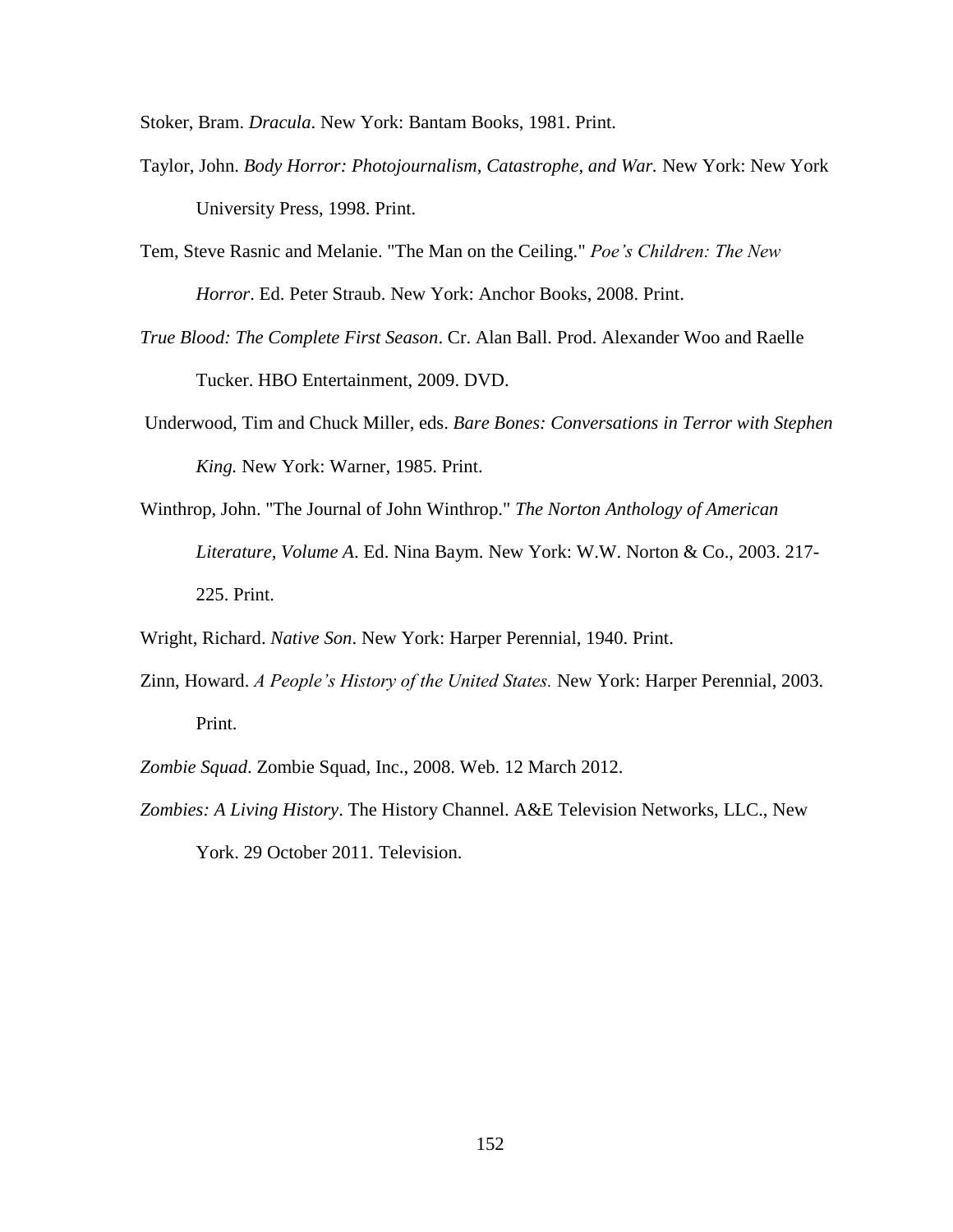# **Michelle Kay Hansen**

# *Curriculum Vitae*

University of Nevada, Las Vegas Department of English 4505 Maryland Parkway Box 5011 Las Vegas, NV 89154

## **Education**

### **University of Nevada, Las Vegas**

Degrees: Ph.D. (2012), M.A. (2009) Field: English (U.S. Literature Emphasis), Rhetoric & Composition Minor

*Dissertation*: "Monsters in our Midst: An Examination of Human Monstrosity in Fiction and Film of the United States."

### **Brigham Young University**

Degree: B.A. (2004) Field: Humanities (English Emphasis), Human Development Minor

### **Publications**

"Picturing Poe: Contemporary Cultural Implications of *Nevermore: A Graphic Adaptation of Edgar Allan Poe's Short Stories*." *Adapting Poe: Re-Imaginings in International and Popular Culture.* Ed. Carl Sederholm and Dennis Perry. New York: Palgrave MacMillan, 2012. Print.

### **Awards**

UNLV Graduate and Professional Student Association Grant Recipient (2009, 2010) UNLV English Department Travel Grant Recipient (2008, 2009, 2010, 2011)

## **Professional Experience**

## *Service and Activity*

Fiction Reader, Word River Literary Review, 2011-present Member, Graduate Program Review Committee, 2011 Guest Lecturer, Eng 454B (Gender and Modern American Lit), presentation on *Spoon River Anthology*, 2008 Guest Lecturer, Eng 231 (World Literature I), presentation on Arabian Nights, 2007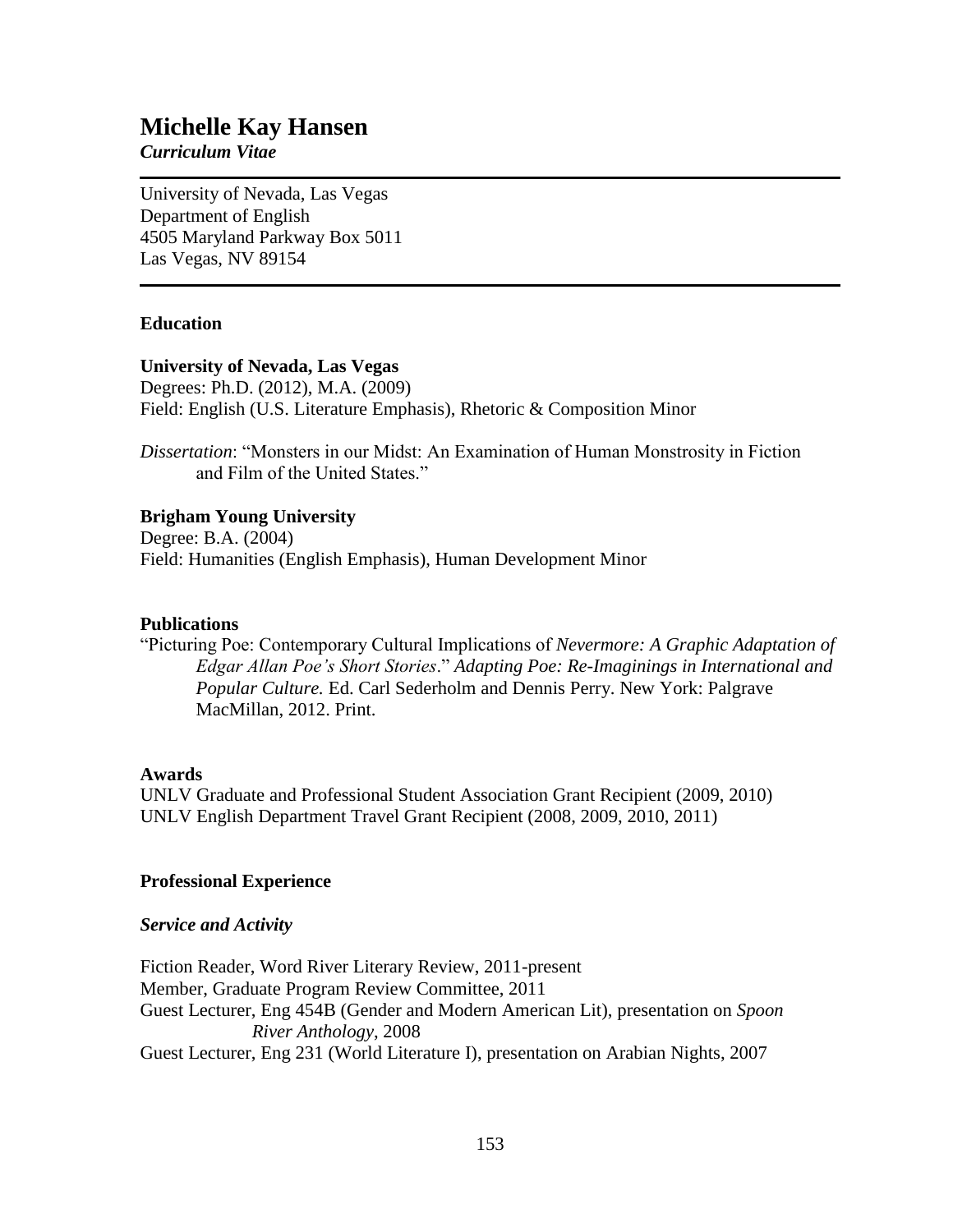# *Teaching*

Graduate Teaching Assistant, University of Nevada Las Vegas, 2007-present (solely responsible for content and instruction of courses)

### **List of Courses Taught**

### **English 101 – Composition I**

*Semesters Taught:* Fall 2007, Fall 2011

*Course Description:* English 101 is a writing intensive course designed to improve critical thinking, reading, and writing skills by providing students practical guidance in writing the short,  $3 - 5$  page, focused, thesis-driven, college paper. Students develop strategies for turning their experience, observations, and analyses into evidence suitable for writing in a variety of academic disciplines.

## **English 101 E/F – Extended Composition I**

- *Semesters Taught:* Spring 2008, Fall 2008, Summer 2009, Fall 2009, Spring 2010, Summer 2010, Summer 2011
- *Course Description:* English 101E/F covers the same material as a regular English 101 course, but is designed to be taken over two semesters for those students whose tests indicated they needed additional practice in their writing.

## **English 102 – Composition II**

### *Semesters Taught:* Spring 2009

*Course Description:* English 102 builds upon the critical thinking, reading, and writing capabilities that students developed in English 101. Students learn the processes necessary for conducting research and for incorporating research material in writing.

## **English 232 – World Literature II**

*Semesters Taught:* Fall 2010, Spring 2011, Fall 2011, Spring 2012

*Course Description:* English 232 is an introductory survey of various world cultures and literatures from the mid-17<sup>th</sup> century to present day. Students read works in English as well as many translated from other languages. They look at how these works can be understood and appreciated in relation to their historical, cultural, and literary contexts.

## **English 241 – Survey of Early American Literature**

### *Semesters Taught:* Spring 2011

*Course Description:* English 241 introduces students to major figures and movements in American Literature from the Colonial Period to the Civil War. The class examines major movements, religions, and philosophies seen through early American Lit.